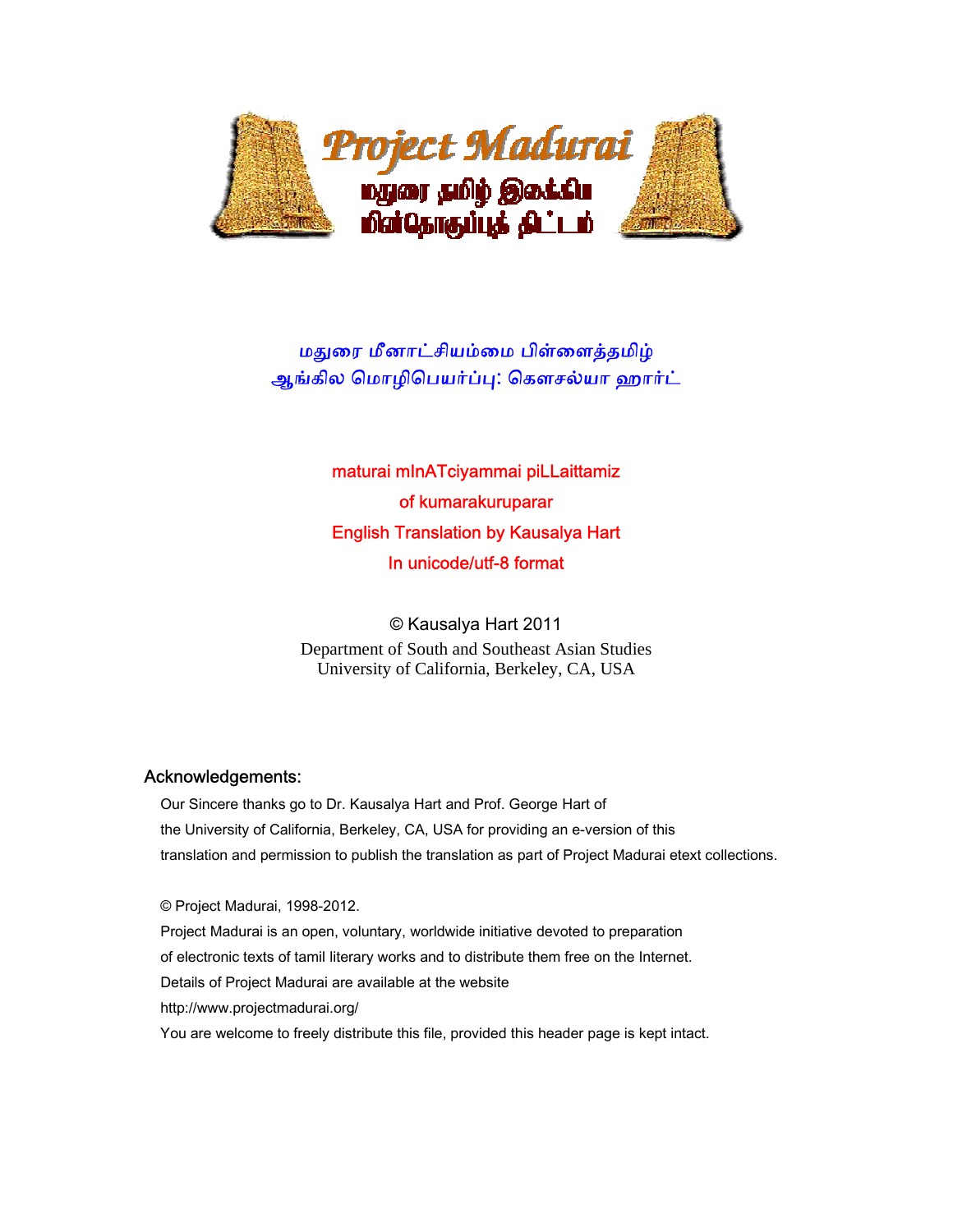# maturai mInATci ammai piLLaittamiz of kumarakuruparar English Translation by Kausalya Hart Department of South and Southeast Asian Studies University of California, Berkeley, CA, USA 2011

Note : The e-version of the Tamil verses of this work (in Tamil Unicode format) has been published earlier under PM release #43: URL: http://www.projectmadurai.org/pm\_etexts/utf8/pmuni0043.html

#### Kumaraguruparar.

 According to scholars Kumarakuruparar was born in the city of Shri Vangundam in the Pandyan country to Shanmuka Sikamani Kaviraayar and Shivakami Ammai in the Saiva Vellaala caste. Tradition says that he was not able to talk until 5 years old and that through the prayers of his parents and the grace of the god Murugan in Thiruchendur he began to talk and then composed Kandar Kalivenba. Tradition also says his name was given to him by Murugan himself and therefore we do not know his real name.

 When Thirumalai Nayakkar who ruled Madurai (1623-1659) requested him to compose poems on Meenakshi, he composed Madurai Meenakshi Ammai Tamil. The name Meenakshi Ammait Tamil may have been given to this book because Kumaraguruparar calls his goddess "Angayarkkanni," "Angayarkkan Amudu" and the "Madurait Talaivi." Among his books, Meenakshi Ammait Tamil is the most famous one. People praise this composition saying that Meenakshi herself came and heard when he recited it in front of Thirumalai Nayakkar.

 The Dharmapuram Adinam mutt seems to have been established already in 16th century at the time of Thirumalai Nayakkar. Kumaraguruparar went to Dharmapuram and became the disciple of Masilamanit Tesikar, who was the fourth head of the mutt. He had been to Dharmapuram mutt many times, and now there are many mutts in Tamil Nadu under his name.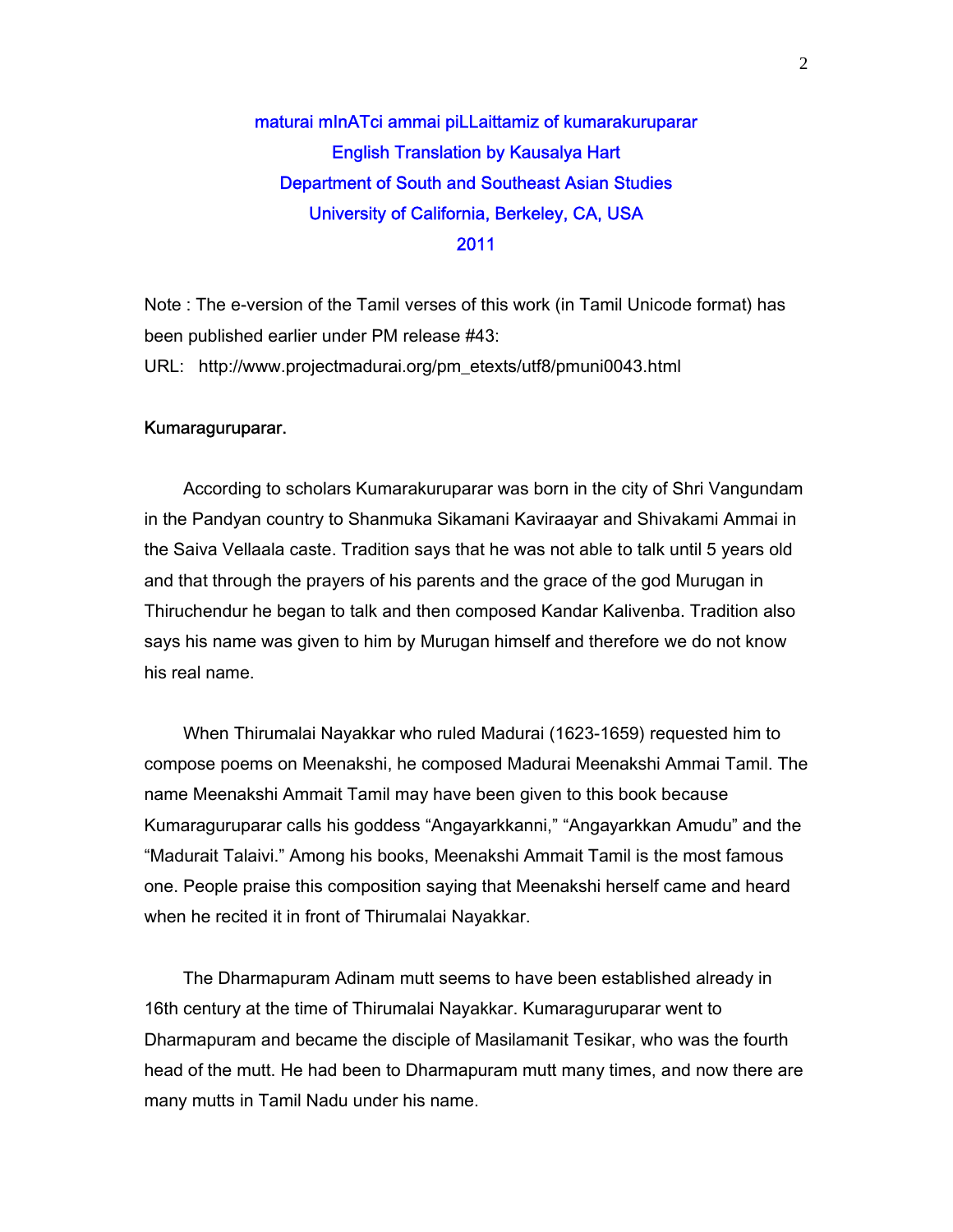He went to Kasi and composed Kasikkalampakam, which praises the god Viswanathar in Kasi. The Muslim king was pleased with his his ability to speak Hindustani and, admiring his composition Sakalakalaavalli Maalai, gave him land for establishing Saiva mutts. He also build the Kedaranath Swami temple in the north. There are stories that he met Tulsidas and told him the story of Kampan's Tamil Ramayana and thus influenced Tulsidas to write the his Ramacaritam. Kumaraguruparar does not mention name of any king or the name Meenakshi in his poems, and this makes it difficult to establish accurate dates for his life.

#### Kumaragurubarar's compositions:

 Kandarkalivenbaa, Meenakshiammai Pillaittamail, Maduraik Kalambakam, Neethineri Vilakkam, Thiruvarur Naanmanimaalai, Muthukkumaraswami Pillaitamil, Chidambara Mummanikkovai, Chidambara Ceytutkovai., Pandaaramummanikkovai, Kaasikkalamakam, Sakalakalaavalli Maalai. There is some dispute among scholars as to whether he was the author of Meenakshi Ammai Irattaimanimaalai and Meenaakshi Ammai Kuram, Sivakaami Ammai Irattaimani Maalai.

 Kumararuguruparar's Meenakshi Ammai Pillaittamil is the first pillaittamil (a work that treats a character as a baby) to be written on a goddess and bears a formal resemblance to Periyazhvar's Tirumozhi. In his poems, Kumaragurubarar does not call the goddess Meenakshi but rather uses such Tamil names as Angayarkanni, Kayarkan Kumari, and Angayarkan Amudu. He praises her as the princess and queen of the Pandyan country and the beloved of the god Shiva. His descriptions of Madurai city delight those who read them. He praises Madurai, its flourishing fields, its plants, trees, innocent animals and birds. After reading his poem, no one can forget his descriptions of the moon, the clouds, the jackfruit trees, the lovely mother cow, the frightened monkey, the male elephant's love for his mate, fighting in war, Indra's generosity, Ganesha, and the loves of Murugan. It seems he plunges into the beauty of the land as much as he plunges into the devotion of his goddess. He does not forget the god Shiva and constantly praises him along with the goddess. The poet does not give much historical information about the Pandyan country, but he does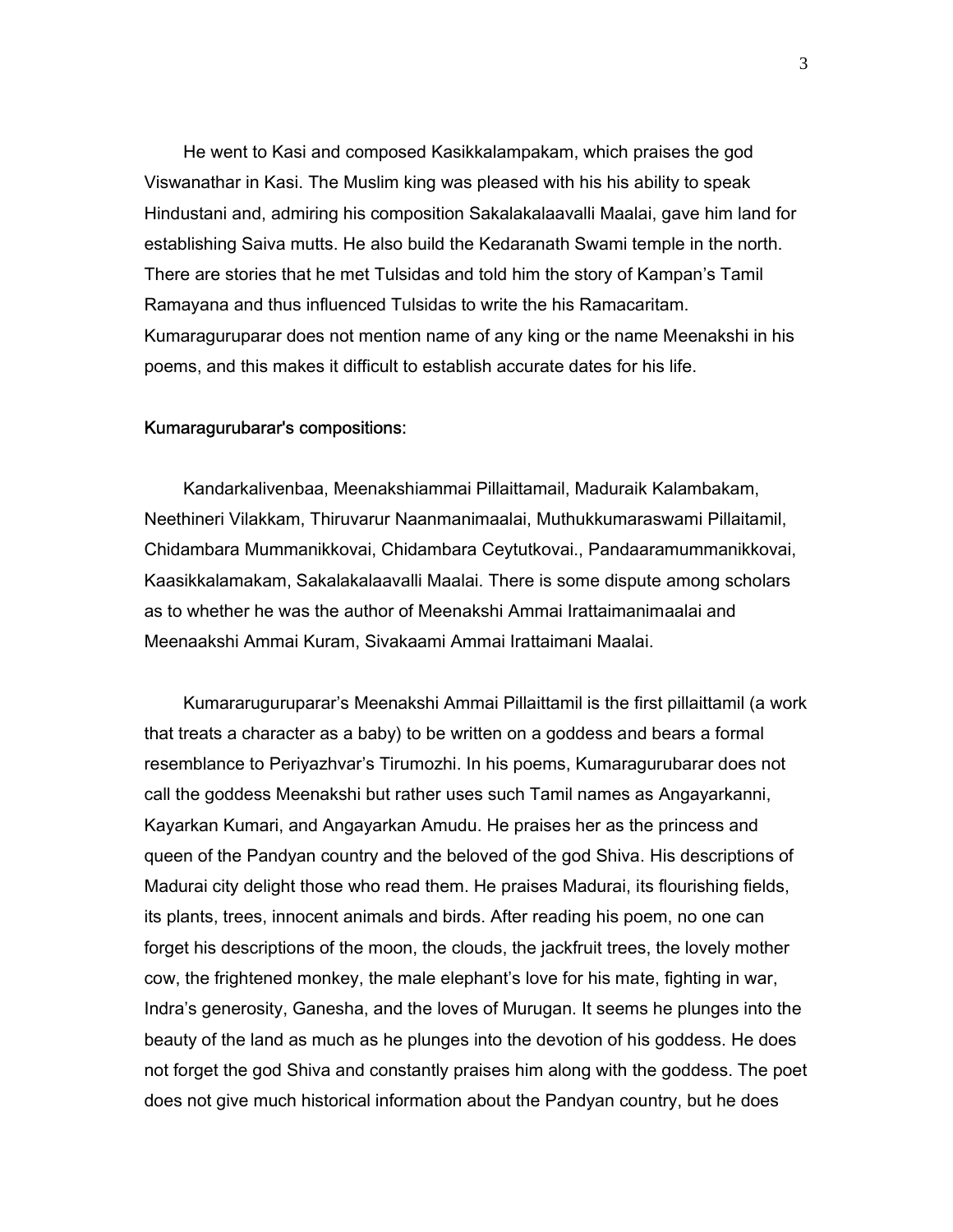describe how it flourishes. Reading the poem, one often feels that his love for Madurai is as much as, or even more than, his love for the goddess.

 The name Irattai Mani Maalai is given because each poem of this work has two parts in different meters, one nericai venpaa and the other kattalaikkalitturai. Its twenty poems praise the goddess who is in Kadambavanam in Madurai and Shiva her beloved.

 Meenakshi Ammai Kuram describes the life of gypsy families, their village, their mountains, how they predict the future and includes praise of the goddess of Kudal city.

#### Acknowledgement

 I could not have written this translation without the help of my husband George Hart. I would also like to thank Gita Pai, to whom I first taught Kumaragurupar's Meenakshi Pillai Tamil.

--------------------------------

# The Fish-Eyed Goddess of Madurai **Pillaittamil**

Praising the Gods to Protect the Fish-Eyed Goddess.

1. Praising Ganesha

 Let us praise the god Ganesa whose ichor floods from his dark cheeks. He has a long face, wide ears, a dark trunk and shining eyes like the fire at the end of the earth. The wind that comes from his ears when he fans them cools the fire on the earth at the time of dissolution. With his strong feet he plays without being tired, kicking the dust on the golden Potiya hills,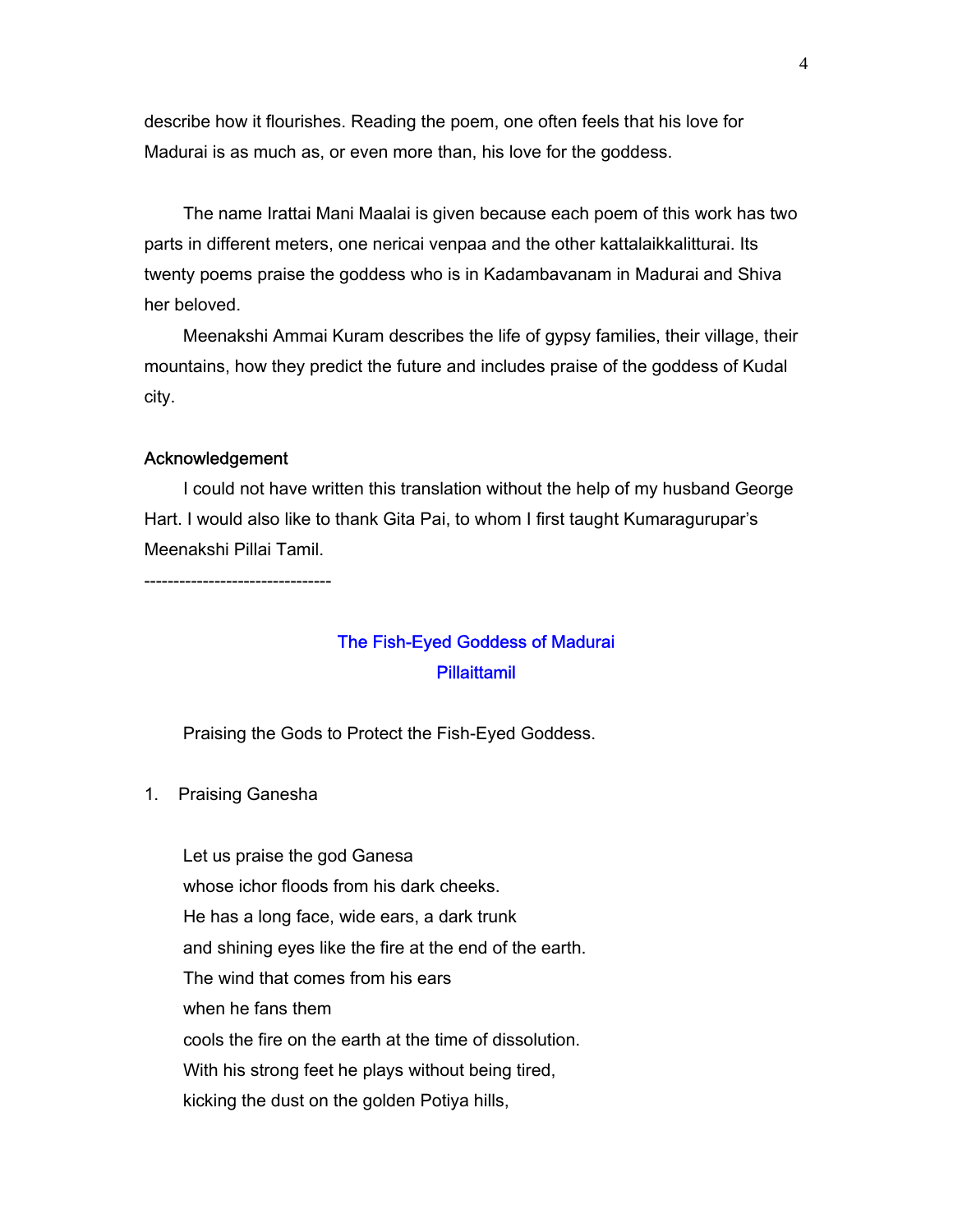like Iravadam, the elephant of Indra. Let us praise that heroic god.

O goddess,

the god Shiva decorated with garlands,

who has a crescent moon on his Jata,

sheds grace on you.

You are pleased

and your breasts shine like the rays of the sun

and the cool young moon.

## O goddess,

 you, the daughter of the king of Himalayas, are beautiful as a fragrant creeper, and people anoint you with fragrant pastes in the temples. O Abhiramavalli, let us praise you so that this book of Sentamil will be praised by all. Chapter I. Invoking the Protection of the Gods for the Goddess

#### 2. Praising the God Vishnu

 O almighty Vishnu, loving Tamil once you walked on the fields embracing beautiful Lakshmi who stays on a lotus flower.

As you walked,

honey from your cool tulasi garland

dripped, spread on the fields,

mixed with mud and made it fragrant.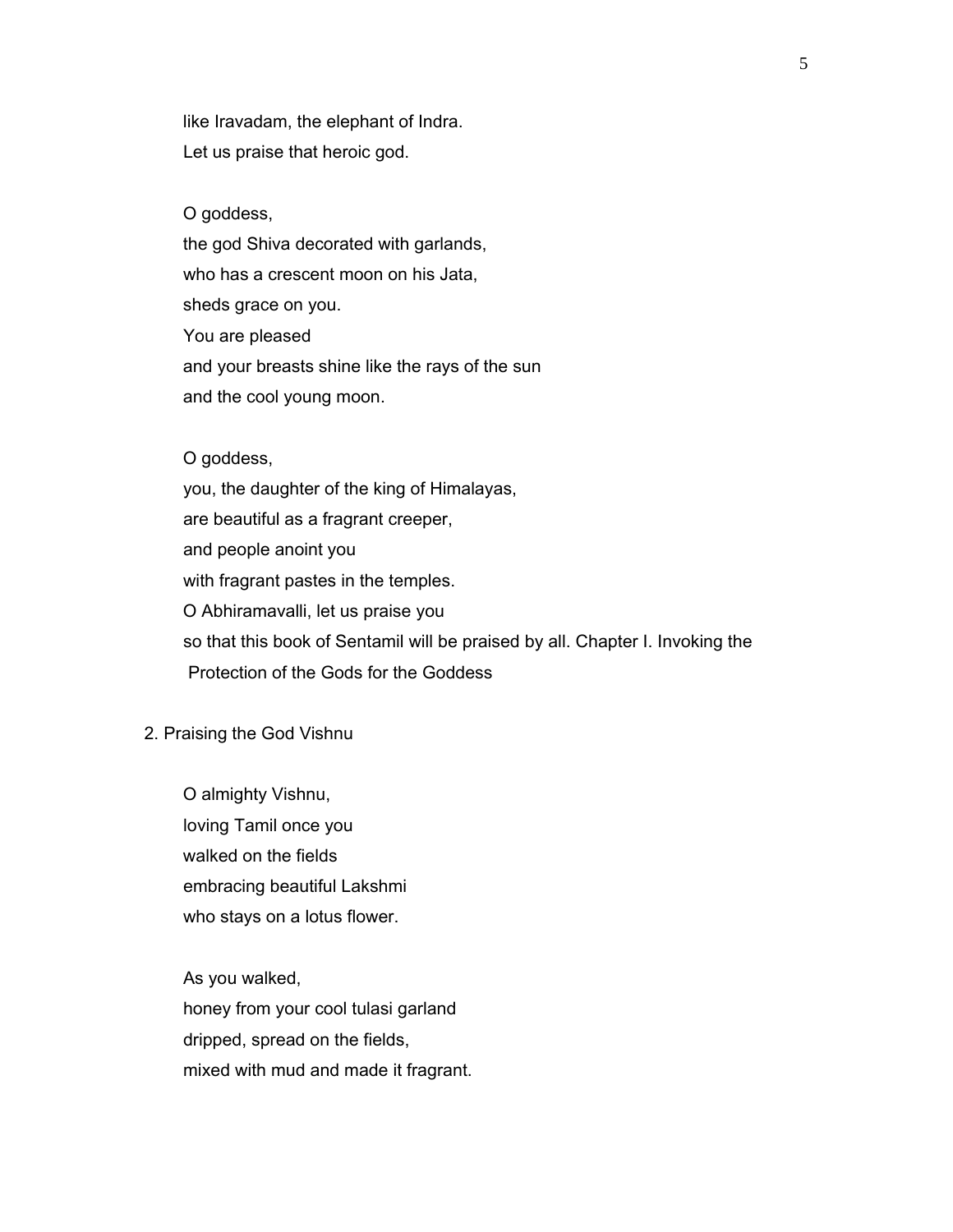You, your color lovely as a cloud, walked folding the thousand-headed Adisesha as your mat and carrying him on your shoulders.

 Even though your neck pained you, you went behind the Tamil poet Kanikkannan because he loves Tamil. The ancient Vedas became anxious and followed you all.

 O fish-eyed goddess, our mother, queen among women, you stay with Shiva on a shining throne carried by the elephants of the eight directions, thirty-two lions that have bright white manes, and the sixty four ganas who are all carried by Adisesha who has shining diamonds on his heads. May the god Vishnu protect her. 3. Praising Shiva

 Shiva bent the northern mountain of high peaks and made it a strong bow in battle when he fought with the three forts, his enemies.

 He made the poems of Sambandar float above the river Vaikai when the Jains who pull out their own hair competed in composing poems with the child Sambandar.

 He ordered that devotees who praise him singing, "Hara! Hara!" reach the rich heavens of Vishnu and Indra, where karpaga tree gives whatever one wants.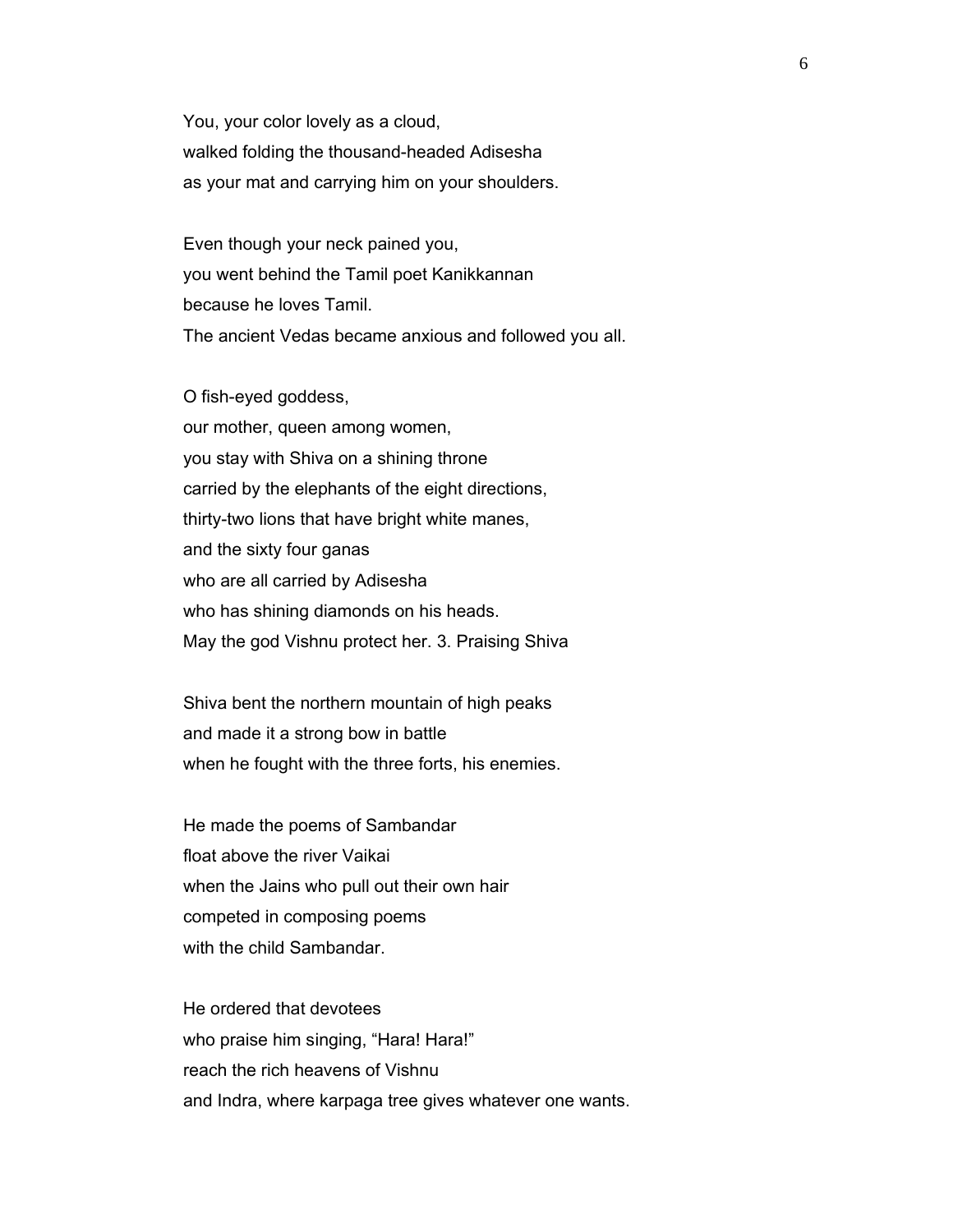Shiva, scholar of excellent Tamil, accepted my poor words of Tamilas the words of sweet nectar.

 With his ears ornamented with white conch earrings, he enjoyed the music of Asuvatharan and Kambalan.

 His thick forest-like Jata, red as coral and garlanded with green arugam grass shines with the white crescent moon.

 He composed precious divine songs for Brahma who stays on a lotus, helping Brahma create the Vedas.

 He dances in the famous silver hall of Madurai. Let us keep his dancing feet in our hearts and worship him.

Praising the Fish-eyed Goddess

 Her hair is fragrant with oil. Her pearl-like smile shines like the rays of the moon. Her eyes look for an opportunity to fight with Shiva.

 When Shiva looks at the lovely young round breasts of the goddess, his mind grows weak.

 She did the impossible by drawing a picture of Shiva in her mind.

Lakshmi, the beautiful goddess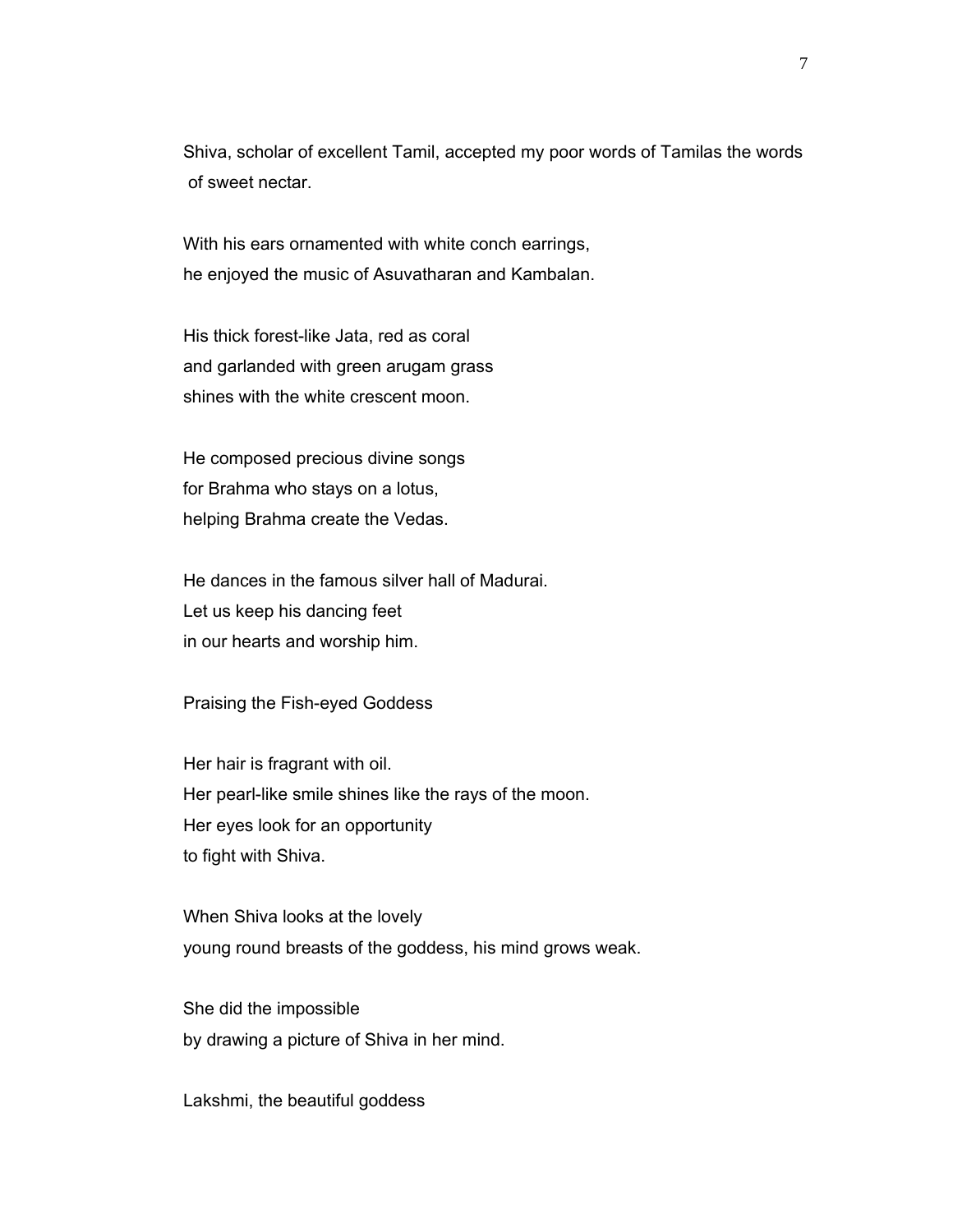who lives on a coral-like red lotus and Saraswathi, shining like lightning, who lives on a pearl-like white lotus worship the goddess.

 She is the nectar born in the milky ocean where fish leap over the pure waves.

 She is a parrot that prattles sweet words like a baby. She is as lovely as a swan. She is as beautiful as a female elephant that walks gently.

 She, the shining ornamented goddess, is the precious daughter of the Pandyan king who bears the world on his mountain-like shoulders.

 May the god Shiva protect her, the emerald creeper of Madurai city where Tamil sweet as honey flourishes.

#### 4. Praising Siddhi Vinaayagar

 Ganesha has a long trunk and ichor drips from his two ears like waves of an ocean.

 He stays in his devotees' minds, as if tied to them on a stake. Let us praise his fame.

 O goddess, queen of Madurai, are you fresh nectar? Are you a flourishing golden creeper?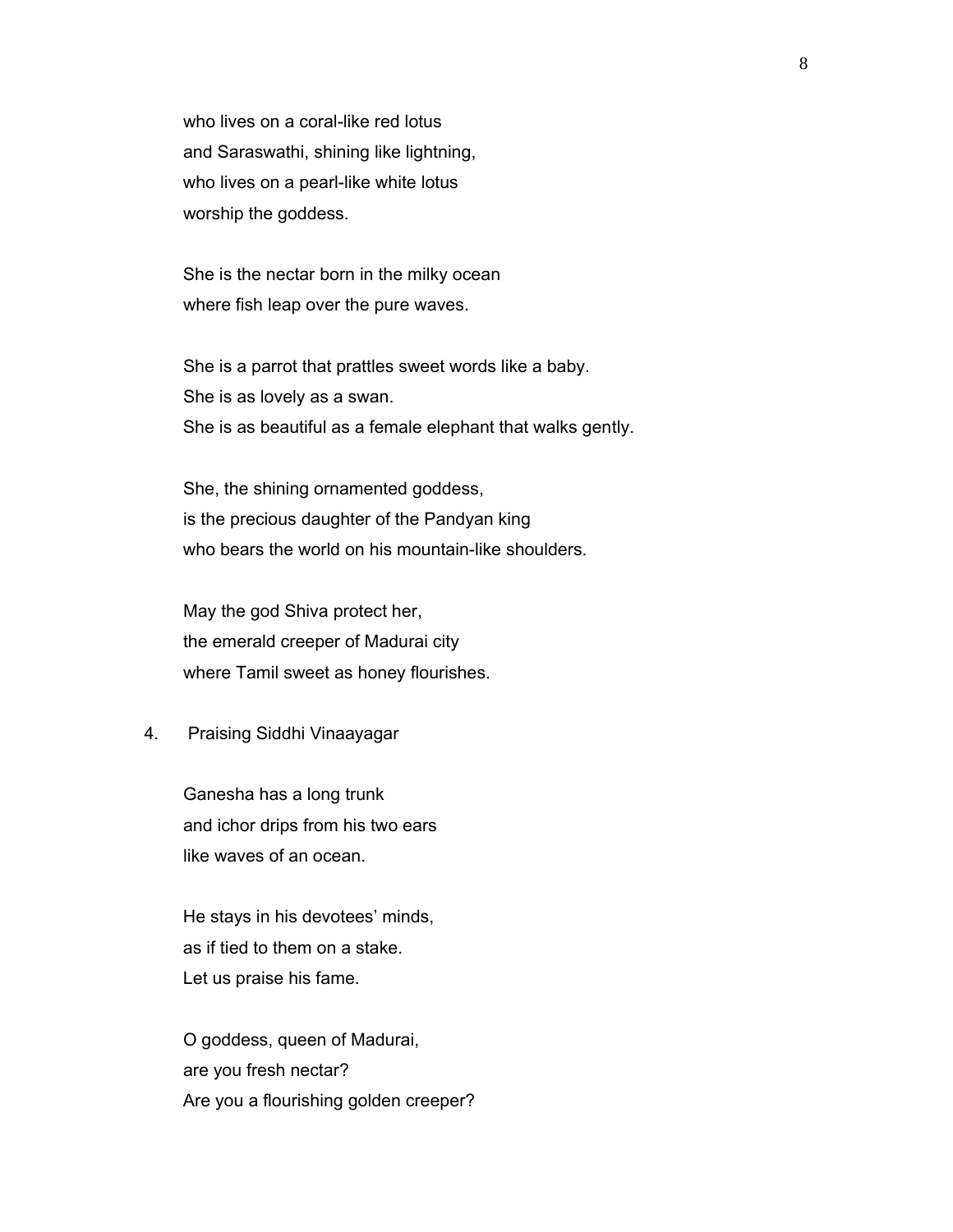You were born with three breasts in Madurai where all three parts of Tamil flourish.

 Let us worship Ganesha to protect our fish-eyed goddess.

#### 5. Praising Murugan

 Many gods joining together, using Meru mountain as a churning stick churned the milky ocean where the dashing waves roar loudly.

 Divine Vishnu, decorated with a tulasi garland, sleeps on Adisesha whom the gods used as a rope to churn the ocean.

 When the poison came from the ocean, Shiva drank it while the goddess held and blocked his throat to save him and so he became blue-throated, he who has the power to make the brightness of the sun and moon dark.

 Her fish-like eyes are long and extend to her ears, decorated with swinging earrings as if they wished to contend with them.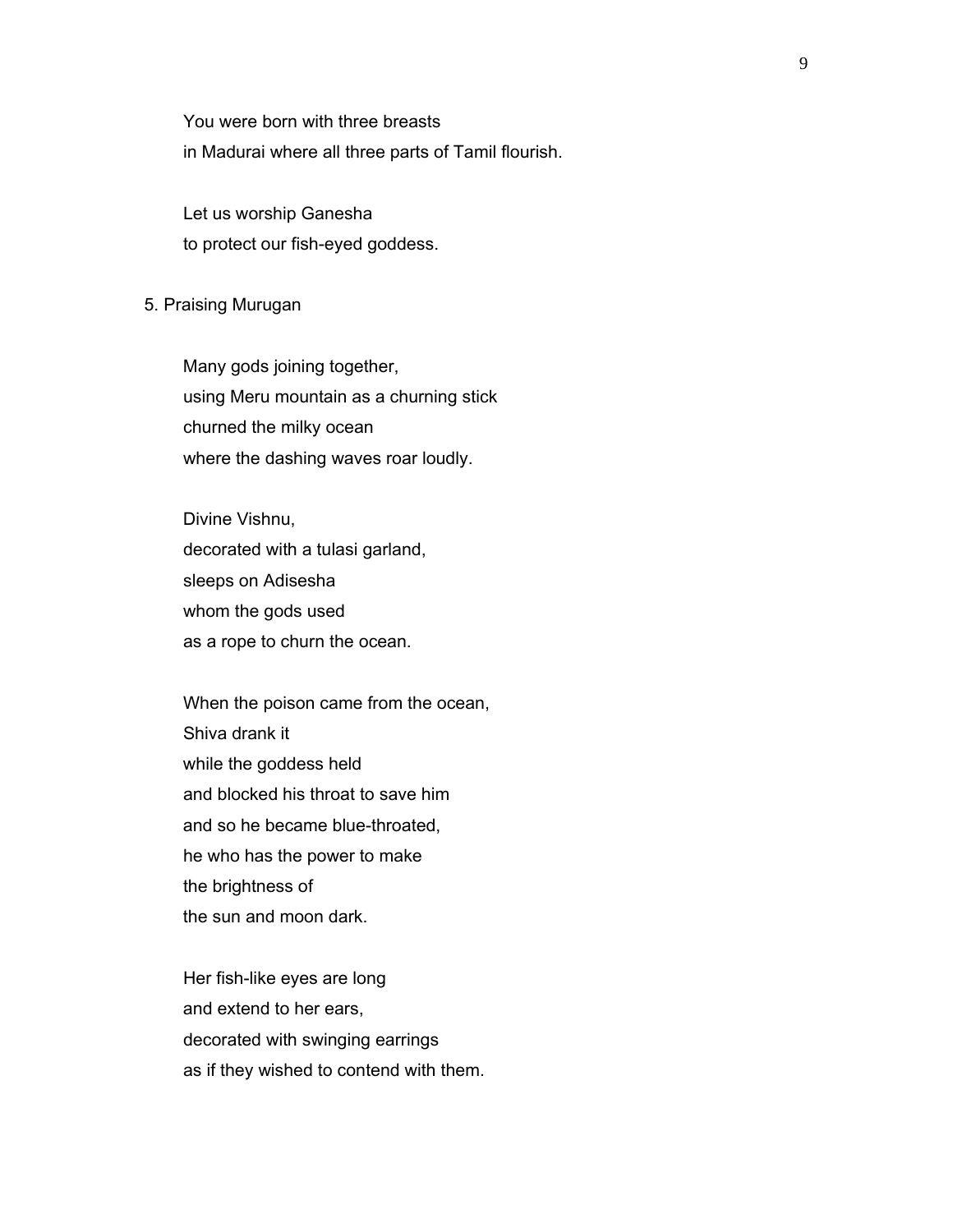When Devayanai, daughter of Indrani and of Indra the god of gods who rides on the divine elephant Iravadam, grew up wandering in the Karpaga forest, she was as beautiful as Lakshmi the goddess of wealth born in the milky ocean.

 Beautiful Devayanai is the wife of Murugan. Yet, Murugan, Muthu Kumaran, went to the cool slope of the hills where millet grows and longed to marry Valli, lovely as a peacock, the daughter of a gypsy family who dances the kuthu dance.

 Let us worship Murugan to protect our fish-eyed child.

#### 6. Praising God Brahma

 The fish-eyed goddess, the queen of Kudal city, born with three breasts, grew up sweet as nectar with beautiful hair swarming with bees. She wished to marry Shiva, majestic as a coral hill, surrounded by Brahma and Vishnu who have the colors of golden and green hills. Shiva, beautiful as an emerald hill stayed with the goddess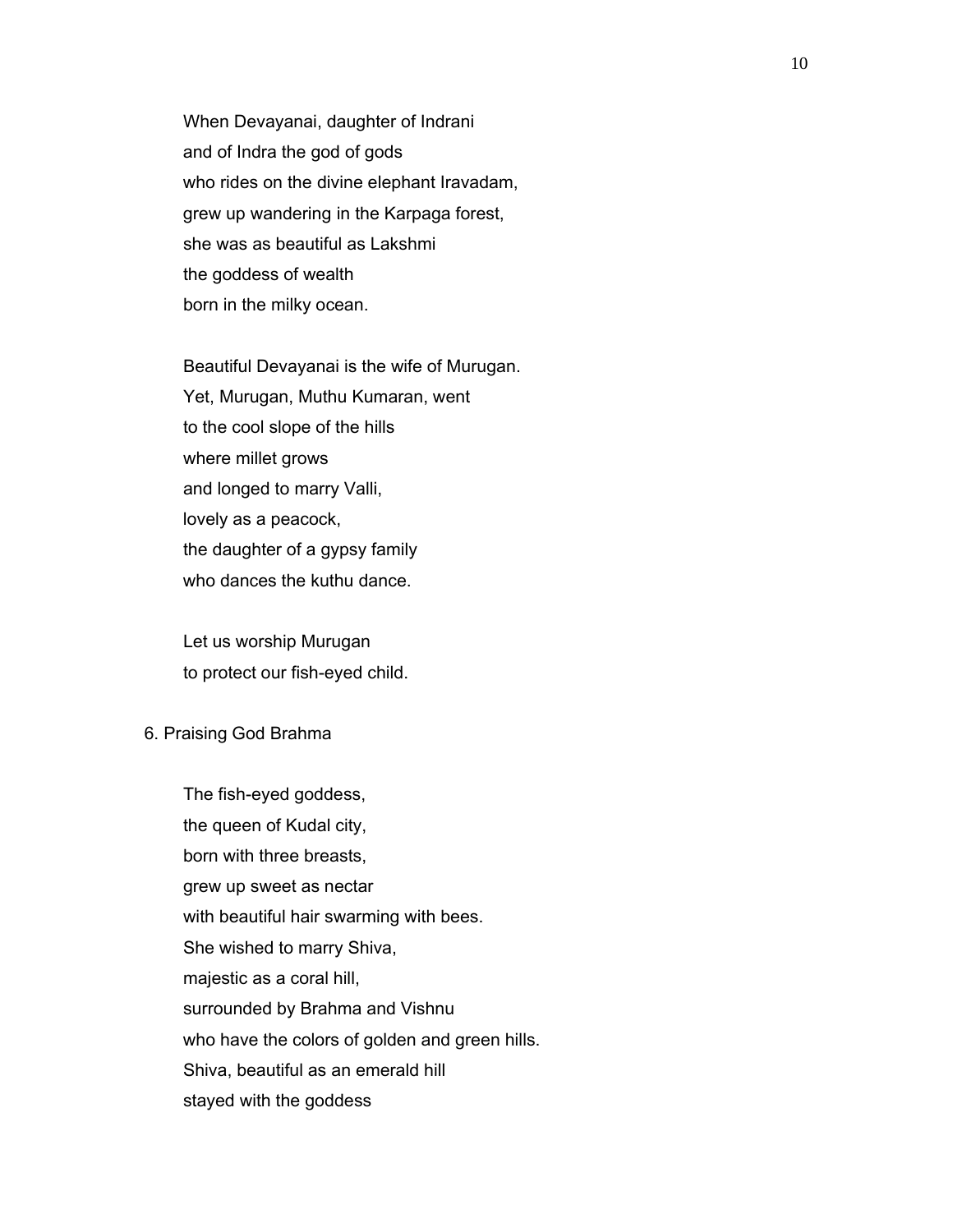#### ever after marriage.

 Vishnu sleeps on the ocean on Adisesha, the snake that was used as a rope to churn the ocean of milk. And the nectar that emerged from it was drunk by the clouds and the gods who were like innocent children. Brahma, the child of Vishnu, born on a lotus that grows from the navel of Vishnu, created the world that Adisesha carries on his head, surrounded by the blue water of the ocean that holds the nectar.

 Let that god Brahma, the son of Vishnu who helps his father, protect the child fish-eyed goddess.

7. Praising God of Gods Devendran

 O goddess, you gave the shining spear to Murugan who conquered the deep, whirling wide dark ocean and dried it up. With his Chendu weapon he split the Meru mountain.

 You raised your fish banner against Chokkanadar in battle. You made the fragrant water of the Ganges river that flows on the red Jata of Shiva come down and flow to the fields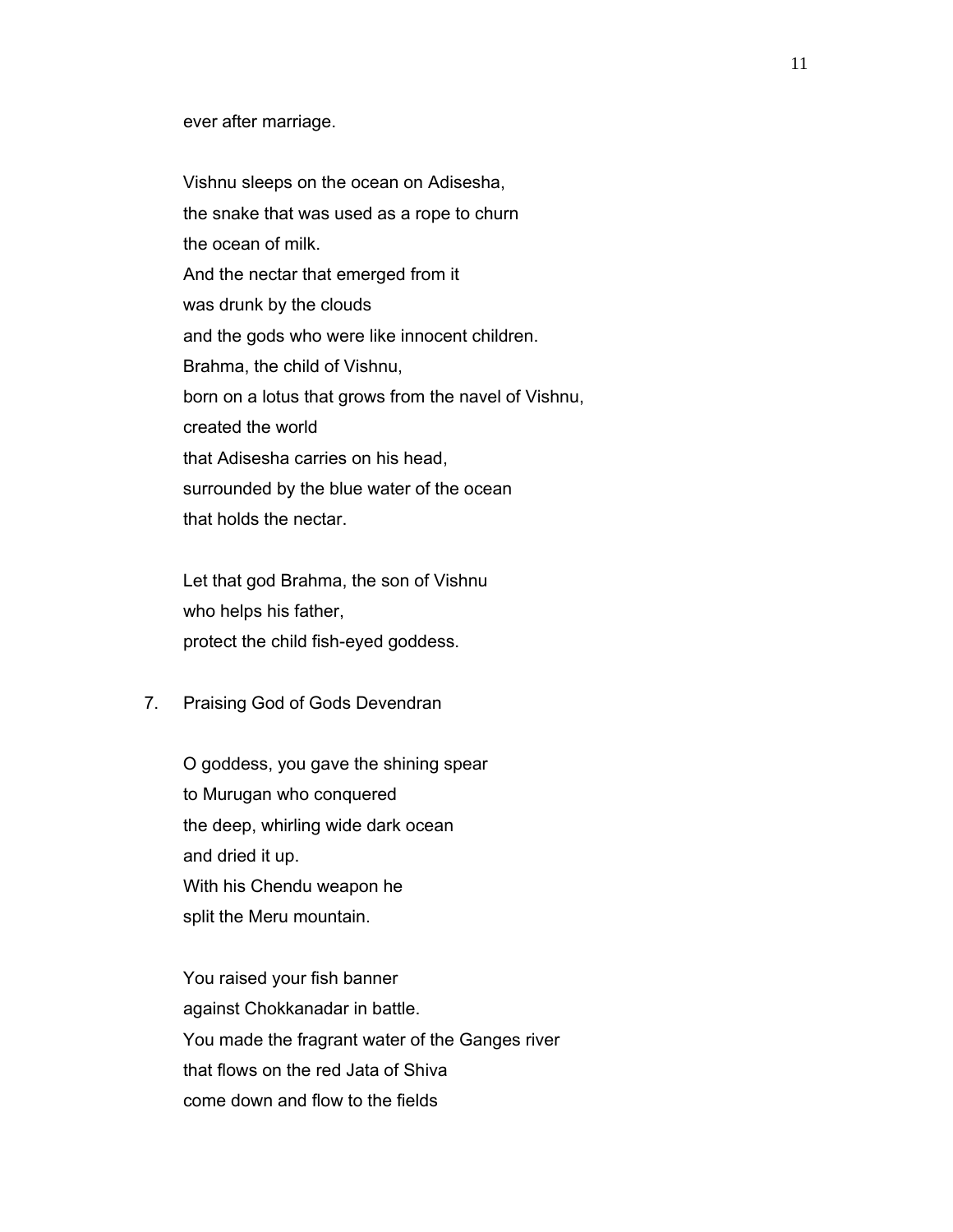so the earth would flourish. You, a golden creeper, give your divine grace to the world.

 Indra carrying his weapon Vajrayudam in his strong hand, rides on his dark cloud-like elephant Iravadam. It has small eyes, and a voice like bright thunder, and dripping ichor, it drinks abundant amounts of honey that the bees with beautiful wings have left after swarming around bunches of flowers in the fragrant karpaga forest.

 O goddess, lovely as a golden creeper, may that Indra, god of gods, protect you.

8. Praising the Goddess Lakshmi

 The god Vishnu dark as a cloud, sleeps on his snake bed, Adisesha, whose body is long and thousand-headed.

 Lakshmi, tender as a creeper who lives on the chest of Vishnu, dazzled by the brightness and the roughness of the shining diamonds of Srivatsam, the ornament of Vishnu, is frightened by them and hides in the cool shadow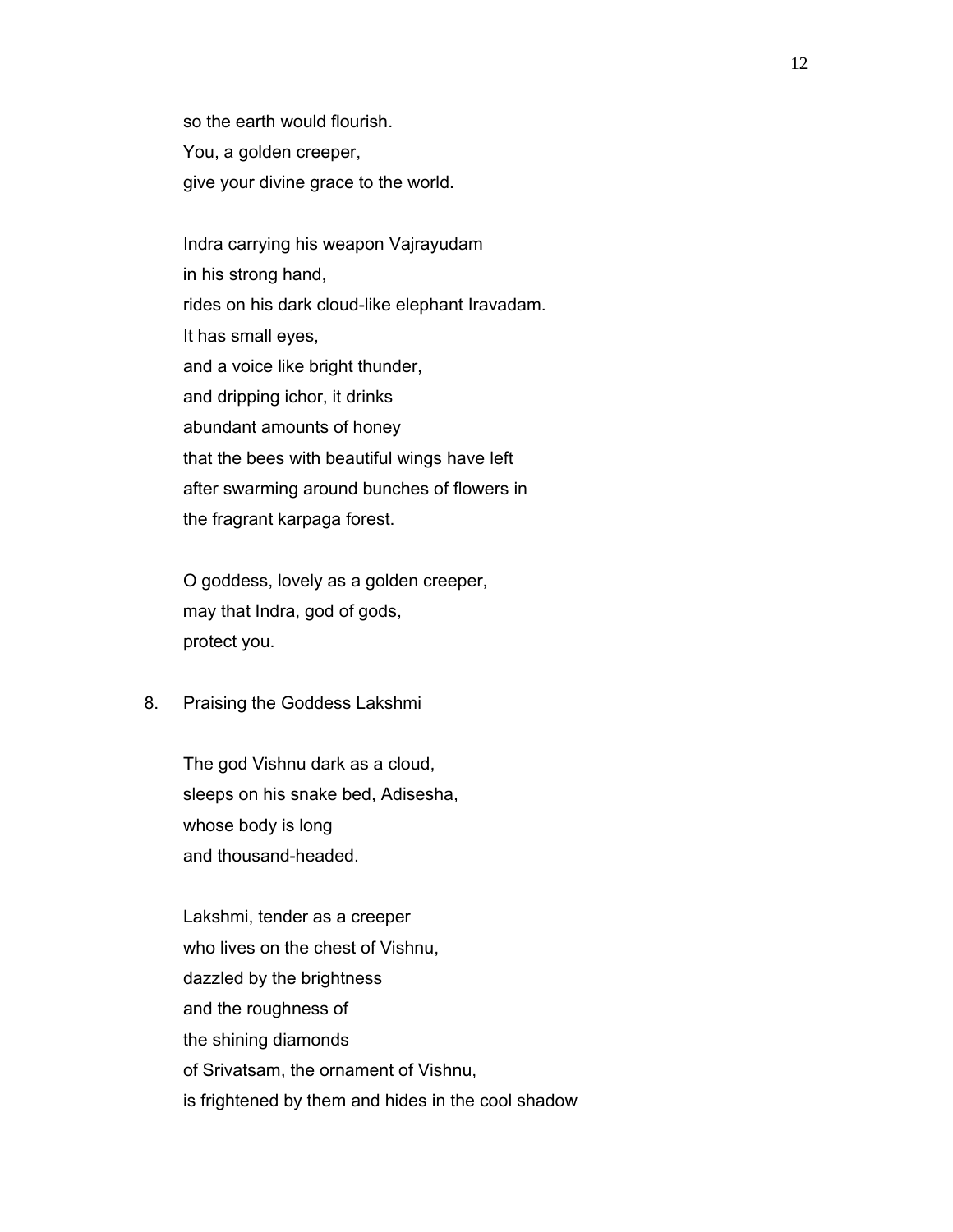of his fertile green tulasi garland, thick as a forest.

 Brahma, disguised as a swan, flew to the top of the sky where many clouds move, and, unable to find the head of Shiva, became tired.

 But the white swan, Mandahini, the goddess who has a thousand faces flowing with abundant waves, stays on the red Jata of Shiva who has a black neck.

 O goddess, you had three breasts when you stood against the black-necked Shiva in battle. May the goddess Lakshmi protect you.

# 9. Praising the Goddess of Art, Saraswathi

 O fish-eyed goddess, you teach sweet prattling words to your baby parrots.

 You taught the happy peacock how to look lovely.

 You taught the deer how to glance shyly. You taught the young royal swans that have crests like murukkam blossoms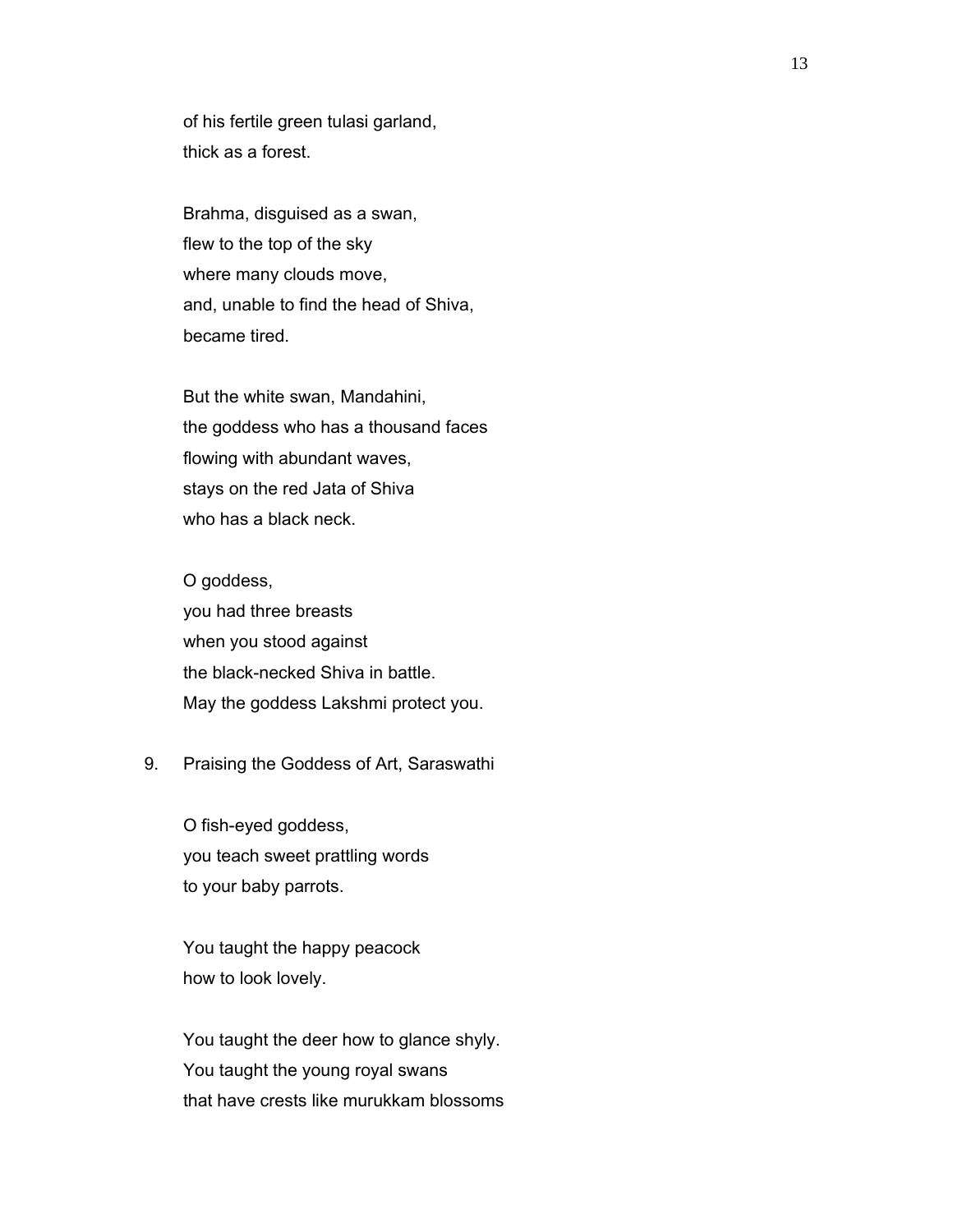how to walk softly.

 You taught your female friends innocence. You are the generous princess of the Pandyan kingdom.

 O goddess Saraswathi, you live on a lotus blooming with long shining petals dripping with honey and swarming with bees that hum sweetly.

 O goddess of art, you are lovely as a white swan and you know all the poems of love in sweet excellent Tamil composed by Shiva, and you have given that knowledge to all your devotees.

 Placing our heads on your two beautiful feet we worship you to protect the princess of Pandyan country.

10. Praising the Goddess Durga

 O fish-eyed goddess, female elephants could not compete with your soft walk and they surround you, longing to walk like you.

 You gave birth to the elephant god whose single tusk looks like the crescent moon.

Shiva ate steamed pittu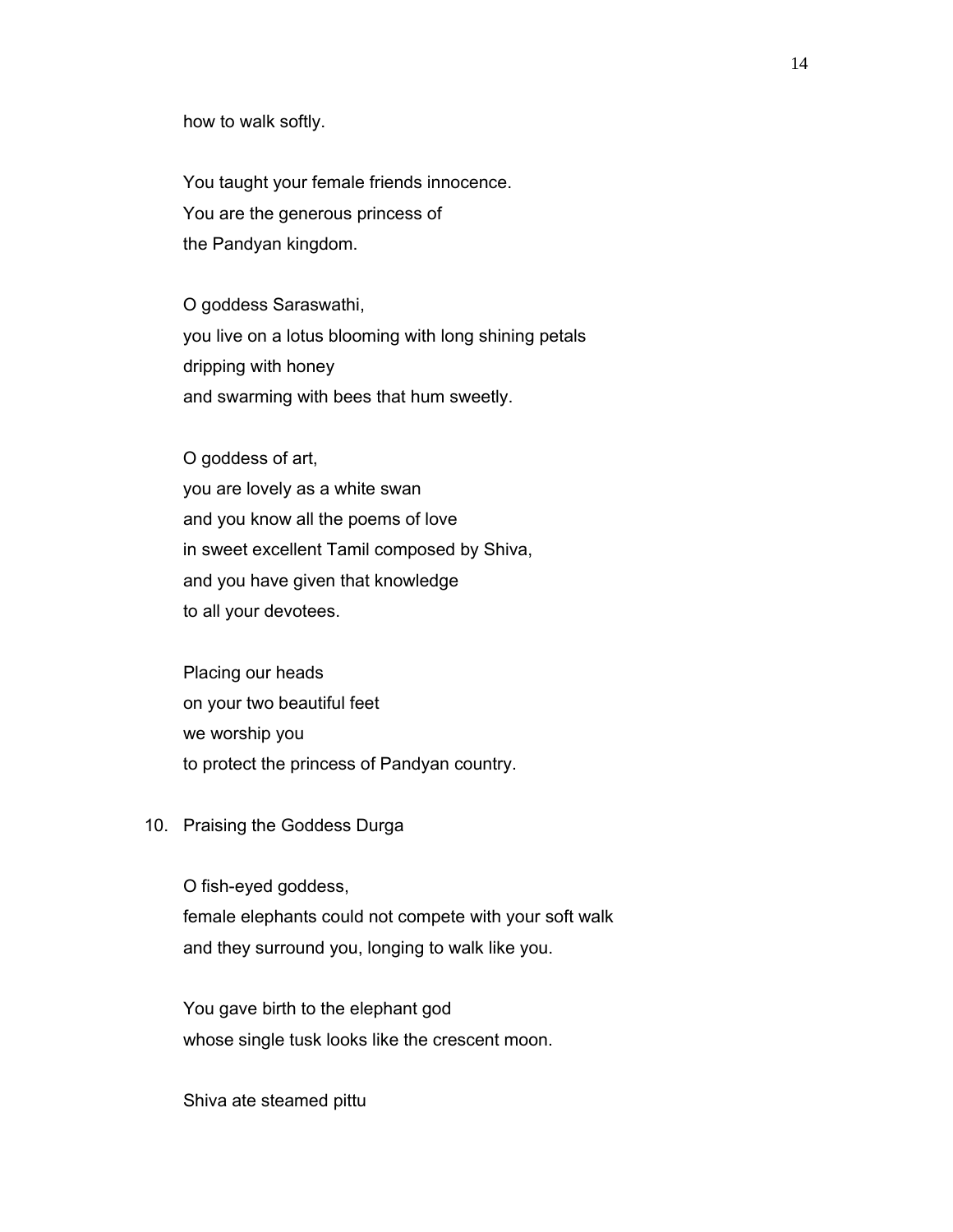and did not do his assigned work of carrying sand to block the flooding of the Vaikai river. The Pandyan king struck Shiva with a stick and hurt him. But when you embraced Shiva, his body melted and he loved you.

 Your breasts are decorated with ornaments studded with precious jewels. You are a young female elephant playing in the Kadamba forests of Madurai.

 The goddess Durga with her trident defeated the buffalo-headed Mahisasuran who has dark curving horns. Her small waist, like a tudi drum, is as thin as a vine. It grew weak, unable to bear the burden of her breasts that are like strong elephants with small eyes and dripping with ichor.

 She mounts and rides a lion that has fire-like eyes and a thick mane.

 May the terrifying goddess Durga, who rides on the fearful lion, protect the timid fish-eyed goddess.

11. Praising the Seven Goddesses

The goddess who wears the rutting elephant's skin.

 The goddess who dammed the ocean with stones collected by monkeys.

 The goddess who threw a lustrous spear and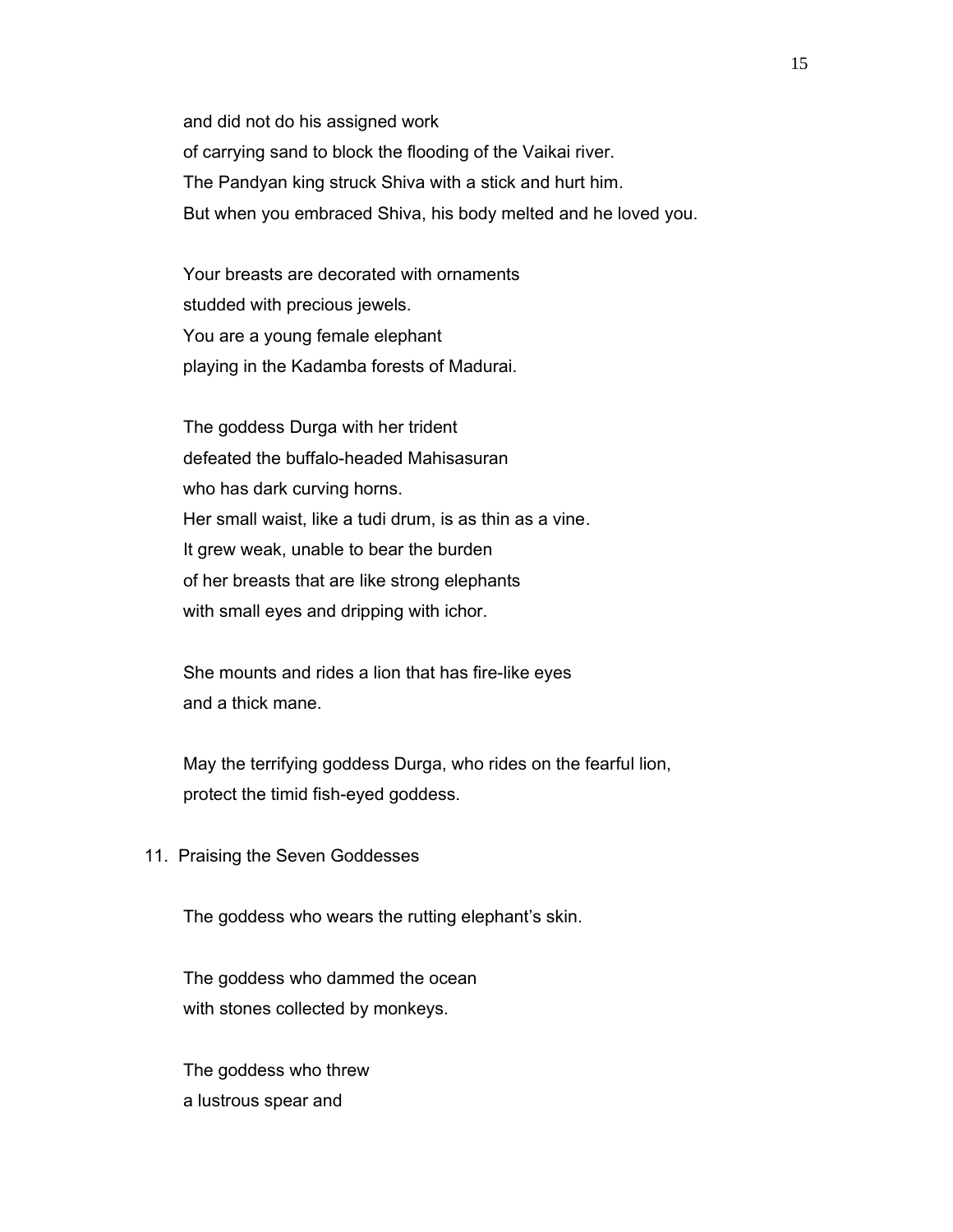burned up the ocean.

 The goddess who wears fragrant flower garlands in her hair.

 The goddess who rides on a strong lion and fought with thunder.

 The wise goddess who knows all the extensive sastras.

 The goddess who took the form of a boar that picked up the seven worlds on its tusks and carried them. Let us worship all the seven goddesses that they may protect the fish-eyed goddess.

 The god Vishnu dances on the head of Kalinga the snake, joining the kudakkuthu dance and the kuravai dance of the cattle women as the humming of bees sounds like flute music, and listening to those happy songs, the petals of the tulasi garland of Vishnu open and spread fragrance everywhere.

 O goddess, you are lovely as a young elephant and are the younger sister of Vishnu, the black-colored one. May the seven goddesses protect the goddess Gauri, the younger sister of Vishnu, who was raised in Madurai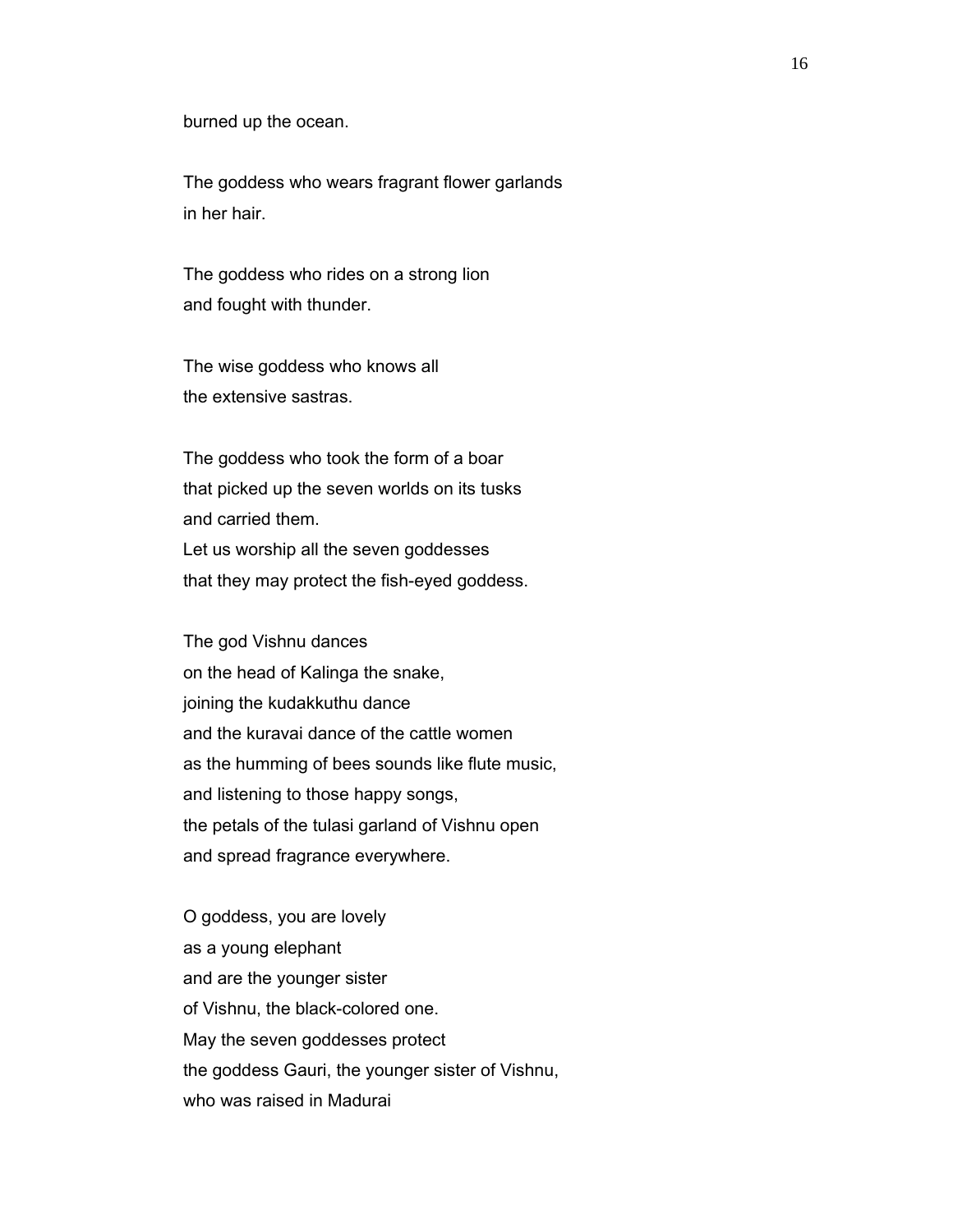surrounded with strong forts.

#### 12. Praising the Pandyan Country.

 The Pandyan kings defeated the Chera and the Chola kings and made them retreat in battle and run away.

 Many crowned kings bring tribute and wait at the door of the Pandyan palace. The Pandyan kings are praised everywhere in the world and people proclaim, "These are the kings of the world, and they rule in all directions. They are like gods."

 The burning sun feels jealous of the bright white moon because he is the ancestor of the Pandyan kings.

 The great rivers Kumari, Ponni, Vaikai and Porunai flow in the Pandyan country more happily than the Ganges in the sky.

 The gods who live on golden Meru mountain praise the Southern Potihai hills saying, "There is nothing equal to the peaks of Potihai."

Siddha Saints worship and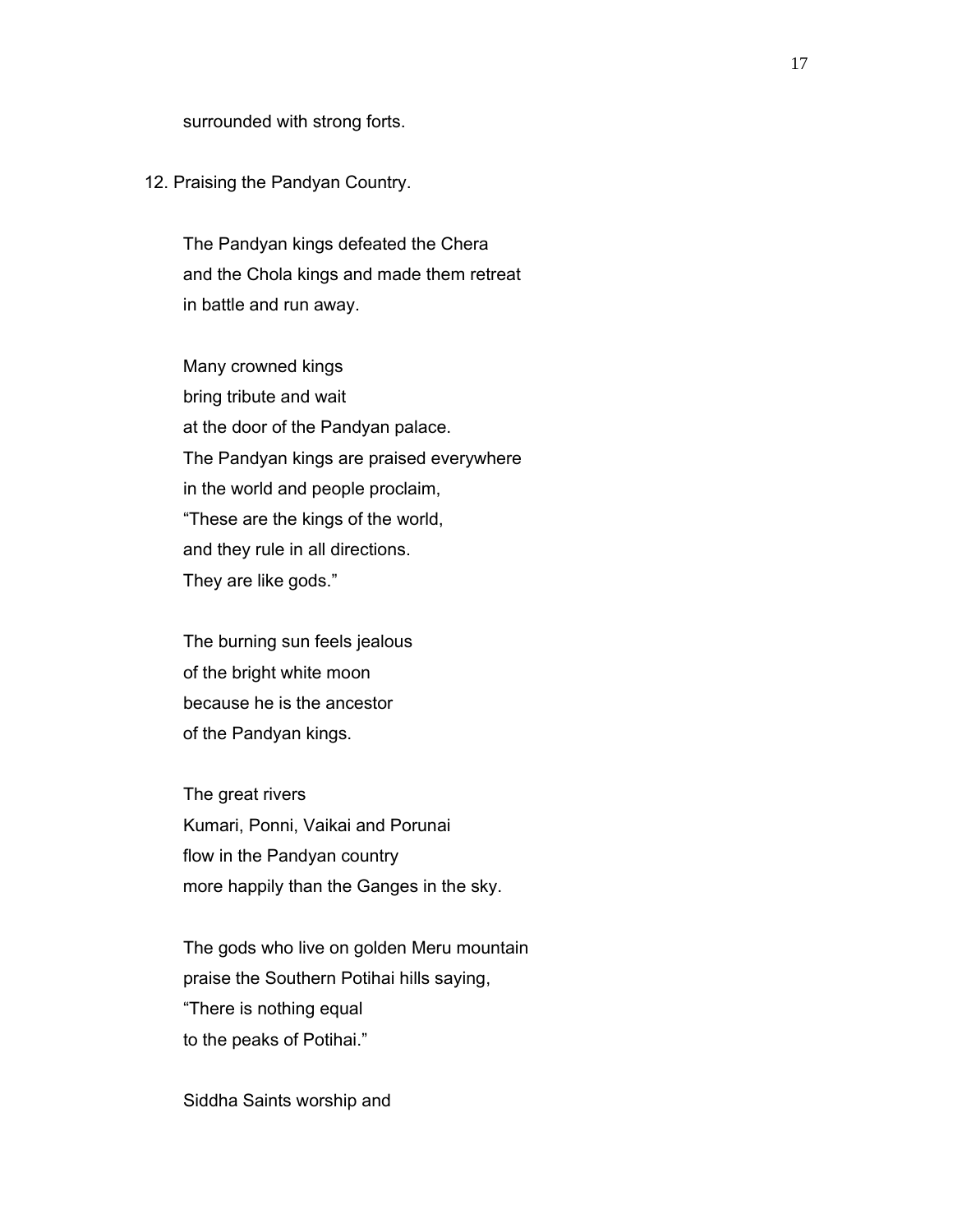praise the goddess saying,

 "Even though she is the mother of two young gods she is still a virgin."

 In the Pandyan country, heavenly women holding the hands of beautiful earthly women dance the kuravai kuthu.

 In the Pandyan country, the royal swan, the vehicle of Brahma who lives on a lotus, makes friends with the swans of all the seven oceans.

 In the Pandyan country, Garuda the vehicle of dark Vishnu, and the peacock, vehicle of fair young Murugan stay together in one nest and play.

 In the Pandyan country Iravadam, the elephant of Indra that fights ferociously in battles, falls into the same hole where the elephants of the enemies of the goddess fall.

 In the Pandyan country, the two shining goddesses Lakshmi and Saraswathi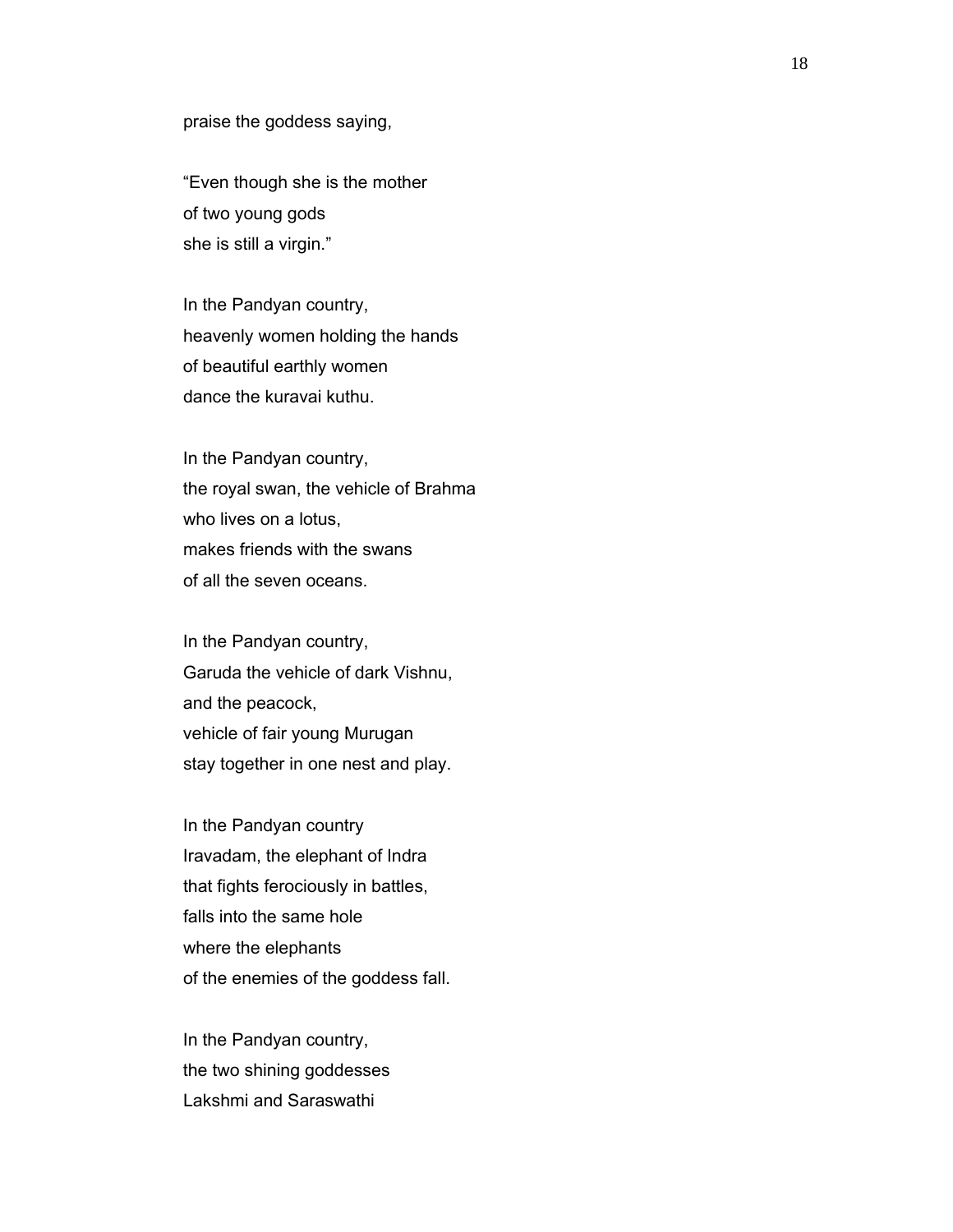who live on two lotuses stay together on one lotus that blooms on a golden pond.

 The Pandyan kings who rule following Manu's laws flourish and live happily with Shiva, their son-in-law.

 Under the rule of the fish-eyed goddess, no one could tell the gods from the people. No one could tell the golden world of the gods from the Pandyan country.

 May the thirty-three gods, the two Asvins, the eight Vasus, the eleven Rudras, and the twelve Suns protect our goddess born with three breasts, so our lovely Madurai may flourish. Chapter II. The Baby Goddess Crawls.

#### 13. Pandimaadevi bringing up the goddess

 The queen Pandimaadevi bathes you, puts fragrant golden powder on you and decorates your forehead with sacred ash.

Combing your hair she makes a bun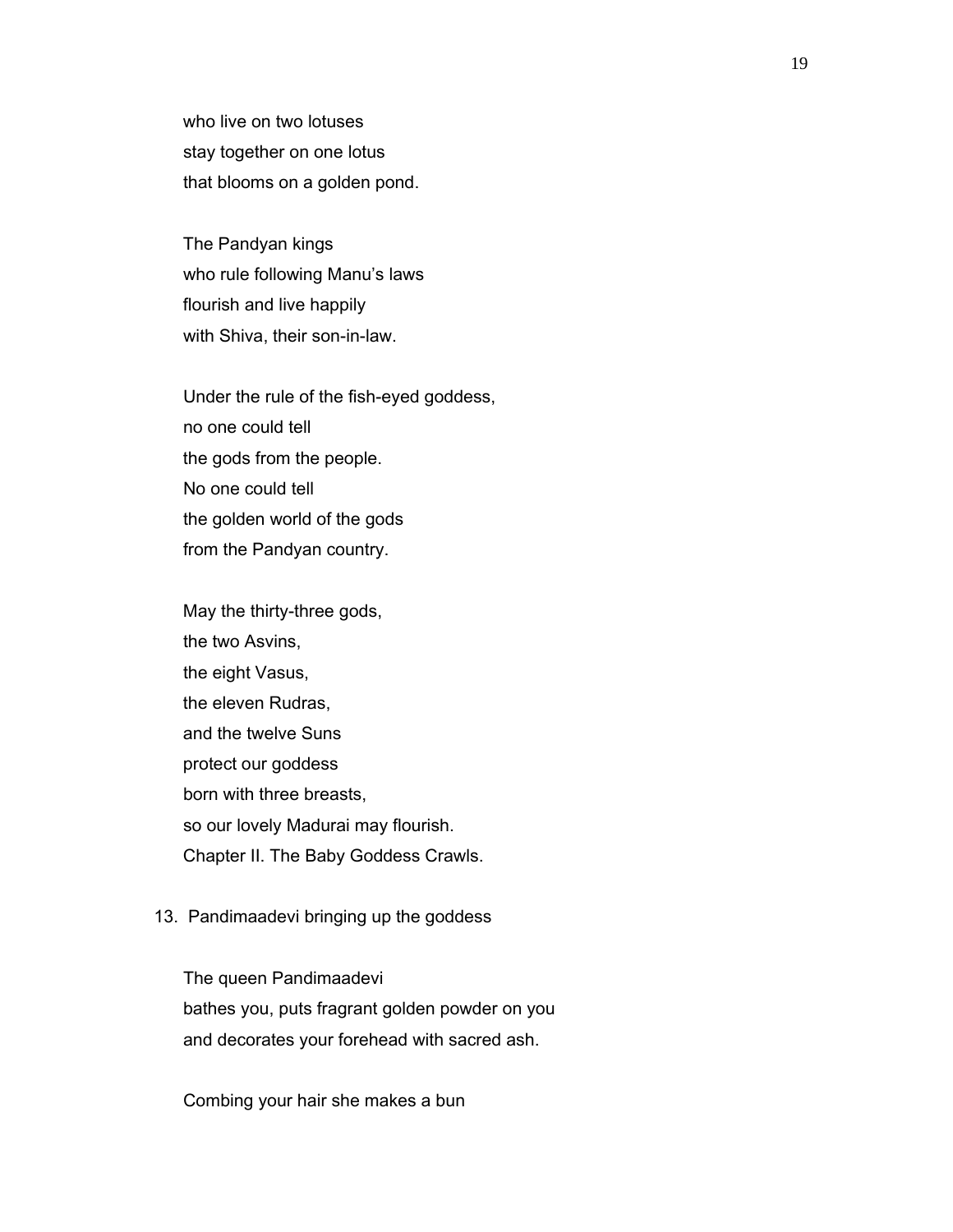and decorates it with a garland. The pearl Chutti ornament that she puts in your hair shines with cool light.

 She adorns you with shinning golden earrings studded with pearls.

 She feeds milk lovingly to you. The sweet honey-like drops that fall from your beautiful mouth shaped like a kumudam flower touch her silk sari and wet it. She kisses, extols and caresses you.

O goddess,

 you are as beautiful as a green parrot. Lift up your head and crawl and grant us your grace.

 You are precious to the Pandyan king of the southern land and Shiva the king of the majestic golden Himalayas. Lift up your head, crawl and grant us your grace.

#### 14. The Pandyan king, the Proud Father

Seeing you,

your beloved father's heart brightens like the moon.

He makes signs with his hands to call you.

Even before he calls you,

you crawl and go quickly near him.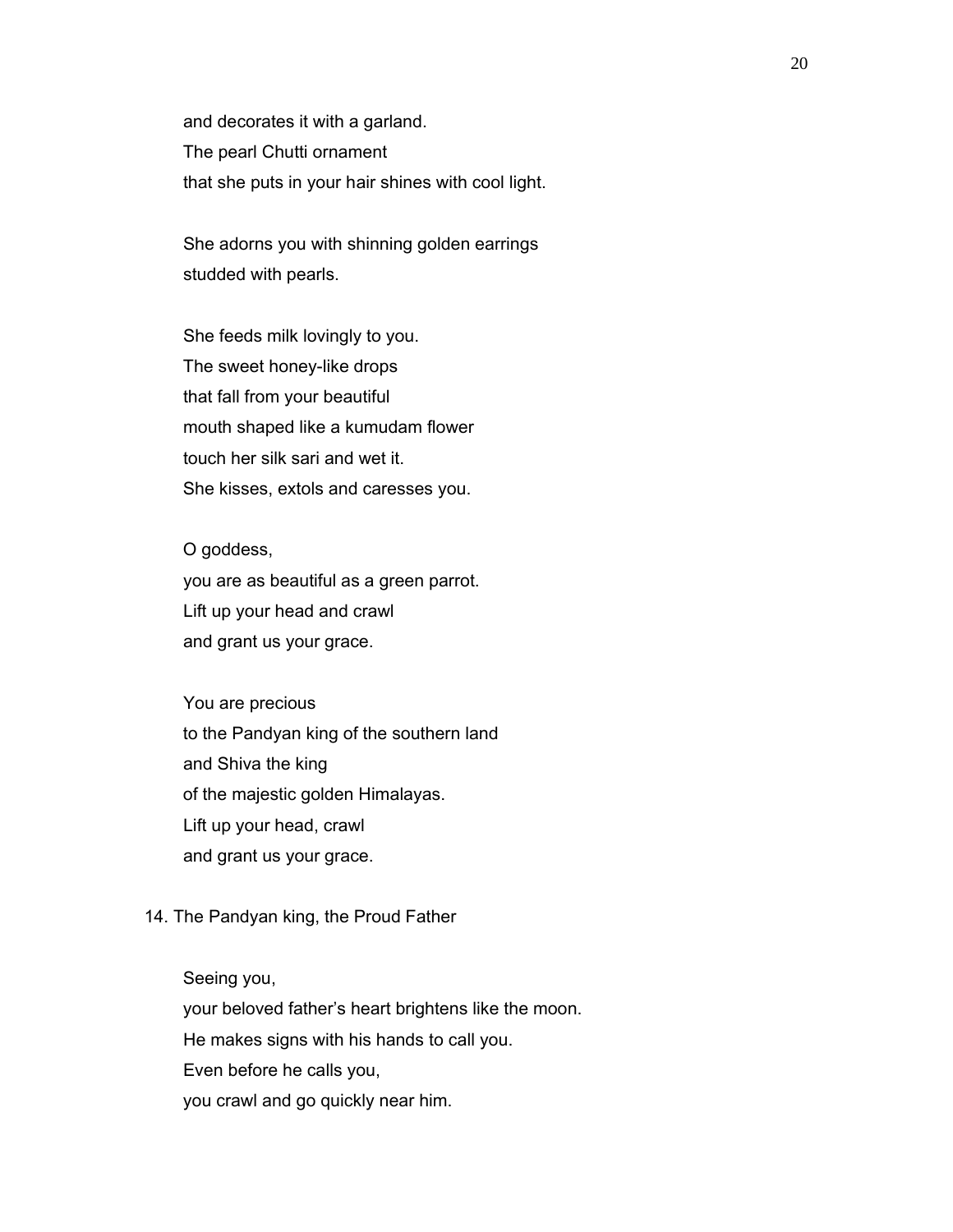With your small hands, you smear the kumkum paste on your father's wide chest.

 You babble to your mother with your innocent baby talk sweet as nectar. Hearing your speech your mother's heart fills with joy.

 His arms are long and extend to his knees. You hold on to his strong hands and climb on his mighty garlanded shoulders that protect lovely Tamil.

 Your body shines like green emerald. You have a lustrous coral-like red mouth, When you smile, your teeth are as white as the rays of the moon. You are lovely as a peacock. Lift up your head, crawl and grant us your grace.

 You are precious to the Pandyan king of the southern land and Shiva the king of the majestic golden Himalayas. Lift up your head, crawl and show us your grace.

#### 15. The Lovely House of the Goddess

 The walls that surround your house are built with mountains as tall as the eight Cakkravaala hills.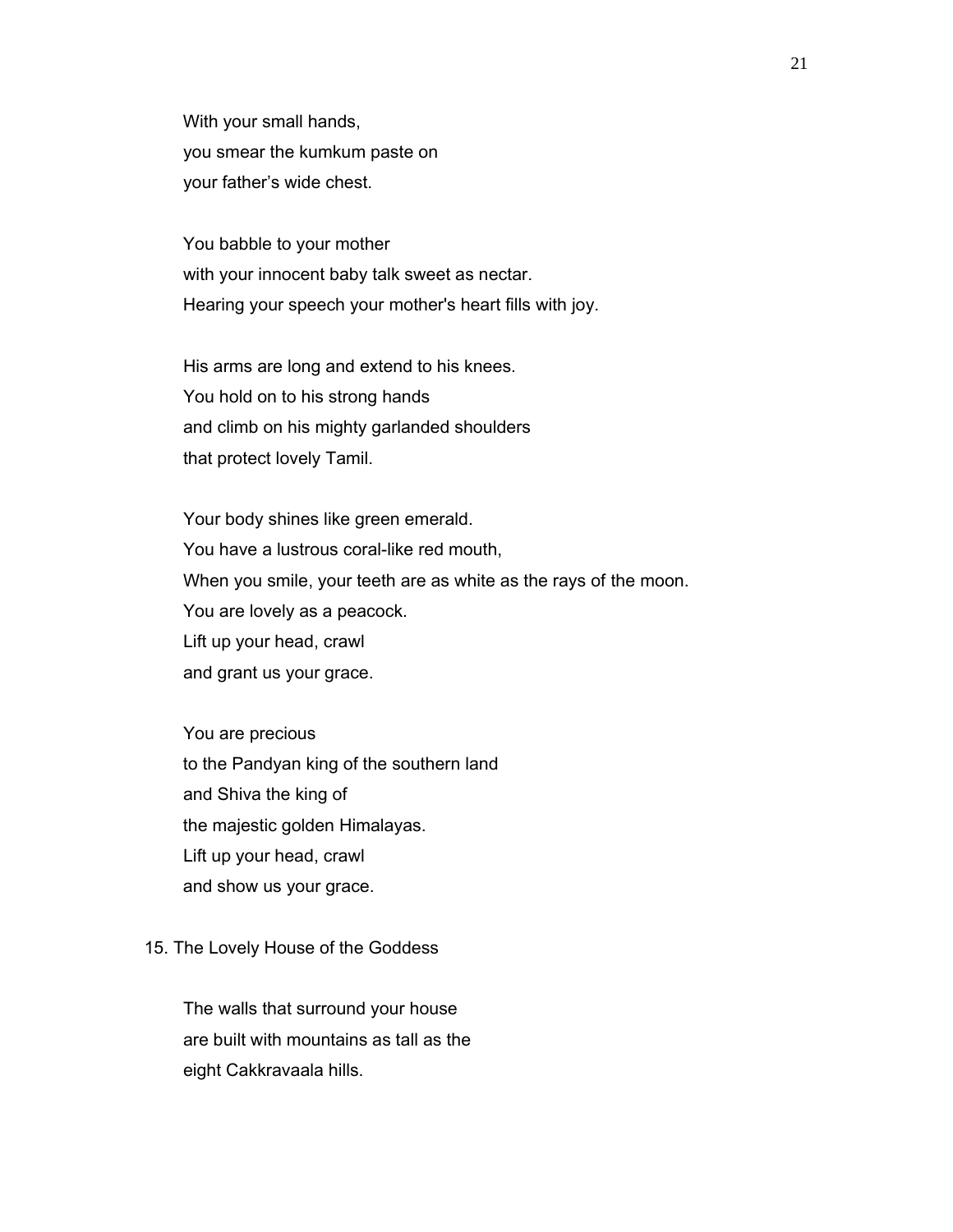Meru mountain is planted as a pillar in the middle of the hall.

 The sky is the roof of your house. The sun and moon brighten your abode with their light.

 You collect the worlds that float in the deluge at the end of the world and pile them as dishes.

 O sweet one, always you cook fresh sweet nectar-like food in your home.

 Such is the small play house that you have built.

 Shiva, like a madman, dances on your porch and again and again destroys your house.

 You, a lovely young child do not get upset with him, but again again you build your play houses that cover all the ancient worlds and play with them.

 Lift up your head, crawl and grant us your grace.

You are precious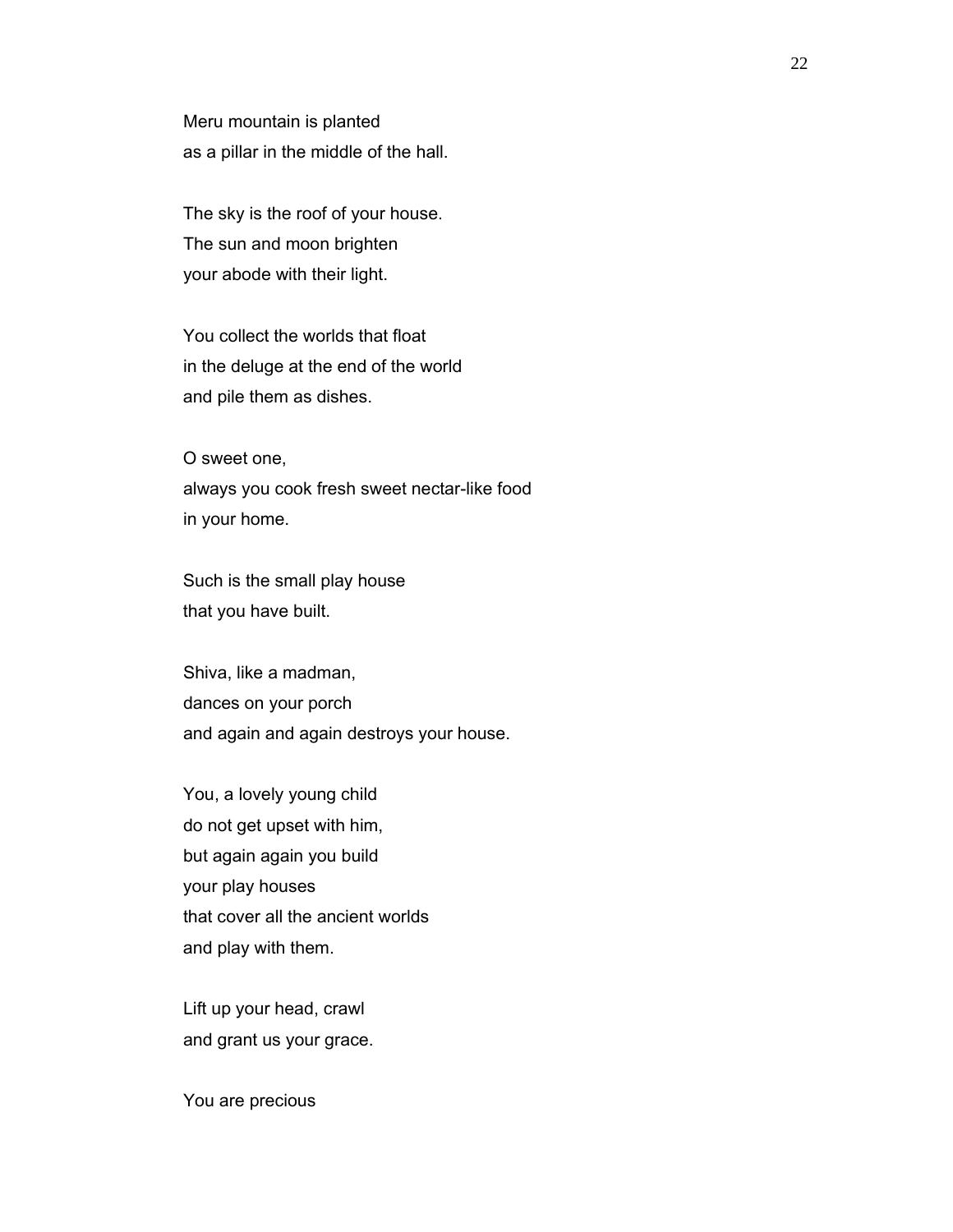to the Pandyan king of the southern land and Shiva the king of the majestic golden Himalayas.

 Lift up your head, crawl and grant us your grace.

# 16. The Compassion of the Goddess

 The bright rays from Shiva's third eye and the cool rays of the young moon on his jata shed bright light on the dark neck of Shiva, the handsome one, and the compassionate glance of the goddess makes his heart happy and her devotees who worship her always plunge into the ocean-like joy of devotion.

# O goddess,

 you are compassionate to all creatures that are created in the beautiful wide world that is a part of you and you make them flourish.

 Your dark beautiful fish-like eyes bestow grace as a flood that rolls and flows for your devotees.

 O goddess, you are a lovely peacock with dark eyes.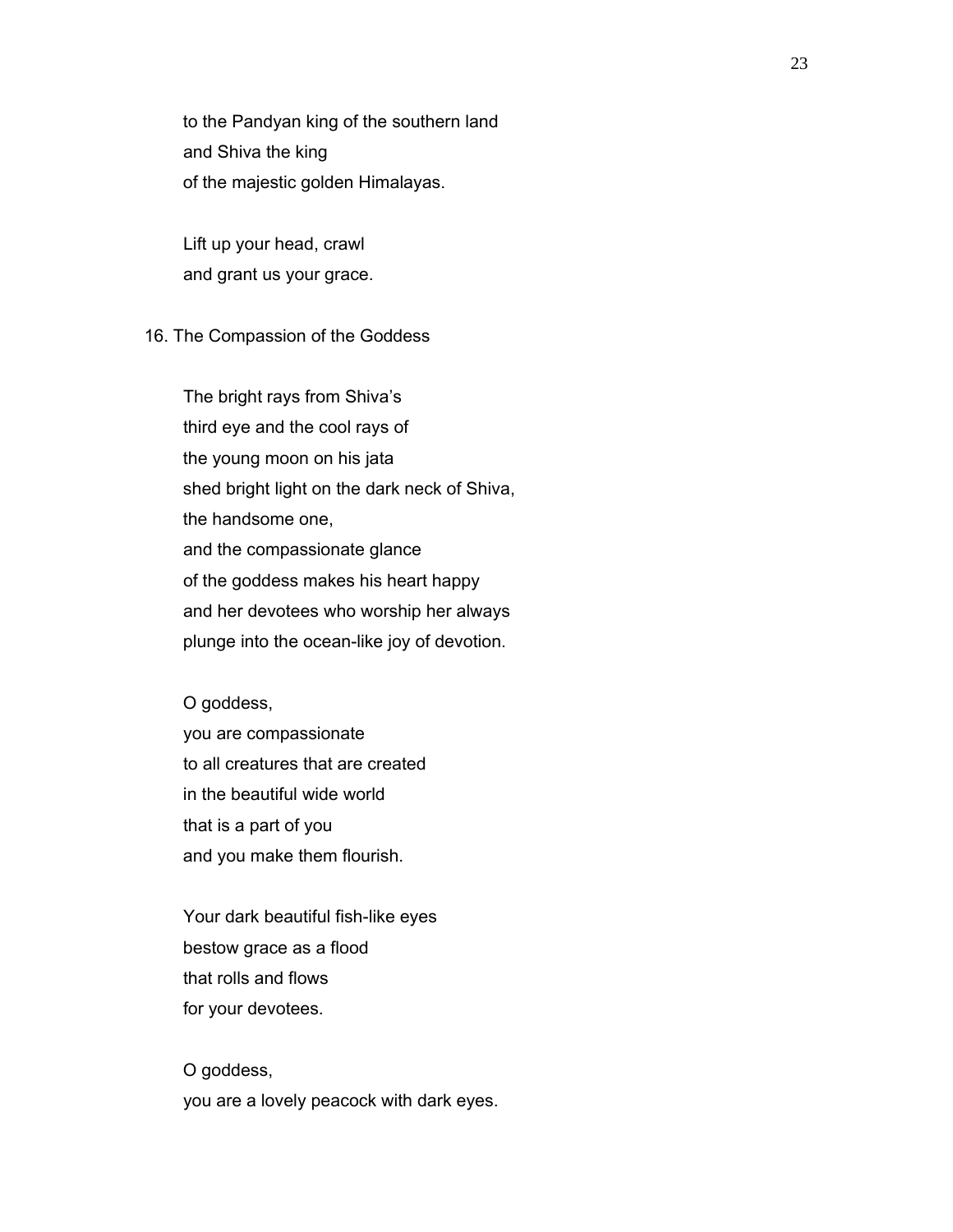Lift up your head, crawl and grant us your grace.

 You are precious to the Pandyan king of southern land and Shiva the king of the majestic golden Himalayas. Lift up your head, crawl and grant us your grace.

### 17. The Three Goddesses and Lovely Madurai

 O goddess Karpuravalli, you stay in the shining palace that is more excellent than the lotus seat of Lakshmi that drips sweet honey like a flooding river and swarms with six legged bees that do not stop humming,

 more excellent than the lotus seat of Saraswathi who has a bright tongue that in its wisdom gave all the ancient wonderful Vedas,

 and more excellent than Shiva's dark Himalaya where peacocks lovely as emeralds wander looking for rain from the clouds without blinking their eyes.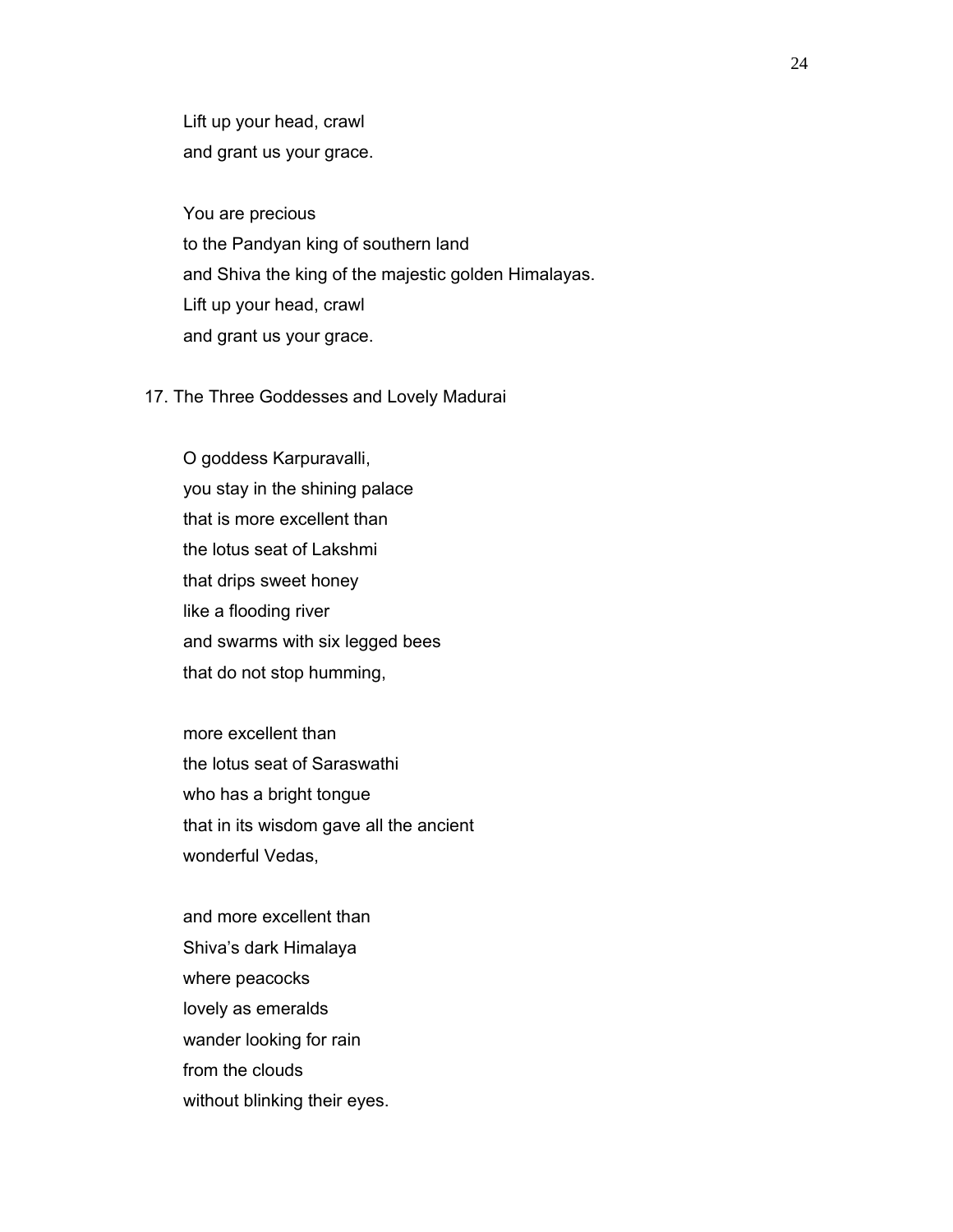The white waterfalls descend from the sky, their water sweet as nectar, and they pass through the rabbit on the moon that shines always in the heavens.

 The baby vaalai fish with their broad bellies are afraid of the swift water of the waterfalls and leap everywhere dashing into the lotus buds, so they open and the clear honey from those fragrant blossoms flows like a waterfall.

Such is the beauty of Madurai.

 O goddess Maragadavalli, you are the queen of that lovely Madurai. Lift up your head, crawl and grant us your grace.

 You are precious to the Pandyan king of the southern land and Shiva the king of the majestic golden Himalayas. Lift up your head, crawl and grant us your grace.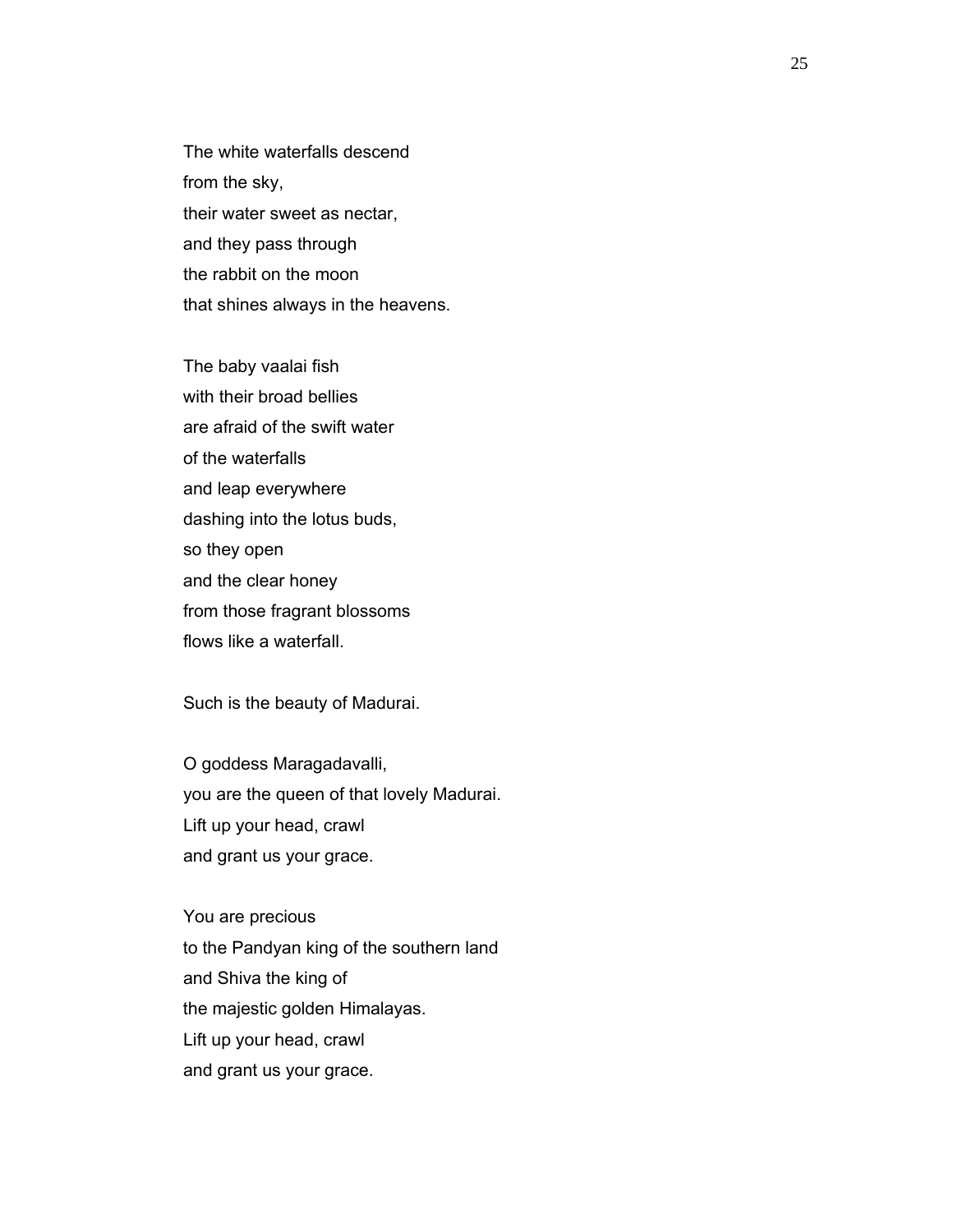### 18. The Dancing Goddess

 O goddess, as you crawl the smile on your pretty face dances like the shining moon.

 As you crawl the dark bun on your hair dances with its ornaments.

 As you crawl your bent eyebrows dance like curving creepers.

 As you crawl the golden cutti ornament that hangs over your forehead dances.

 As you crawl, your fish-like eyes contending with one another extend to your ears and the makara ornaments that hang on your ears dance together.

 As you crawl, the anklets on your feet dance. The bells on your anklets dance, singing, "kinkini, kinkini."

As you crawl,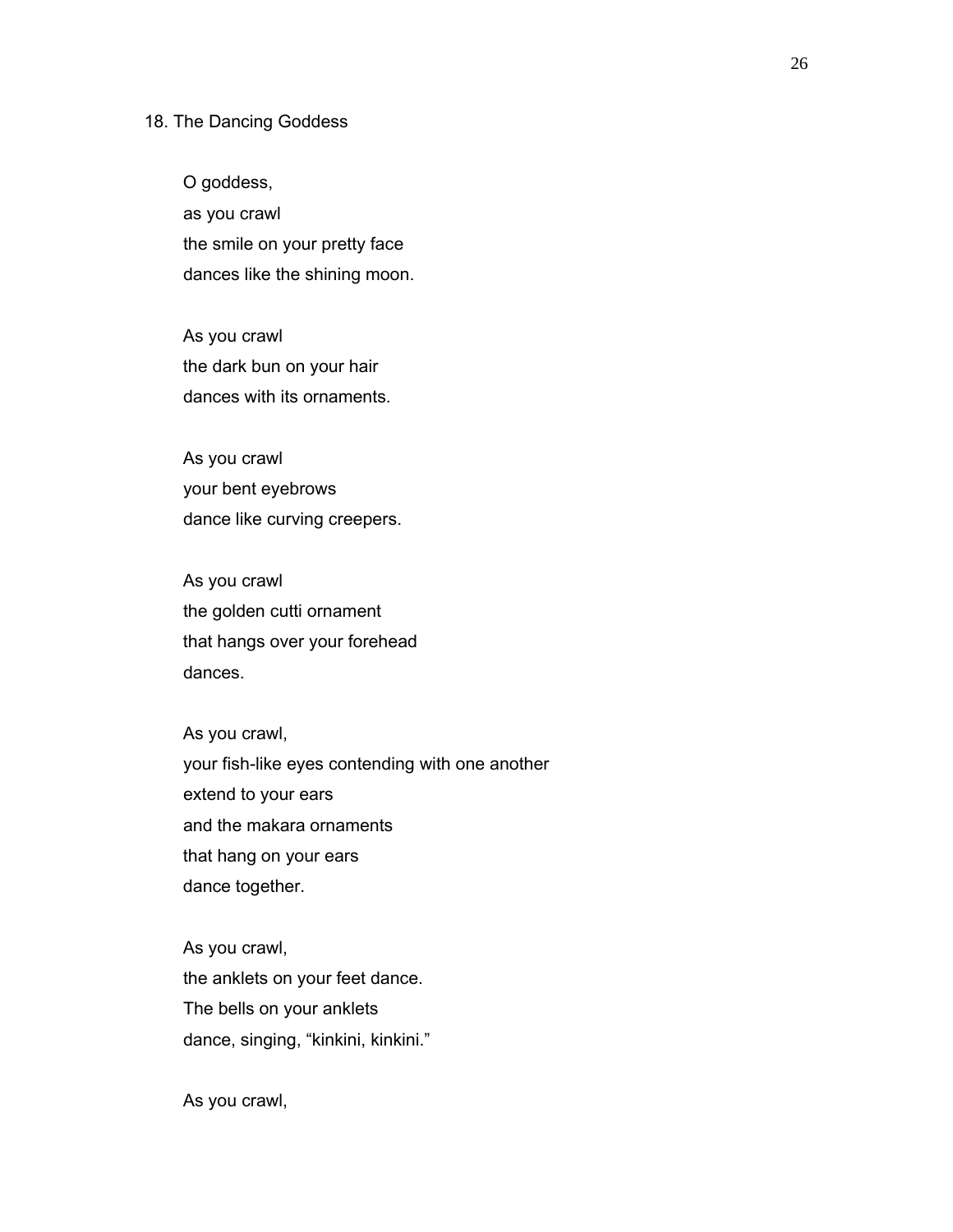your waist thin as a creeper dances with your dress.

 As you crawl, your belly broad as a banian leaf moves and dances. Your navel that is hidden in your belly shines and dances .

 O mother of all worlds, as you crawl, all the moving and unmoving creatures of all the worlds dance.

 Lift up your head, crawl and grant us your grace.

 You are crowned to make this world flourish. Lift up your head, crawl and grant us your grace.

#### 19. The Dancing Goddess

 As you crawl, the three round breasts that dance on your beautiful chest show that you were not born with two breasts.

 You crawl and smile looking at the ignorance of those who calls you saying, "O mother, come!"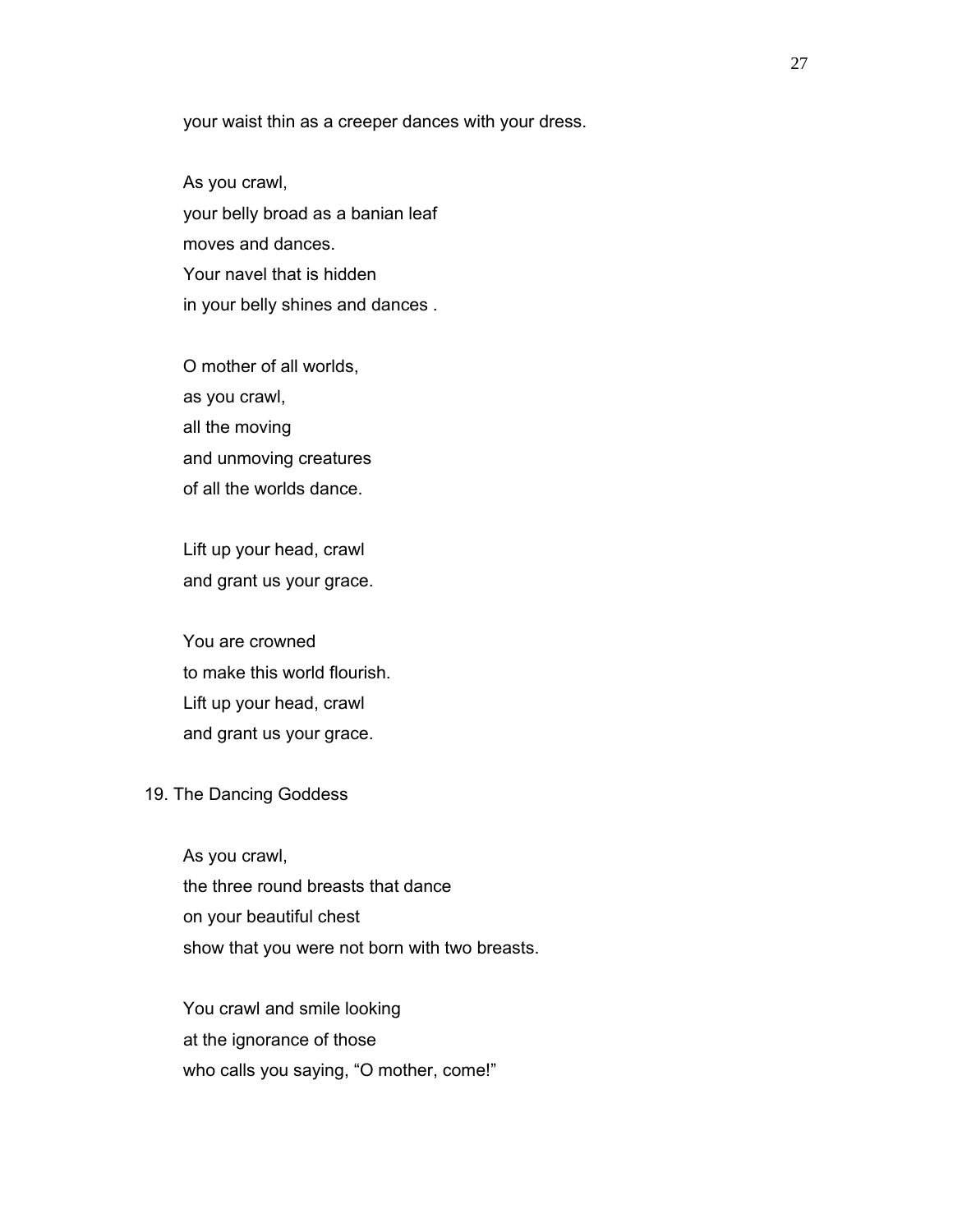Your green body became pale because you gave birth to all the creatures of the flourishing world.

#### As you crawl,

 your thin green creeper-like waist becomes more thin and your belly bends and dances.

#### As you crawl,

 the bells of your mekalai ornament dance singing the praise of their beloved god and your small waist joins them and dances.

# As you crawl,

 you are like a green fragrant creeper dripping honey from its flowers and dancing in the wind. Lift up your head, crawl sweetly and grant us your grace.

 You are crowned to make this world flourish . Lift up your head, crawl and grant us your grace.

## 20. The Dance of the Fish-eyed Goddess

 As you crawl, the bun tied up on the top of your head dances spreading fragrance.

#### As you crawl,

 the shining golden ornament on your forehead and the small cutti ornament on your hair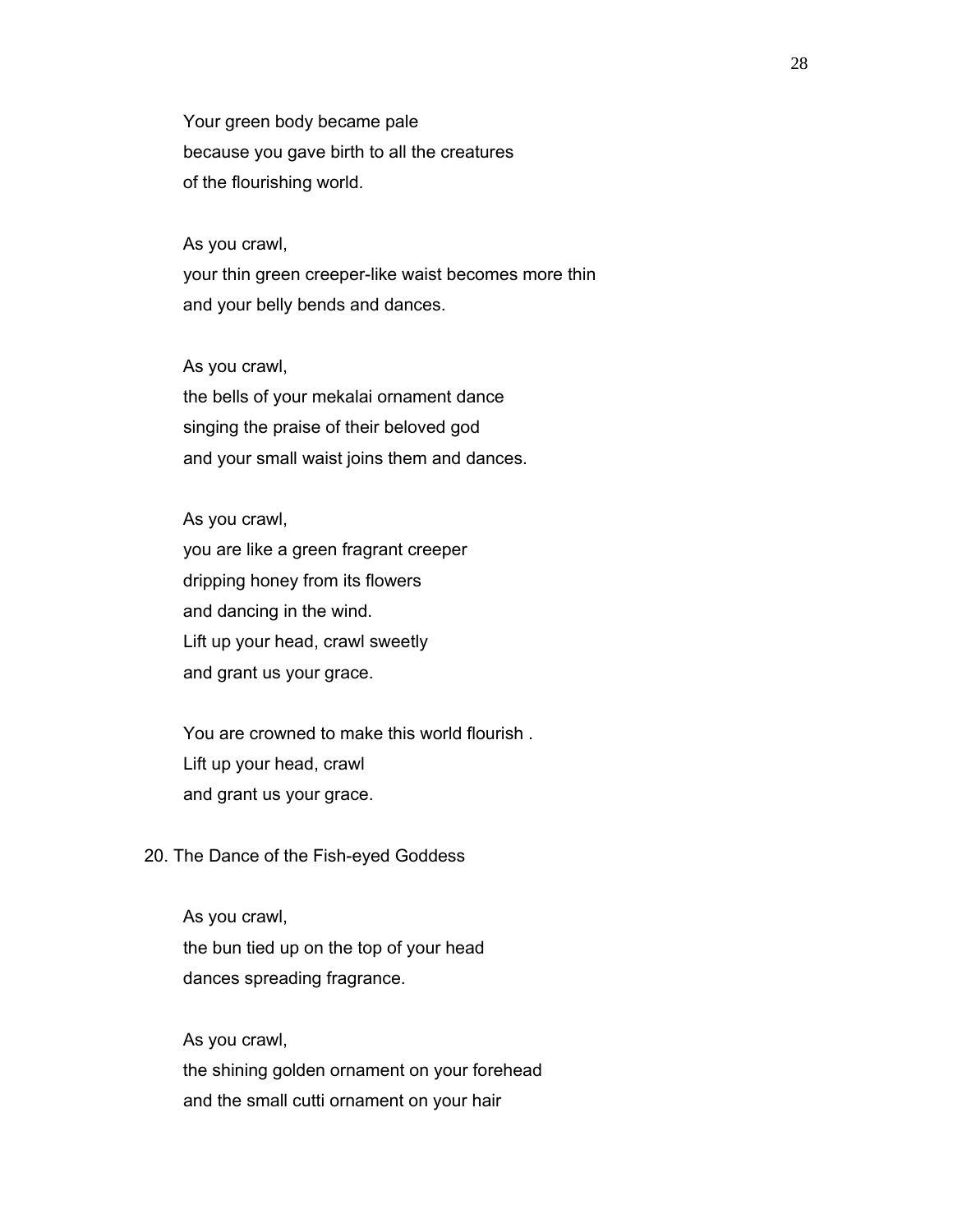shine like the sun and the white moon and dance.

#### As you crawl,

 the small drops of sweat on your divine forehead dance. As you crawl, your divine fragrant body spreads emerald-like light in all eight directions and dances.

#### As you crawl,

 the karuvilai flowers on your ears spread fragrance and the kudambai ornaments on your ears swing with joy and dance.

# As you crawl,

 you smile with your shining teeth, your divine face blooms like a lotus, and your compassionate eyes pour grace on your devotees. Lift up your head, crawl and grant us your grace.

 You are crowned to make this world flourish. Lift up your head, crawl and grant us your grace.

#### 21. Praising the Fish-eyed Goddess

 O goddess, you are a majestic mountain where the sun shines brightly and an emerald-green shadow spreads.

## O goddess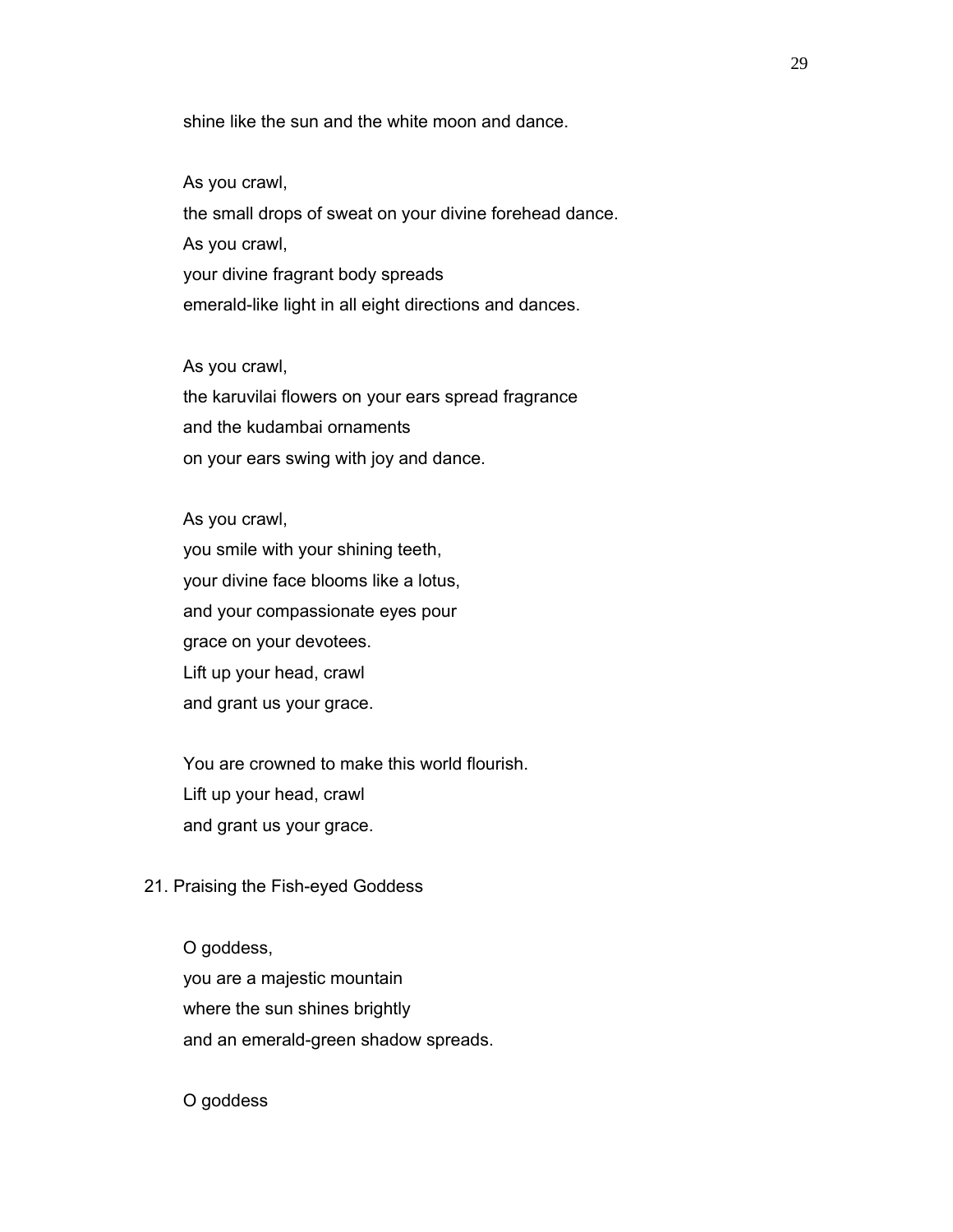you are a lovely creeper, the sister of Vishnu who is dark as a cloud and plays his flute.

#### O goddess

 you are an unrivaled remedy given by the Himalayas to cure the sorrow of your devotees.

# O goddess

 you know all the divine Vedas beyond the understanding of even the gods who live in heaven where arisandanam trees grow.

# O goddess,

 you are like fresh sweet sugarcane and the eyes on your red lotus face that are like kayal fish give abundant grace to your devotees.

#### O goddess,

 you are a young innocent calf and a young moon that was raised in the Pandyan royal line of the bright white moon.

You are yourself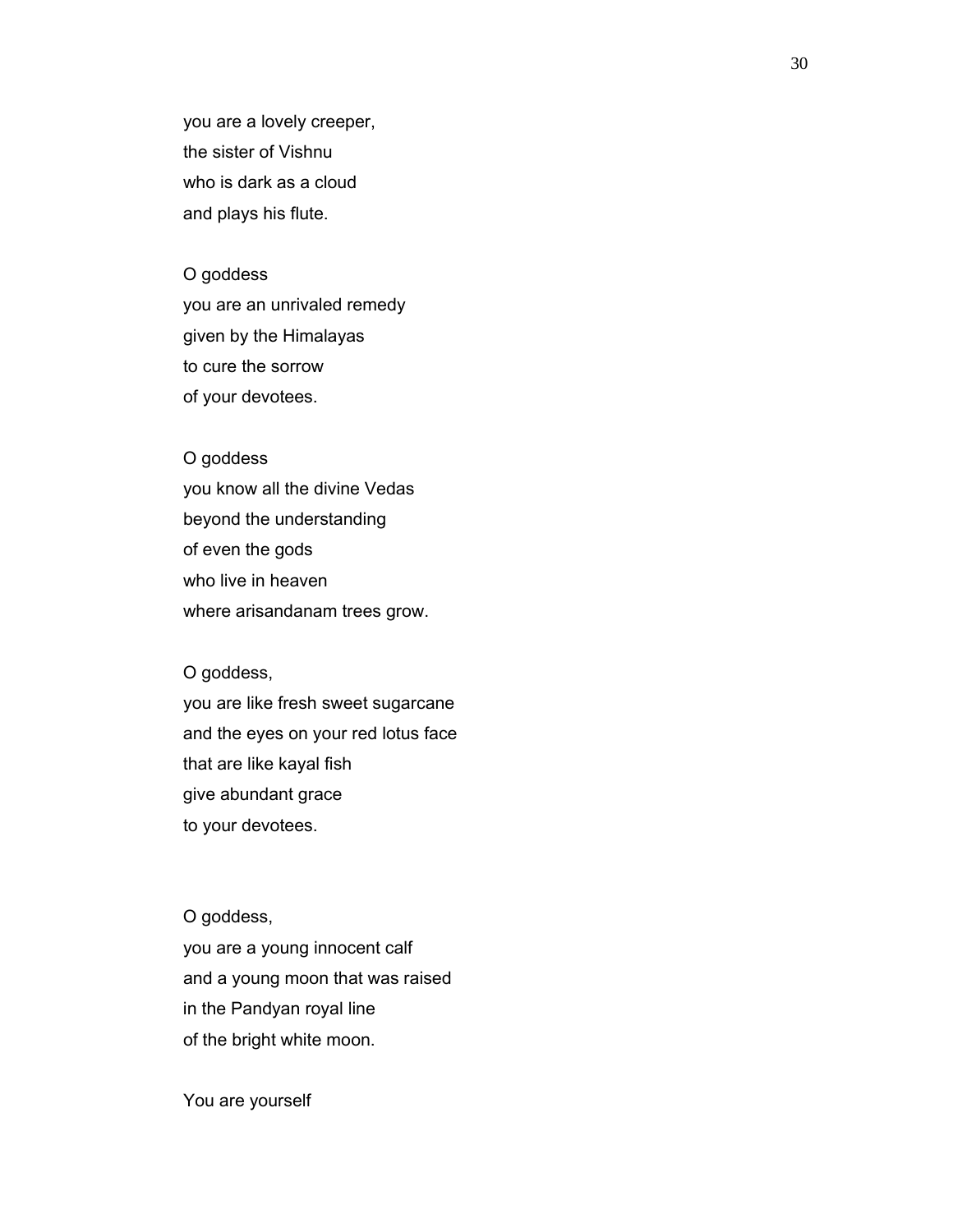Lakshmi, the goddess of prosperity, Saraswathi, the goddess of knowledge, the princess of the Himalayas, and the queen of Madurai.

 Lift up your head, crawl and grant us your grace.

 You are a young peacock, raised in Madurai where pure Tamil flourishes.

 Lift up your head, crawl and grant us your grace.

#### 22. The Fish-eyed Goddess

 O goddess, you are the beautiful sister of Vishnu who, dark as thick cloud, carries a conch in his strong hand.

 You share a half part of Shiva and you are a thin, beautiful green creeper that flourishes on the golden Kailasa hills.

 You are our mother! You give boons, protection and help to your devotees who worship you everywhere in the beautiful wide world, saying, "Don't be afraid."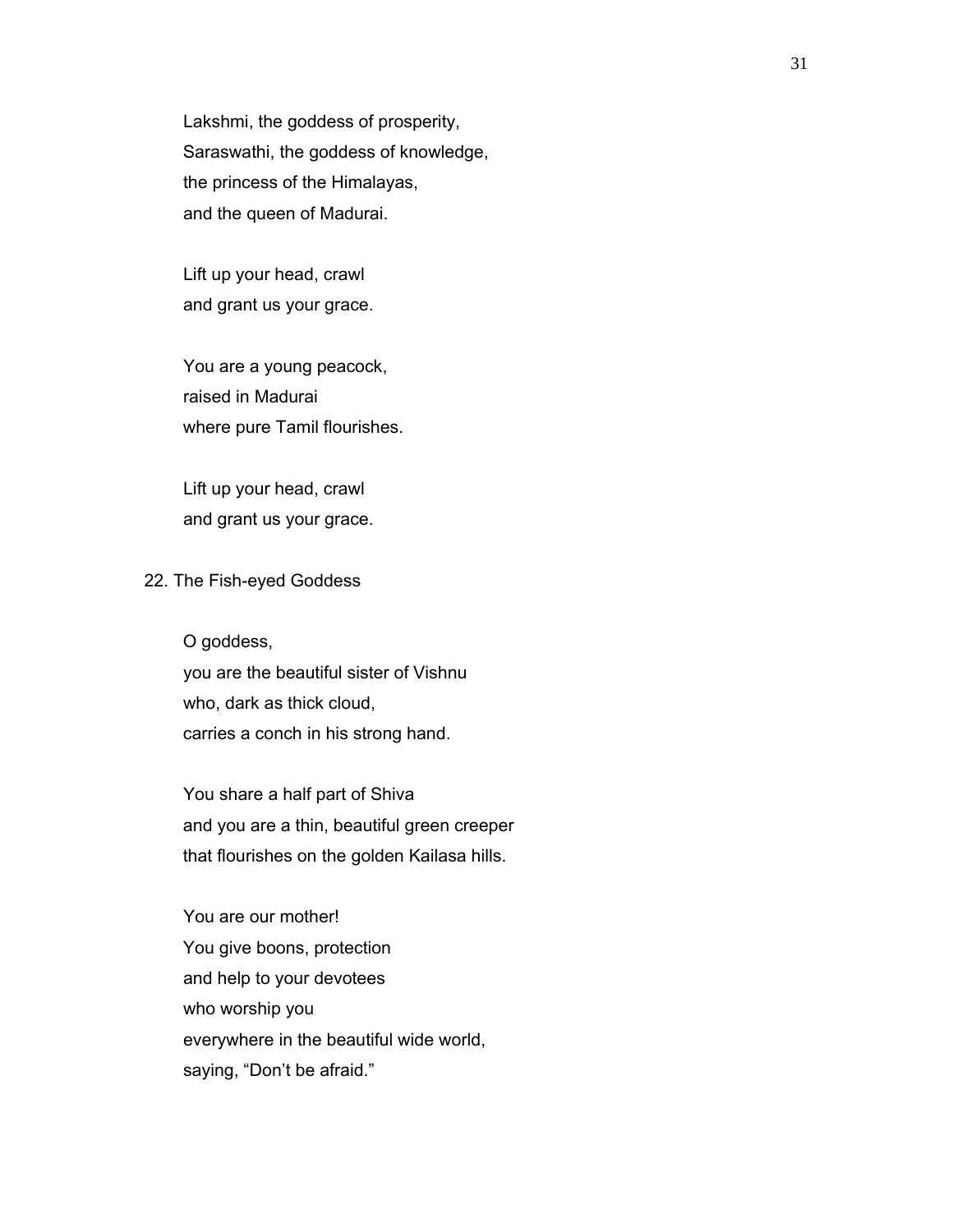Your eyes are as lovely as the fish that is on the banner of Kama who shoots his arrows as he wanders all night that is dark as a rutting elephant.

 You are a shinning golden creeper, lustrous as lighting. Lift up your head, crawl and grant us your grace.

 You are a young peacock, raised in Madurai where pure Tamil flourishes. Lift up your head, crawl and grant us your grace. Chapter III. Lullabies for the Baby Goddess

#### 23. The Mother buffalo and the Playful Swan of Lovely Madurai

 As the soft breeze blows gently mixed with the sweetness of Tamil nurtured by the Pandyan king, in the southern land, a young buffalo sleeps in the shadow of a sweet Mango tree with tender red shoots. Its eyes are red and its mouth is long. Loving the calf that she just gave birth to and knowing that it does not yet know how to eat grass, she sheds milk from her udder that flows abundantly like a white waterfall.

The blooming fresh golden lotuses with fragrant petals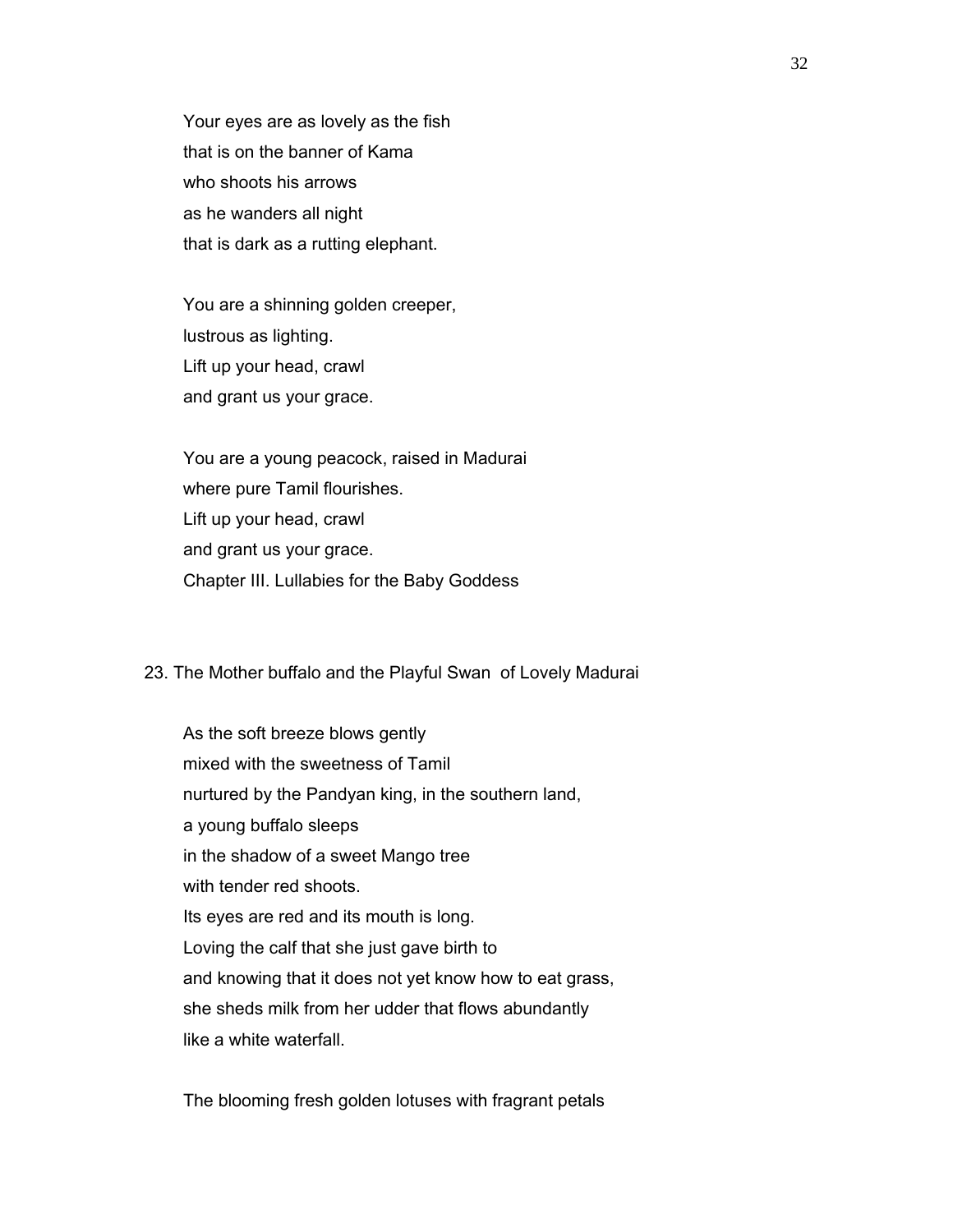sprinkle their golden pollen on the swans that have shining crests and swim in the sweet water of a pond.

 The rays of the moon brighten the rolling waves of the pond, and their brilliance falls on the swans' legs, making them shine like gold.

 You are the queen of beautiful Tamil Madurai, taalo taalelo.

 You are the gracious fish-eyed goddess sweet as nectar. Show your grace to your devotees, taalo taalelo.

24. Farm Girls Cooking Pearl Rice in Tamil Madurai

 The dark beautiful girls of Madurai who work in the fields wear kalaapam ornaments tied to their saris that flow like the tails of peacocks.

 Building sand houses to play with, the lovely farm girls pretend to enter there to live.

 They pretend to start a shining fire on the stove that is decorated with bright red rubies that take away the darkness.

 Piling up precious corals for wood, they pretend to start red fire in their hot stoves.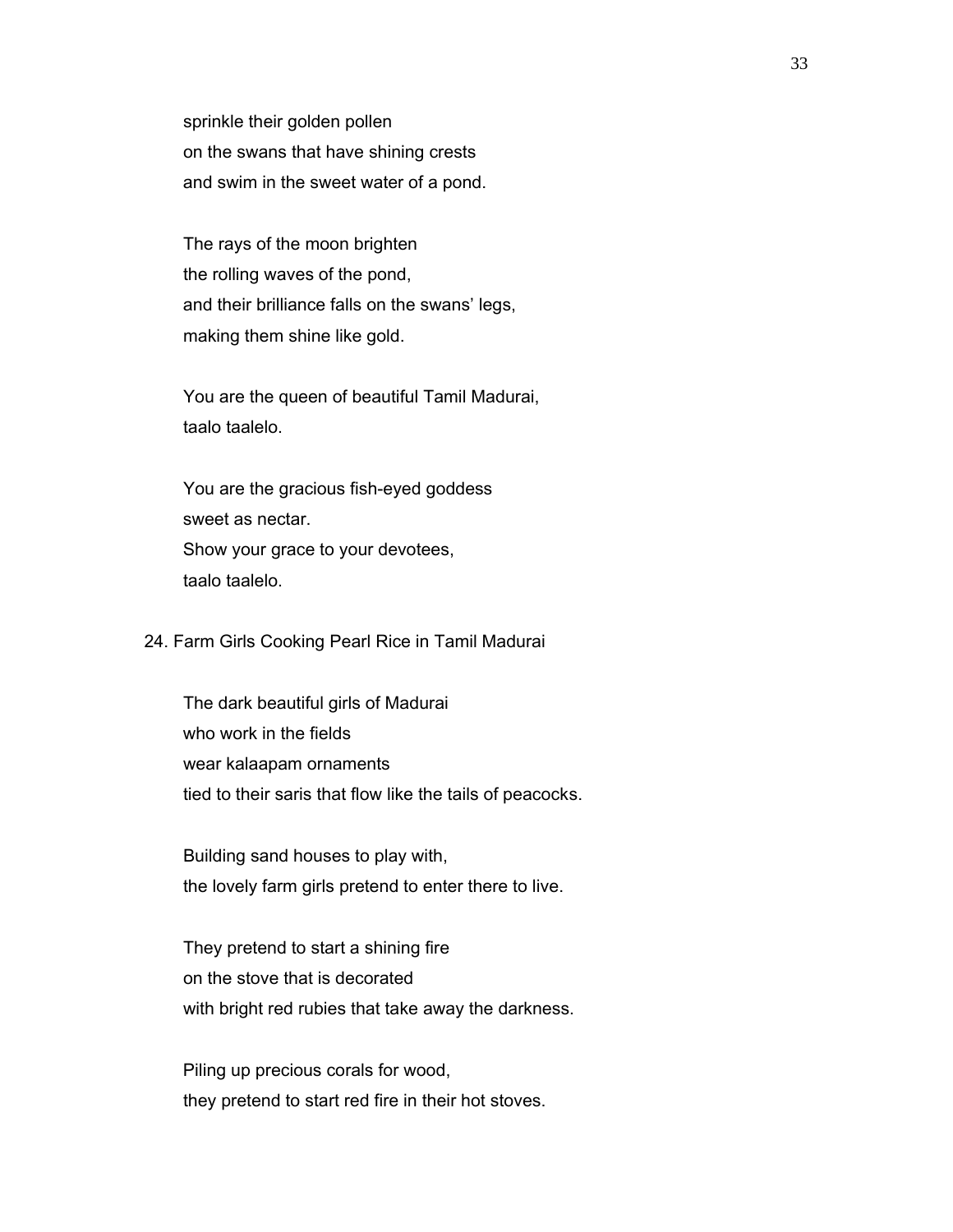Pouring clear sweet honey instead of water in a round pot, they pretend to boil it. Rinsing pearls in sweet liquor, they use them as rice.

 After cooking the rice, the lovely farm girls pour the water from it, sit together and pretend to eat.

 Such is the beauty of Madurai city surrounded with abundant cool farms where the lovely group of farm girls make their play rice.

 You are the queen of Madurai flourishing with green farms, taalo taalelo.

 You are the gracious fish-eyed goddess sweet as nectar. Show your grace to your devotees, taalo taalelo.

# 25. The Clouds and the Fish of Tamil Madurai

 An angry vaalai fish leaps up to the sky, where the clouds move like strings of garlands and float, distended like the bellies of pregnant women after filling themselves with the salty water of the ocean.

 Leaping above the karpaga forest that blooms with flowers, swimming over the clear waving water and the long banks of the Ganges,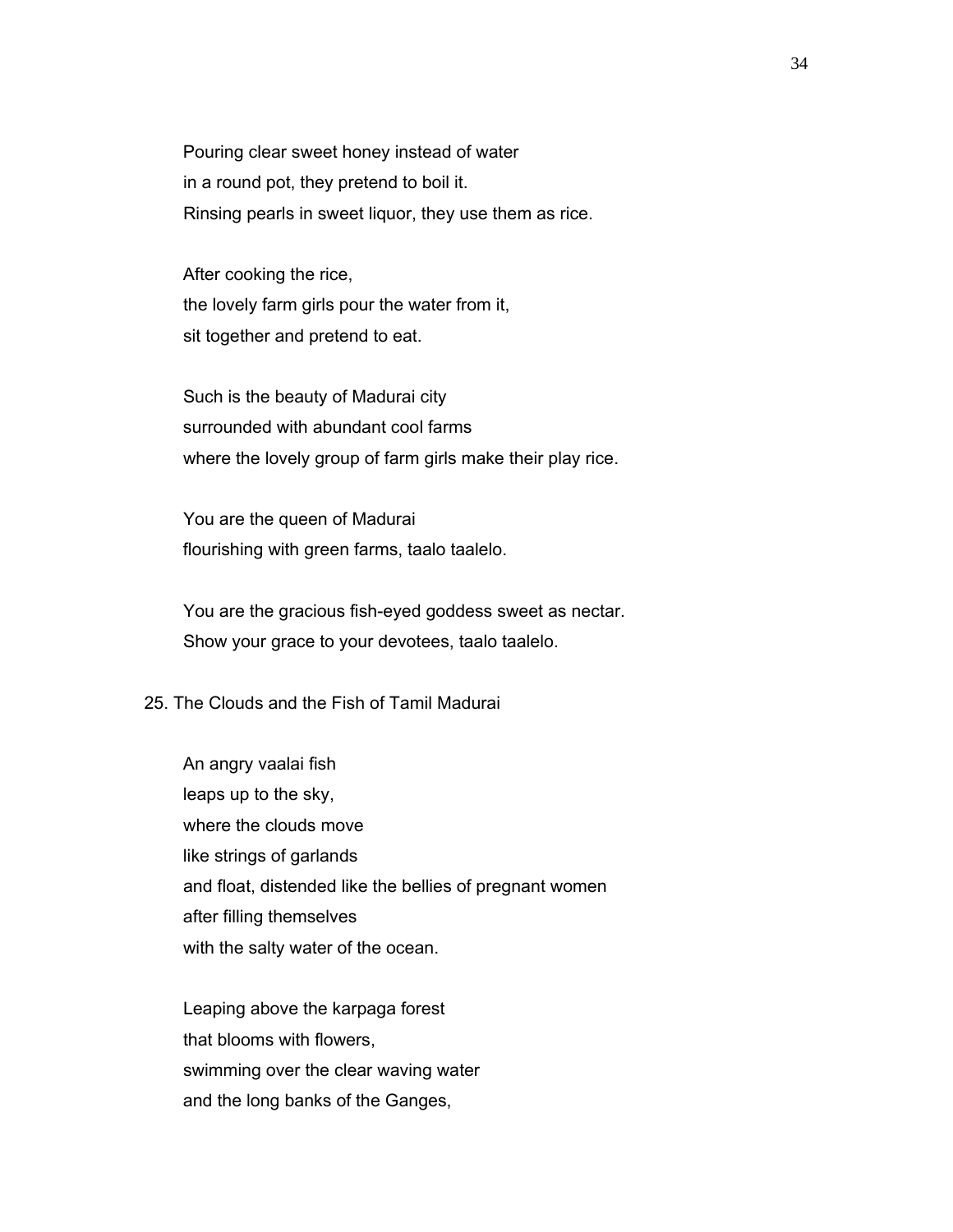touching the rabbit in the bright white moon that drips with nectar, kicking and pushing away the clusters of shining stars that spread everywhere, opening the clouds to pour their rain on the earth, the vaalai fish descends stirring the water of the ocean and plays with an angry suraa fish in the fertile fields of Madurai.

 You are the queen of Tamil Madurai flourishing with rich fields, taalo taalelo.

 You are the gracious fish-eyed goddess sweet as nectar. Show your grace to your devotees, taalo taalelo.

# 26. The Streets of Madurai

 The elephants' ichor that drips from their cheeks, the pollen that falls from the flowers that decorate the hair of beautiful women, and the kumkum paste that they have smeared on their bodies all fall on the streets, covering them so the elephants slip and cannot walk. Such are the lovely large streets of Madurai.

The powerful royal chariots of the kings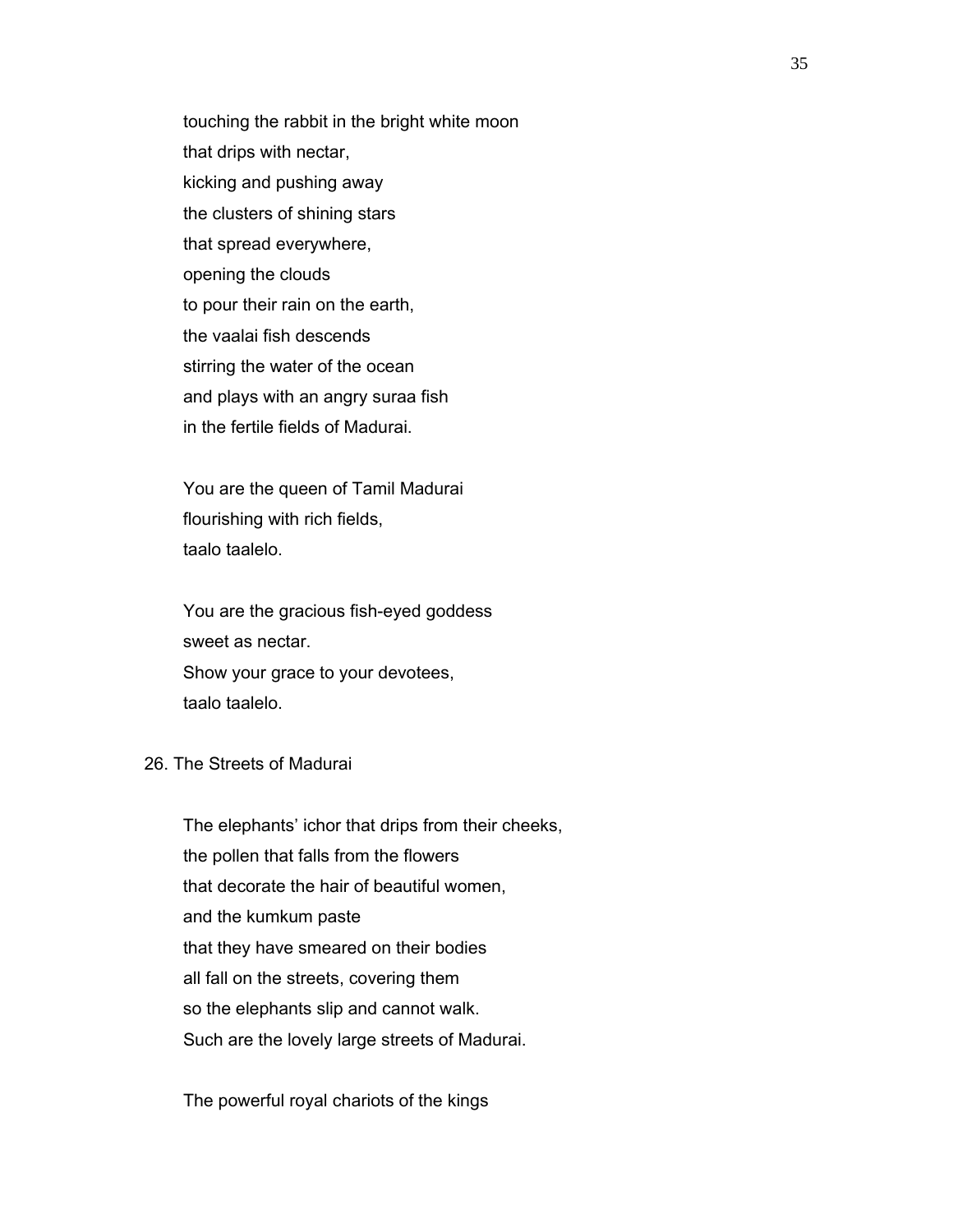stop and move away from the little play chariots pulled by the children whose hair is decorated with flowers.

 Red-eyed young men, strong as bulls, carry spears, and their horses gallop so swiftly that their saliva drips down and makes puddles on the street that ripple, foam and bubble flowing like a great river. Such are the streets of Tamil Madurai.

 You are the the queen of Madurai city flourishing with rich fields, taalo taalelo.

 You are the gracious fish-eyed goddess sweet as nectar. Show your grace to your devotees, taalo taalelo.

#### 27. The Frightened Clouds

 Humming bees, sleep inside the flowers on the ornamented hair of lithe women on the fields who are as lovely as blooming creepers and have mountain-like breasts that strain their waists. The bees wake up, visit the flowers of the tall trees of groves that touch the sky, making their pollen fall and fill up the heavenly Ganges.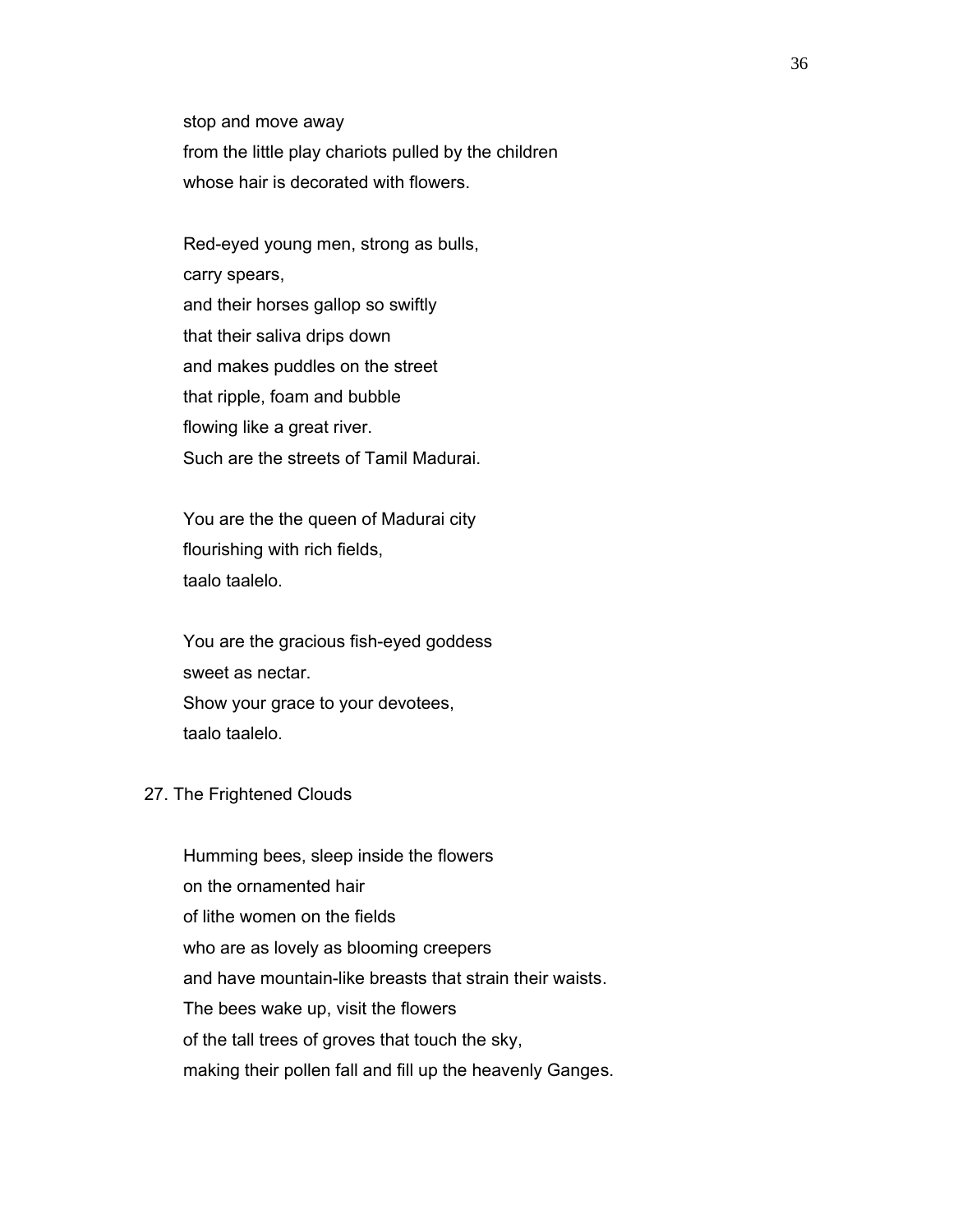The dark clouds are frightened by the noise of the monkeys of the groves as they shout and leap. They jump over the rabbit on the moon, descend, and come to rest over the haystacks piled high as hills on the paddy fields.

 The Mallars drink palm wine, and, intoxicated, mistake the dark clouds for female buffaloes. They yoke the clouds to male buffaloes that fight with their horns and then they plow the land, and the frightened clouds roar loud and thunder over the fields.

 Such is Tamil Madurai city abundant with its rich paddy fields. You, the queen of Madurai, taalo taalelo.

 You are the gracious fish-eyed goddess sweet as nectar. Show your grace to your devotees, taalo taalelo.

28. The Fish and Kanikaiyar of Madurai city

 The fish frolic and swim in water the dark clouds have poured down. They swim through the swirling whirlpools, through the small puddles that the rain has filled, and leap over the banks, through the waves that break on the shores, through the screwpine bushes that bloom,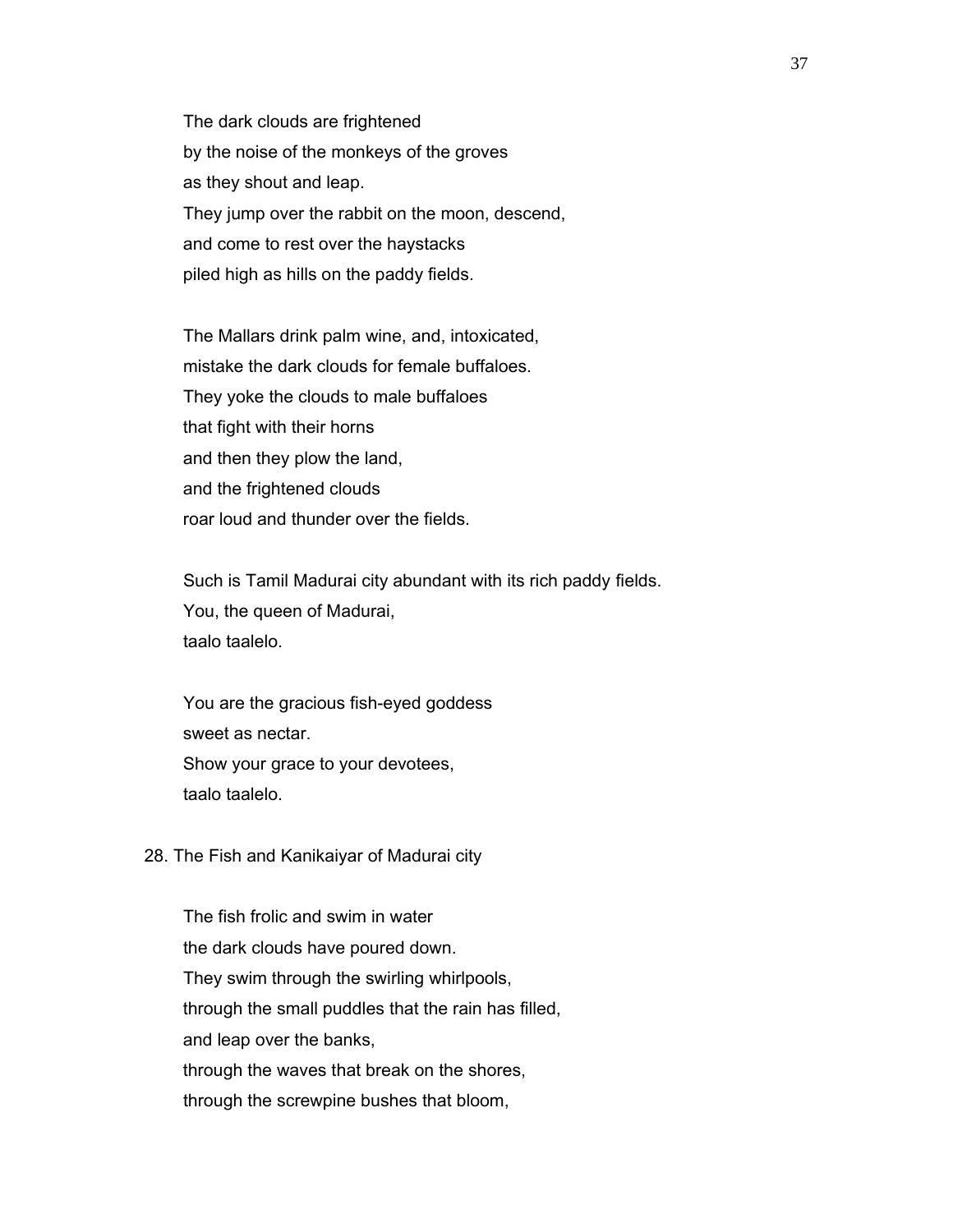through the mud on the bank, over the stacks of paddy, over the muddy clay on the banks of the fields, and through the abundant water of the ponds. Such are the flourishing fields of Madurai.

 The Kanikaiyar of Madurai city, their curly hair decorated with beautiful flowers, their fish-like eyes so long they extend to their earrings, stare at the chest of the young heroes who ride on chariots, ornamented with shining jewels, and their heroic bows tied with ropes, on their round hill-like arms. Those lovely women embrace them tightly as the petals of their garlands fall and so avoid quarreling with them.

 Such is the beauty of Madurai city. You are the queen of rich Madurai, taalo taalelo.

 You, a golden creeper, rule in Madurai where the Tamil Sangam flourishes, taalo taalelo.

## 29. The War of the Goddess

 The commanders of the army of the goddess, fighting with the chiefs of their enemies from every direction break their bows, destroy their chariots and banners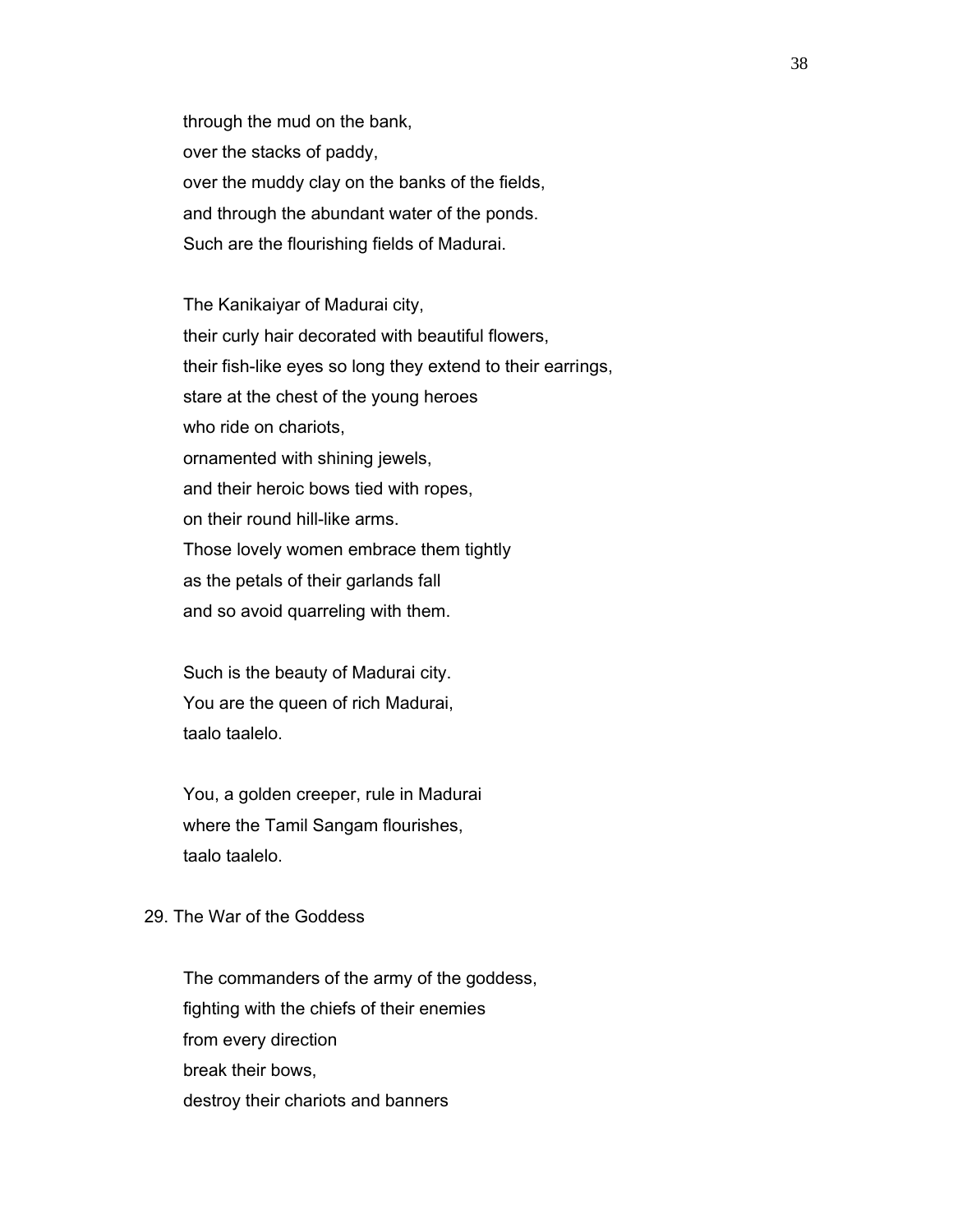and shoot unceasing arrows like pouring rain.

 The headless bodies of warriors dance with their dead friends holding hands in the ocean of blood flooding the battlefield.

 Your armies are like a mighty ocean and fights with its enemies unceasingly like the waves that roll over the ocean. They fight ferociously with their elephants and horses hurling them onto the battlefield as if someone were playing ammaanai balls with elephants and horses.

 O Divine goddess lovely as Lakshmi, you shine victoriously with your ocean army.

 You are the queen of rich Madurai, taalo taalelo.

 You, a golden creeper, rule in Madurai where the Tamil Sangam flourishes, taalo taalelo.

### 30. The war of Skanda with Indra, the king of the Gods

 Indra, the king of the gods, who cut off the wings of the shining clouds, carries his diamond-hard weapon, and rides on his white elephant Iravadam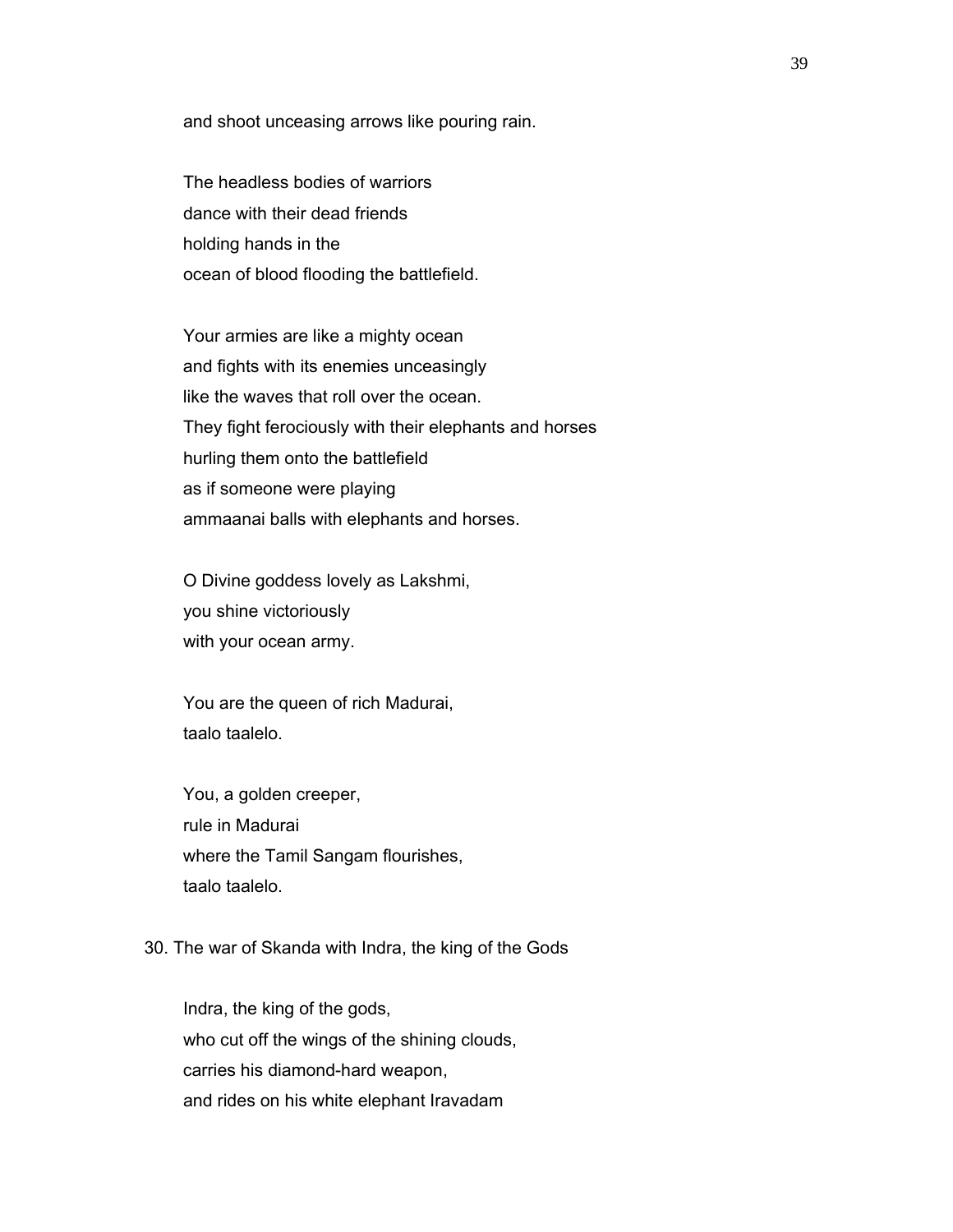that trumpets like thunder and fights ferociously. He was defeated by Murugan, the son of Shiva, who hurled his spear, burning up the ocean, threw his Chendu weapon, splitting the mountain that has high golden peaks, and flung his valai weapon, destroying Indra's crown.

 When they saw that Indra and his commanders who fought on every side had lost and retreated, and that his garlanded crown and garland of karpaga flowers swarming with bees were destroyed, the gods who were enemies of Indra rejoiced.

 O goddess, lovely as a peacock, you bore that divine warrior as your son who defeated Indra, Meru mountain and the ocean, taalo taalelo.

 You, a golden creeper, rule in Madurai where the Tamil Sangam flourishes, taalo taalelo.

# 31. The Excellence of the Goddess's Rule

O goddess, under your supreme rule,

the precious Tamil books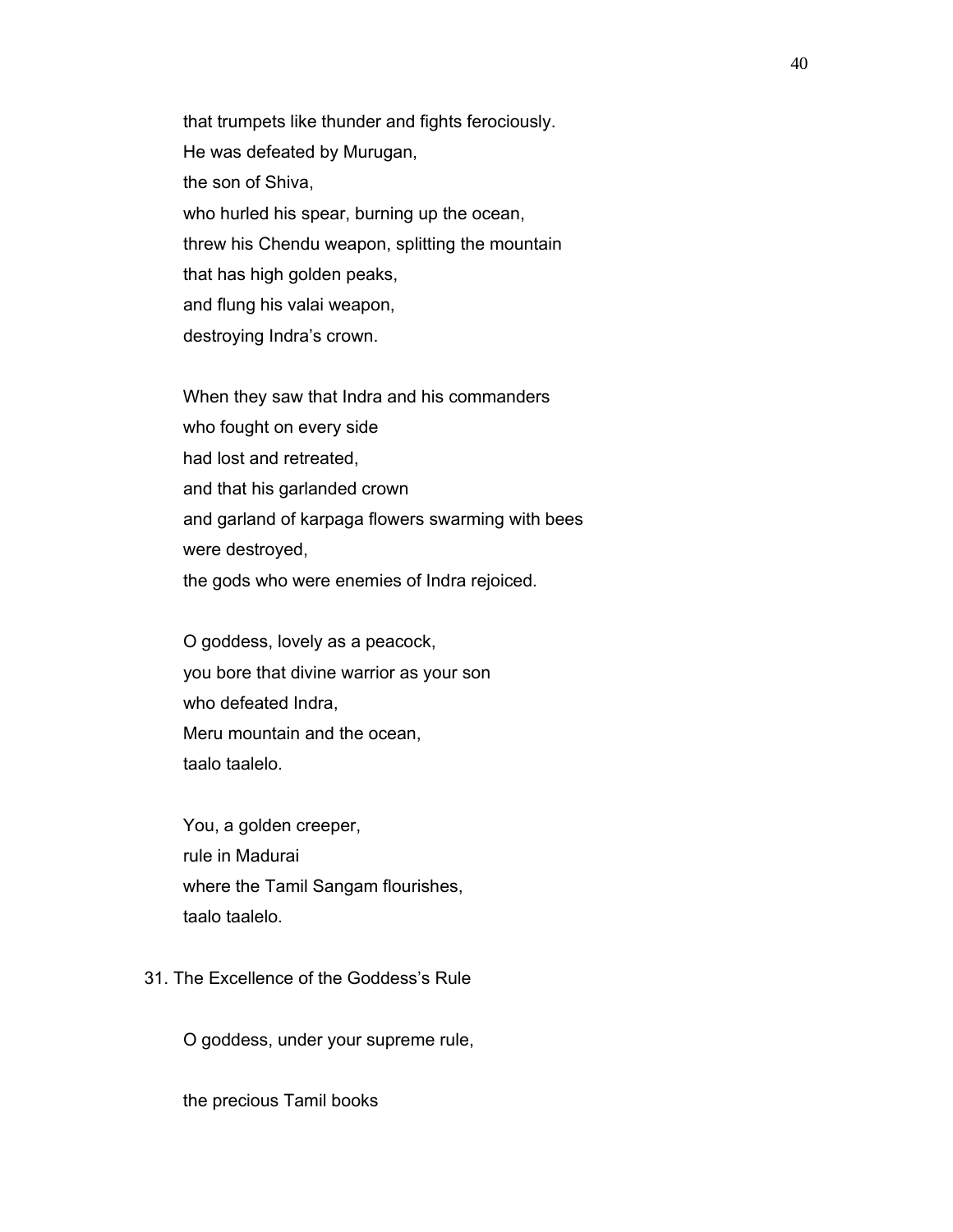composed by ancient scholars will never be destroyed.

 The earth created by Brahma who is seated on a lotus will never turn upside down but be stable.

 The enemy named poverty will not rule the flourishing Tamil country.

 All creatures that live in the world will never plunge into the ocean of sins.

 Justice under your royal rule will only save the people, and never ruin them.

 Even the ignorant will never say, "The Pandyan kings are equal to the Cholas."

 O goddess, you are a blooming creeper and you flourish in Madurai city, taalo taalelo.

 You are a lovely parrot raised by Malayadvajan, the Pandyan king, taalo taalelo.

32. The Battle of the Goddess with Shiva and his Escort

You are a small girl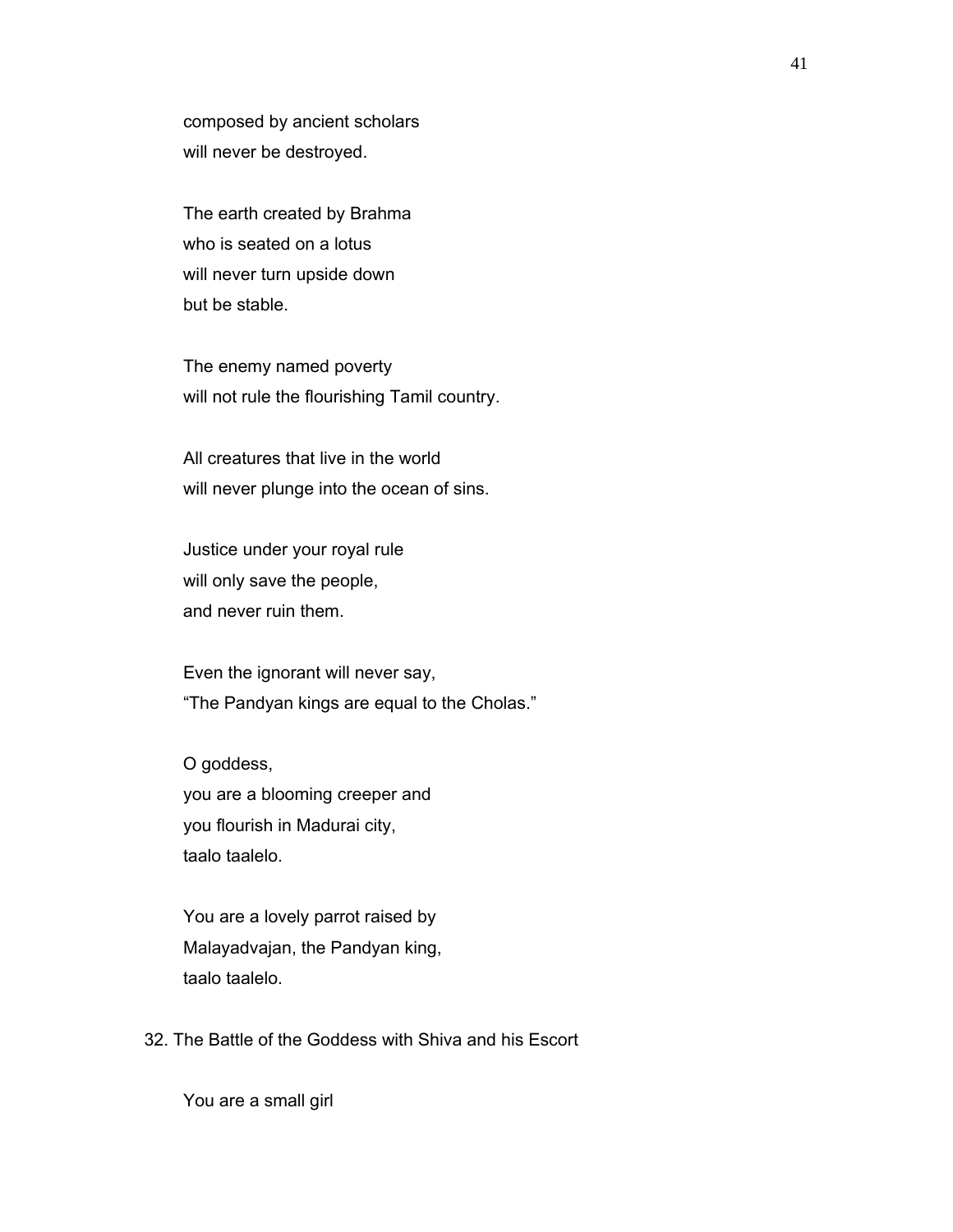with dark fragrant hair.

 Angry, you decided to besiege the walls of the Himalayas, the abode of Shiva, the pure one, and oppose him.

 Nandi and other attendants of Shiva, thinking in their pride that they are equal to you in battle and could defeat you, fought against you, were vanquished and lost their strength, and their bull banners fell.

 You did not lose the battle like Kama, the clever one, who rode on his wind-chariot when he raised his shark banner and opposed Shiva in the tall Pothiya hills.

 You, a golden creeper, raising your fish banner won the battle with Shiva, taalo taaleloo

 You are a lovely parrot raised by Malayadvajan, the Pandyan king, taalo taalelo. Chapter IV. The Baby Goddess Claps her Hands

# 33. The Dance of Shiva

At the dark night at the end of the earth,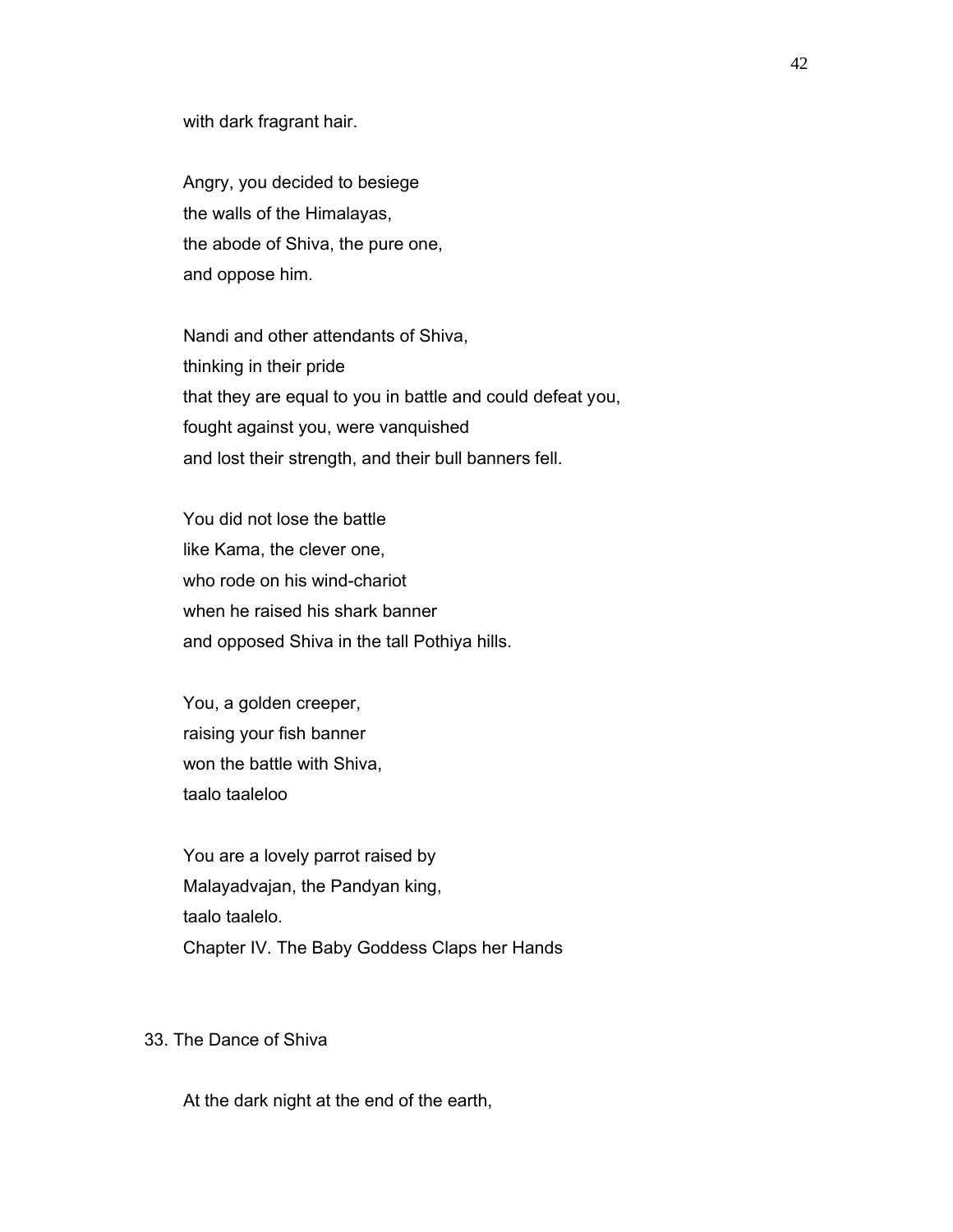eight-eyed Brahma

 who stays on his lotus flower, soft as a curving bed and Vishnu who stays on his snake bed in Vaikundam, the highest heaven, are asleep.

 In the middle of that night, Shiva dances madly wearing umattai flowers that drip with honey.

 As he dances the sky, the earth and the eight mountains turn over and fall into the seven oceans.

 As he dances, all the ancient universes, and Kailasa, king of mountains, and the Chakravaala hills all dance and whirl with him.

 And you clap your hands and beat the cymbals to accompany the beats of his pure, ever-present dancing,

 You, a beautiful creeper, born and raised with Tamil in ancient Madurai, clap your hands and grant us your grace.

34. The Goddess Falls in Love with Shiva on the Battlefield

 O goddess, you rode on your shining chariot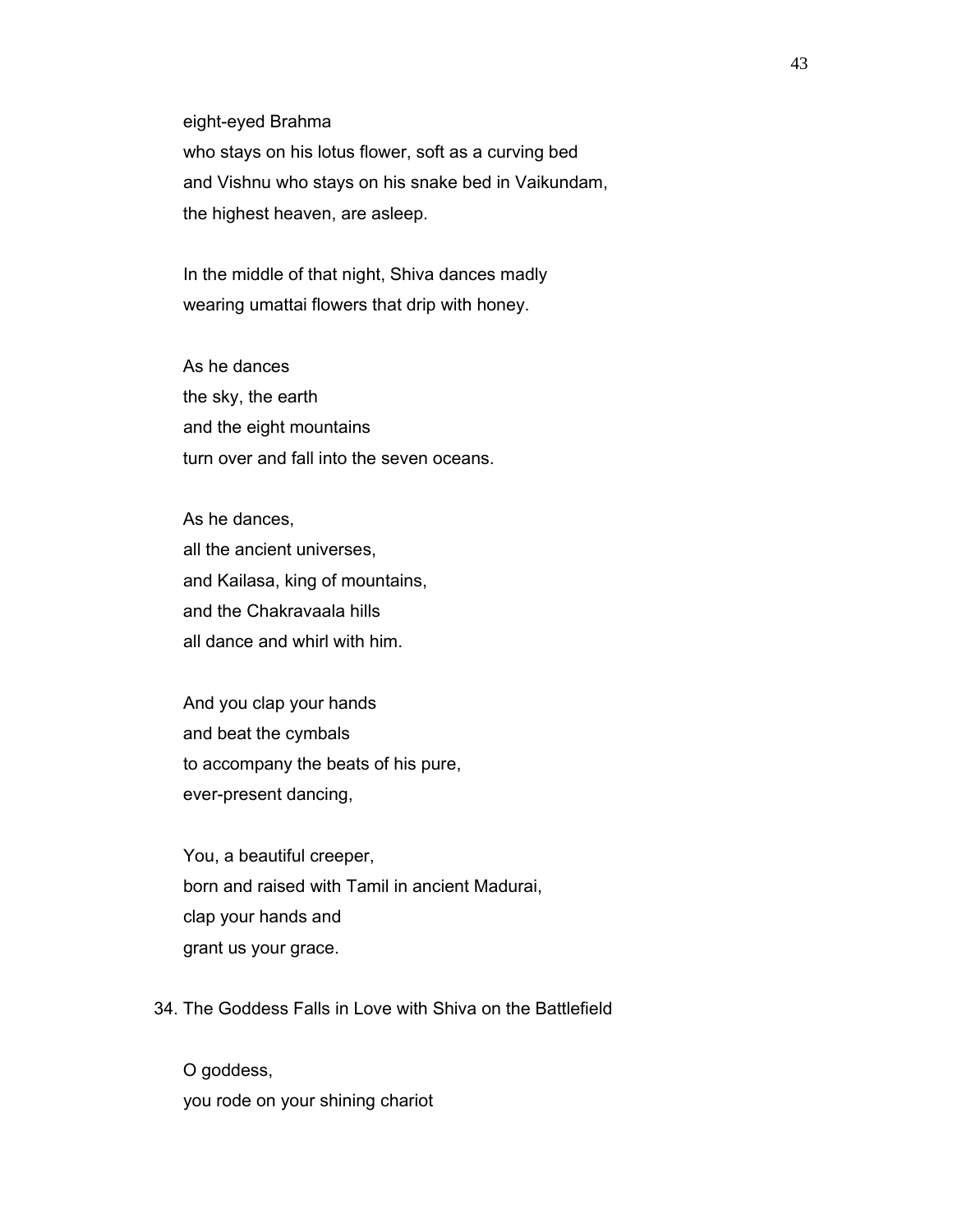decorated with a golden lotus ornament, and opposed Shiva who carries golden Meru mountain for his bow. Your thin waist that could not be seen shrank as you fought, and your mind fell in love with him and he entered into your heart.

 When you saw Shiva on the battlefield, your third curving breast disappeared. You bowed to him shyly and were amazed to see that suddenly you had only two breasts.

 Your heart was filled only with him. You looked at him sweetly with a nectar-like side glance, and felt shy.

 You sighed, and small drops covered your sweating forehead. You looked like a painting that suddenly came alive joyfully.

 In your shyness, you kept feeling the sharp corners of your bow with your fingers. Clap your beautiful hands, and grant us your grace.

 You, a beautiful creeper, born and raised with Tamil in ancient Madurai, clap your hands and grant us your grace.

35. The Goddess Playing with her Friends

You play with your friends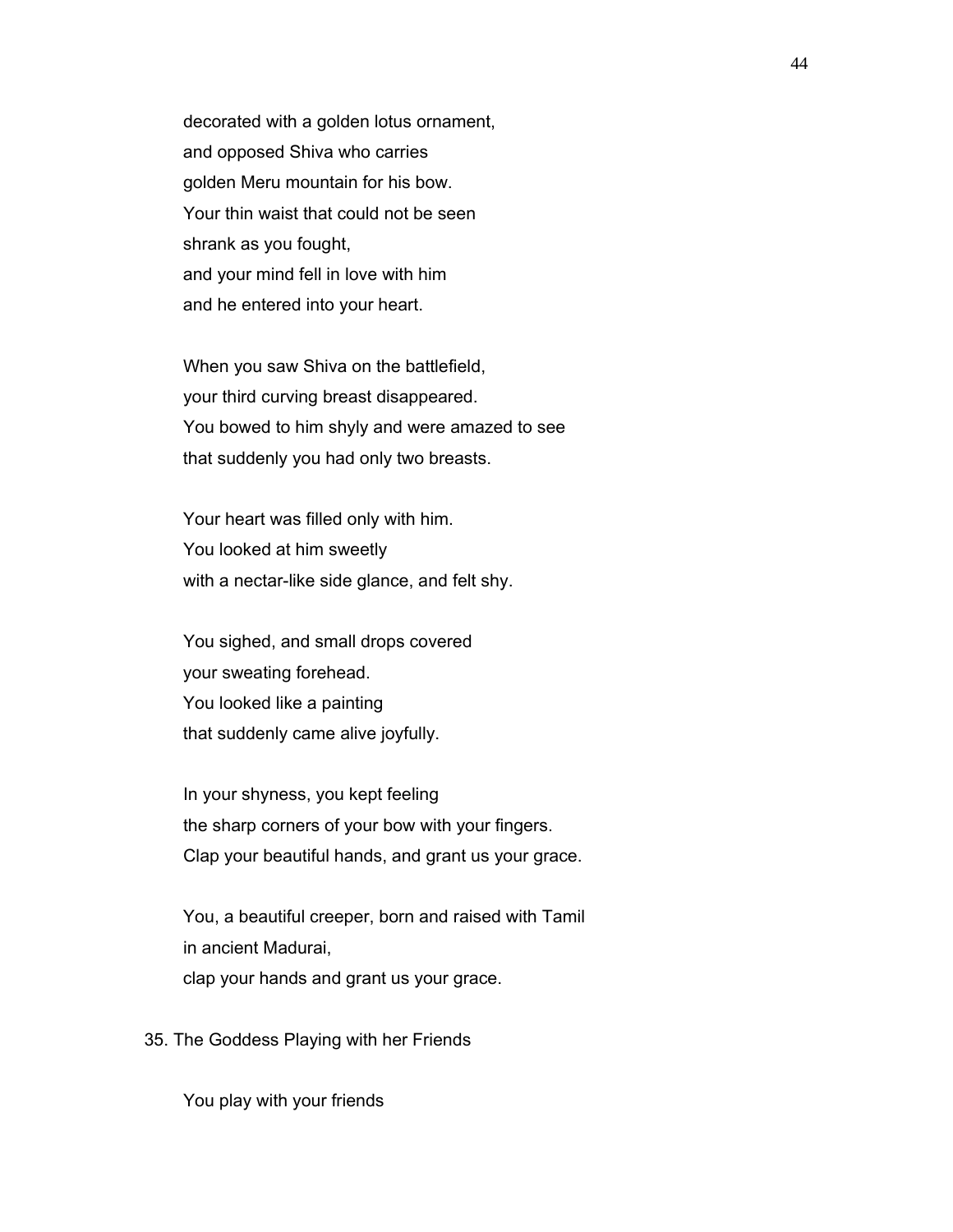picking up tender leaves and flowers in the garden blooming with fragrant buds.

 You join your friends and pour sand in the pots and play as if you were making rice.

 You raise lovely baby peacocks, young, soft beautiful swans, white doves and other birds.

 As you and your friends play you hide your dark eyes on your face with your red hands and it is as if a kaandal flower made a lily blossom close as it flowered in front of a lotus.

 You carry and kiss your lovely divine parrot whose words are sweet as honey.

 You play with round golden balls. Your hands soft as tender shoots have a lovely red color and are bright as divine lotuses opening their flowers. Clap your beautiful hands, and grant us your grace.

 You, a beautiful creeper, born and raised with Tamil in ancient Madurai, clap your hands and grant us your grace.

36. The Bed and Cradle of the Goddess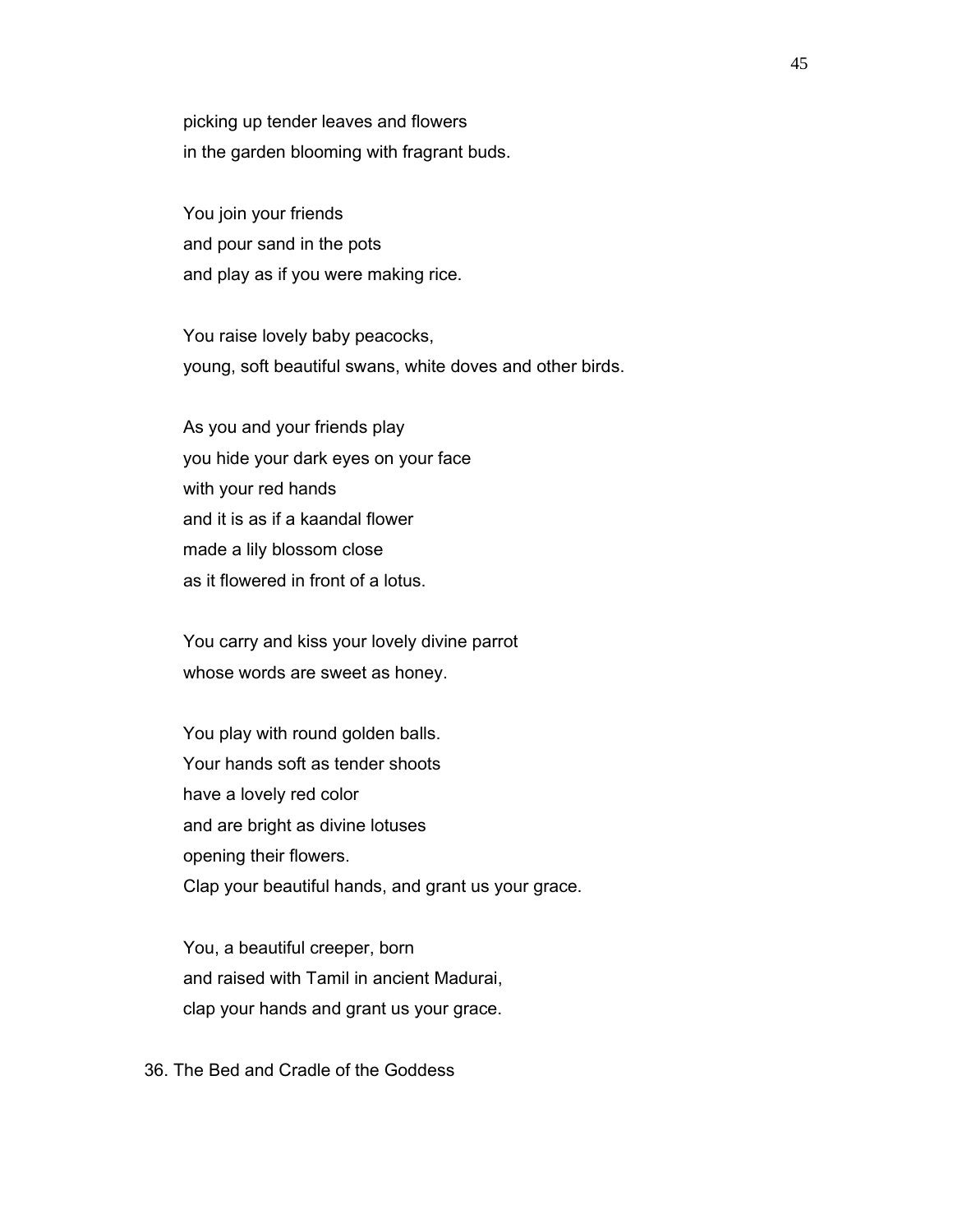Your cradle is like Indra's chariot that brightens the sky.

 Your cradle is like a divine place that gives peace in the highest sky.

Your cradle is like a forest filled with kadamba trees.

 Your cradle is like the Tamil country filled with cool paddy fields.

 Your cradle is like the lustrous six-legged seat of handsome Shiva who gives grace to all with his third eye.

 Your cradle is like the beautiful bed in the inner sanctum of Shiva.

 As you lie on that beautiful cradle, you babble words sweet as music. You suck your fingers tasting and drinking the honey-like water from your mouth that is as lovely as a kumudam flower. Your lotus-like fingers become red, as you suck them in your mouth. Clap your beautiful hands and grant us your grace.

 You, a beautiful creeper, born and raised with Tamil in ancient Madurai, clap your hands and grant us your grace.

37. The Goddess Raises her Beloved Son Murugan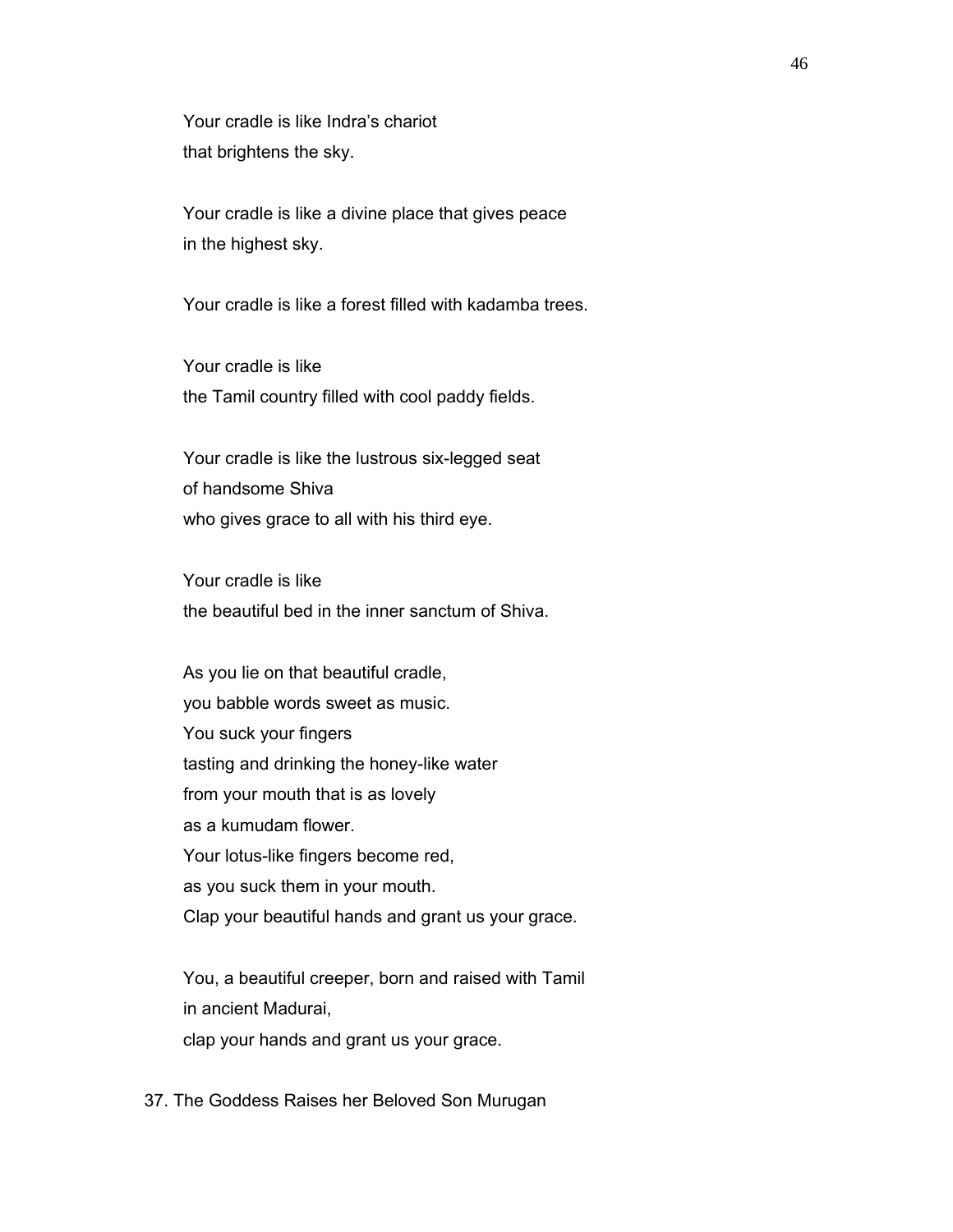O goddess,

 your grace is like a flood of nectar, thrown off by the clear waves of the dark ocean as if suddenly it were let loose. It streams from your fish-like shining eyes to your divine child Murugan who burned up the ocean with its white waves.

 O queen of Madurai, you carry your divine child Murugan on your beautiful swinging thighs and bathe him.

 You put oil on his hair, and decorate his forehead with sacred ash. You put conch bracelets on his arms.

 You take milk from your breast in a conch and feed him opening his petal-like soft lips.

 You put fragrant powder on his body. You make him sleep on your beautiful lap precious as gold.

 You put him in a small cradle studded with large bright diamonds and sing him lullabies.

 Clap your blooming lotus-like hands, and rock the cradle, and grant us your grace.

 You, a beautiful creeper, born and raised with Tamil in ancient Madurai, clap your hands and grant us your grace.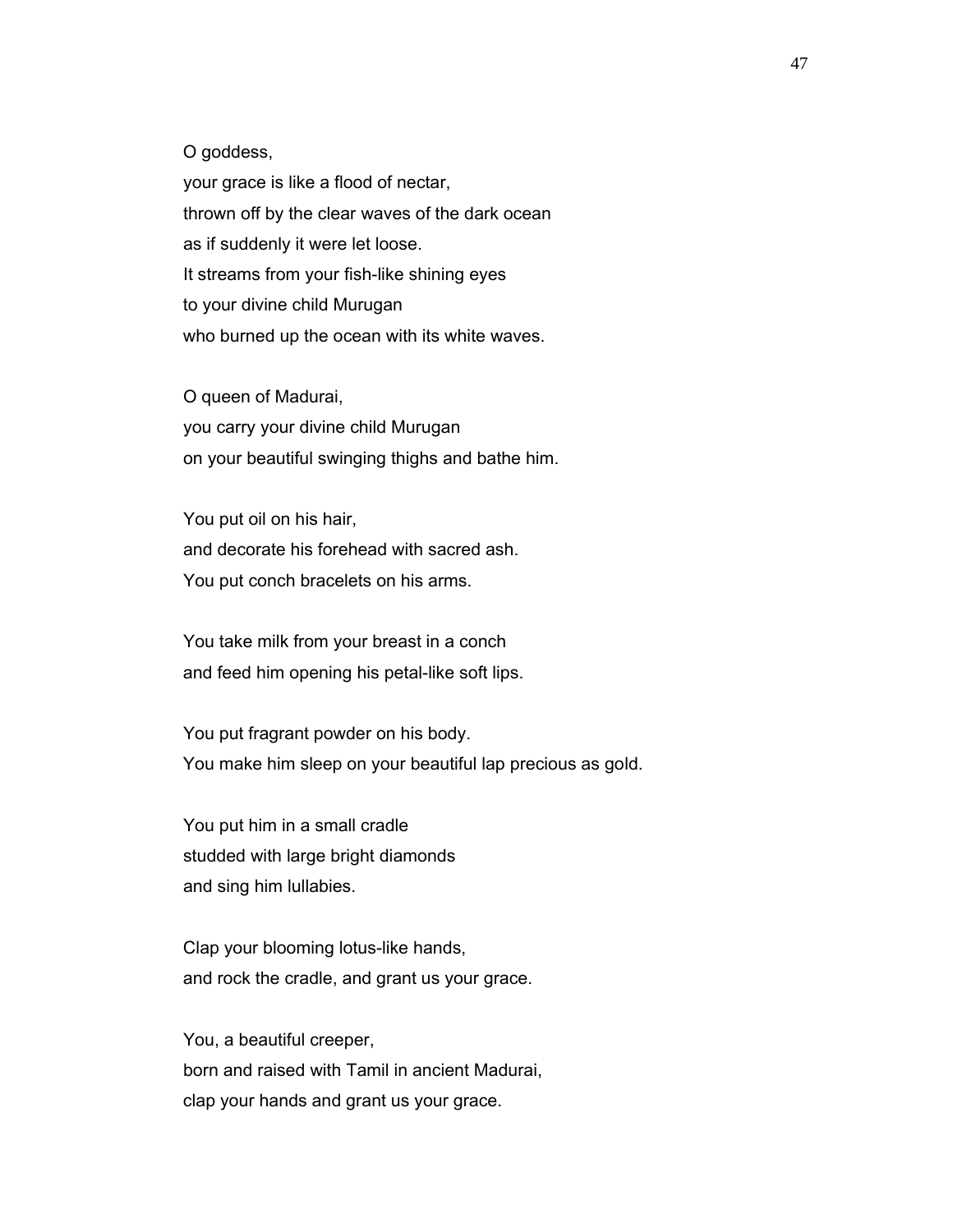### 38. Peys in the Battle

 Kings, warriors of the earth, heroes with swords and valiant men fought in a battle in the city of Parandalai and the thunder-like sound of the war reached the clusters of stars and shook them.

 When the warriors who died in the battle went to heaven, they fell in love with heavenly women, ornamented with golden bangles with mountain-like breasts, and eyes like arrows that struck them like weapons in war.

 The peys on the battle field ate the tasty intestines, the brains and the fresh meat of the defeated gods and the warriors and the circling vultures in the sky came down and ate the fresh meat with them.

 A group of peys holding on to each other's hands danced the kuravai dance.

 O goddess, you bent your bow and almost silently you sent your long arrows to vanquish the chieftains of all directions, making them ashamed. Clap your hands and grant us your grace.

You make the earth goddess thrive and protect her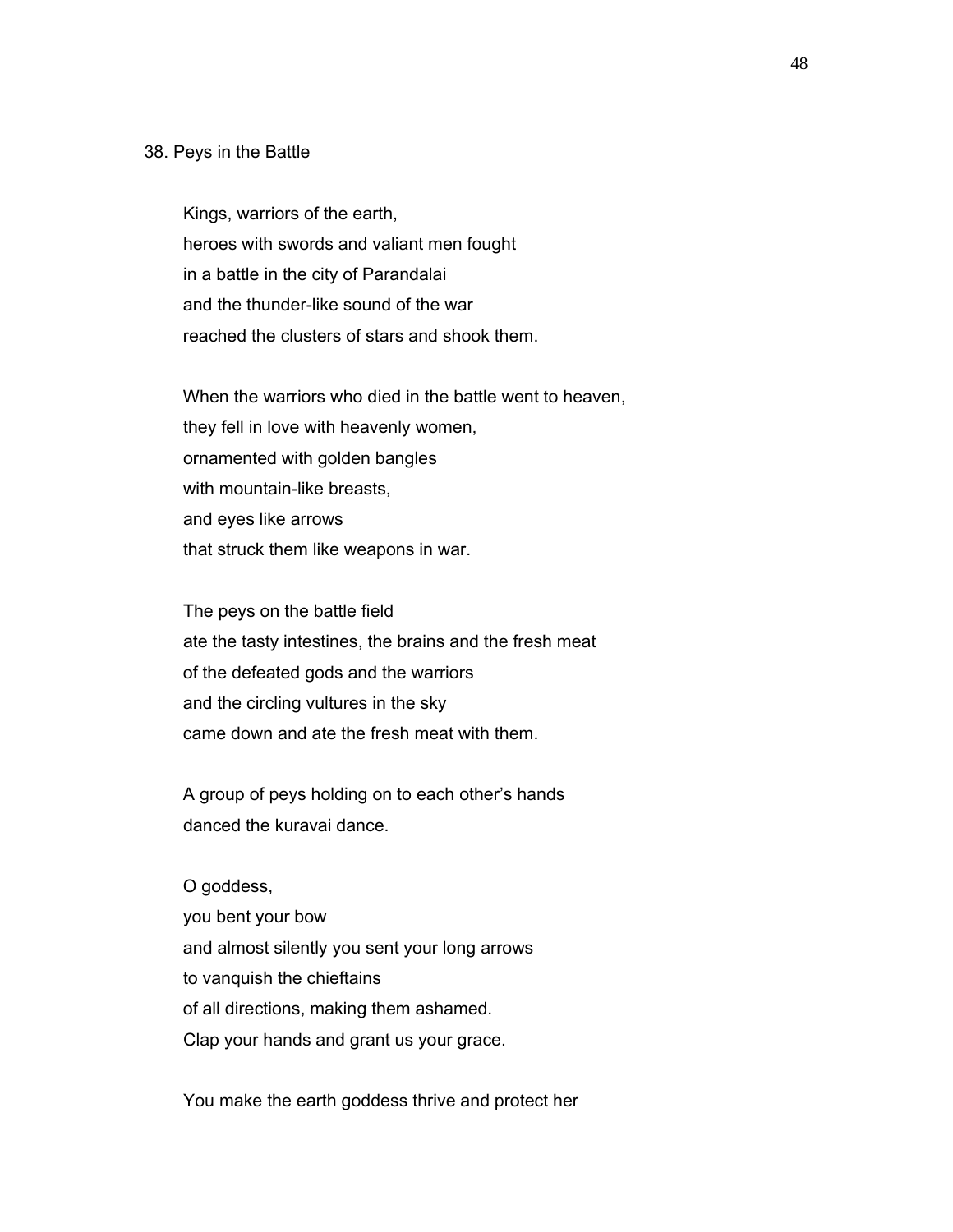under the shadow of your canopy, Clap your hands and grant us your grace.

39. The War of the Goddess and her Protection

 After the Pandyan and the Chola kings retreated as they fought with you, they joined you and fought with the gods, who were your enemies.

 Indra's white elephant Iravadam, and Yama's vehicle the dark buffalo were frightened of you and hid in the wild ocean.

 Varuna, the rain god rode on his sura fish to fight with you, but the sura fish leaped, spun and fell unable to fight with you.

 You made kings who ruled cruelly embrace justice.

 You fought with the Himalayas and the eight high hills and made them the boundary of your country.

 By yourself you took over, ruled and protected all the lands in the eight directions.

 Conquering all the lands you rule all the northern shores as easily as you rule the shores of the Kumari river in the south.

You who are beautiful as a female elephant,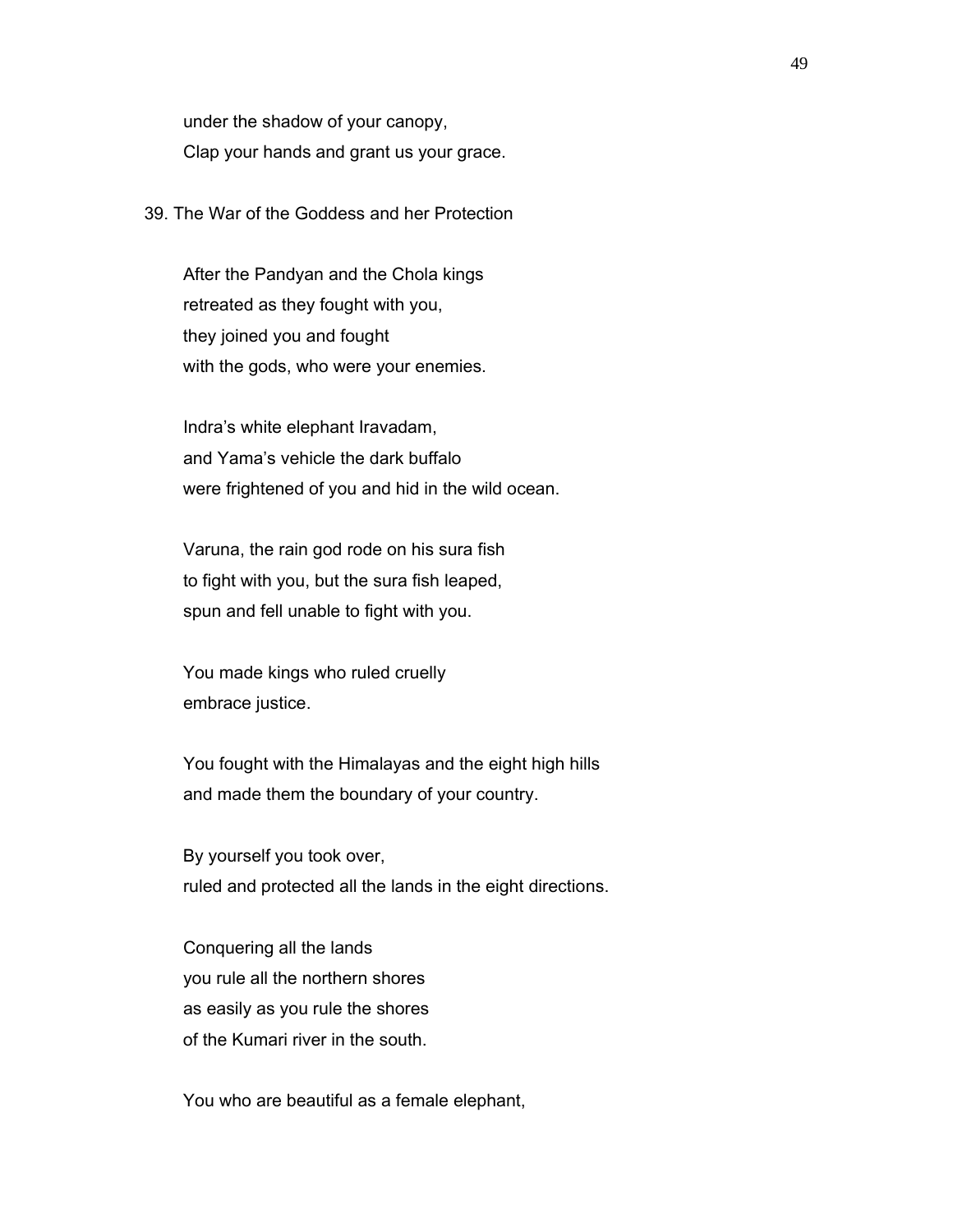clap your hands.

 You make the earth goddess thrive and protect her under the shadow of your canopy, Clap your hands and grant us your grace.

40. The Battle between the Goddess and Shiva

 The fish-eyed goddess shot her arrows at kulis, kaalis, dogs, lions and Bhairavar and they were defeated and scattered.

 Nandi, the vehicle of Shiva fought with the goddess, lost and ran away. Seeing how splendid Nandi was both from front and back, the goddess laughed in delight, her smile like the rays of the moon.

 She forgot how she once danced with Shiva on the highest peaks of Kailasa and grew shy because she fought with him.

 She stopped shooting arrows, but bent her bow-like eyebrows and shot glances with her lotus-like eyes at Shiva.

 O goddess Thadaadagai, you have attracted Shiva who bent Meru mountain as his bow in battle.

 O goddess Tadaathagai, clap your hands.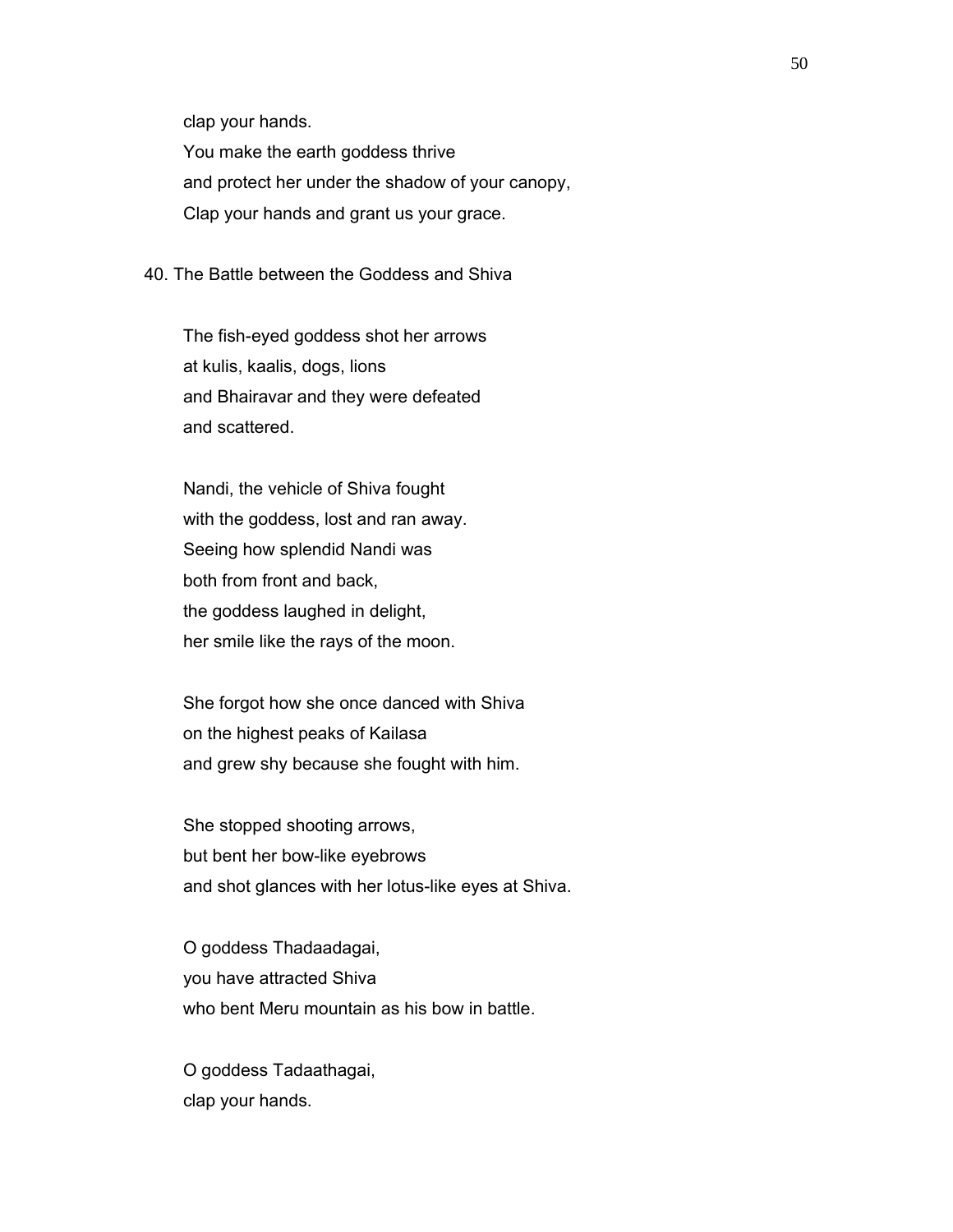You make the earth goddess thrive and protect her under the shadow of your canopy, Clap your hands and grant us your grace.

41. The Beauty of the Goddess and the Himalayas

 You give your grace to your devotees so that they can cross the ocean of births if they melt in their hearts for your gracious glance that pours out its abundant compassion.

 O fish-eyed goddess, you are as beautiful as a doll and your long eyes lovelier than the eyes of a deer are like killing arrows and, extending to your earrings, they give extra loveliness to your nose.

 You are a peacock born in the Himalaya hills where a male monkey that lives in a flourishing bamboo grove jumps up to the dark clouds in the sky, and the nectar that flows from the young creeping moon mixes with the rain that the clouds pour on the hills. Clap your hands.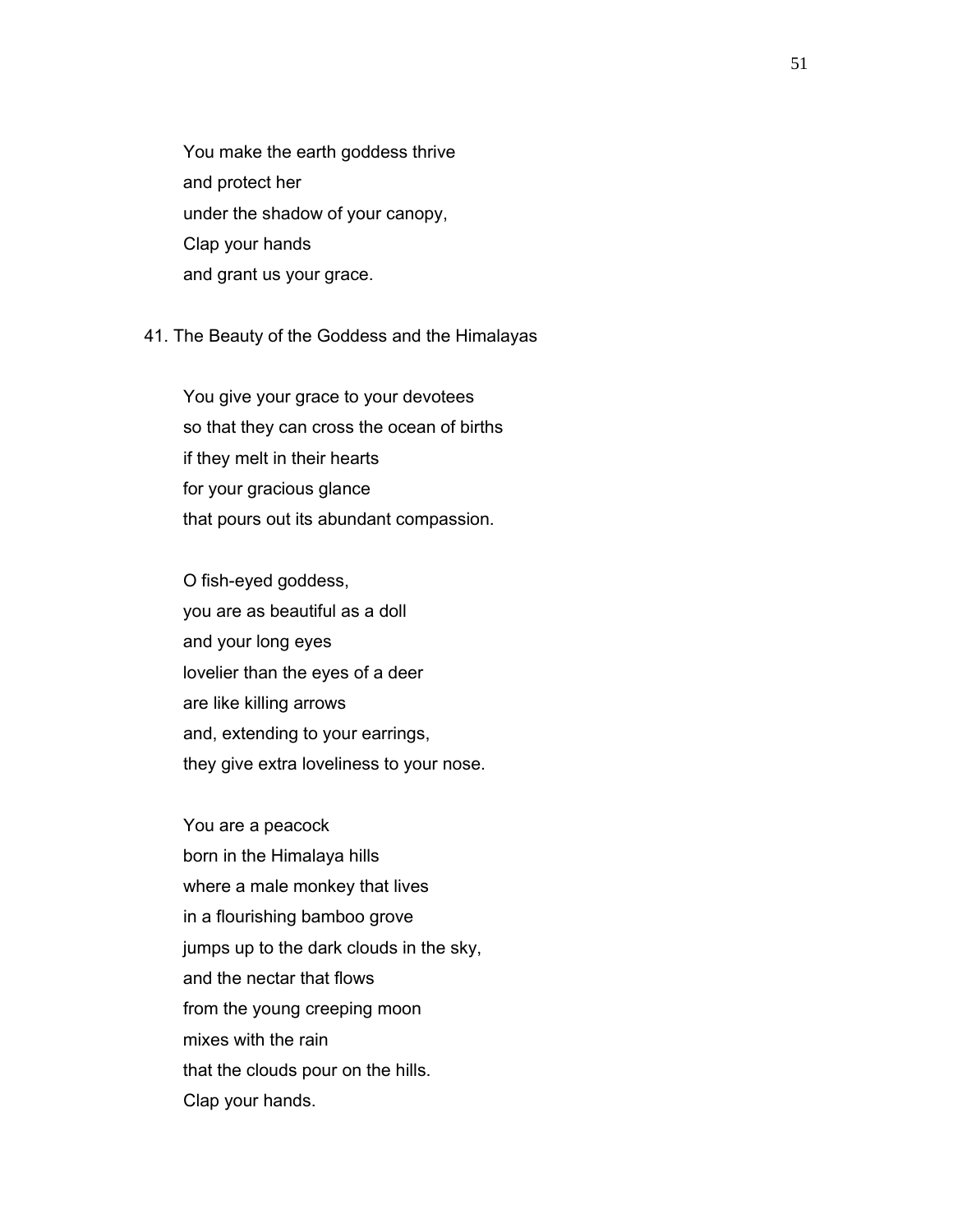You are a young elephant raised in Madurai, clap your hands.

#### 42. Goddess, the Mother

 You showered your grace and fed the nectar-like milk from your breasts to Sambandar your devotee in the city of Seerkaazhi, and you gave him the power of singing the Devaram, devotional Tamil songs that are divine Vedas.

 As a compassionate mother you raised your son Murugan who rides on a peacock and Ganesa, the elephant-headed god.

 Your prattling baby words are sweet as honey and are like the music of a flute. Your baby talk is as sweet as ripen fruits that shed nectar.

 Your words are lovely as a parrot's. Clap your hands.

 You are a young elephant raised in Madurai, clap your hands. Chapter V. Grant us Moksha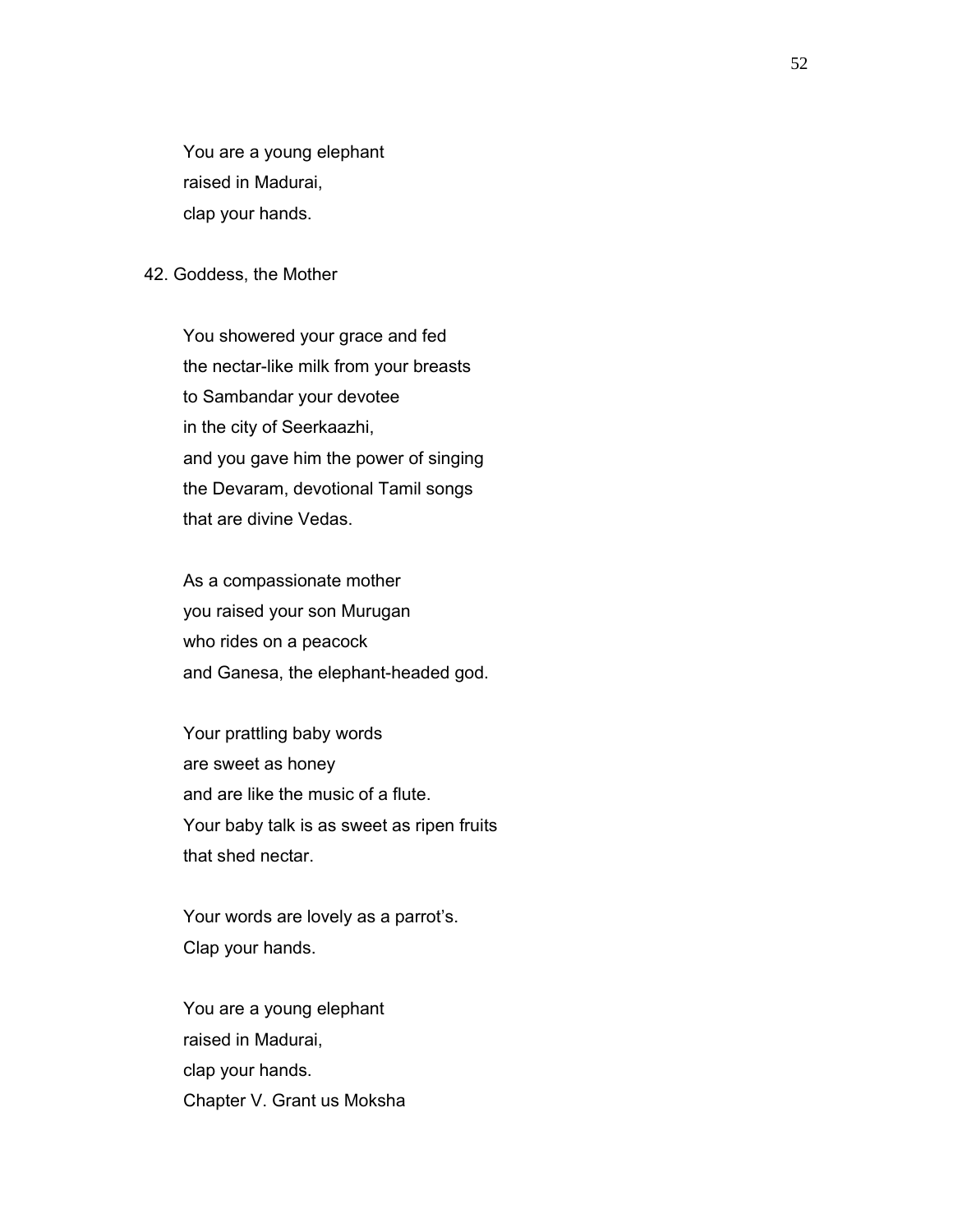## 43. The Greatness of the Goddess

 You are like a divine jewel for the scholars who composed the treasure of ancient timeless songs that are so lovely no one could have even dreamed of their beauty.

 You are a blooming karpaga tree that gives the fruit of grace to the devotees who love you in their hearts and who nurture the feeling of devotion as if they were watering a tiny banyan tree.

 You are a parrot in the grove that prattles like a baby, and your words were never written down.

 You are the matchless companion of Shiva the highest god, the highest form of all sounds, who pervades the empty sky as the companion of all lives, unseen but helping all devotees and creatures.

 You are the omnipresent one who originated with Shiva. Grant us moksha.

 O goddess, born with three breasts, you are a feast for the three-eyed god,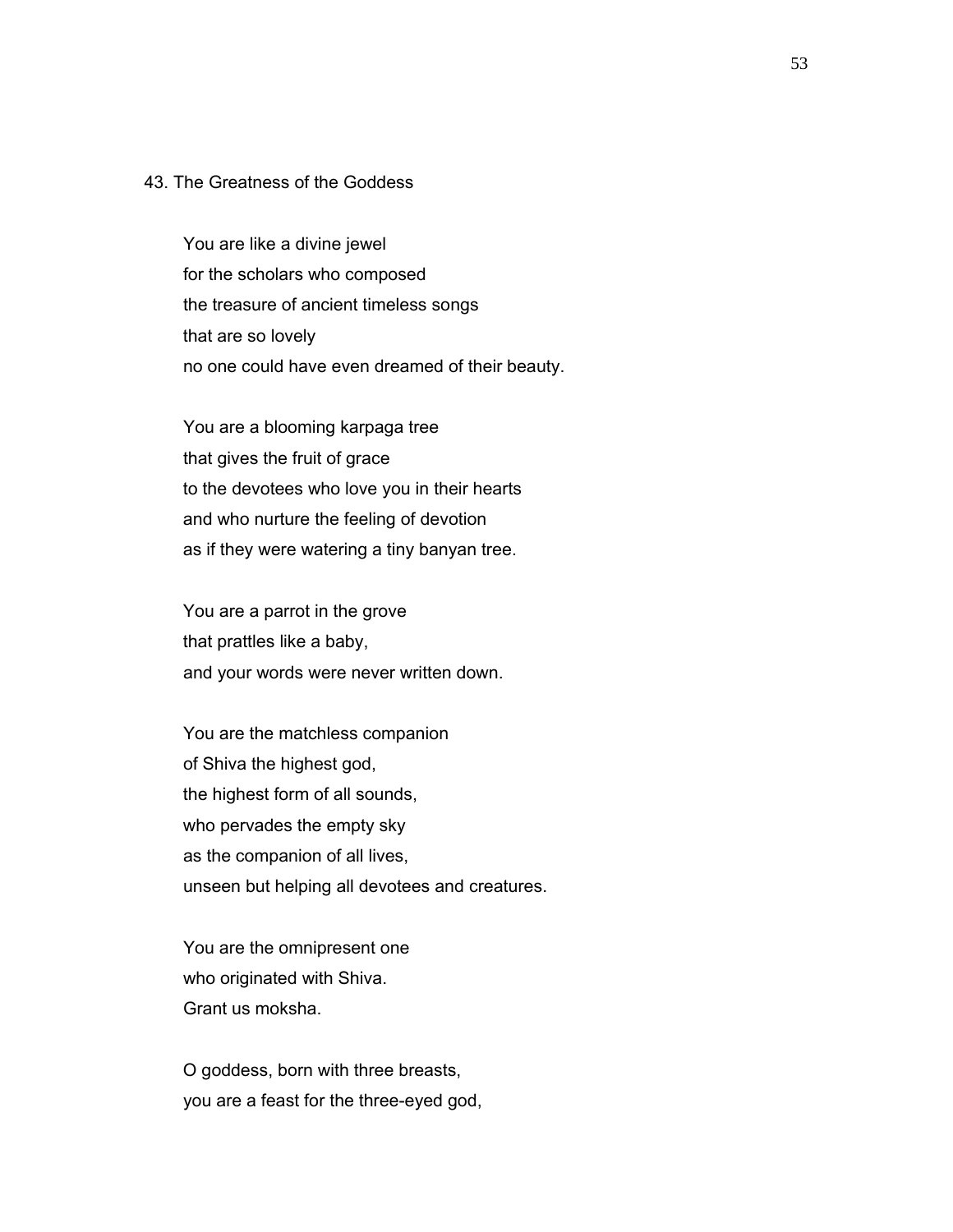the light of all. Grant us moksha.

## 44. The Beautiful Goddess

 You are the highest flood of joy that springs abundantly in the hearts of your devotees who melt in everlasting love for you, love that they had even in their previous births as their hearts filled with devotion like ponds being filled with water.

 You are great good fortune for those like us who are small.

 You are like a sweet young female elephant and your fragrant hair is decorated with blossoms, dripping with honey.

 You are a creeper blooming with lovely flowers and your heavy mountain-like round breasts decorated with kumkum paste make your thin waist weak.

 Your prattling words are as sweet as the music of a flute.

 Your lotus-like red mouth is as sweet as a fruit. Grant us Moksha.

 O goddess, born with three breasts, You are a feast for the three-eyed god, the light of all.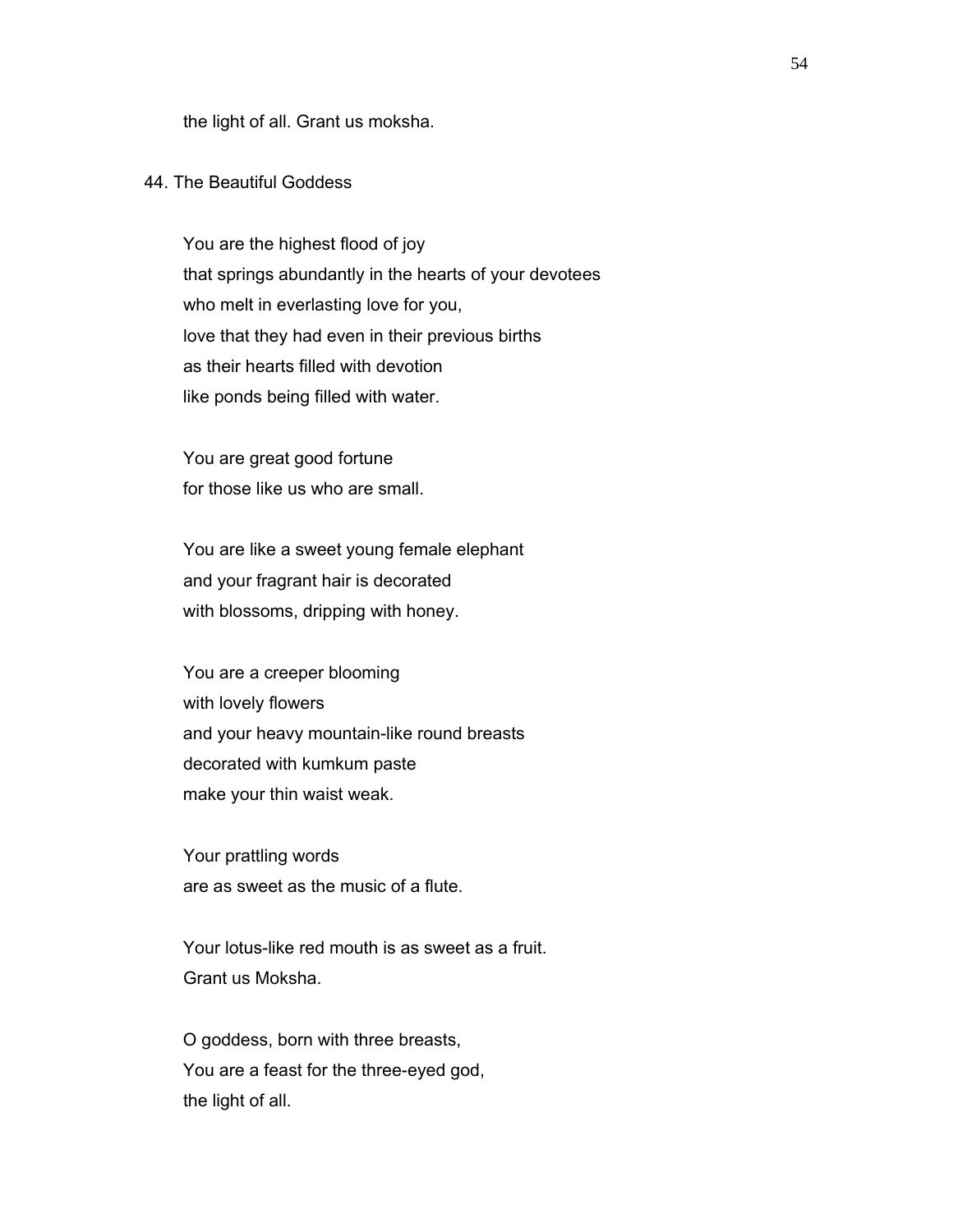Grant us moksha.

### 45. The Beauty of the Goddess

 Dark clouds lose when they compete with your dark hair decorated with flowers swarming with bees.

 Sugarcane cut into small pieces loses when it competes with your prattling speech as sweet as the words of a parrot.

 The red lotuses lose when they compete with your small golden feet that touch the crescent moon on Shiva's jata,

 The conch pregnant with pearls and the beautiful fertile kamuku plant lose when they compete with your neck.

 Long bamboo shoots lose when they compete with your beautiful arms decorated with lovely drawings.

 The two strong tusks of elephants lose when they compete with your round soft breasts.

 The pearls that are born in shells cannot compete with your divine teeth.

 You give your devotees the pleasures of life on the earth and in heaven. Grant us moksha.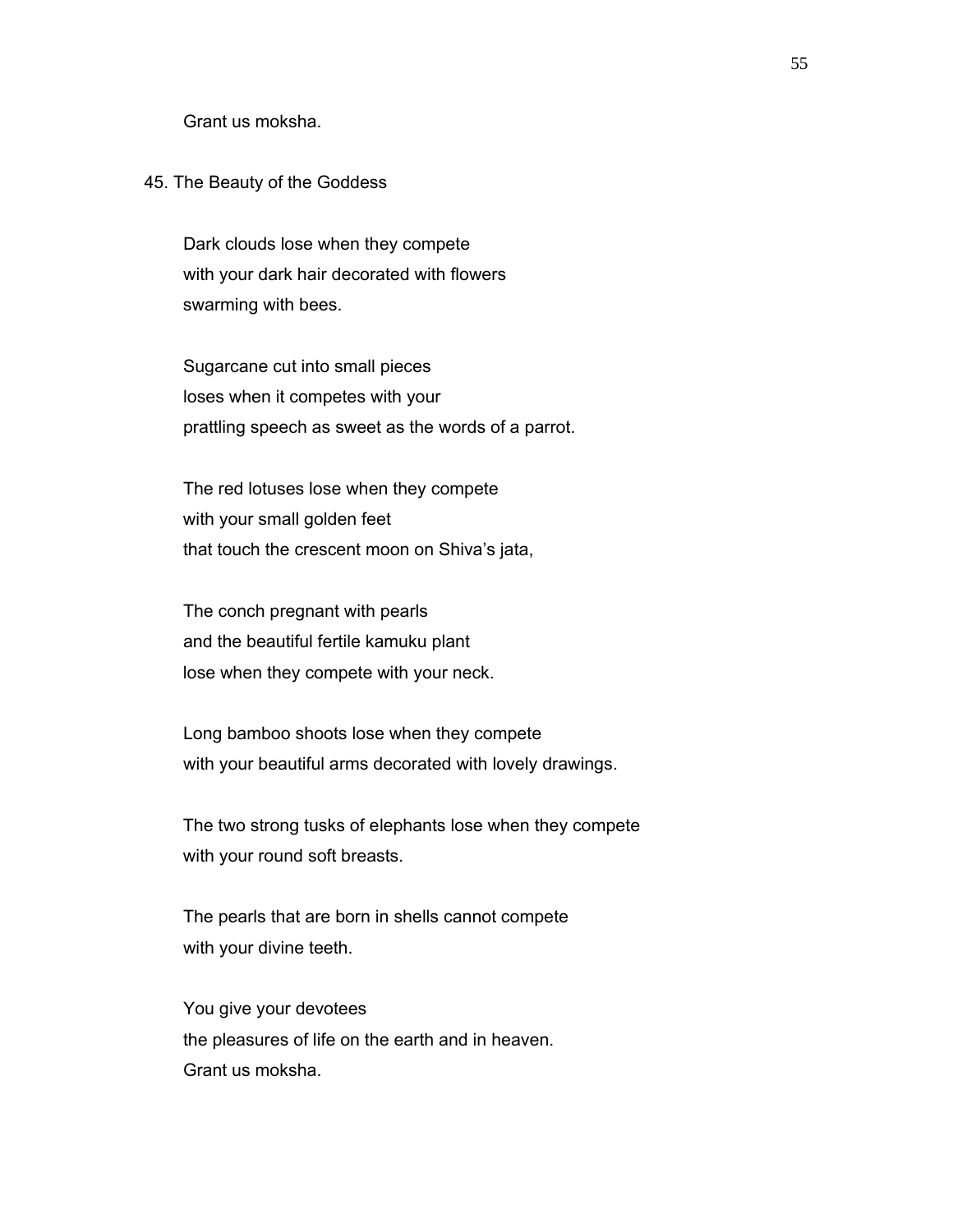O goddess, born with three breasts, you are a feast for the three-eyed god, the light of all. Grant us moksha.

#### 46. We Want Only You

 O goddess, we do not want the cindamani jewel that is in the world of Indra, the king of gods in the shining sky who rides on his rutting elephant Iravadam that has four mountain-like tusks.

 O goddess, we do not want the precious jewels sanganithi and padumanithi of Kubera the king of Alagapuri in the north.

 O goddess, we do not want the Srivatsam jewel that shines like the sun, decorating the chest of the lord Padmanabhan who lies on a snake bed with his wife Lakshmi on a lotus blossom, the light of all homes.

 Shiva who stays in the temple in the city of Thirunelveli surrounded by bamboo trees loves to kiss your sweet fruit-like mouth.

 O goddess, born with three breasts, you are a feast for the three-eyed god,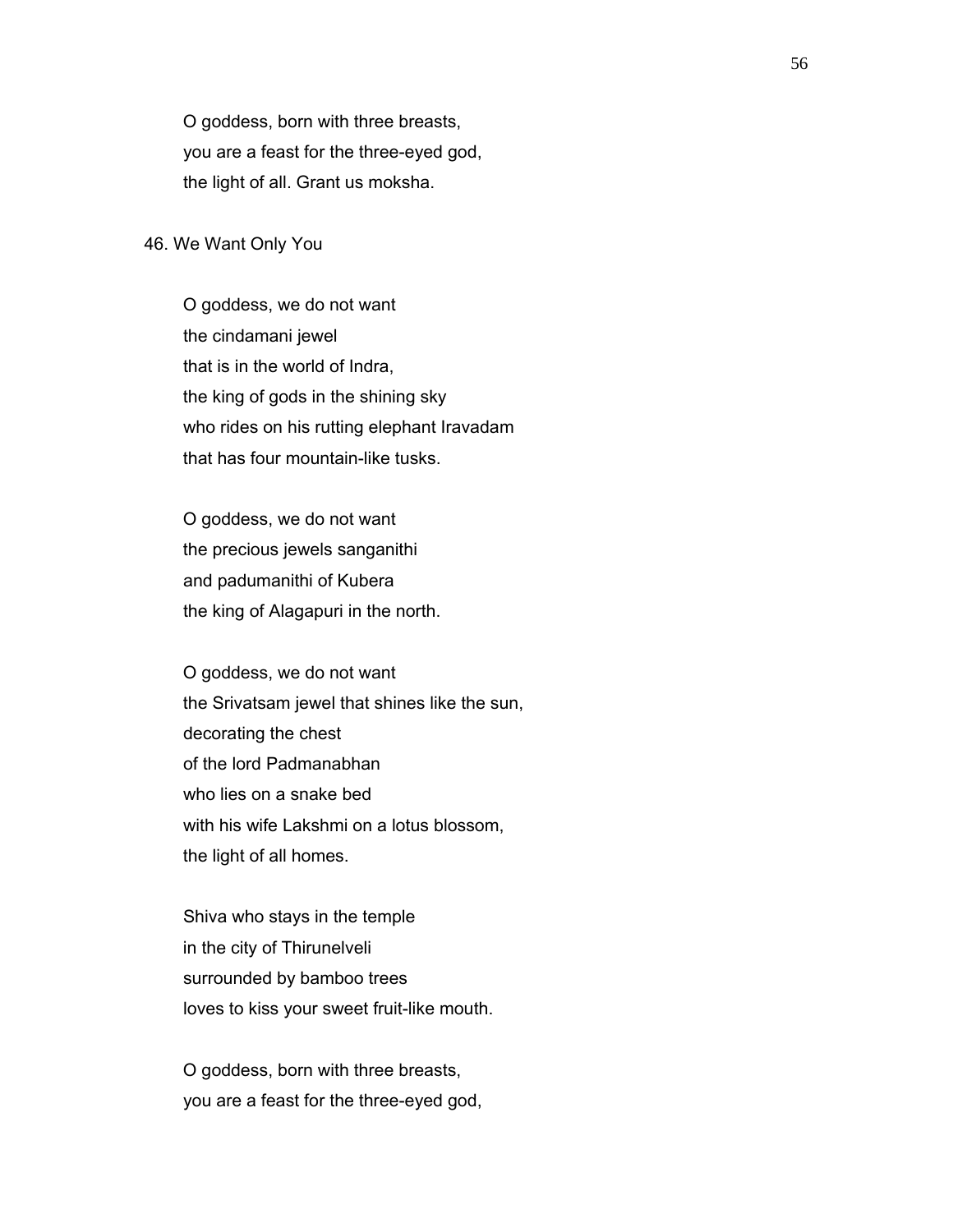the light of all. Grant us moksha.

### 47. Pearls

 The pearls that grow by the shores of the Kumari river where waves dash on the hills and the banks of the river,

 and the pearls from the shells that the hard-working pearl-fishers, bring to the shores of the Korkai city,

 and the pearl-like rays of the white moon that fall on the Porunai river,

 and the cool pearls brought by the waterfalls that fall on the beautiful cool slopes of the Potiyam hills—

 O goddess, you gather all these pearls on the bank of the river, bathe and play with innocent women as your waist, thin as creeper, suffers.

 The fragrant smoke that perfumes your long oiled hair spreads its fragrance all around the sand bank of the river where women play.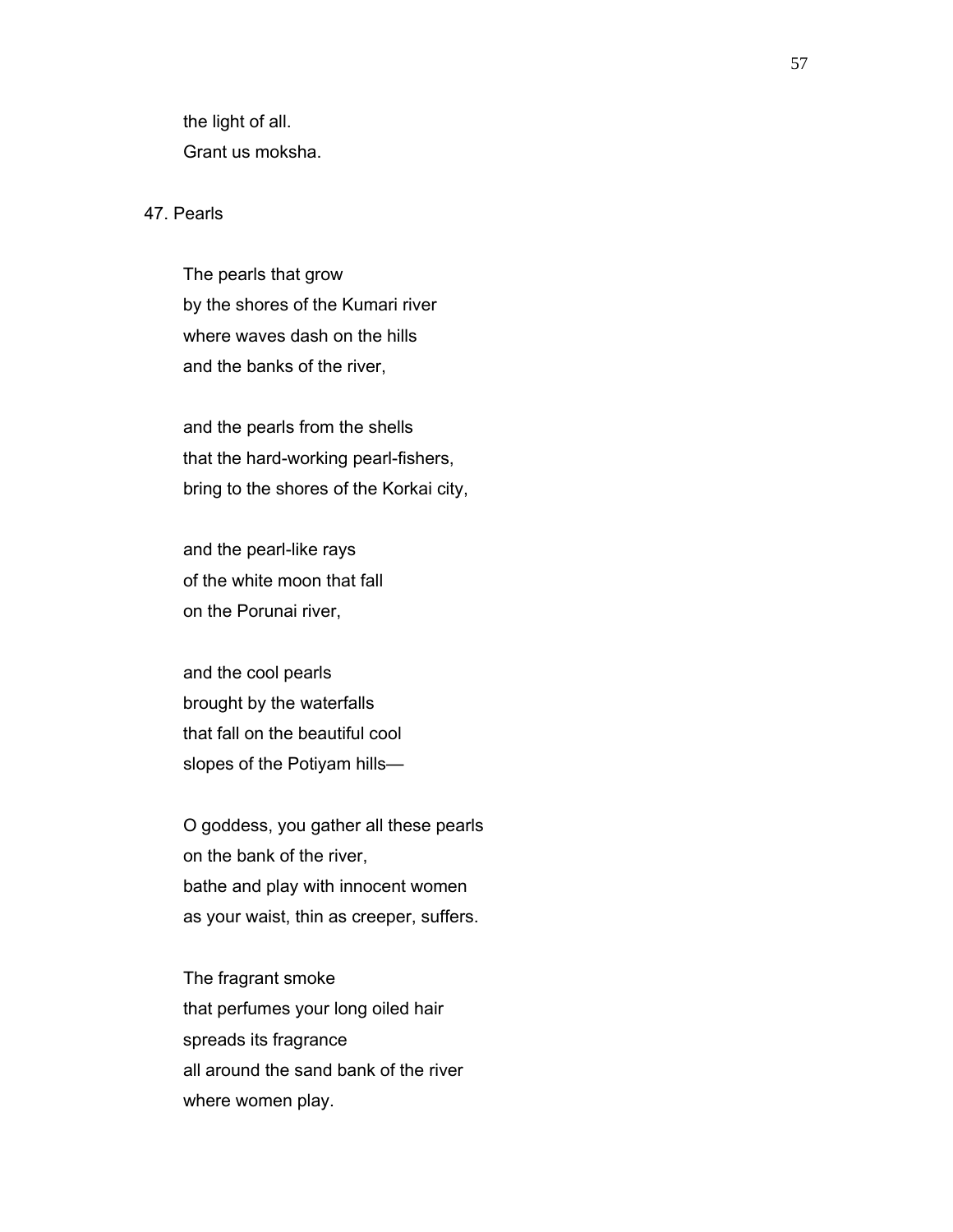Grant us moksha.

 You are the feast for the three-eyed god, the light for all. Grant us moksha.

#### 48. The Divine Kudal City

 The shining sun god carrying his cloud-flag, rides on a decorated chariot yoked to strong white-maned horses. He splits the water of the sea, with his bright rays, removes the thick darkness of the earth and brightens the front of the houses of Kudal city where Tamil flourishes.

 There, the white saris that hang on the clotheslines in the yards of the houses fly to the sky in the wind, touch the stars and hide the rays of the moon and the lovely rainbow.

 Divine Madurai city is surrounded with forts where your victorious flags fly. Covered with clouds they fly shining as they do on Mount Meru that you have conquered. Such is divine Tamil city of Kudal and you flourish there, bringing prosperity.

 O goddess, your divine mouth is as lovely as coral.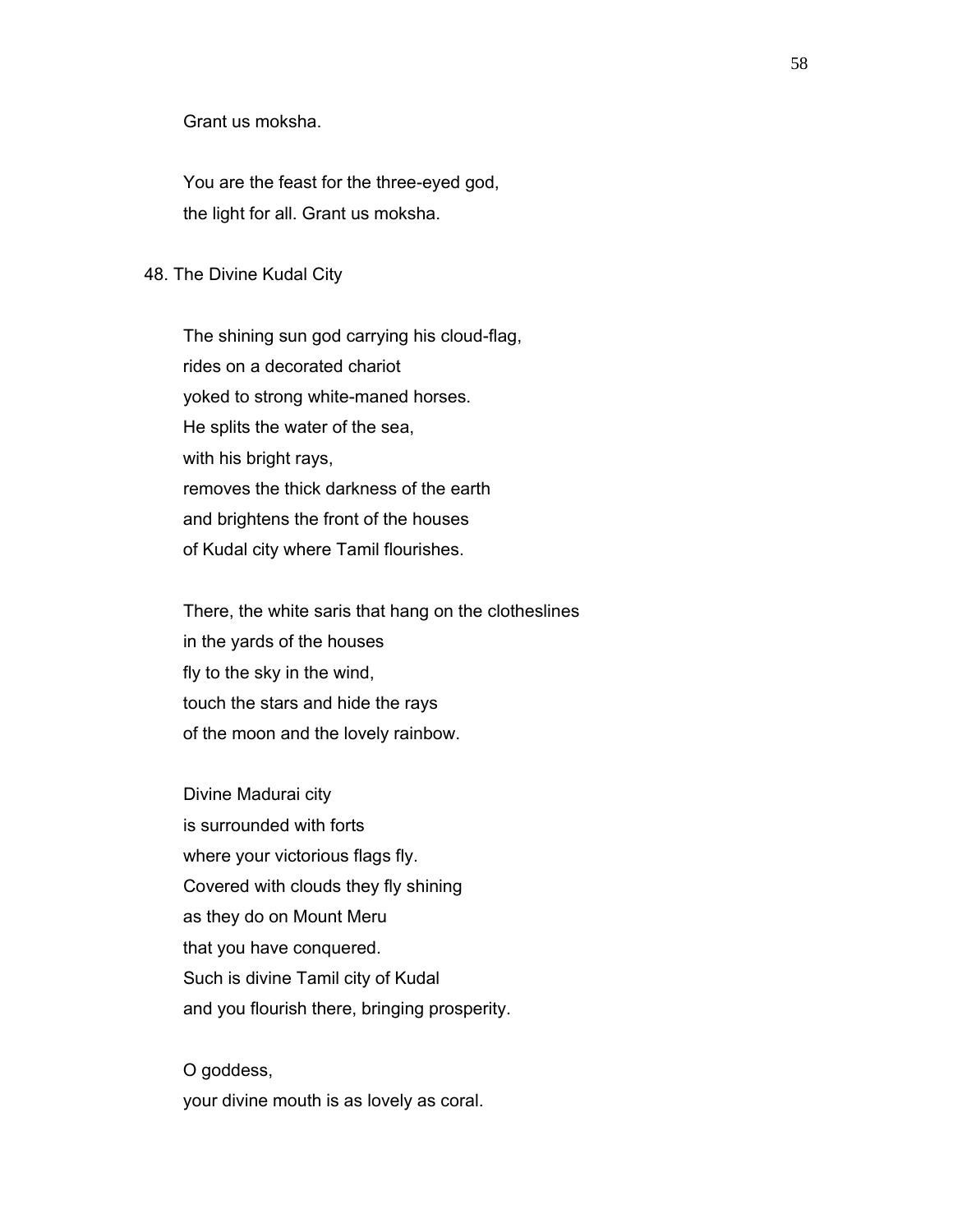### Grant us moksha.

 You, a beautiful creeper, carry a shinning fish-banner in your right hand. O goddess, your divine mouth is as lovely as coral. Grant us moksha.

#### 49. The Fields of Madurai City

 The Kadainyar who have bodies as dark as clouds that pour rain drink palm wine that foams up like the waves of the ocean and carry in their hands swords that look like the crescent moon.

 The soft natured Kadaisiyar women beautiful as bright lightning, wearing dark bangles, walk behind their husbands as their thin waists swing.

 The varaal fish leaping to the sky scares a cluster of stars and the Kadaisiyar women seeing the fish, are frightened and run away.

 The sugarcane plants in the fields of Kudal grow tall and touch the sky reaching Indra's world, and Indra's divine elephant Iravadam who lives in the karpaga forest eats the sweet sugarcane there.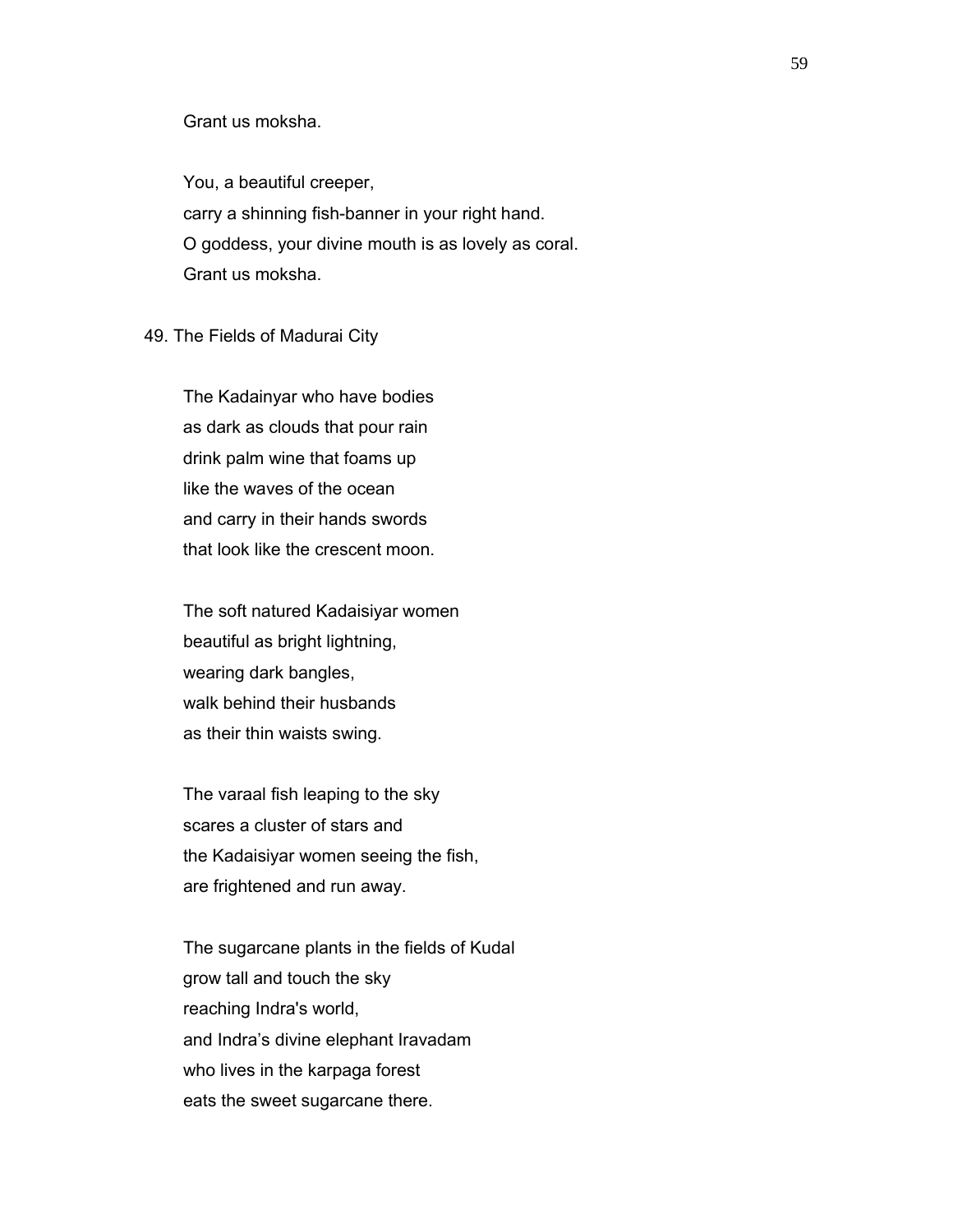The flourishing paddy stalks in the fields of Kudal grow so tall they touch the sky and Kamadenu, Indra's cow, grazes on them.

 Such is the wealth of Madurai filled with flourishing paddy fields and sugarcane plants.

 O goddess, your divine mouth is as lovely as coral. You protect Madurai city. Grant us Moksha.

 You, a beautiful creeper, carry a shinning fish-banner in your right hand.

 Your divine mouth is as lovely as coral. Grant us moksha.

50. The Flag and the Wheel of the Goddess.

 O goddess, your front yard is filled with a pile of gold given as tribute by enemy kings of many countries after they retreated fighting with your army that blows its conches of victory as loud as the waves of the ocean.

The garlands of enemy kings from many directions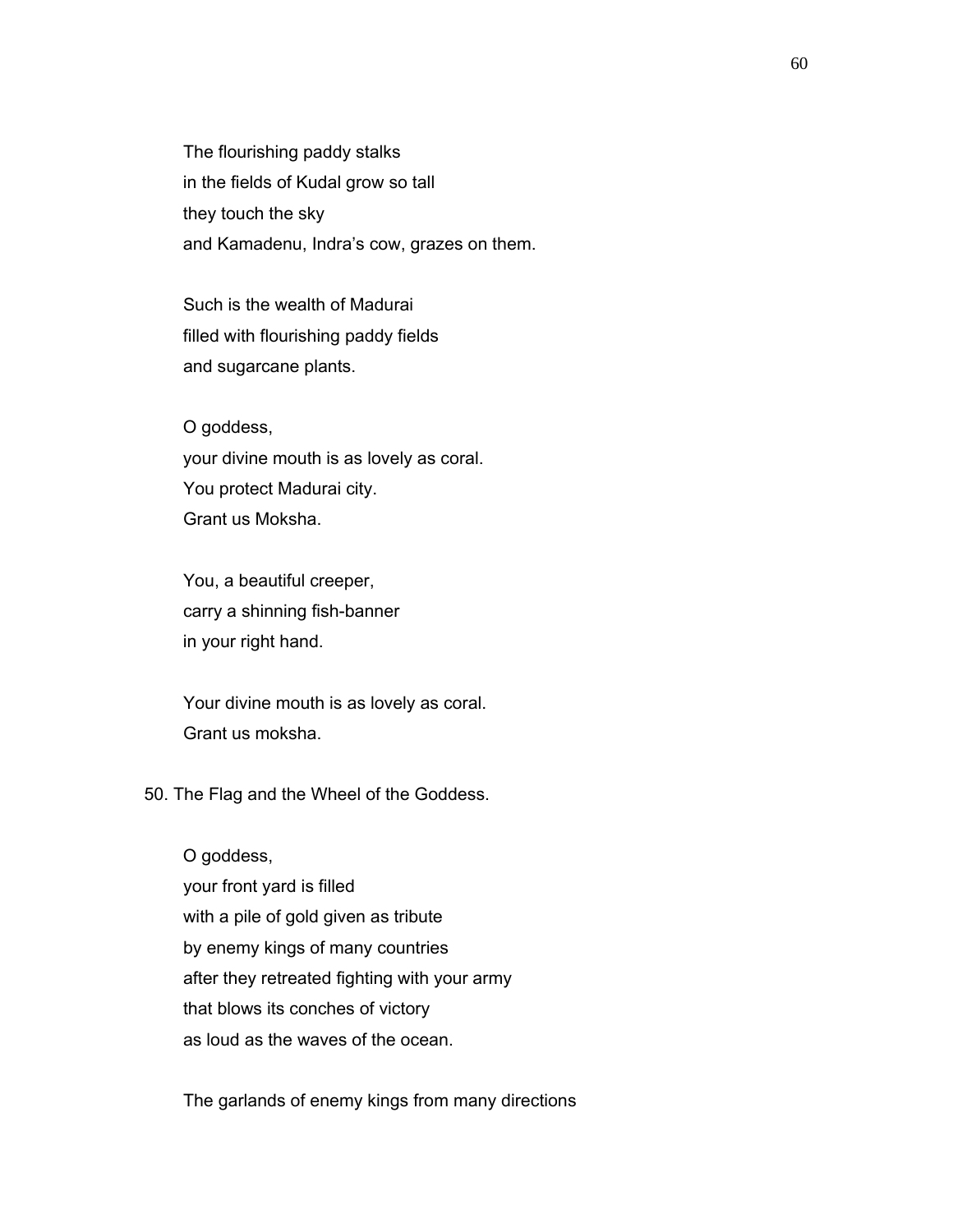fall on the floor and mingle with each other.

 The fish-banner of the mischievous Kama who wanders around with his terrible flower arrows swarming with bees, and your victorious fish-banner fly together in the silver hills of Kailasa.

 As your majestic rule spreads over all the lands that are surrounded by the rising, sounding oceans, it is like the wheels of the chariot of the sun going over mountains and oceans.

 O princess of the Pandyan king, your scepter takes away the suffering of all lands.

O goddess,

 your divine mouth is as lovely as coral. Grant us moksha. You, a beautiful creeper, carry a shinning fish-banner in your right hand. Grant us moksha.

51. The Trees and Drums of Madurai

 When a jack fruit that has grown on the large trunk of a jack tree breaks, its juice as sweet as honey flows onto the earth as if a pot filled with palm wine had been broken. O goddess, your Madurai city is filled with such fertile jack fruit trees.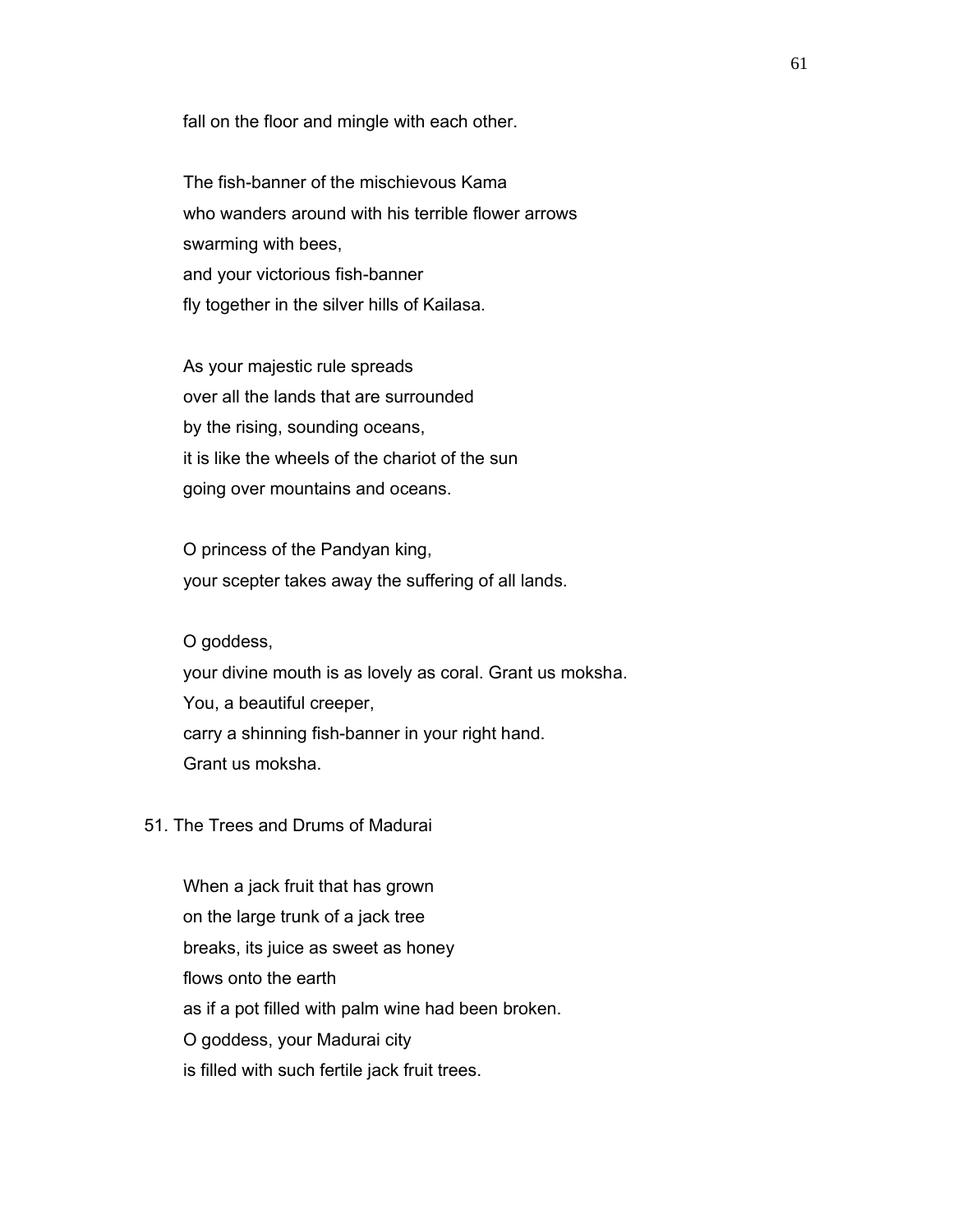The lovely branches of the kamugu tree shake and fall to the ground when the sura fish leaps and hits it from the fields where the paddy plants are heavy with paddy.

 The rutting elephant trumpets loudly drinking from a pond where the water is filled to the brim as if it were an ocean.

 The beating of the three drums in Madurai protected by you sound twice as loud as the thundering of the clouds.

 Such is flourishing Madurai. You protect it. You, a lovely parrot raised in Madurai, grant us moksha.

 You are the precious jewel of the Pandyan dynasty that rules the entire world. Grant us moksha.

# 52. Praise of the Goddess

 In the world surrounded by ocean, where the sun rises and removes deep darkness and spreads his rays everywhere,

you, lovely as a young elephant,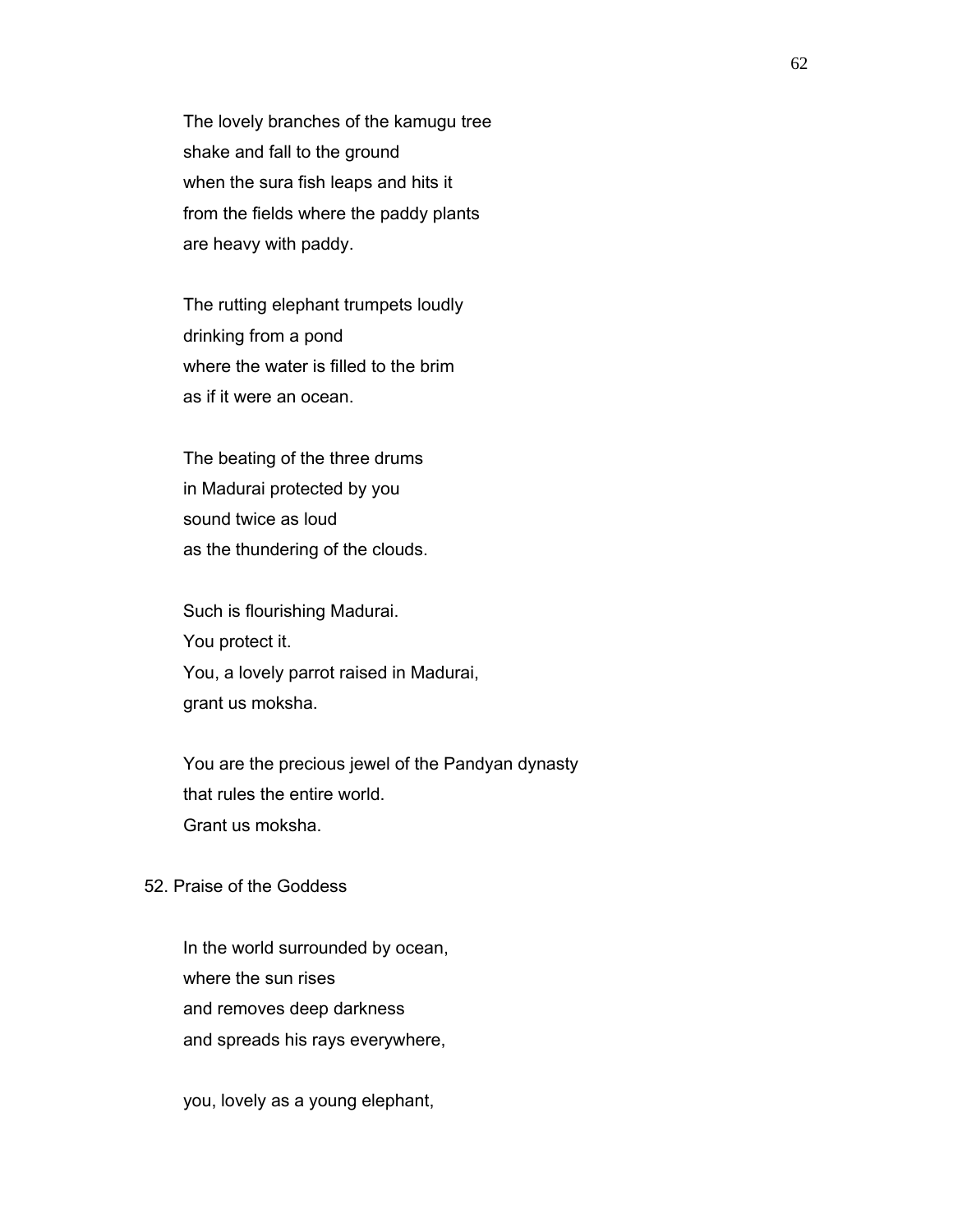grant your aid with your kind glances to the goddess Lakshmi who lives on a red lotus thick with petals and swarming with bees, and to the goddess Saraswathi who stays on a white lotus blooming with a hundred petals, so that they help your good devotees who worship you and serve only you.

#### O goddess,

 your face is beautiful like a lotus, your neck shines like a conch, your face is cool as the crescent moon and your words are as sweet as honey.

 You, a brilliant goddess, plunge into the ocean of ancient Tamil. Grant us moksha.

 You are the precious jewel of the Pandyan dynasty that rules the entire world. Grant us moksha. Chapter VI. The Baby Goddess Walks.

## 53. Walking with Lovely Ringing Anklets

 You walk with your small lovely feet stepping slowly as your beautiful anklets ring with the kinkini bells strung on them.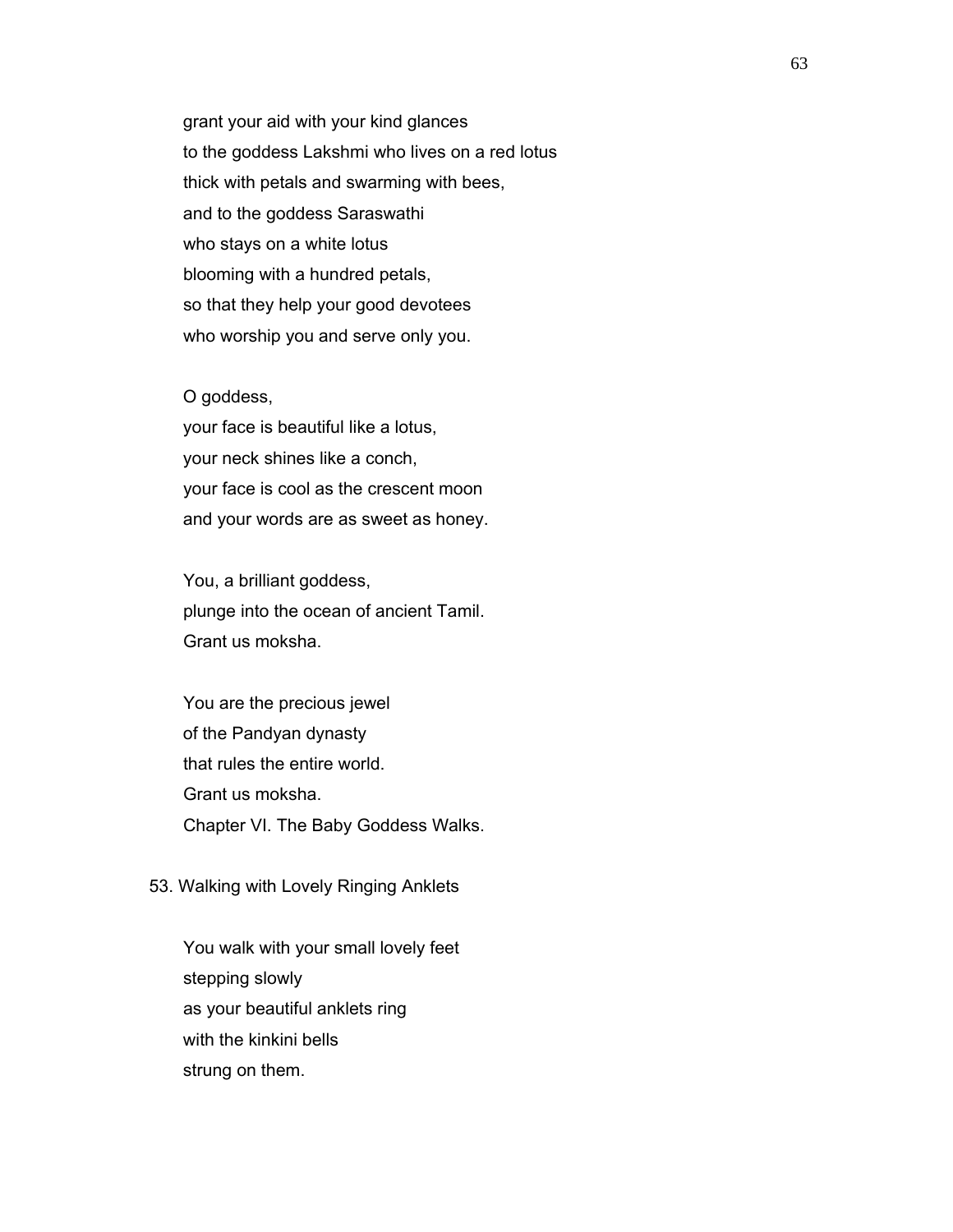The fragrance from the red paste that decorates your toes spreads into the lovely crescent-moon-like ornaments the heavenly women wear on their hair when they bow at your feet and it spreads into the young, waxing crescent moon that shines on our father Shiva's Jata.

 Swans with beautiful wings follow the gods and goddesses who worship at your lovely feet and follow you with them.

 The swans follow you together with the group of heavenly women. Is that because they like the soft sound of your precious diamond-studded anklets? Or they want to learn your lovely gentle walk?

 Do the bells of your shining waist ornament ring, because they feel pity for your small thin waist? You live in my lotus heart because it is a divine temple for you and in Kudal where Tamil flourishes with its wonderful poems.

 You, a beautiful blooming creeper, and the queen of Kudal city, come to us.

O fish-eyed goddess!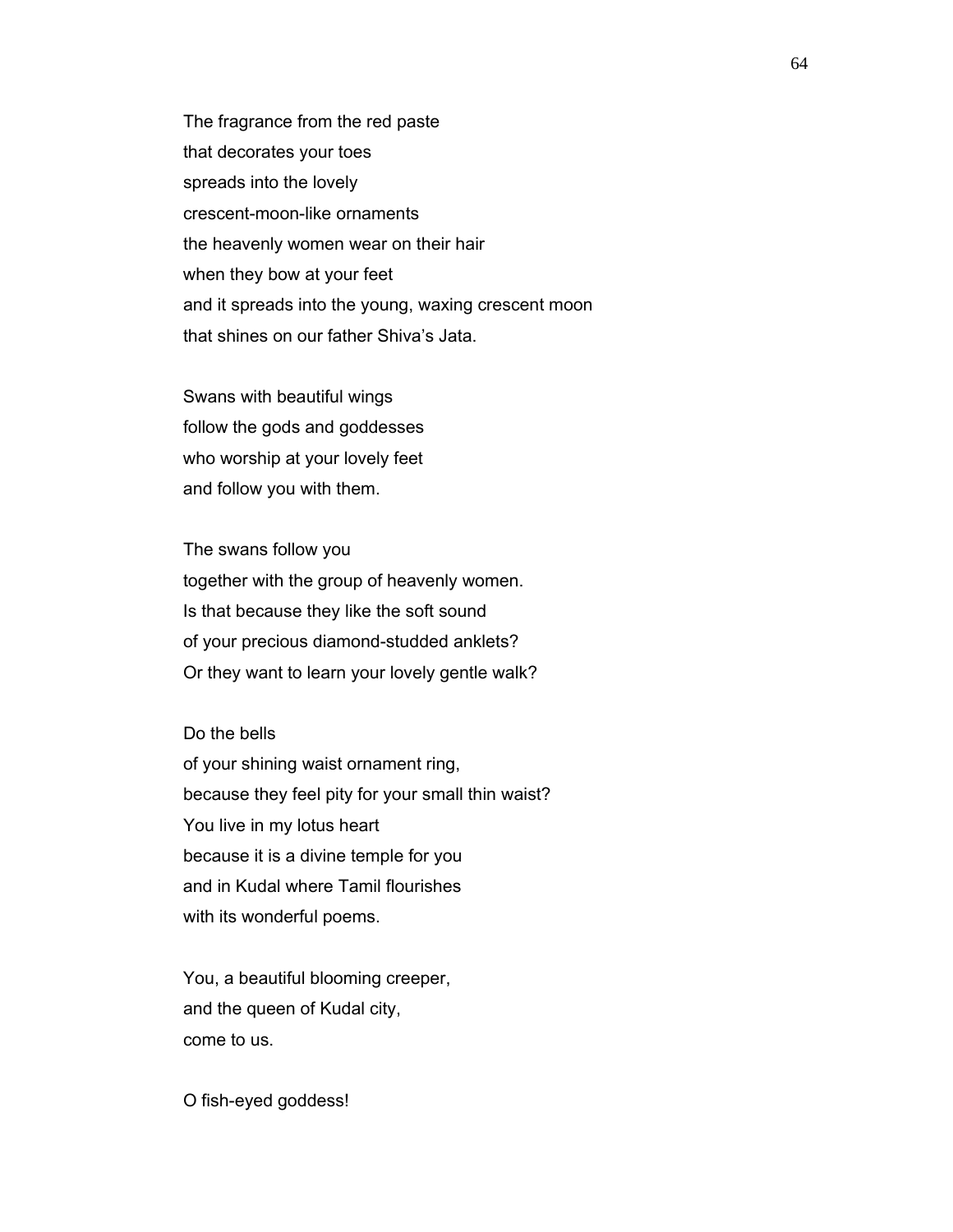you shine in the karpaga and kadamba forests. Come to us.

54. Lakshmi, Saraswathi and Parvathi

 Lakshmi decorated with fragrant garlands, emerged from the deep milky ocean when it was churned by the gods, and Saraswathi the goddess, the scholar of sweet Tamil literature who walks softly like a beautiful female elephant and whose hair is lovely, both entered into lotus blossoms swarming with bees and live there.

 But you, a precious diamond creeper enter and live in the hearts of your devotees that are like blooming ponds of fragrant devotion, golden temples for Shiva and you.

 On tall flourishing sweet sugarcane trees bunches of heavy flowers bloom bending the highest branches as they touch the sky and they resemble Kama as he took endless, timeless forms, to fight battles of love with his flower arrows and sugarcane bow, wandering with his wife Rathi, lovely as a peacock, whose forehead shines like the crescent moon. Such is the beauty of the groves of Kudal city.

 You are beautiful as a peacock with lovely tail and you stay in Kudal city that flourishes with forests of sugarcane.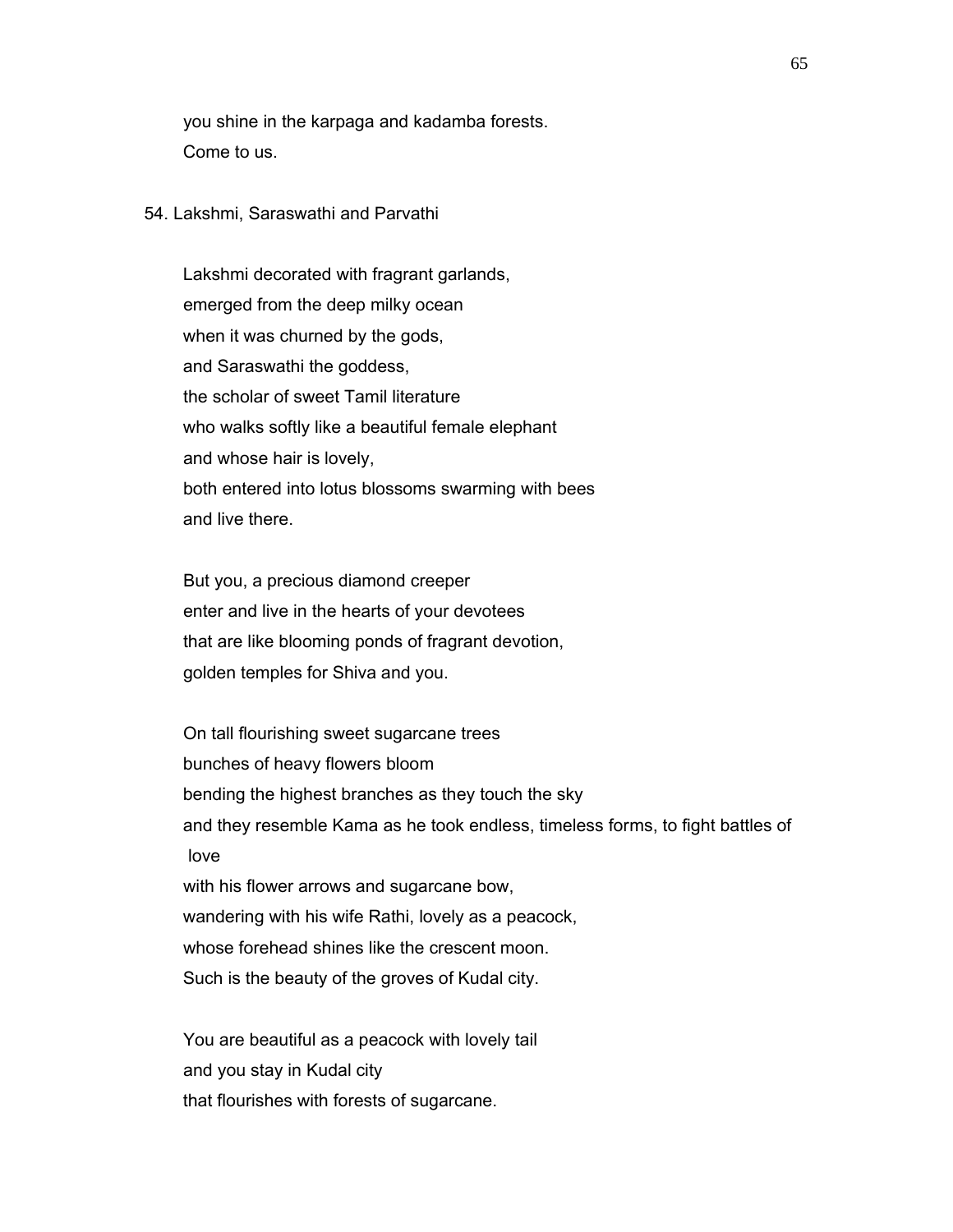Come to us!

 O fish-eyed goddess! Queen of Kudal city! You shine in the karpaga and kadamba forests. Come to us.

55. The Kayal Fish and the Goddess's War.

 A jackfruit tree covered with thorns and circled with screwpine plants shines as the crescent moon pours its rays.

 A kayal fish leaping through the juice of the jackfruit, jumping over the coconut tree and shaking it, makes the coconut break, and the juice pours from it.

 The fish-eyed goddess with her strong army large as the ocean conquered not only the groves of one land but also the seven worlds, breaking the walls of the forts, surrounding the cities. Then, going to the worlds of the gods she fought in all the directions making the battlefield bloody.

 Kayal fish leap high all over the flourishing paddy fields encircled by banks and the fish look like the divine fish banners of the goddess that were raised everywhere, flying and touching the sky when she conquered all the worlds. Such is the beauty of Madurai surrounded with flourishing paddy fields.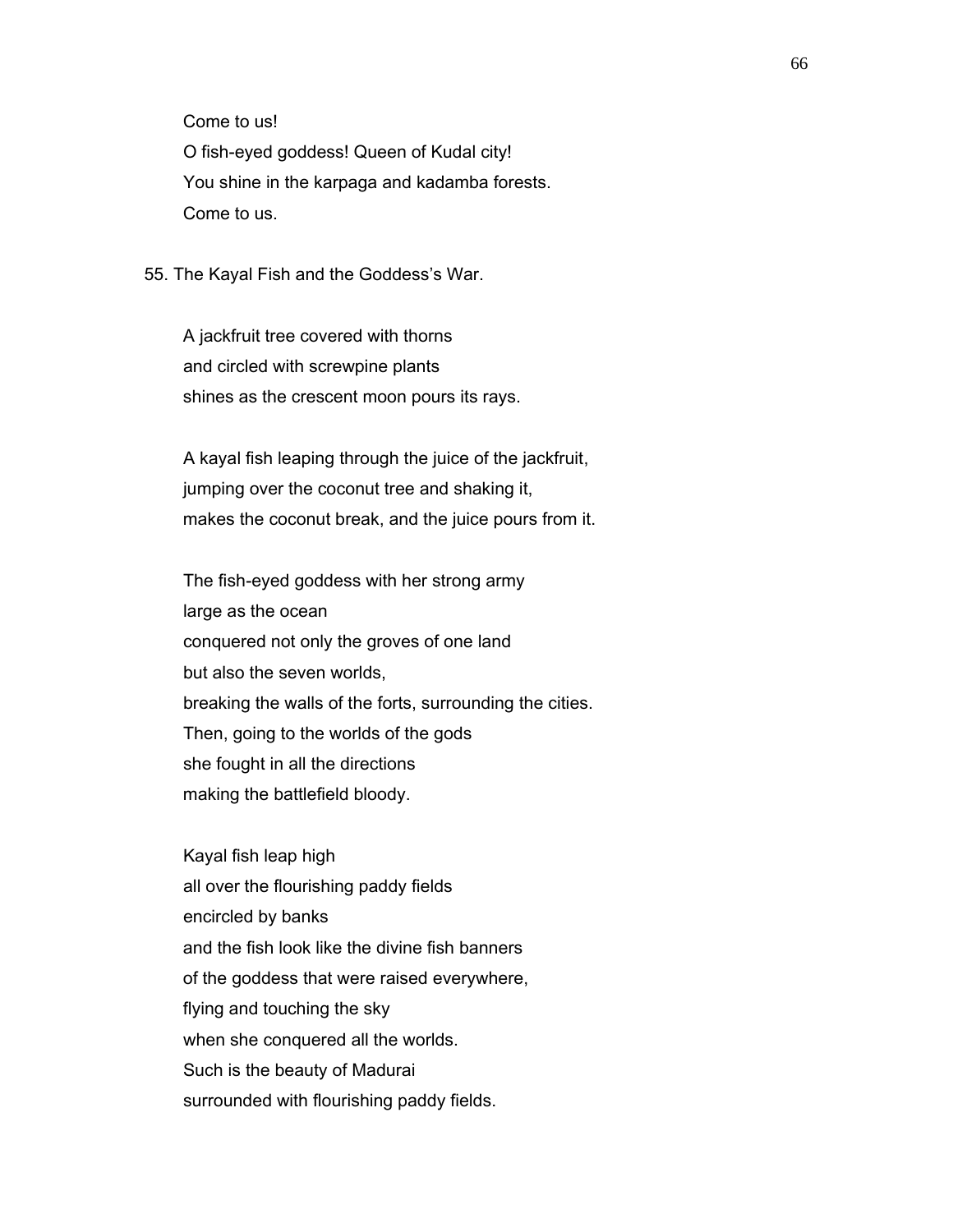O fish- eyed goddess, you are the daughter of the king of Tamil Madurai. You shine in the karpaga and kadamba forests. Come to us.

56. Ganesa, her Baby Elephant

 Ganesha, the elephant god, drinks the sweet nectar that flows from your round breasts adorned with diamond ornaments.

 His tusks are white like the lustrous moon that pours light as white as a waterfall. He broke mountains with his tusks decorated with their kimpuri ornament.

 Kumkum and the yellow pollen falling from his garlands make his forehead look like a golden pot of kumkum.

 He takes water from all the seven oceans with his large trunk and fills his ears to use it for ichor.

 He touches the crescent moon in the sky with his trunk thinking that it is his angusa weapon.

 The pearl-studded ornament on his forehead looks like the blue sky, shining with stars.

He, a young baby elephant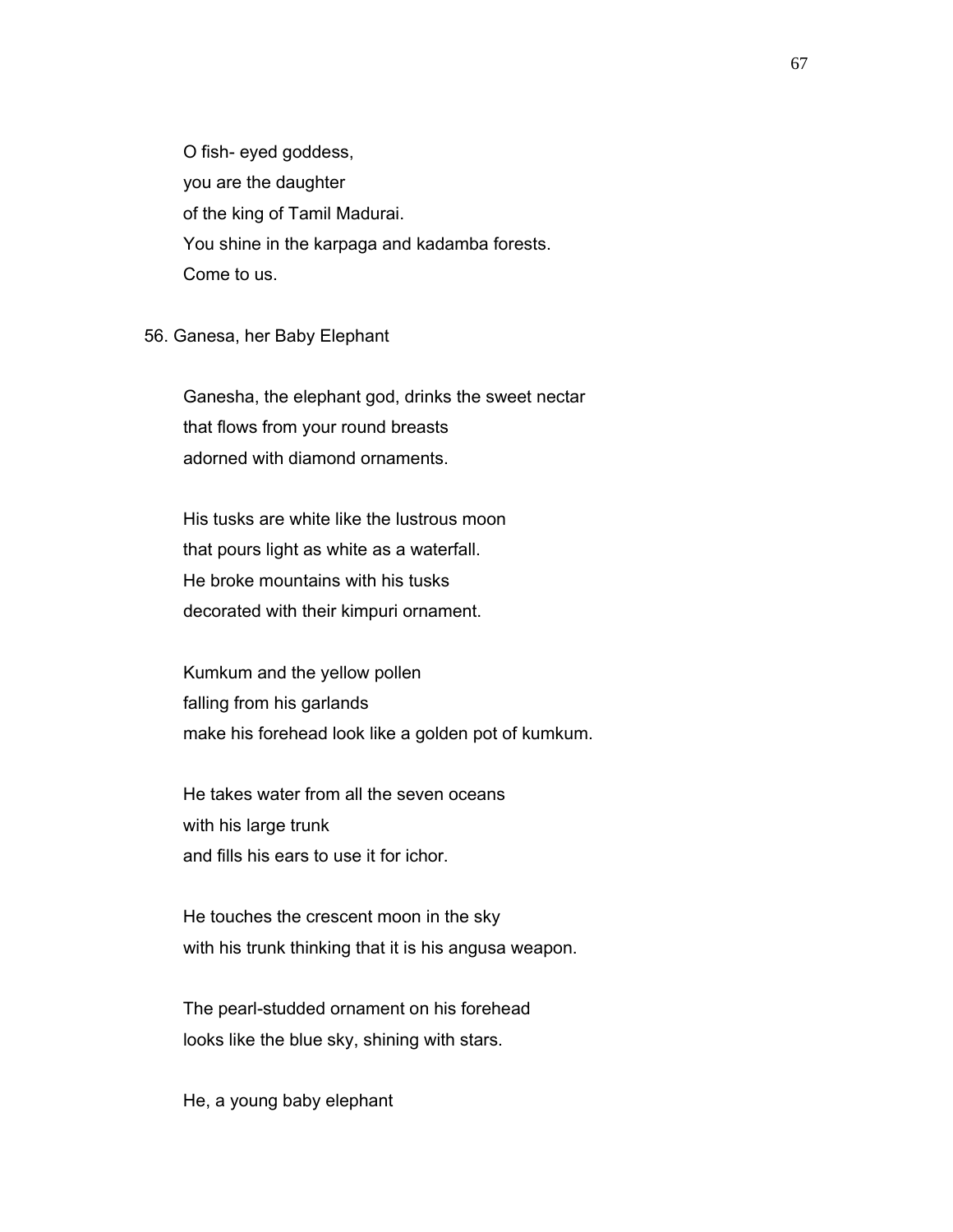drips ichor and his eyes are small. He is murderous. You, as a female elephant, gave birth to that baby elephant. Come to us.

 O fish-eyed goddess! you shine in the karpaga and kadamba forests. Come to us.

## 57. The Moon, the Ganges and Kudal City

 The young white moon on the Jata of Shiva that drips nectar becomes red touching your shining lotus-like feet decorated with red paste.

 The water of the great Ganges that flows on the jata of Shiva with shining waves dashing on its banks becomes red as it mixes with the red paste on the feet of the goddess.

 You are the green goddess as lovely as a creeper and your feet touch the Jata on Shiva's head.

 The fragrant breeze blowing through the branches of the tall green kamugu trees cools Indrani, the wife of Indra, king of the gods when she rides on the back of Indra's elephant Iravadam in the wide sky where the bright stars shine.

Such is Kudal city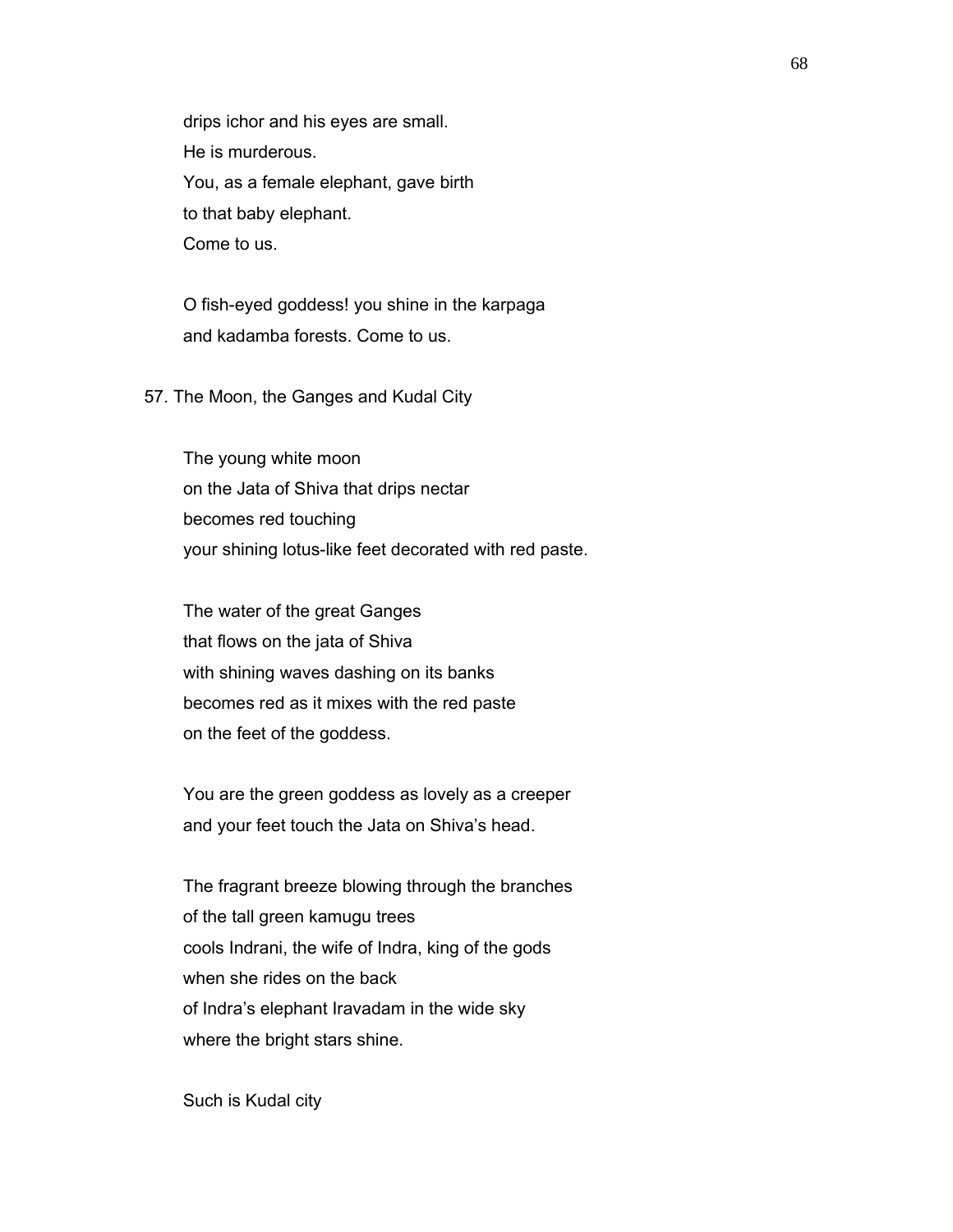where fragrant groves

bloom with lovely flowers and fragrant breezes blow.

 You were raised in that Kudal city. O daughter of Pandyan king, come to us.

 O fish-eyed goddess, you shine in the karpaga and kadamba forest. Come to us.

58. The River Vaikai

 The Vaikai river gathers the jewels heaped in it by bathing young girls who have mountain-like breasts adorned with garlands and kumkum paste, and rises to the sky and blocks the heavenly rivers.

 Because the heavenly rivers are blocked, the sun loses its path and floats like a lustrous golden parisil boat. The joyful white crescent moon floats like a paddle boat and cannot tell where it is going. The abundant bright stars float like small midappu-boats, shining like the jewels swept down by the Vaikai.

 The Vaikai crosses the ichor that flows like a river from the four-tusked elephant Iravadam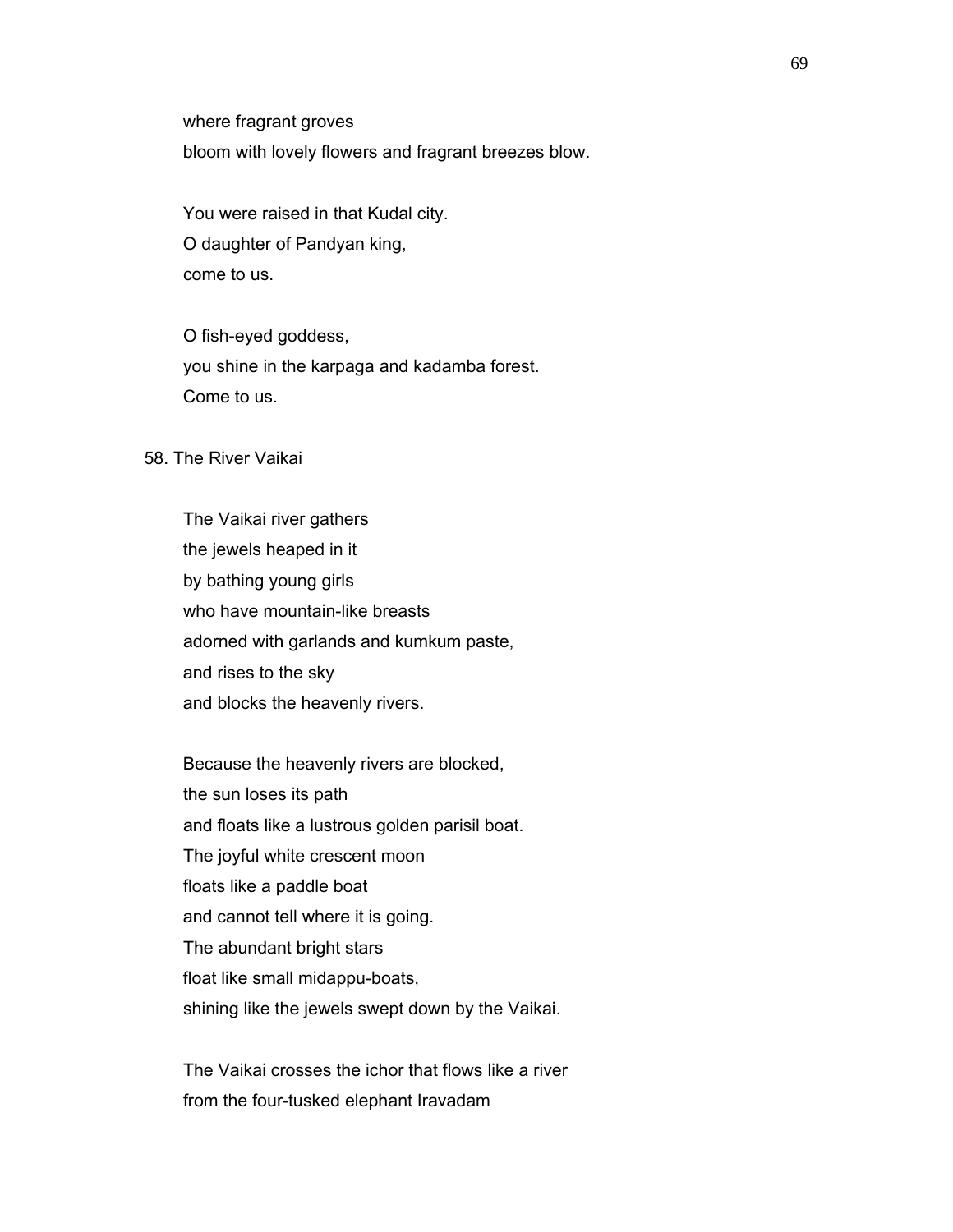and the flooding water of the Ganges flowing in its path.

 The Vaikai river flows across the bright sky and the blooming karpaga forest and reaches the flourishing Pandyan land and its waves dash on its cool banks.

 You are the queen of great Madurai city nourished by the Vaikai river. You are our precious life. You, the daughter of Malayaduvajan, come, come.

#### 59. The Beauty of the Fields of Madurai

 The six-legged bees, opening the fresh petals of the flowers dripping with pollen play in the honey-like water of the falls.

 The bees open the beautiful cool lotus and the goddess Lakshmi lives there happily making it her temple. Seeing that, the Marudam land, as if it were a carpenter, created for Lakshmi many lovely lotuses in the ponds of Kudal city so that she could live in all of them if she wished.

 Large fragrant groves are filled with canopy-like kamuga trees whose lovely branches hang with ripened fruits.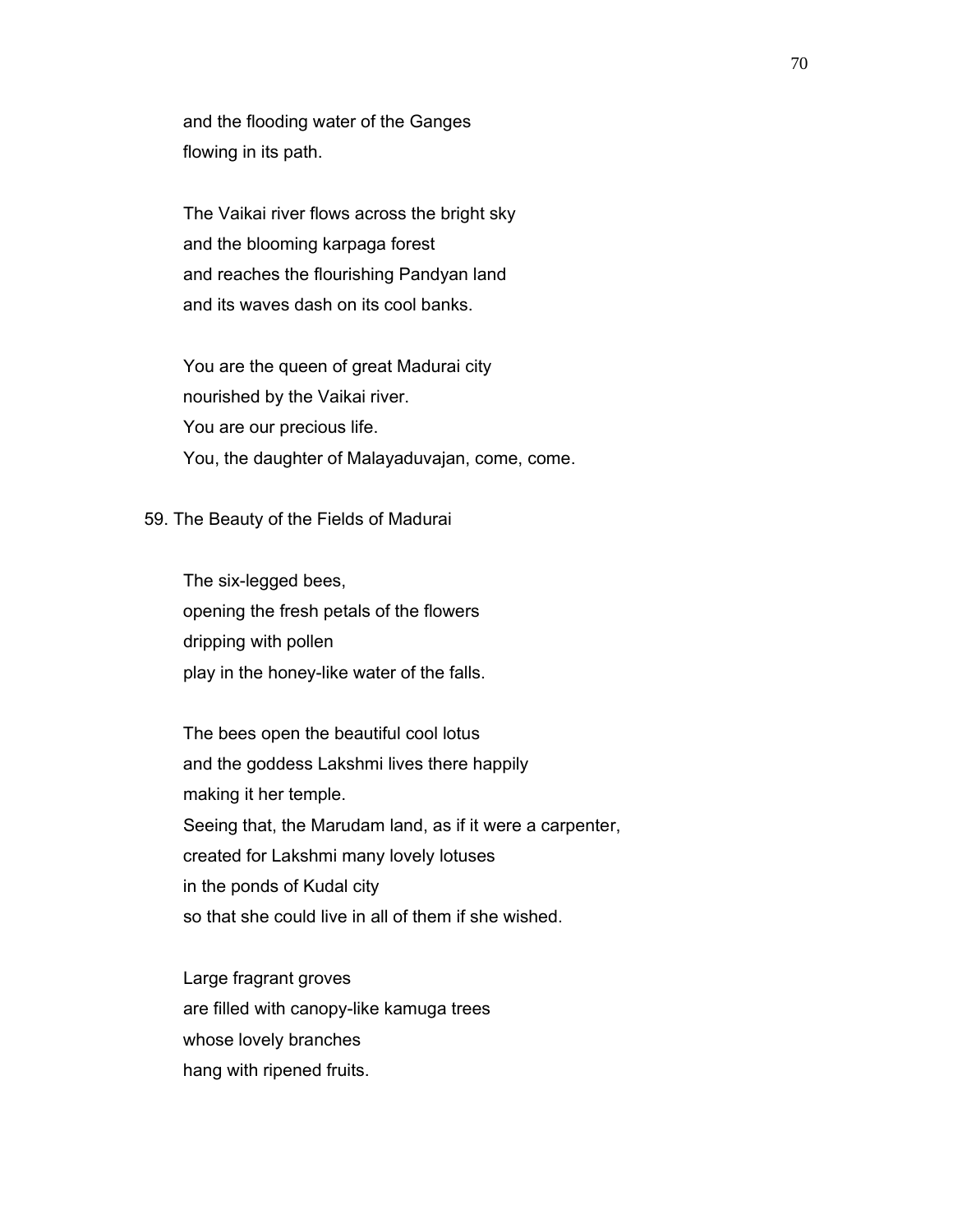The paddy plants with bunches of many-colored crops grow so high that they make the clouds look like a cloth studded with shining jewels.

 You are the queen of Madurai city flourishing with its colorful paddy fields in the Marudam land. You are our precious life. You, the daughter of Malayaduvajan, come, come.

### 60. The Beauty of Three Goddesses

 The fragrance of oil and the fragrance of incense from the divine women's hair enter the long trunks of the elephants of all the eight directions and make them dizzy.

 The waists of those divine women are small and thin. Their mountain-like breasts are smeared with sandal paste. The gentle breeze that comes from the fans that they wave with their lovely hands hurts their waists.

 The goddess Lakshmi beautiful as a creeper and Saraswathi, goddess of all the arts, live on lotuses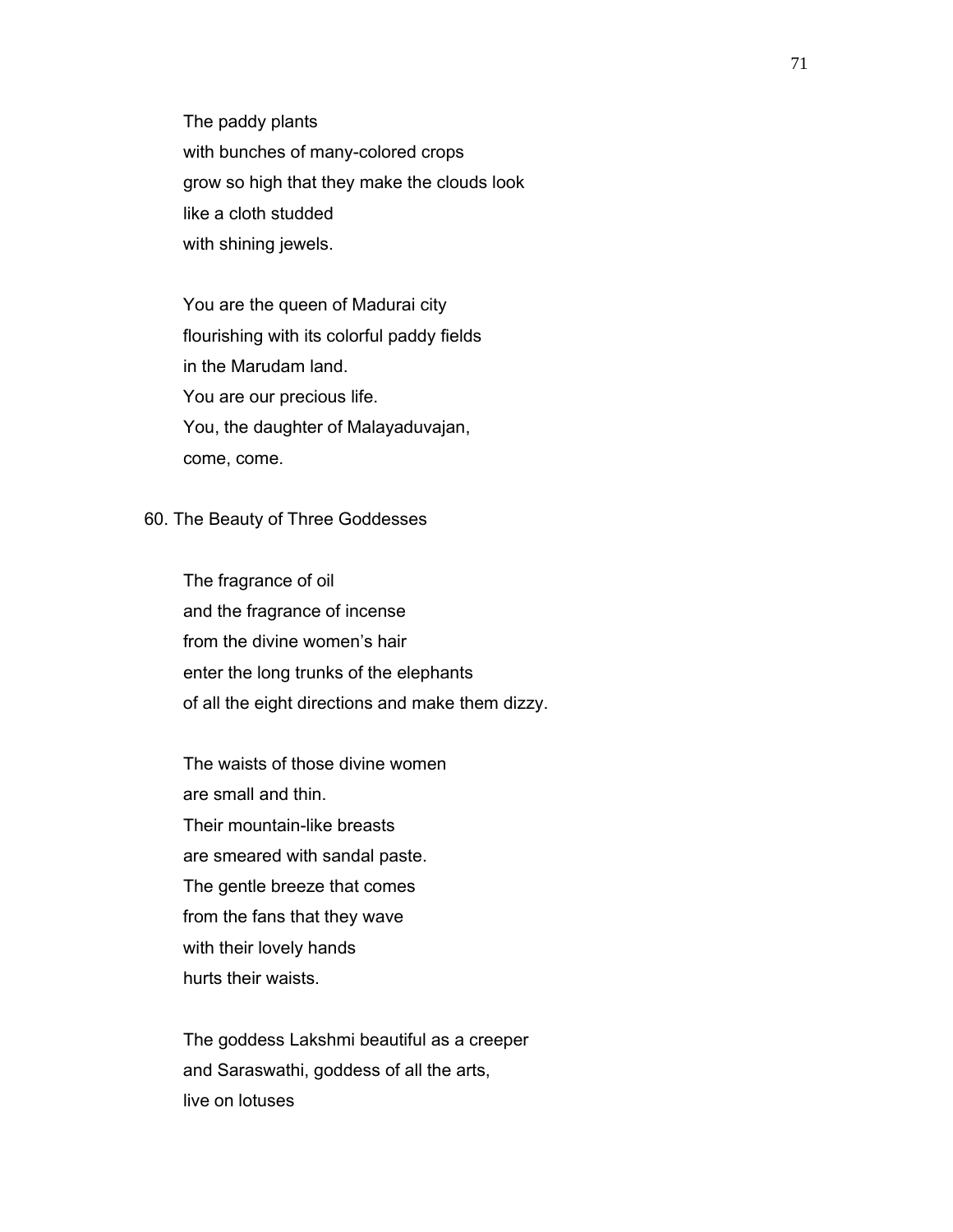where bees drink honey and sleep. You give your grace to those goddesses smiling at them with your bright moon-like teeth.

 O you lovely young deer with a green body, dark eyes and a sweet red mouth, come. You are our precious life. You are the daughter of Malayaduvajan, come, come.

61. Praising the Daughter of Malayadvajan

 You yourself are the reward for the poets who composed ancient divine everlasting songs to adorn you.

 You are the fragrant taste of Tamil, sweet as a ripened fruit and flourishing with its prose, poetry and drama.

 You are the lamp that is lighted in the temple-like hearts of your devotees who have rooted out all traces of ego.

 You are a young soft female elephant that plays in the hills of the tall-peaked Himalayas.

 The god Shiva, the unique one, transcends this earth surrounded by oceans with breaking waves.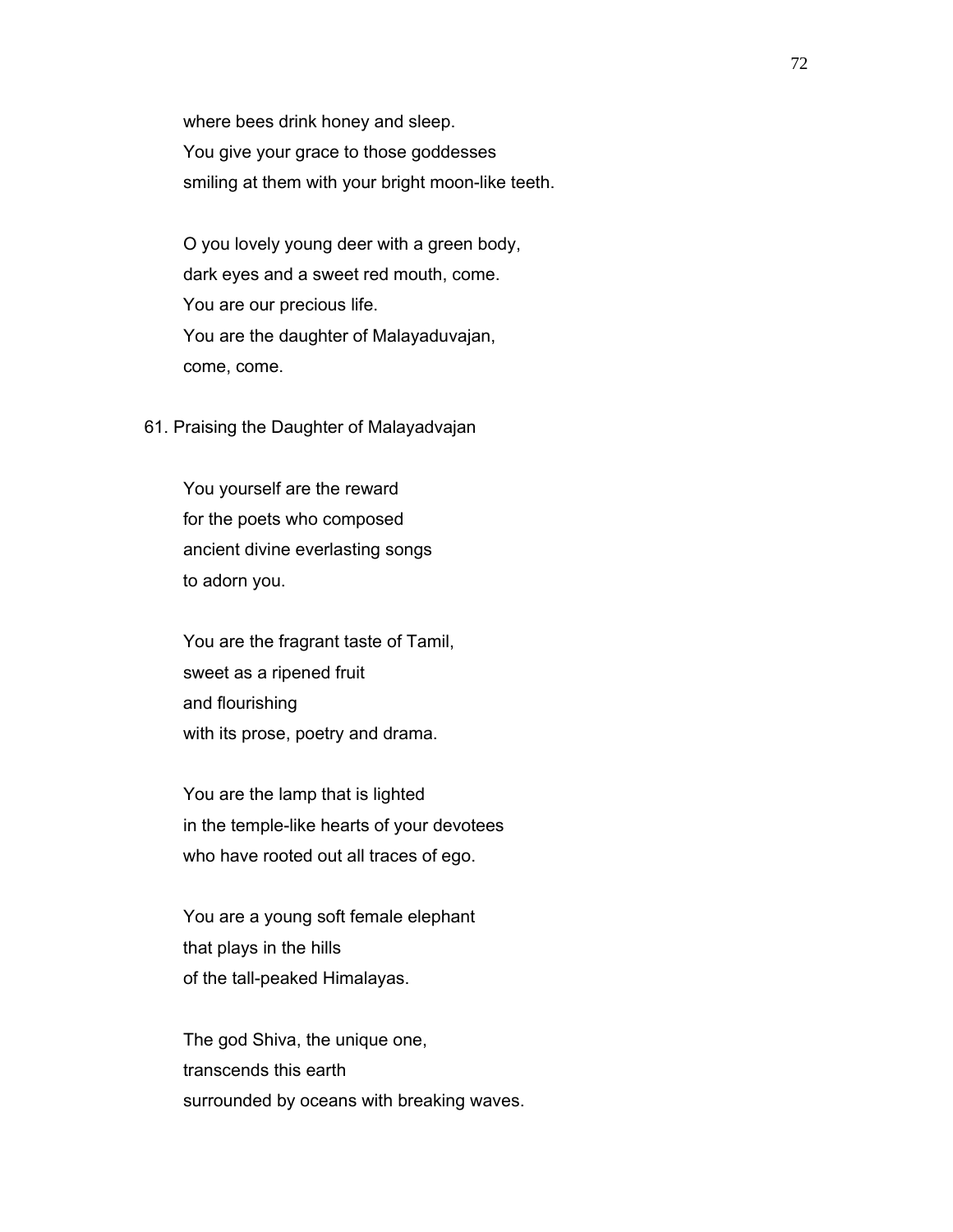He has drawn you in his divine heart as a living picture and looks at you always.

 You are a lovely vanji creeper. Bees drinking sweet honey swarm around your thick forest-like hair, come, come

 You are our precious life. You are the daughter of Malayadvajan, come, come.

#### 62. Praising the Daughter of Malayadvajan

 You, a lovely young female elephant, come. Around your fragrant hair honey-drinking bees swarm, come.

 You, the abundance of wisdom, come. You are an excellent feast given to the bright three-eyed god who wears the crescent moon on his Jata, come.

 You, the origin of all the three gods, Brahma, Vishnu and Shiva, come. You, the highest joy that has no origin, come.

 You, the meaning of the ancient Vedas, come.

 You are a creeper ripening with compassion, come.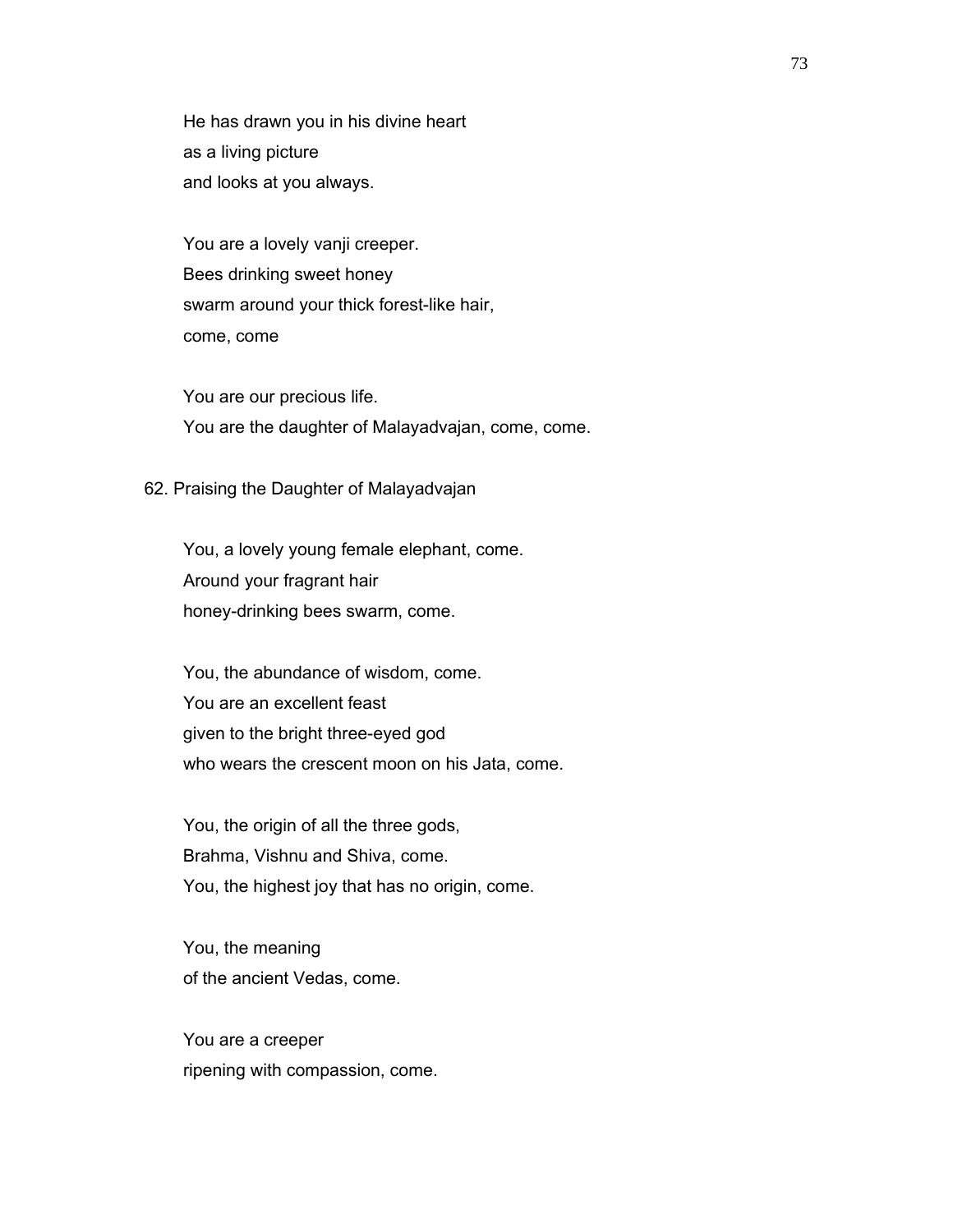You take away the births of your devotees who plunge into the flood of your grace by showing your sidelong glance of love.

 You, a lovely green parrot that babbles sweetly like a baby, come.

 You are our precious life, come. You the daughter of Malayadvajan, come, come, come. Chapter VII. Calling the Moon to Play with the Baby Goddess.

63. The Jealous Moon.

O moon, why won't you come to play with her?

 The books of the arts say that she is as lovely as a green parrot and her words are as sweet as rock candy and complain that you are not as beautiful as she. Are you worried about what the books say? Is that the reason why you don't come to play with her?

 Are you unwilling to come because you know that she is the wealth of all arts?

 Are you jealous that she belongs to the line of the moon of the Pandyan kings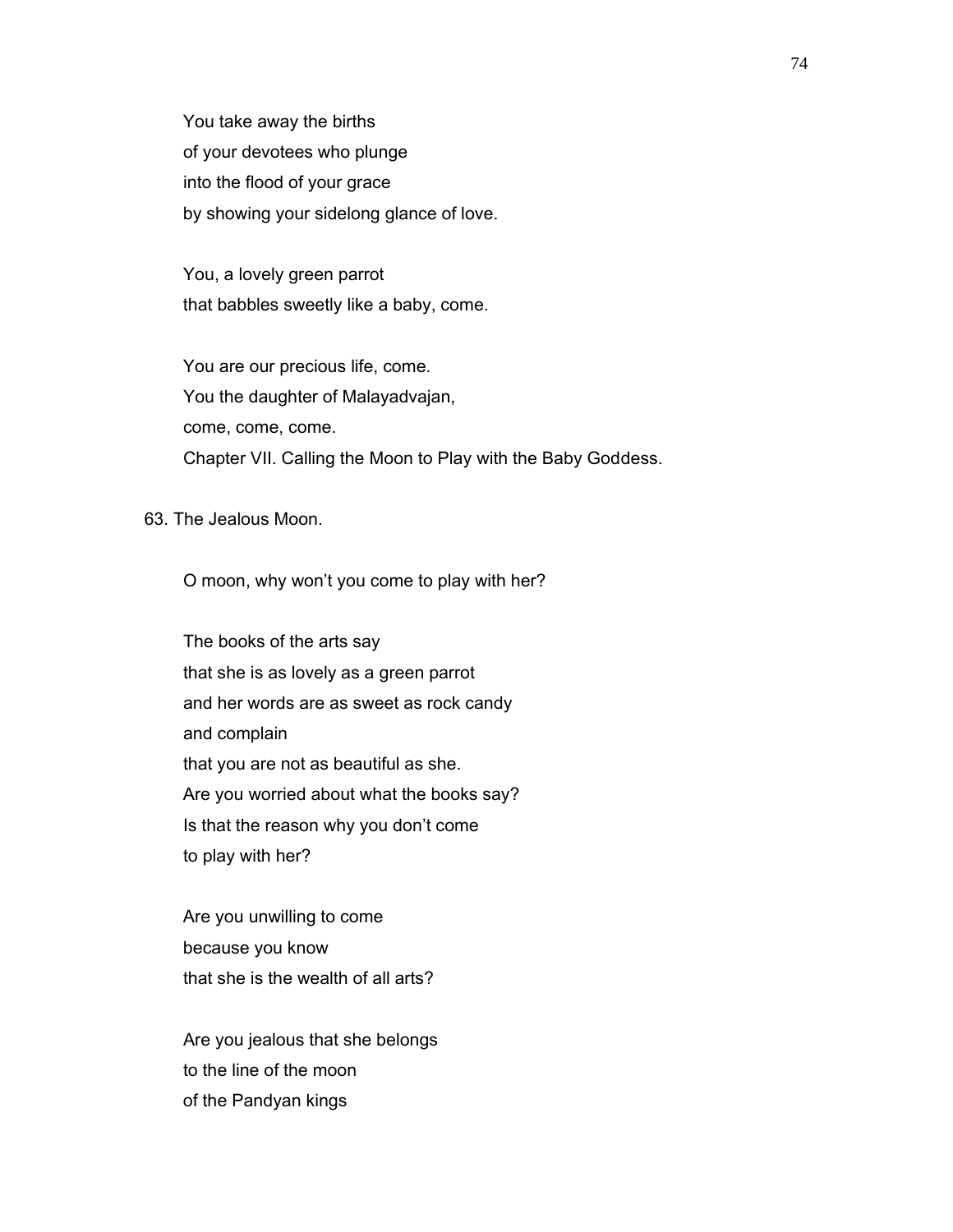who wear lovely garlands swarming with bees? Is that the reason why you don't come to play with her?

 Are you angry with her because our father Shiva keeps you as a fragrant cool garland on his Jata and her as a part of him?

 Are you upset because she was born with Lakshmi in the deep ocean of milk where you were also born with Lakshmi, your dear friend.

 She, the princess, calls you saying, "Come, hurry!" Even though are not fit to play with her, still she calls you. O moon, come to play with her.

 Shining like a diamond creeper, she embraces Shiva who carries a strong golden bow. O moon, come to play with her.

64. The Blemishes in the Moon

O moon,

 some of the gods received nectar from the milky ocean, squeezed it out, poured and drank it. You received what was left of that nectar after they had spit it out.

You suffered because the two fire-spitting snakes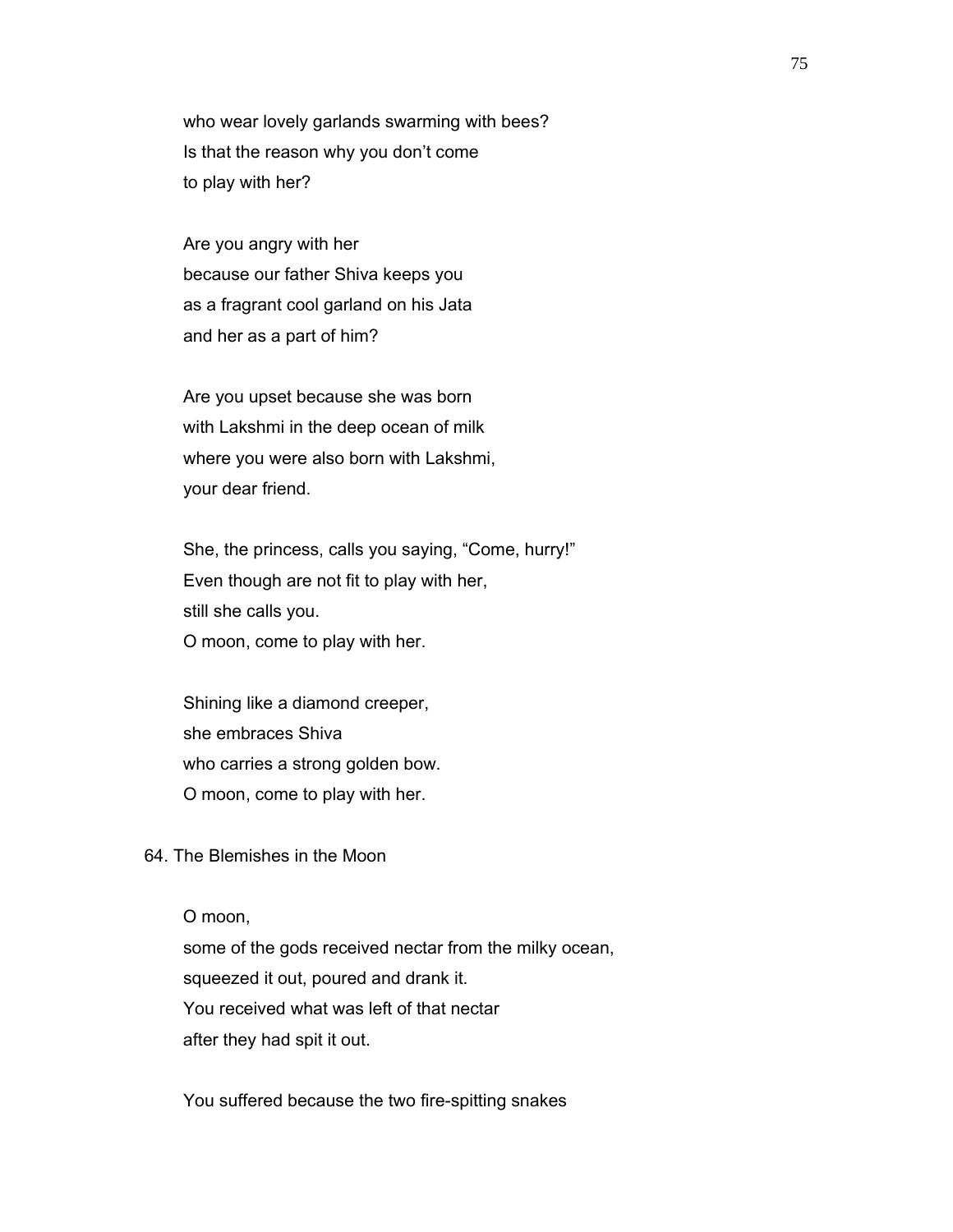Raagu and Ketu swallowed you and spat you out.

 Your bright white body is marked by black blemishes in the shape of a rabbit.

 People mock you saying no one should see you on the fourth day of the growing moon. You are just one of many stars that wander through the sky.

 Surely there is no refuge for one who moves like you other than this Madurai that removes all great sins.

 The fish-eyed goddess, beautiful as a female elephant, stays on the bank of the Vaikai river that flows with its abundant rising water that shakes the karpaga trees. O moon, come to play with her.

 Shining like a diamond creeper, she embraces Shiva who carries a strong golden bow. O moon, come to play with her.

### 65. The Moon Steals the Goddess's Beauty

 O moon, you steal the beauty of her shining forehead and become bright when you are a crescent moon.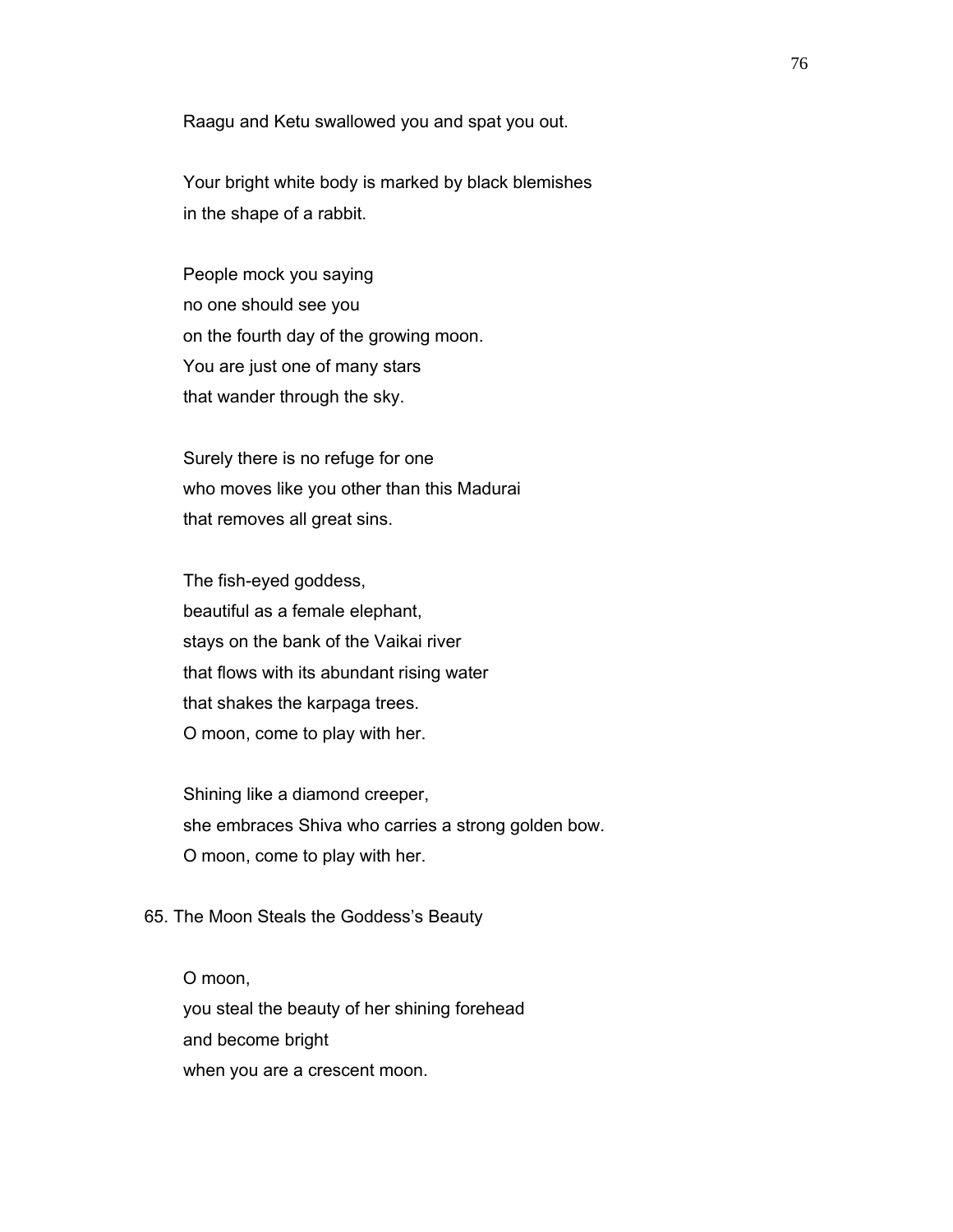Women with wide fish-like eyes bow to you, putting down dried cow dung as they worship the goddess.

 You steal the lustrous beauty of her face when you become full, bright and white, sprinkling nectar on the earth. And that is not all.

 With the Ganges that is her rival, you stay on the Jata of her lover Shiva, yet she forgets her jealousy and calls you. How can words do justice to her great compassion?

 She is the princess of the Pandyan country protected by Maladuvaja Pandyan who rules the whole world bearing it on his strong shoulders. O moon, come to play with her.

 Shining like a diamond creeper, she embraces Shiva who carries a strong golden bow. O moon, come to play with her.

#### 66. The Goddess Saves the Moon as it Seeks Refuge from Raahu.

 Even though you shine everywhere in the sky and make it bright, you suffer when your cruel enemy the snake Raahu swallows you and spits you out.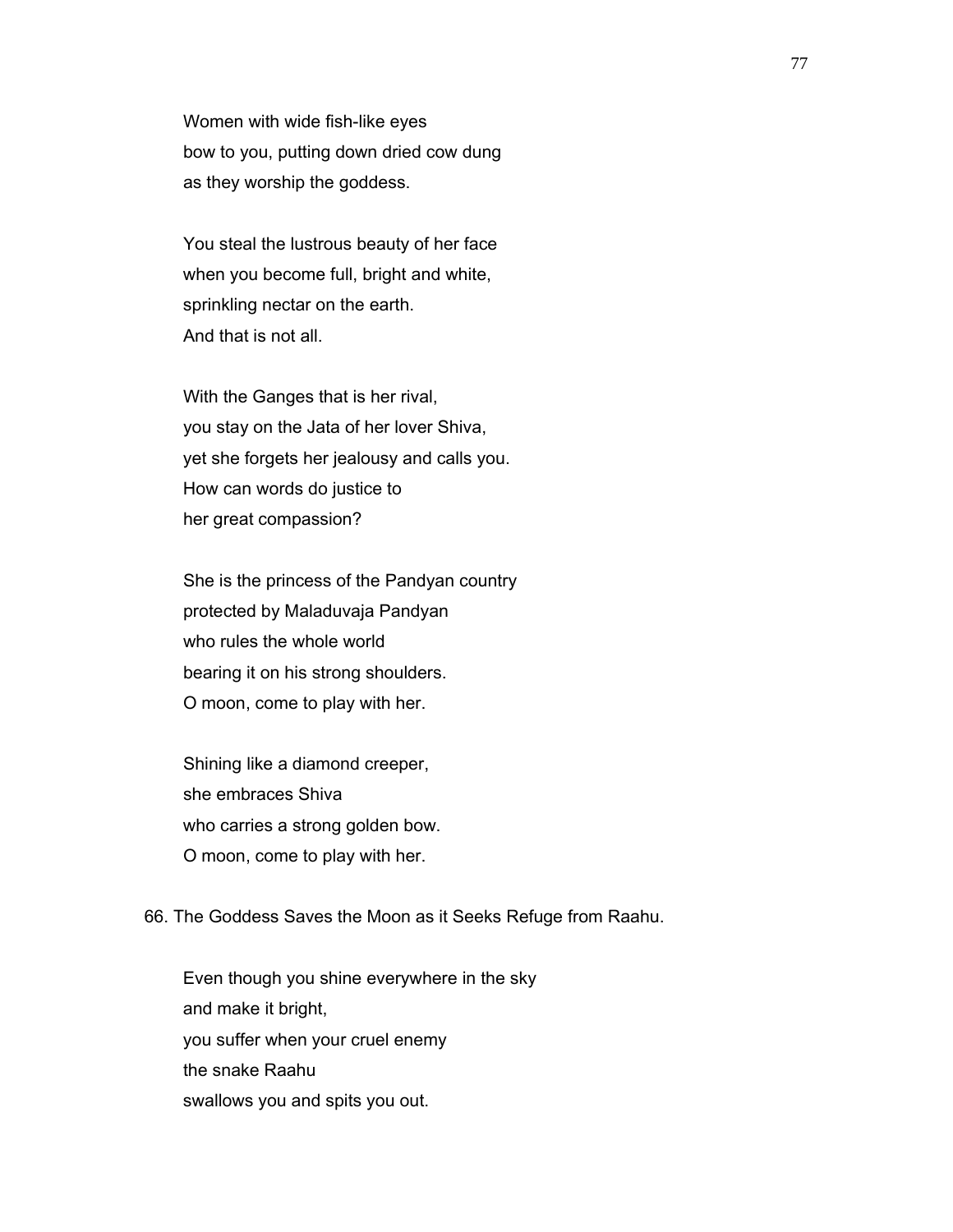If you enter the hot shining world of the sun for refuge, your brightness will fail and you will become dim.

 Even though our father Shiva holds you in his forest-like jata, you cannot close your eyes and sleep because you are afraid of the snake that encircles Shiva's jata.

 The small feet of the fragrant-haired goddess who is on Shiva's Jata might kick you and injure your stomach.

 If you take refuge in our princess you will receive this universe and everything beyond it. O moon, come to play with her.

 Shining like a diamond creeper, she embraces Shiva who carries a strong golden bow. O moon, come to play with her.

# 67. The Fame of the Goddess

 Her boundless fame transcends all the worlds and shines like a large moon.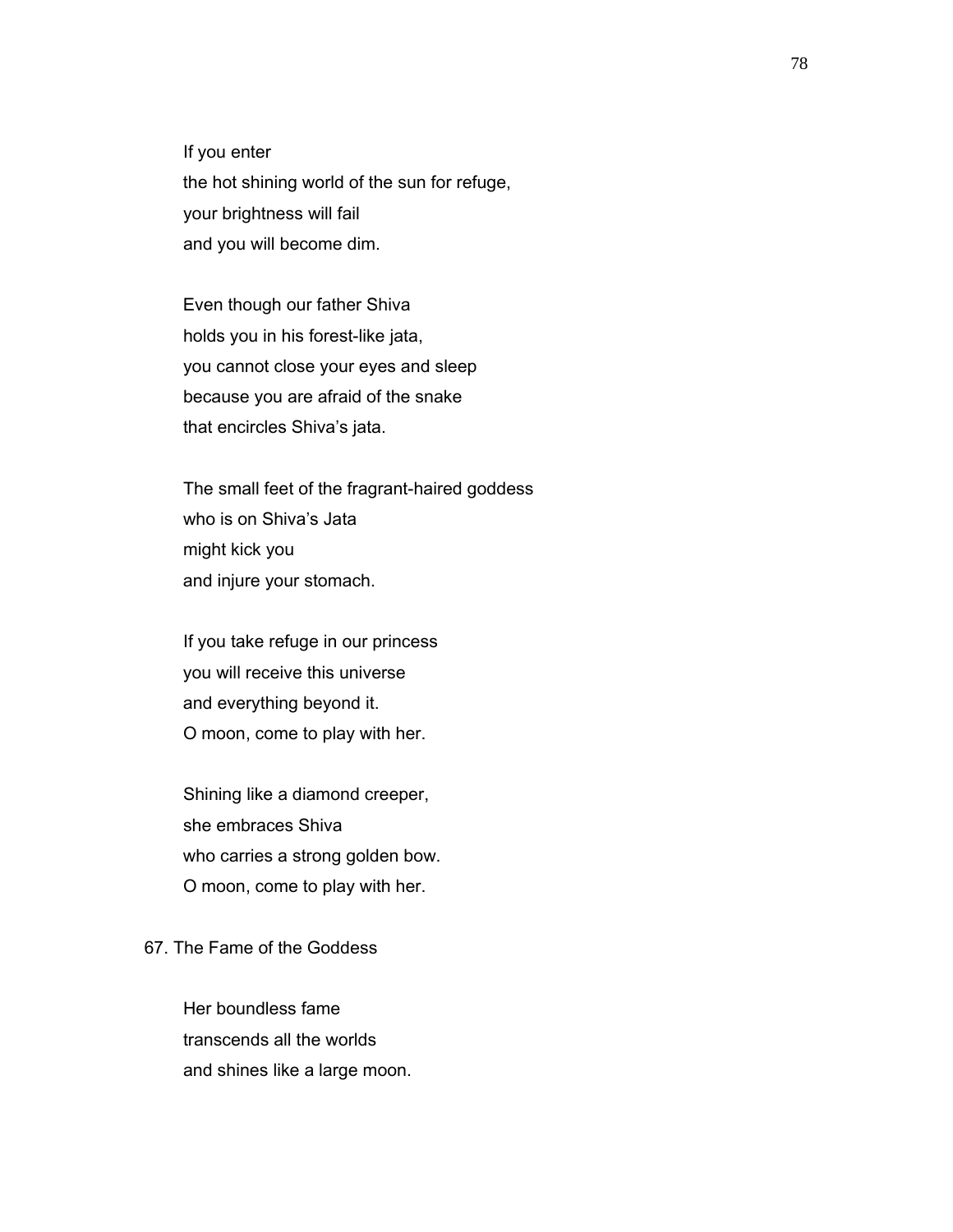Taking only a sesame-seed's measure of light from her brightness you shine as the white moon.

 You plunge into the flood-like compassion that her glances pour on you and give your cool light to the earth.

 Only the power that she gives you enables you to give cool light to the earth and make crops flourish

 O moon god of beauty, you have no power of your own, only what she gives you, and you know that is true.

 She is the princess of the majestic king who rides on a joyful elephant. O moon, come to play with her.

 Shining like a diamond creeper, she embraces Shiva who carries a strong golden bow. O moon come to play with her.

### 68. The Excellence of the Pilgrimage to Madurai.

 The terrible curse that Indra the king of gods received, and the curse put on the angry elephant Iravadam, and the fever and the bent back of the Pandyan king who nourished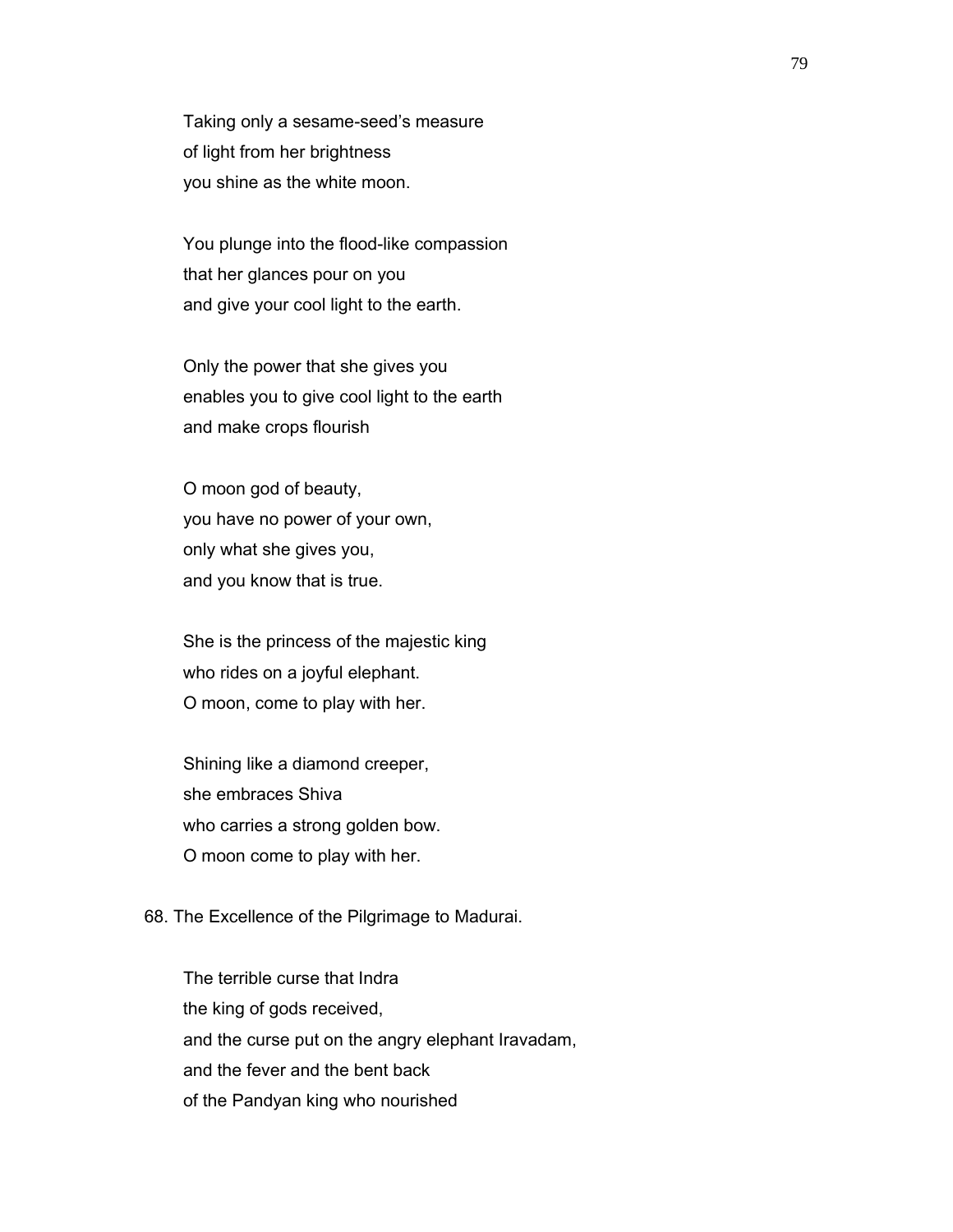all three ancient branches of Tamil all these were removed by pilgrimage to Madurai. O moon, don't you understand the greatness of this place?

 The pilgrimage to Madurai, the kingdom of Shiva, the place of absolute peace, gives moksa to devotees.

 Look, if you go on this pilgrimage, the sin that you have done against Guru viyaazhan, the curse that Daksha gave you, and your waning and waxing, becoming old, getting gray hair and a bent back, all these things will be removed.

 She is as sweet as honey and she gives her loving grace to the devotees who worship her with their bones melting. O moon, come to play with her.

 Shining like a diamond creeper, she embraces Shiva who carries a strong golden bow. O moon, come to play with her.

69. The Compassion of the Goddess for the moon

 O moon, you stay on the Jata of Shiva who wears the skin of a rutting elephant.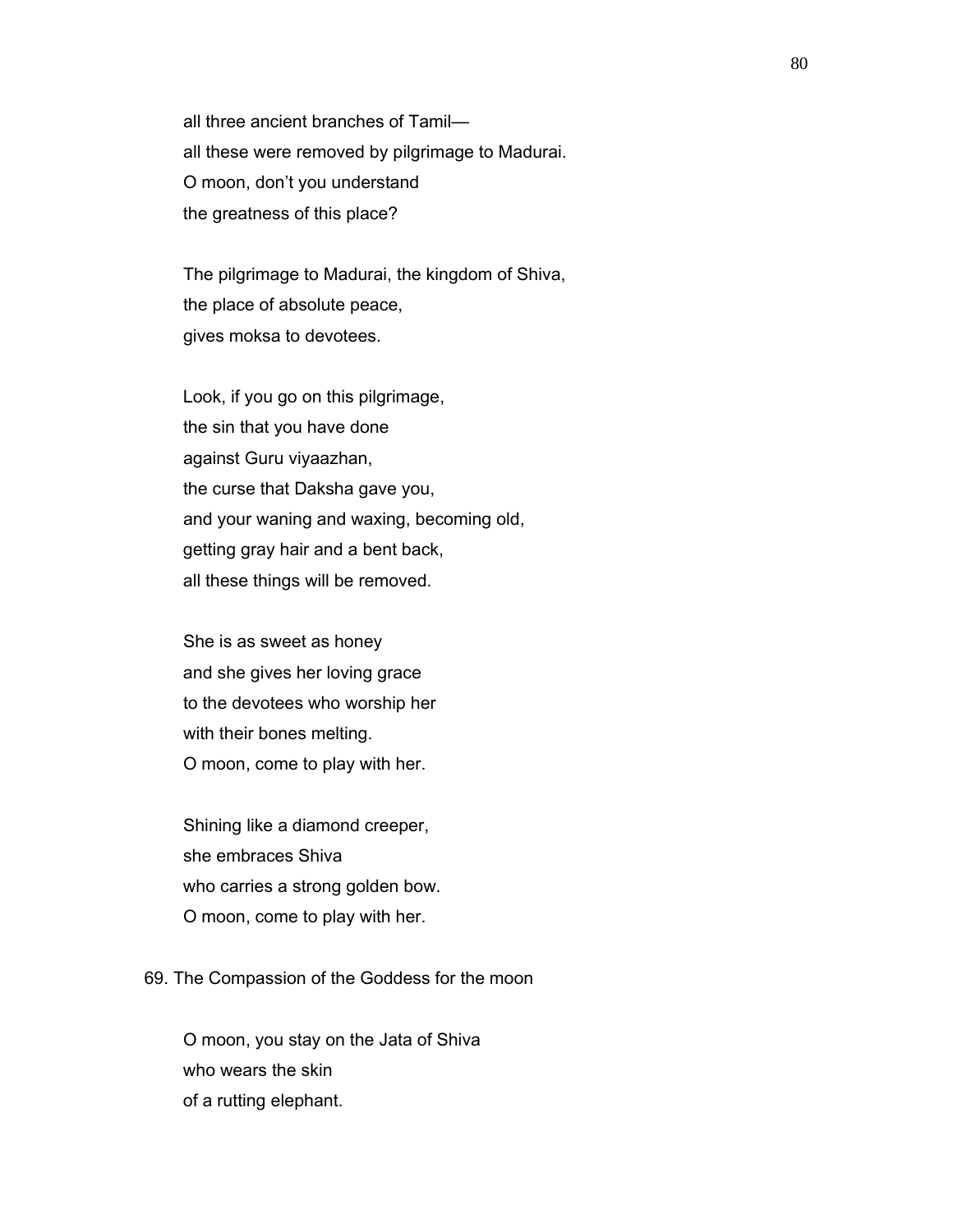When beautiful women pick flowers, you rub their hands soft as tender leaves with your rays and scratch them. When those lovely women decorate their little feet with red paste, their hands hurt and they become nervous, thinking that your scratches, red as if caused by fire, are boils. You are the reason they are scared.

 You are the umbrella for Kama the son of Narasimha, half lion and half man, and you give him shade even though he has the same sugarcane bow and the same five kinds of flower arrows and the same fish-banner as the goddess. Yet she was not angry with you even though you did all those things, but calls you to come to play with her. O moon, come to play with her.

 Shining like a diamond creeper, she embraces Shiva who carries a strong golden bow. O moon, come to play with her.

## 70. The Goddess and the Moon of the Same Lineage

 O moon, you were born in the Pandyan family to nourish that ancient tradition,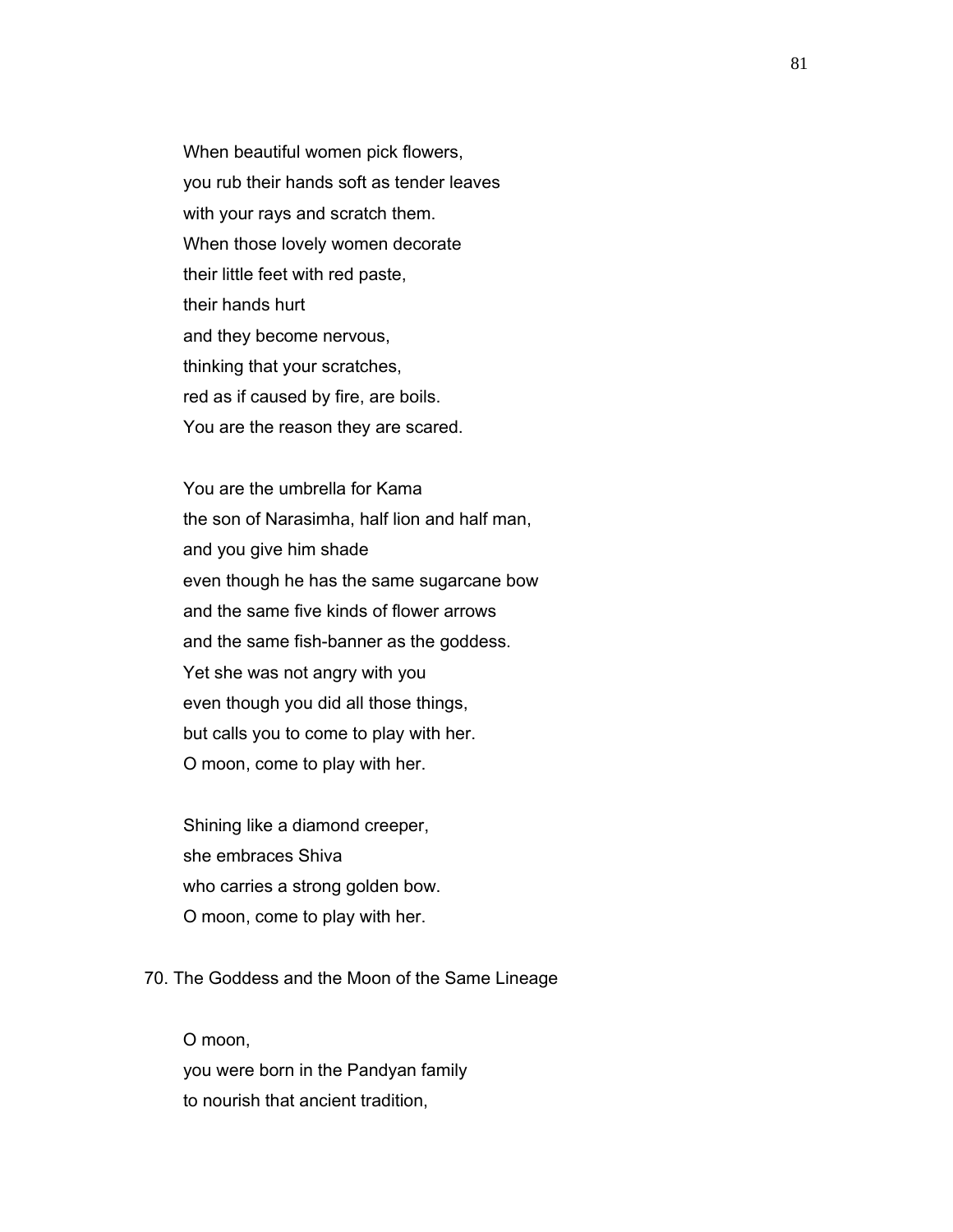pouring sweet nectar-like brightness with your rays as white as waterfalls

 And she, soft as a tender shoot, a princess of the Pandyan family, was born to nourish that tradition.

 You see that you were born in the same family as she, yet you did not make her your friend feeling happy in your mind and gazing at her joyfully. You stay in the sky without coming down to speak and play with her.

 You gave up your food, nectar and beauty and wandered with Shiva who carried a mud pot for porridge and went and begged with him. Is that why you have a black mark on your body?

 But more than that, there is another just like you who shines in the clear sky in the day. You swallow the rays of light that he emits after he has finished with them, and you take that light and in the deepest darkness of night you move shining with it. How could you humble yourself so?

 She is divine and her hair is decorated with flowers swarming with buzzing bees.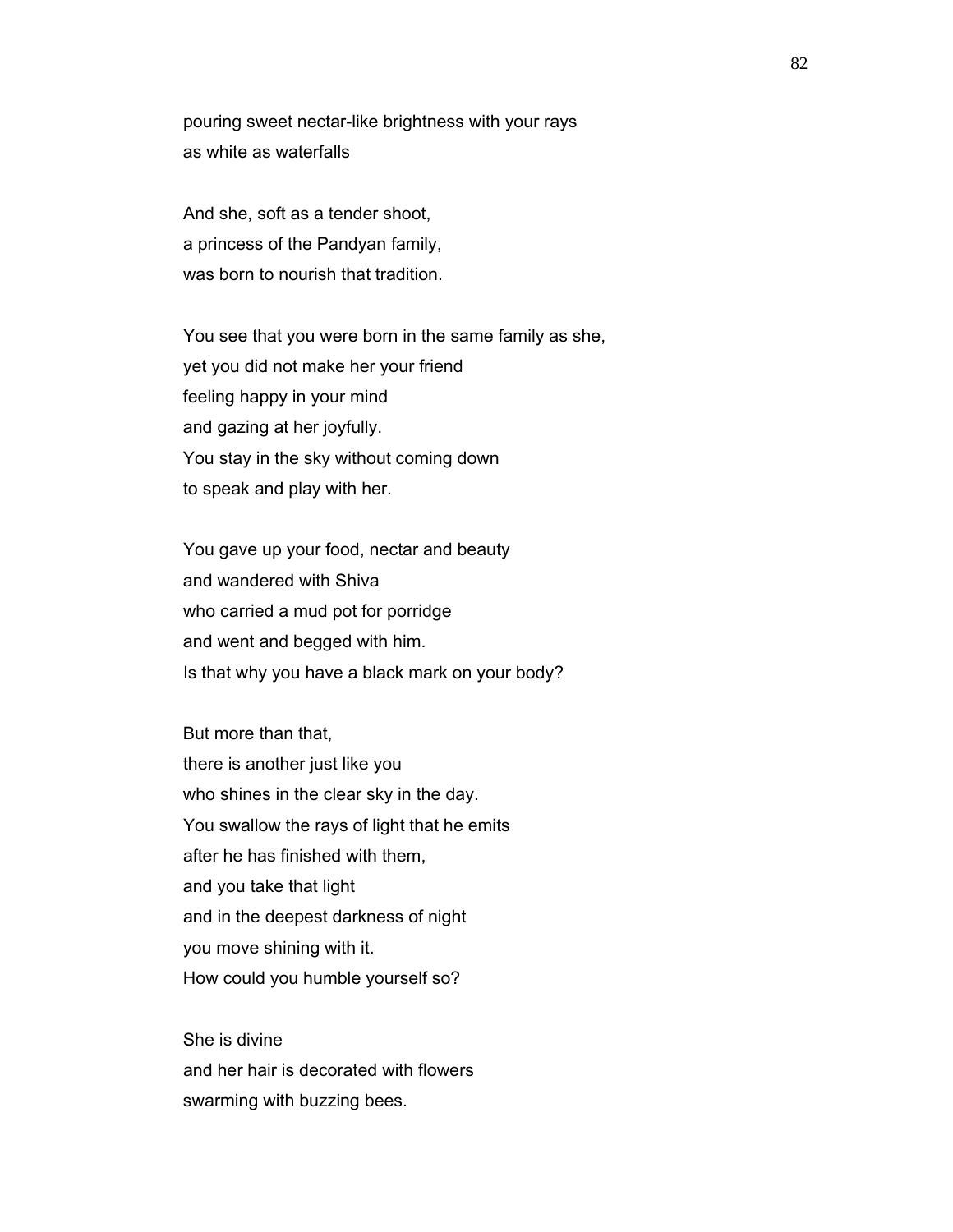O moon, come to play with her.

 Shining like a diamond creeper, she embraces Shiva who carries a strong golden bow. O moon, come to play with her.

71. How We Saved You from her Anger

 When the goddess who has dark cloud-like hair called you, you did not come and she became angry.

 We said, "Perhaps the moon did not come quickly because he was ashamed to come before your radiant face, and he may have hid instead. Or perhaps he was worried that the snakes Raahu and Kethu would follow him and hurt him." We made these excuses for you and somehow saved you from her anger.

 But now, if she grows angry at you again, there is no way to save you.

 The divine apsarasas who live in the sky and who wear lovely garments decorate the goddess's beautiful long hair, wipe the sweat from her forehead and then, moon, they call for you to come, saying this is a good time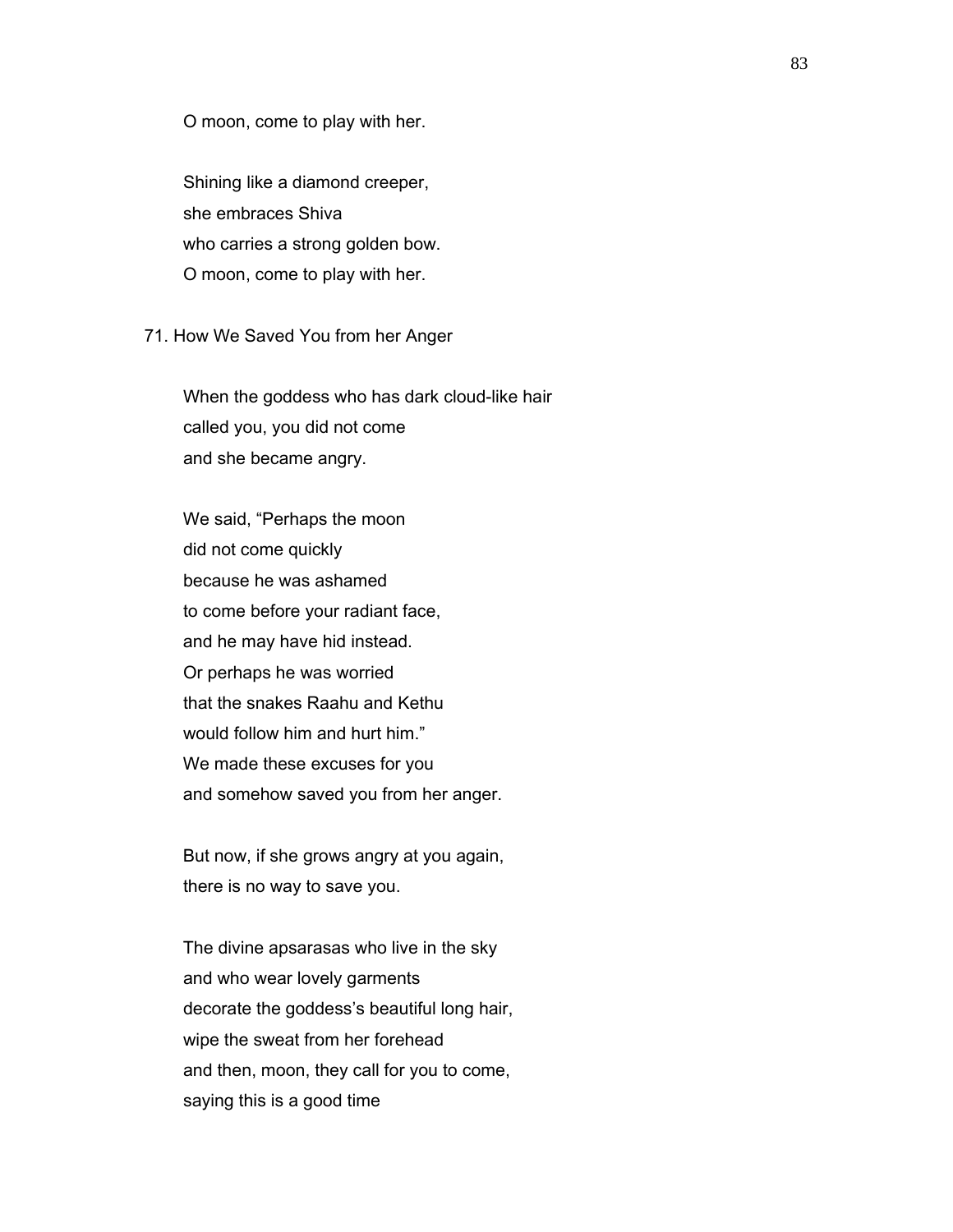for you to play with her.

 O moon, come to play with the queen of Madurai surrounded by large forts.

 Shining like a diamond creeper, she embraces Shiva who carries a strong golden bow. O moon, come to play with her.

# 72. The moon on the Shiva's Jata

 O moon, the goddess rules from above all the Vedas that have never been written down. Her divine feet abide and shine in your heart.

 Shiva acts out his drama in this world with his five-fold actions—creating, protecting, destroying, veiling and giving grace. Doesn't he place you in his Jata together with the river Ganges because he thinks that the feet of the goddess that shine in his heart also shine in yours?

 If she is pleased with you in her divine heart, then there is nothing more for you to achieve even if you do the most excellent tapas.

 Listening to the sweet music that the beautiful women play on yaazs shaped like makara fish, plucking the strings with their lovely fingers, the kunguma trees shed lovely flowers soft as thin cloth.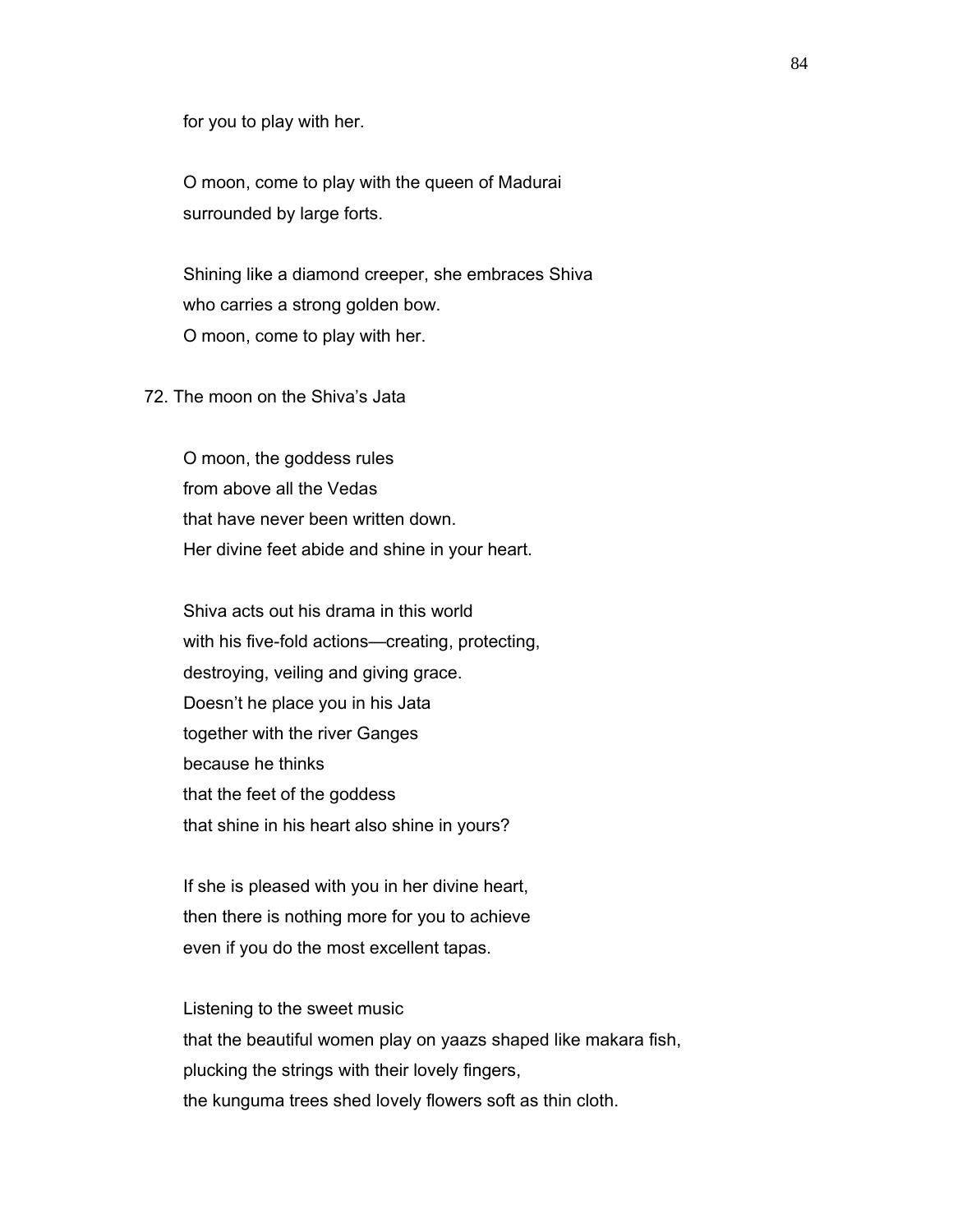The flourishing kongu trees bloom with clusters of golden flowers like bundles of gold. Such is the beauty of Madurai blooming with kunguma and kongu blossoms.

 O moon, come to play with the beautiful girl of Madurai. Shining like a diamond creeper, she embraces Shiva who carries a strong golden bow. O moon, come to play with her.

Chapter VIII. The Goddess Plays Ammaanai balls.

73. The Goddess Throws the Ammaanai Balls up in the Sky

 O goddess, when you play ammaanai, the ammaanai balls look like balls of food that people roll in their hands and give to fill the huge stomach of a male elephant whose cheeks flow with ichor like water poured from pots.

 O goddess, when you play ammaanai, the ammaanai balls look like as if someone carried bright pots of nectar and threw them up in the sky to ease the suffering of the great gods when they could not obtain nectar when they churned the ocean of milk.

O goddess, when you play ammaanai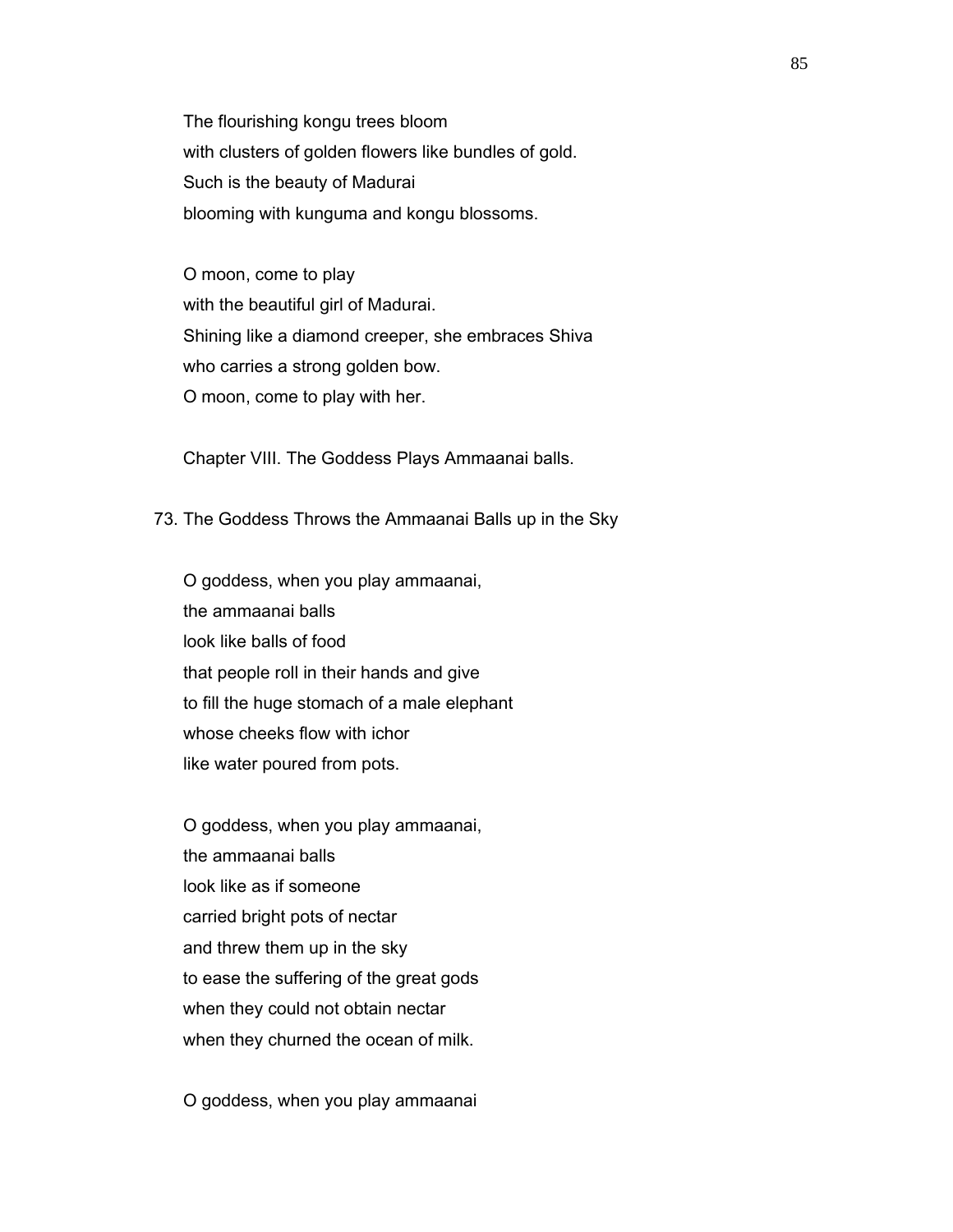it looks as if a row of balls studded with precious pearls were thrown into the sky.

 O goddess, when you play ammaanai, the balls look like a cluster of white swans that wake up and raucously fly up to the sky from beautiful fragrant lotus flowers that open up and spread their petals.

 You are the queen of Madurai where the white waterfalls of the Vaikai river look like ground sandal paste against the black hills. Play ammaanai and give us your grace.

 You are a lovely one who abides in the heart of the unique Shiva and shares the left part of his body. Play ammaanai and give us your grace.

74. The Ammaanai Balls Look like Rice Balls and Little Deer

 O goddess, when you play ammaanai the balls look like the bees with six legs and green eyes that hover on the white rice balls that you threw at your wedding at your husband Shiva who wears the crescent shinning moon in his long thick Jata.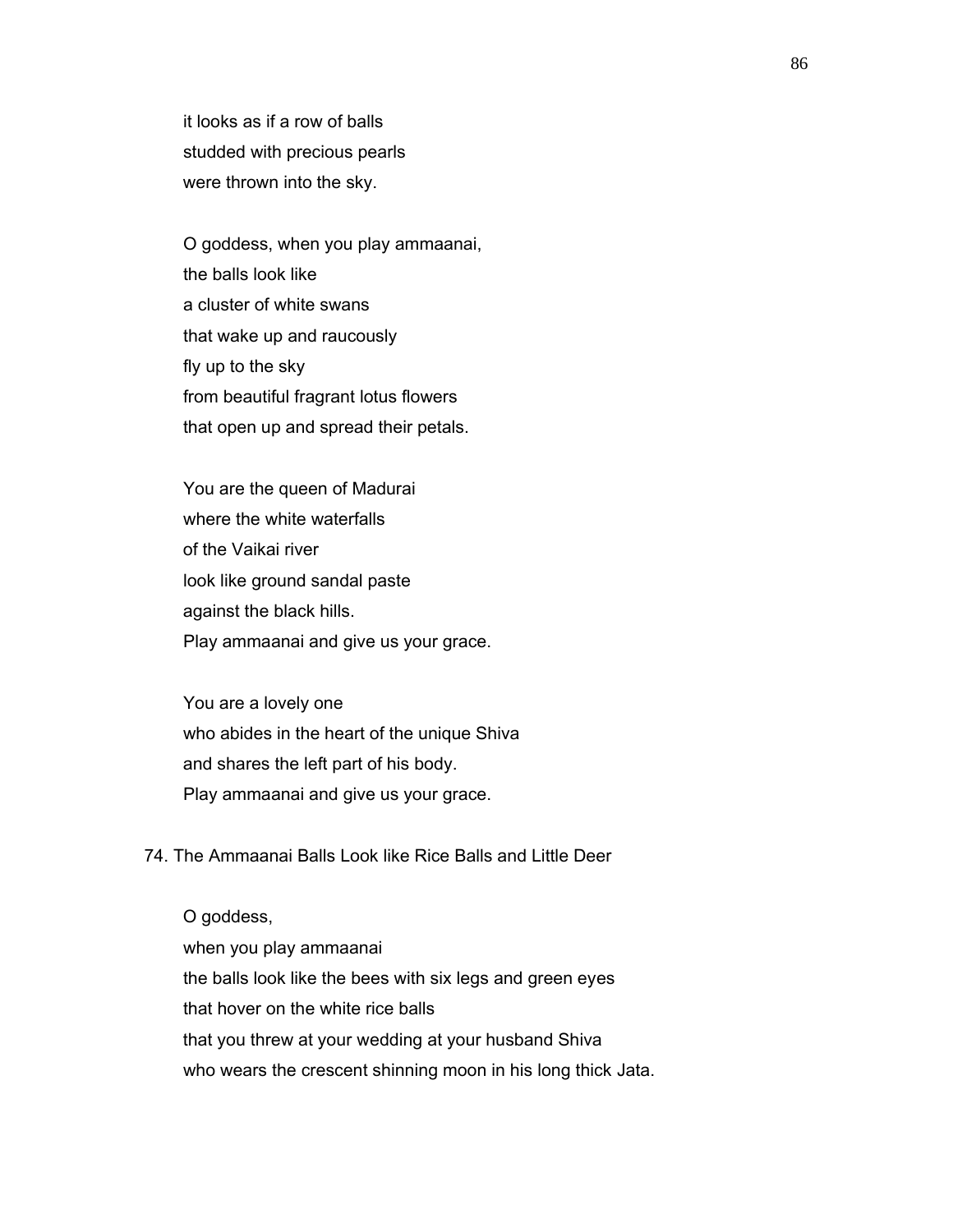O goddess,

 when you play ammaanai the balls look like young innocent deer jumping on the cool moon, as it rises in the sky.

#### O goddess,

 When you and your friends play ammaanai the balls jump and you and your friends look on, your eyes darting like leaping fish.

#### O goddess,

 when you play ammaanai, the young Ganesha plays butting and attacking a group of clouds thinking they are murderous enemy elephants with cruel eyes.

 O goddess Abhishekavalli! you carry a bow made of sugarcane whose stems have joints and five arrows of blooming flowers swarming with bees. Play ammaanai and give us your grace.

 You are a lovely one who abides in the heart of the unique Shiva and shares the left part of his body. Play ammaanai and give us your grace.

### 75. The Ammanai Balls Change Color

### O goddess,

 when you play ammaanai the balls become red as they are thrown from your sweet hands that are like red lotuses where honey drips.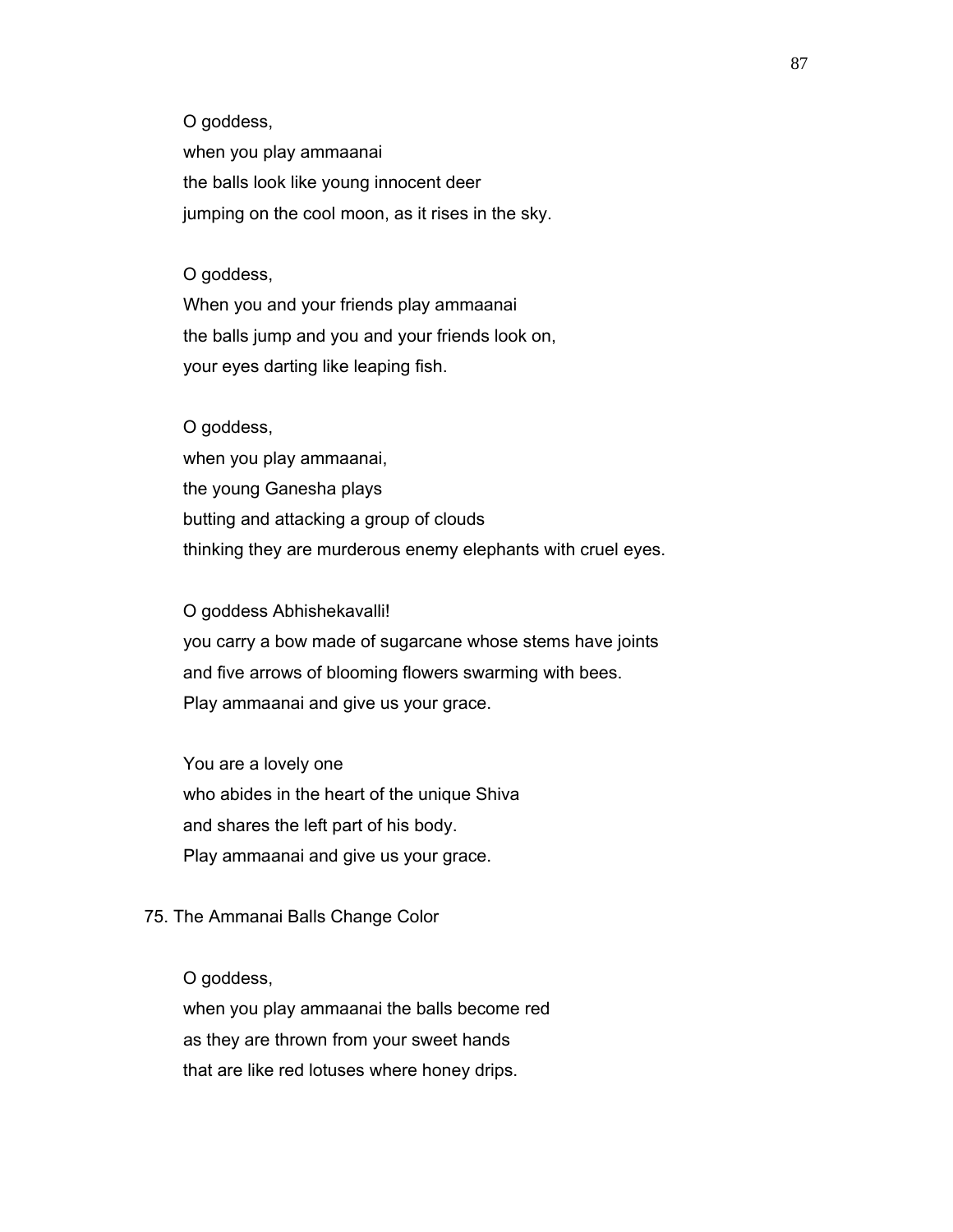O goddess,

 when you play ammaanai, the balls become black in color when the compassionate glance of your sweet nectar-like dark eyes falls on them.

#### O goddess,

 when you play ammaanai the balls become white in color when they are lit by the bright smile on your face that is like the moon without its black marks.

#### O goddess,

 the precious pearl balls that you play with, show the three gunas, saatvikam, raajadam and daamadam as they continuously change into three colors, red, black and white. You are the precious honey that springs in your devotees' hearts. They love you and Shiva and their bonds melt as they remain in a state that is neither waking or sleeping. O sweet goddess, play ammaanai and give us your grace.

 You are a lovely one who abides in the heart of the unique Shiva and shares the left part of his body. Play ammaanai and give us your grace.

#### 76. The jealous sun.

 O goddess, when you throw the pearl ammaanai balls from your hands that are as red as kaanthal flowers it looks as if the burning red sun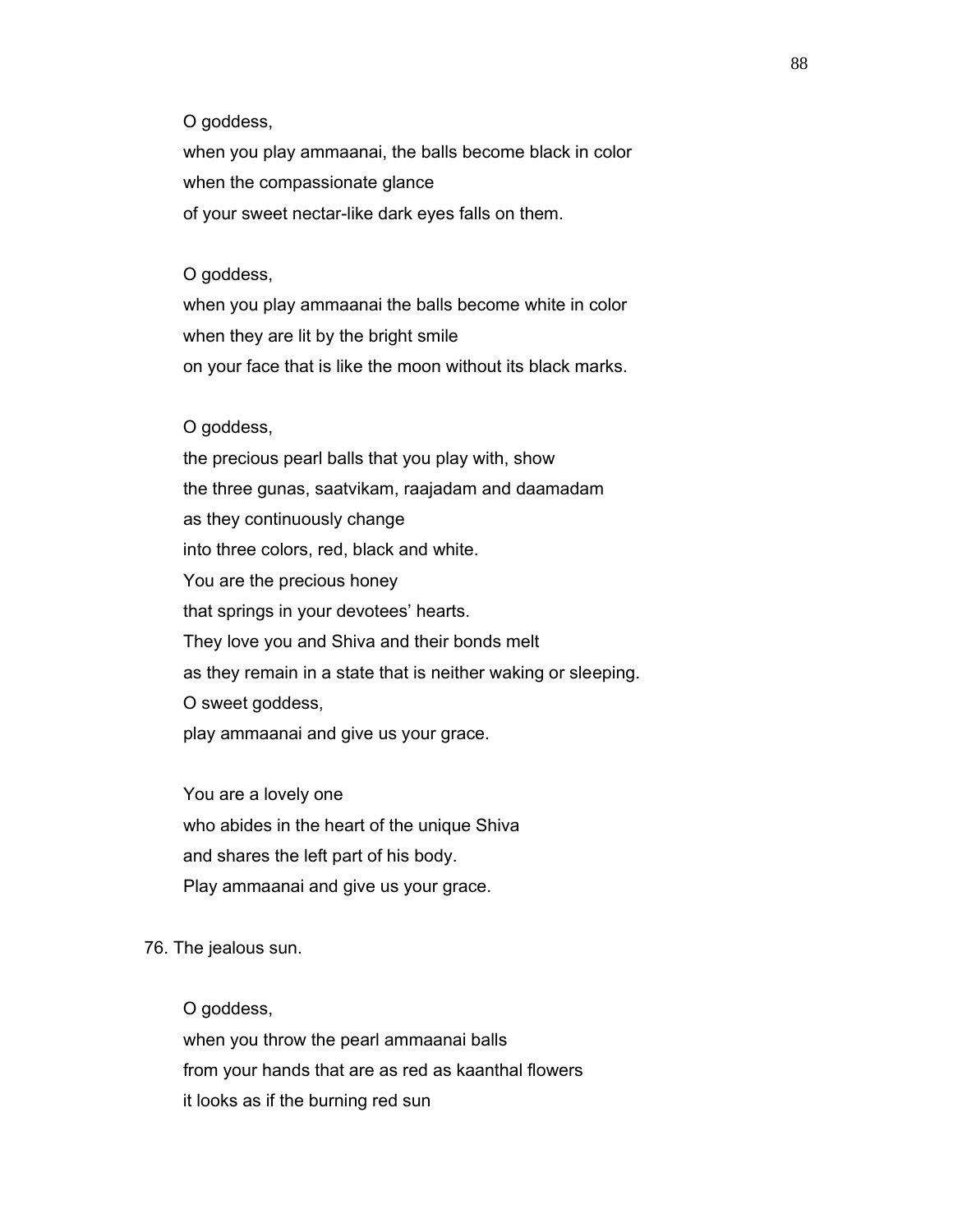had grown jealous of the white moon and were chasing him because the moon god always touches his wives, the lotuses in the night with his white rays.

 The sounding waterfall carries pearls, diamonds and precious jewels from the highest mountains and the river Vaikai with its rolling waves throws them up on its banks.

 Iravadam, the rutting four-tusked elephant trumpets and runs along the banks of the Vaikai river with its breaking waves.

 You are a lovely swan with beautiful wings that lives on the banks of the Vaikai in Madurai. Play ammaanai and give us your grace.

 You are a lovely one who abides in the heart of the unique Shiva and shares the left part of his body. Play ammaanai and give us your grace.

## 77. The Goddess Plays Ammaanai with her Friends

 Some of your beloved friends take the pearl ammaanai balls in their beautiful hands and throw them to you one after another, to your left and right.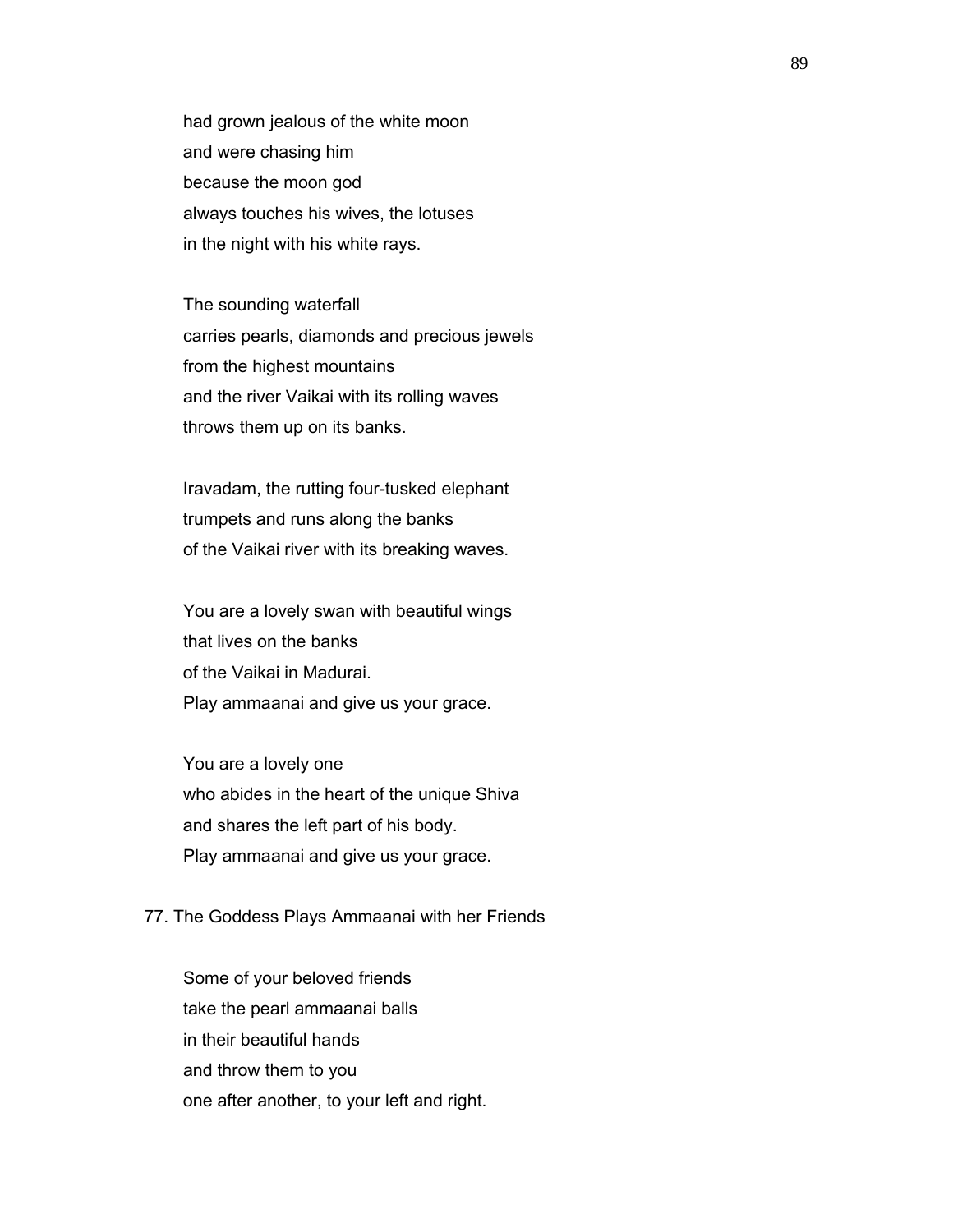The thousands of round balls that you catch and throw up in the sky look like rows of worlds that you have created.

 Disturbed by the balls as they are thrown up, bees with lines on their body swarm noisily, stirring up fresh pollen in the grove so the pollen rises and makes the sky dark.

 The dark pollen looks like the dust that rose on the battlefield when you fought against the cities of Alagapuri, the capital of Kubera, and Amaravathi, the capital of Indra. O queen of Madurai! Play ammaanai and give us your grace.

 You are a lovely one who abides in the heart of the unique Shiva and shares the left part of his body. Play ammaanai and give us your grace.

#### 78. The Ganges and Lustrous Madurai

 The goddess Lakshmi, your friend, as dear to you as life, challenges you to a game of ammaanai. She runs everywhere trying to catch the balls.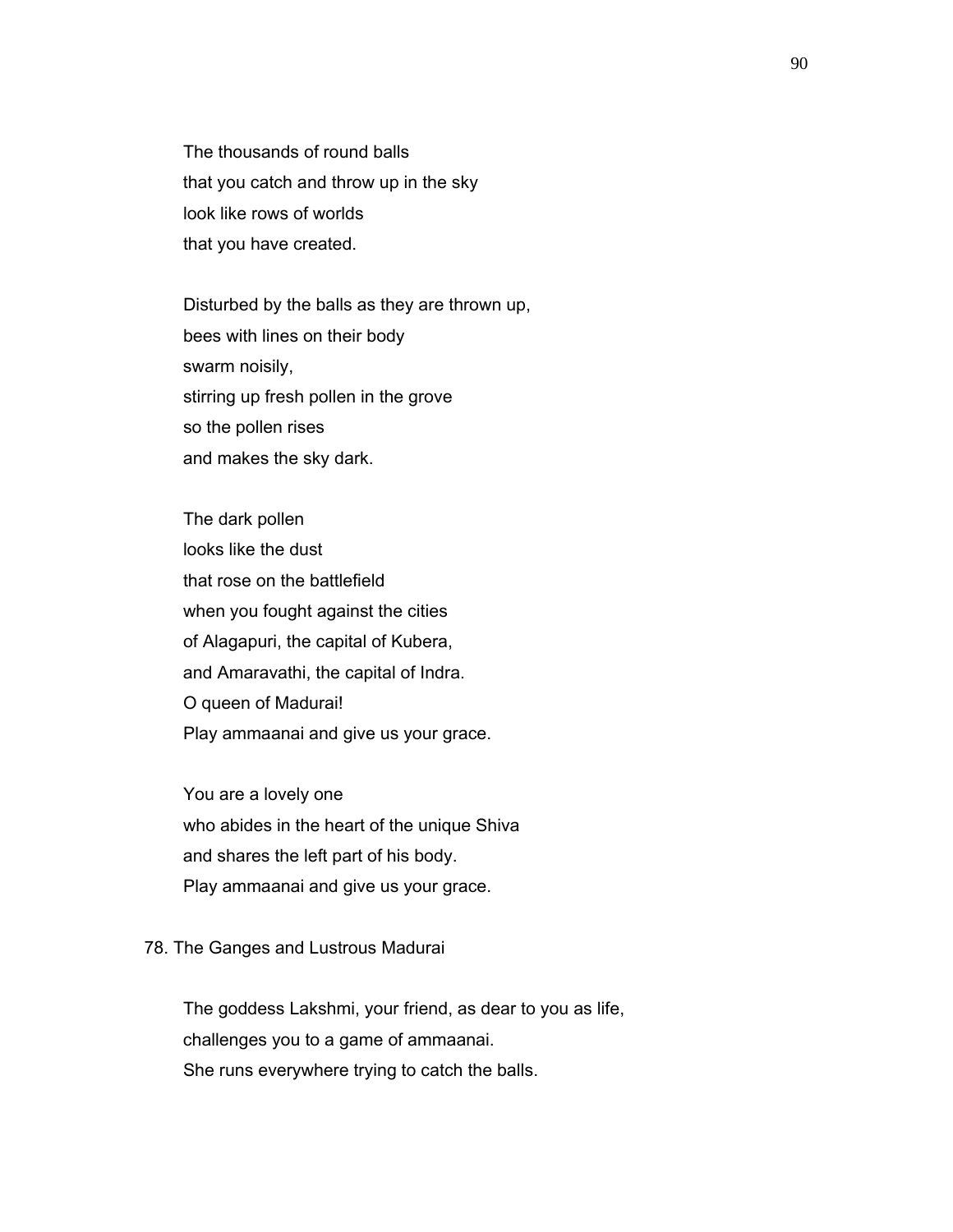Seeing you play ammaanai without running here and there, Shiva, our god, shakes his jata that shines with crescent moon.

 The divine Ganges, the beautiful creeper, that on the Jata of Shiva, as she floods and rolls with white foaming waves looks as if she is also playing with pearl ammaanai balls.

 The beautiful hillocks of Madurai studded with precious corals and the patios of the palaces studded with pearls shine like the rays of the white moon. Seeing the luster of Madurai, the carpenter of the gods, Devadachan, is jealous and surprised because he did not make Madurai and yet it is so beautiful.

 All the elephants that protect Madurai in the eight directions equal Iravadam, the elephant of Indra.

O queen of Madurai! Play ammaanai and grant us your grace.

 You are a lovely one, who abides in the heart of the unique Shiva and shares the left part of his body. Play ammaanai and give us your grace.

# 79. The Pearl and Coral Ammaanai Balls

O goddess,

 the ammaanai balls studded with pearls spread the fragrance of your lotus hands.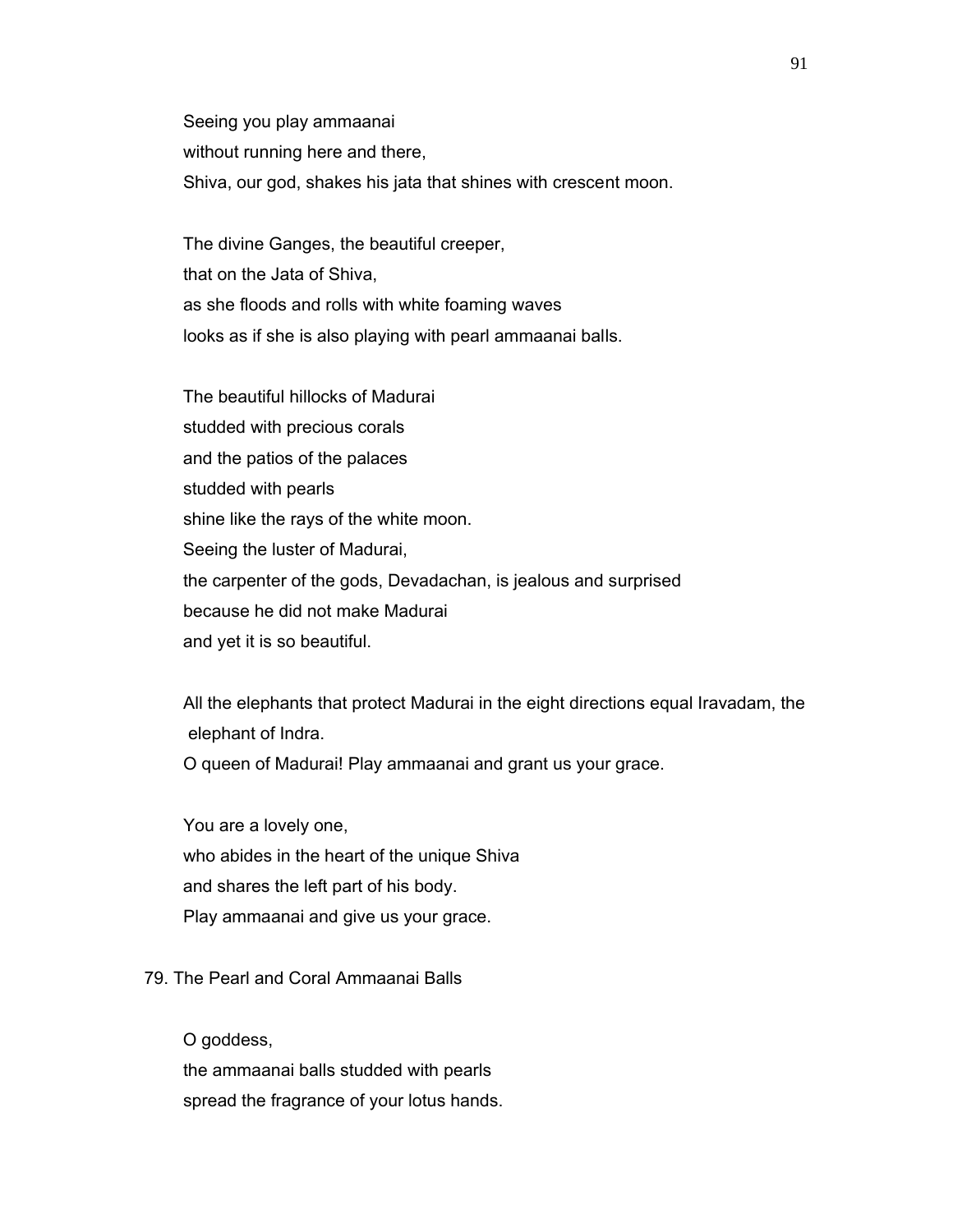The bees that swarm around your hair are fascinated with your dark bee-like eyes.

 Studded with diamonds, the ammaanai balls hear your flute-like voice as lovely as the calling of a cuckoo, and the sweetness of the sound makes them melt and drip small drops of dew.

 As you plays with your beautiful hands, the ammaanai balls studded with corals look as if they had stolen the brightness of your soft coral-like fingers, as they are thrown up and fall, moving randomly.

O goddess,

 you are a living painting drawn in the heart of Shiva. Play with the ammaanai balls. You are auspicious and filled with beauty. Play with the ammaanai balls.

80. Pearl and many bright ammaanai balls.

 O goddess, you are a beautiful creeper and your hair is filled with bees that sing like a yaaz playing the vilari raga.

The pearl ammaanai balls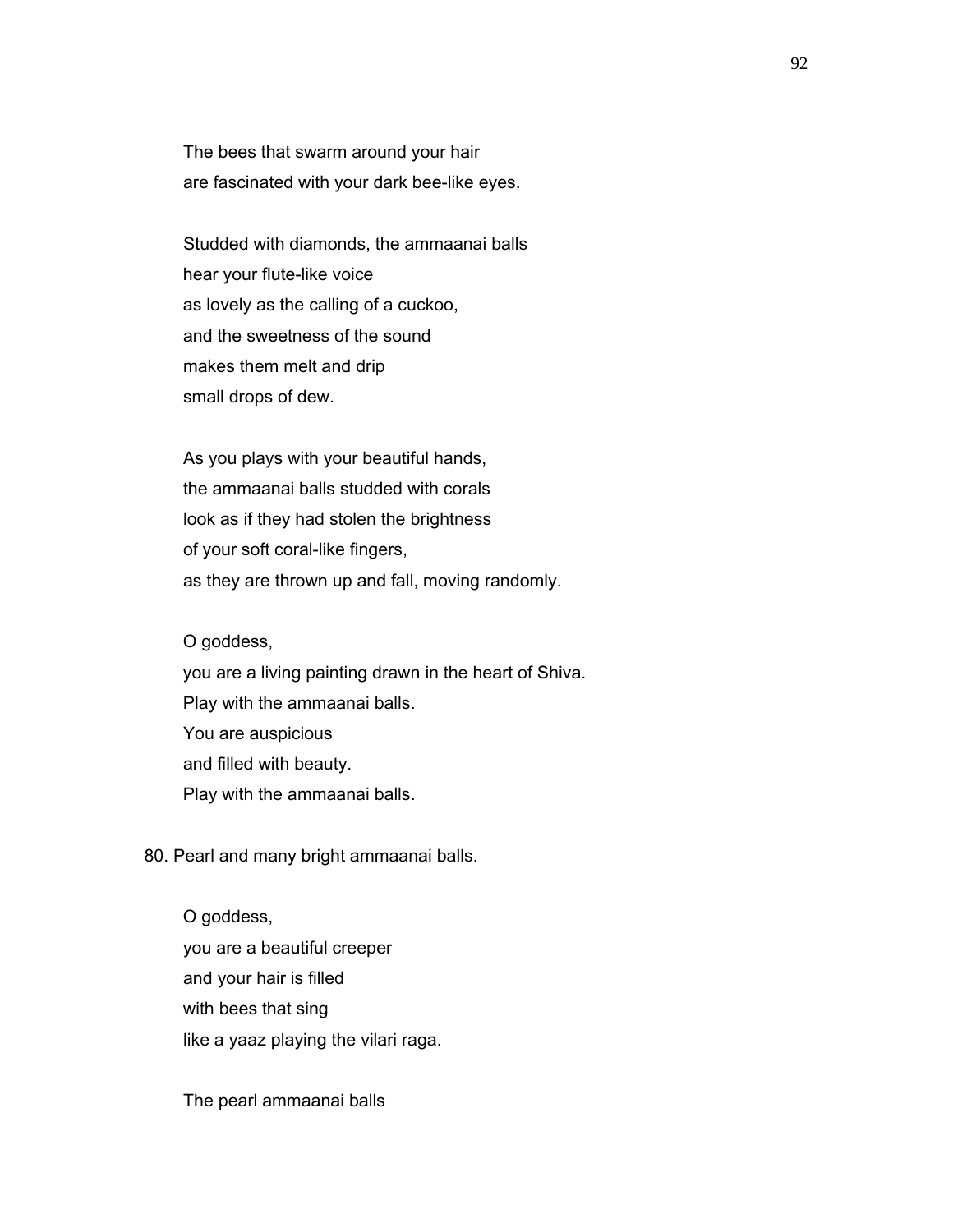that you throw to the sky form rows and look like pearl garlands shining with soft rays and decorating the divine chest of Shiva, the sky.

 The many bright ammaanai balls studded with many-colored jewels look like a rainbow as they are thrown into the sky.

 O goddess, you are a sweet fruit. You give your love and divine grace to your devotees who worship you with the highest joy, melting their hearts. Play with the ammaanai balls.

 You are auspicious and filled with beauty. Play with the ammaanai balls.

### 81. What People Say when they See the Ammaanai Balls

 The white pearl ammaanai balls that the goddess throws from her lotus hands become bright and red. Those who see the glow of the balls stand speechless.

 Some say, "Even though these balls are made of rubies, they do not know that and become more red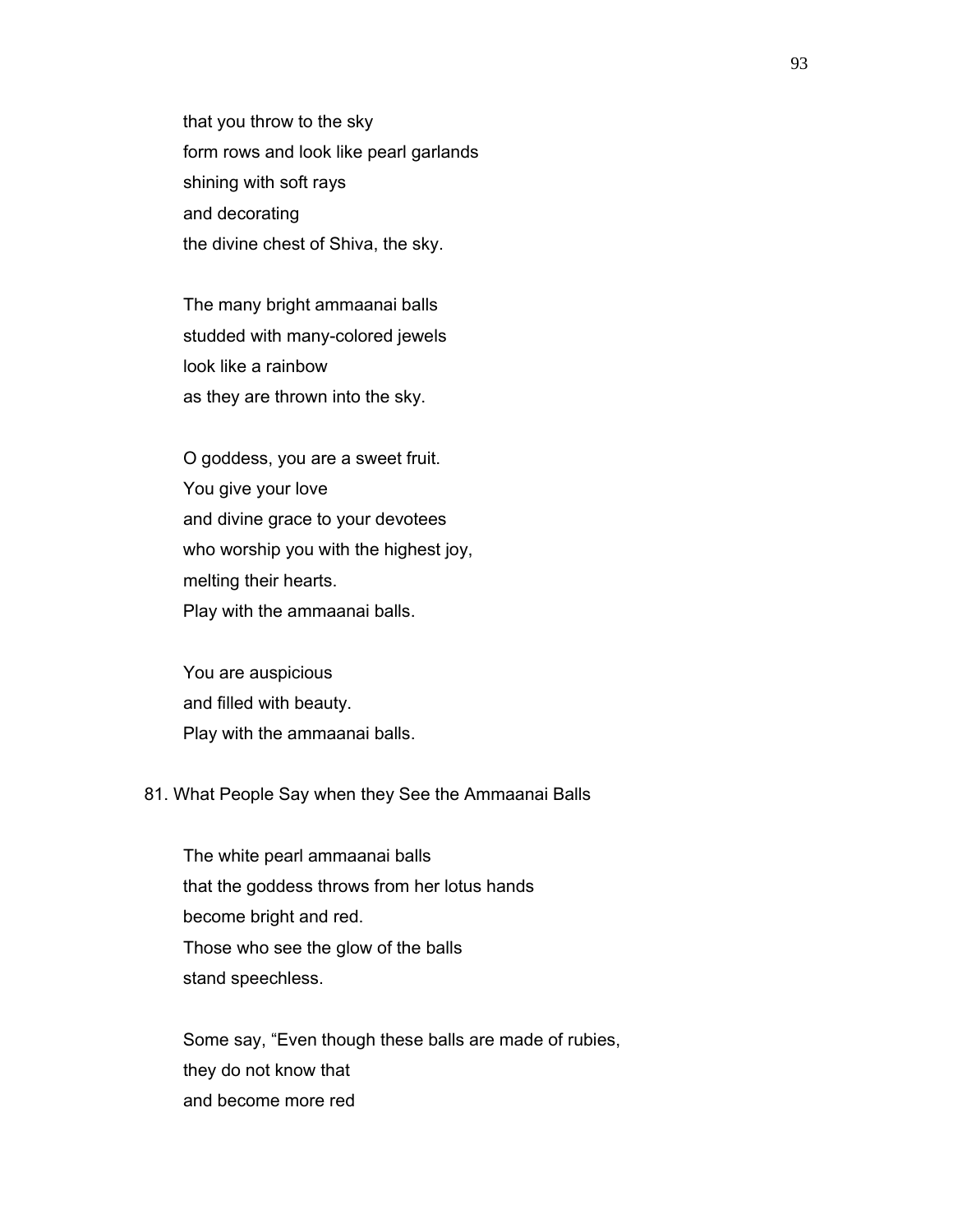because they are thrown from the lotus hands of the goddess."

 Some say, "Even though these balls are made of dark jewels, they do not know that and they steal the darkness of the glance of the eyes of the goddess to become more dark."

 They all say whatever they feel. They are like those who belong to other religions and babble without a feeling of belonging anywhere.

 O goddess, you, the wife of Shiva, are the mother of all the gods who proudly claim that they are the origin of all creatures.

 Play with the ammaanai balls. You are a beautiful, auspicious queen. Play with the ammaanai balls.

### 82. The Goddess Sending Birds as Messengers to Shiva

 O goddess, your ammaanai balls made of lustrous emeralds, dark sapphires and precious pearls shine bright.

When the goddess whose dark hair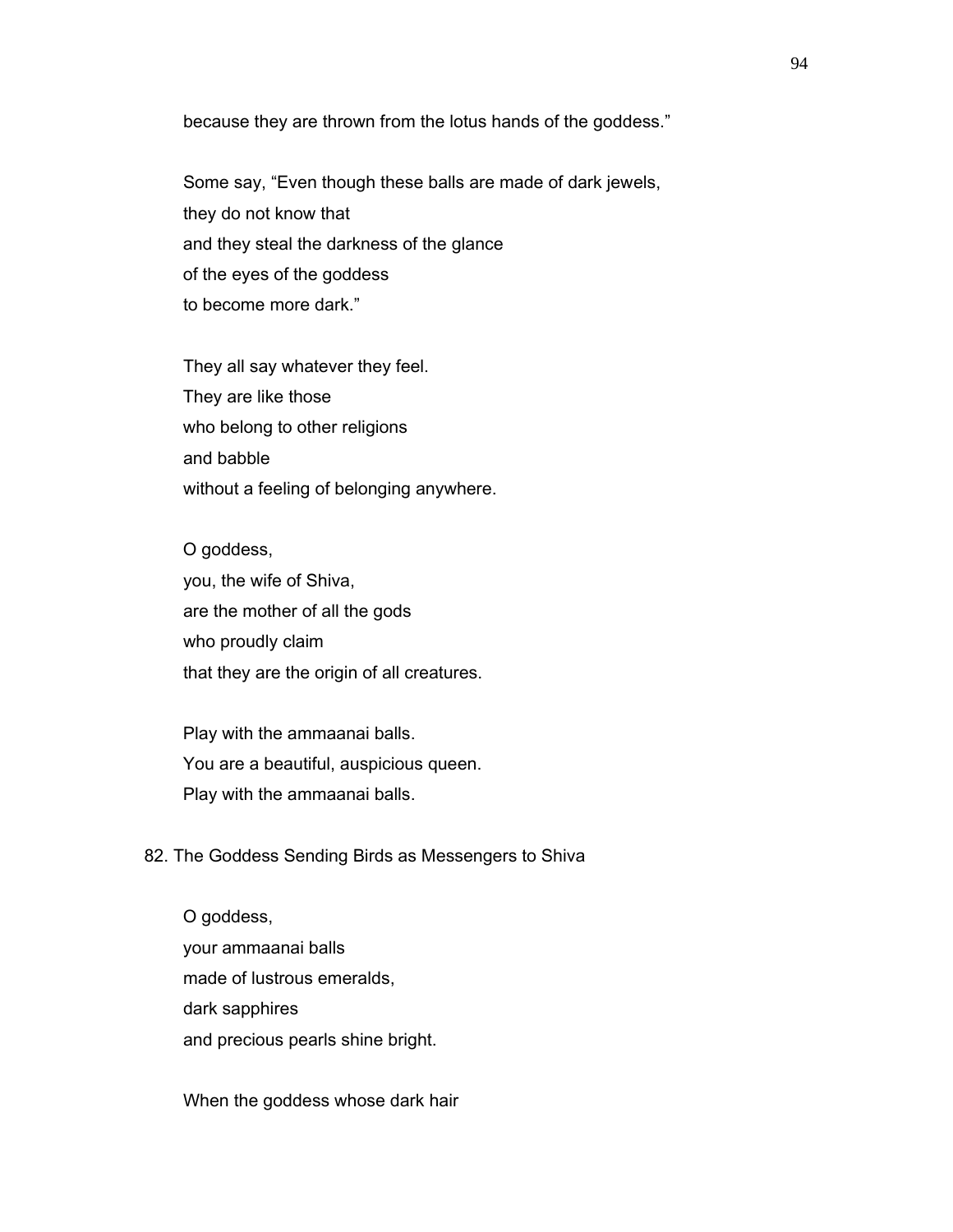is decorated with lovely flowers dripping with honey, throws the matchless balls to the sky they go to the three-eyed lord.

 As your hands throw the emerald, sapphire and pearl ammaanai balls into the sky, it looks as if you are sending the green parrot that you keep upraised in your hand, lovely dark cuckoo birds, and white baby swans, one after another, as messengers to Shiva to tell him of the abundant love you have for him.

 You are the queen of rich Madurai where the king swan sleeps embracing his mate on the wet fertile mud field.

 Play with the ammaanai balls. You are a beautiful, auspicious queen. Play with the ammaanai balls.

Chapter IX. The Baby Goddess Bathes

#### 83. The Goddess Plays in the Water

 O goddess, when you bathe, the sound of the ocean conches with high rolling waves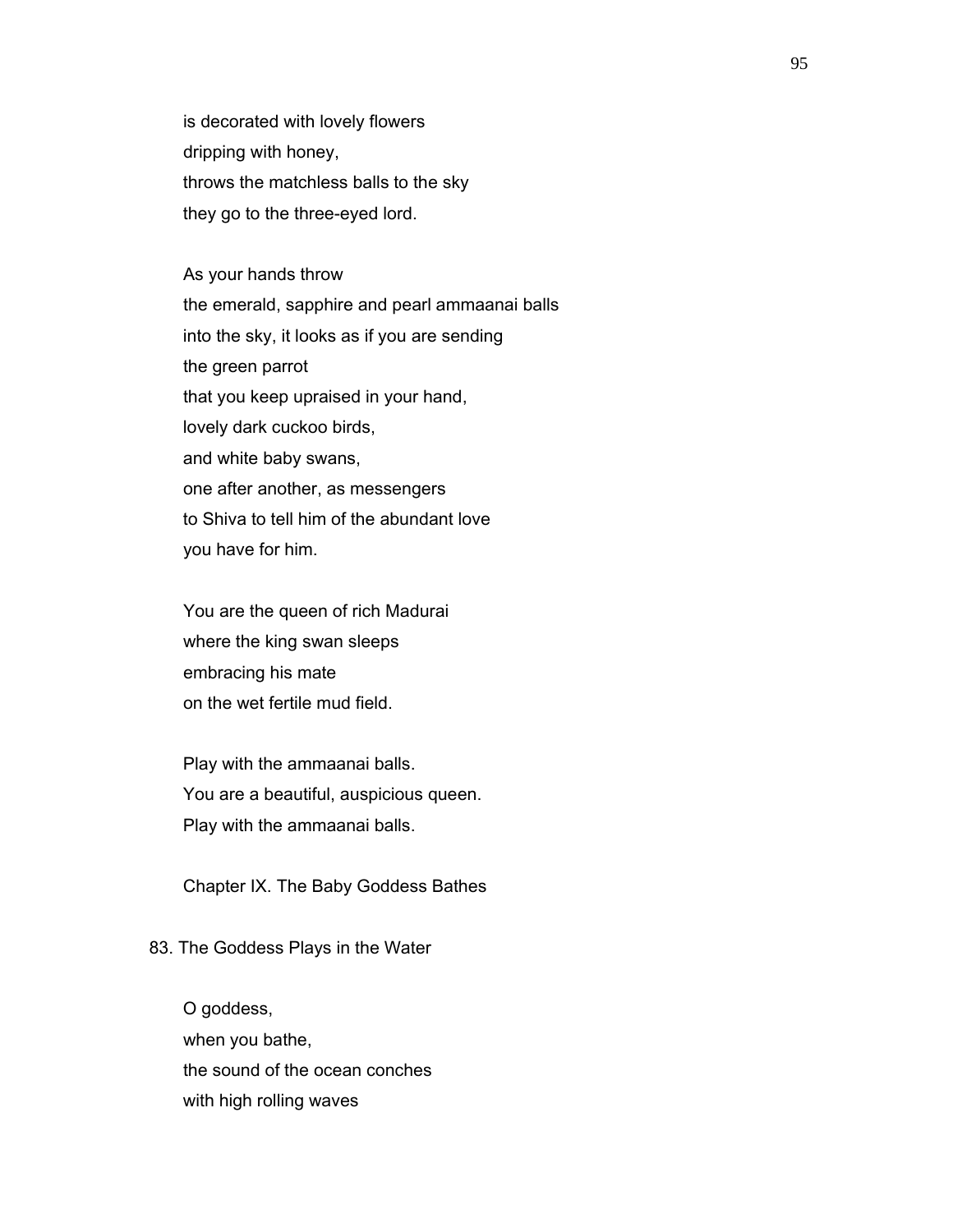mixes with the tinkling sound of the golden conch bangles that decorate your beautiful hands.

 When you bathe, your thick lined fish-like eyes move like the kayal fish that frolic in the waves.

 When you bathe, your thick hair swarming with bees that drink honey from the pollen of the flowers looks like green moss floating in the water.

 Your great bull elephant has huge mortar-like feet small eyes and a large trunk. When you make him fight with the elephant Iravadam, who is white and in rut, it is as if relatives were meeting and embracing each other.

 You play with the rutting elephants of the eight directions using them as balls.

 O goddess, play, plunging into the new flood of water of the Vaikai river with cool banks and grant us your grace.

 O goddess, you are a lovely creeper,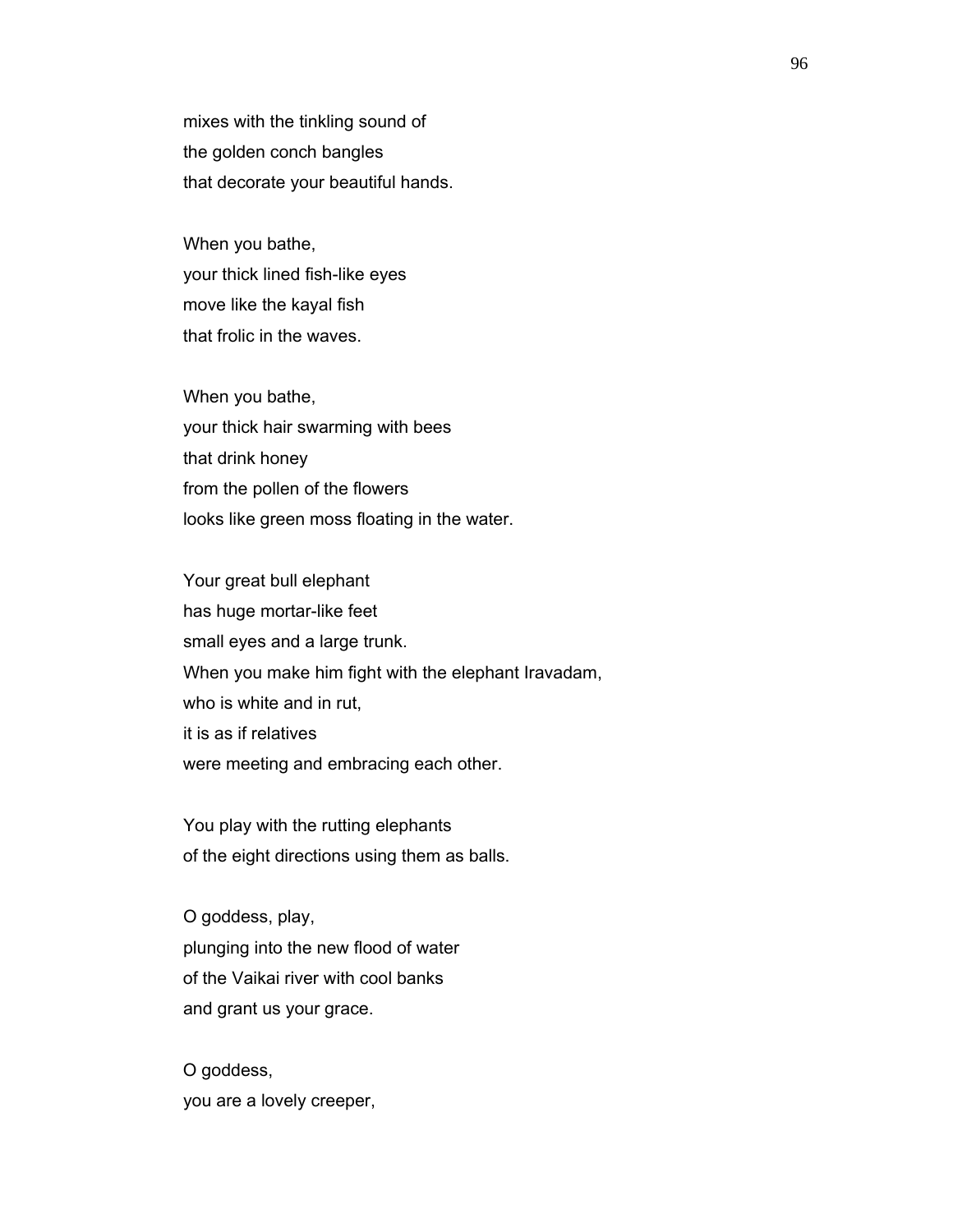you gave your fish-banner to Shiva who carries a bull banner. Play in the flood of water and grant us your grace.

#### 84. The Goddess Plunges into the Vaikai and Plays

 O Goddess, as you plunge into the water that foams with waves the white bangles that decorate your red hands sing beautifully as they hit against one another.

 As you plunge into the water your bright white teeth shine like the moon and they change your coral lips to a pale color.

 As you plunge into the water your eyes dark as kuvalai blossoms become red like kuvalai flowers.

 As you plunge into the water your curly thick hair that is like black sand becomes loose.

 As you plunge and play in the cool beautiful water with rolling waves, it looks as if the Ganges with rising waves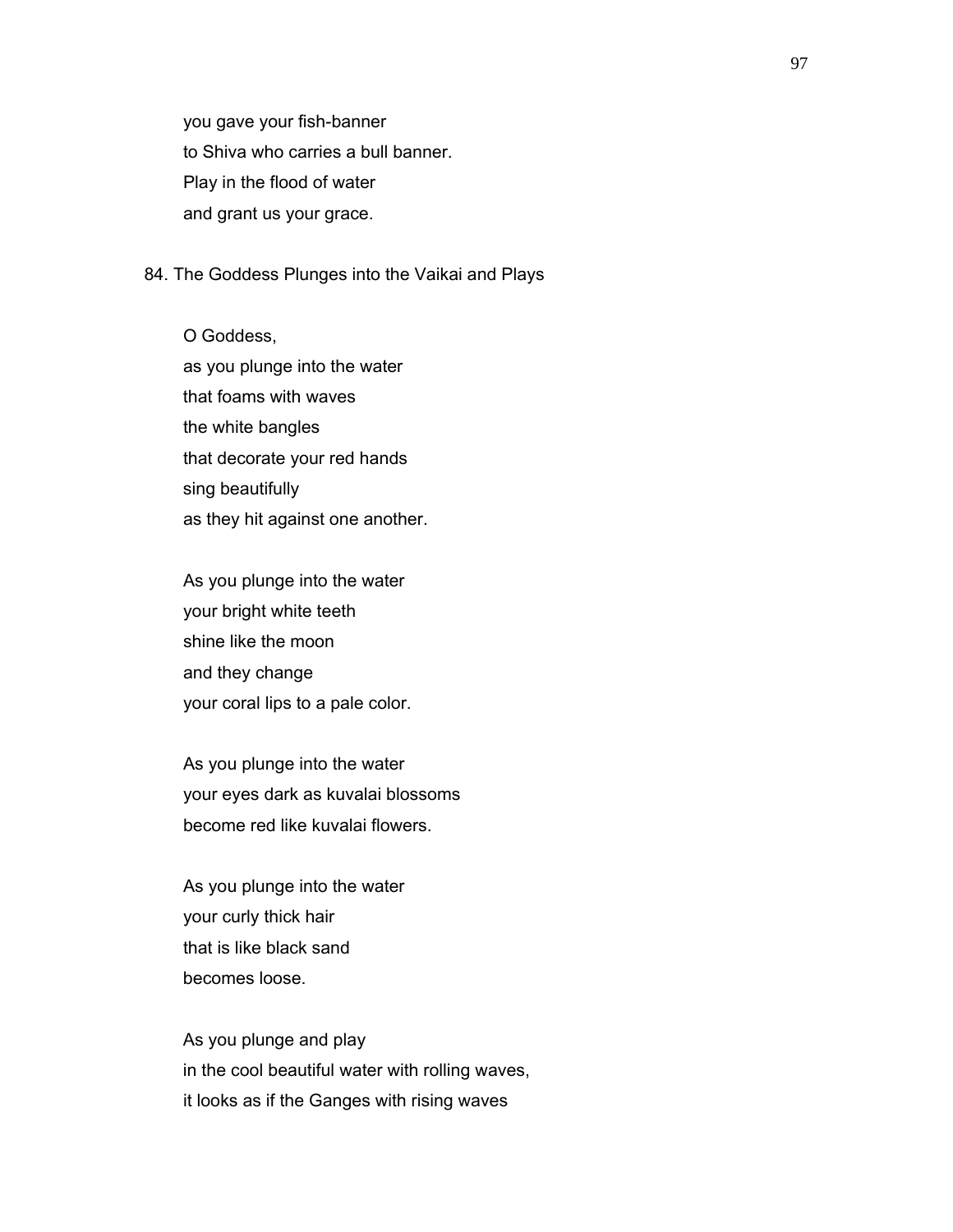sprayed small drops of water, playing happily with Shiva, the ocean of the highest joy.

 When young women from the fertile fields bathe in the Vaikai river, the sandal paste that decorates their breasts dissolves, mixes with the dark mud and makes it red.

 The waves of the Vaikai, spread the fragrance of sandal on the banks of the river.

 O goddess, play, plunging into the new flood of water of the Vaikai river with cool banks and grant us your grace.

 O goddess, you are a lovely creeper, you gave your fish-banner to Shiva who carries a bull banner. Play in the flood of water and grant us your grace.

# 85. The Emerald Color of the Goddess

 O goddess, you are like a lovely doll. Your voice is as sweet as a singing parrot's.

Because your green body spreads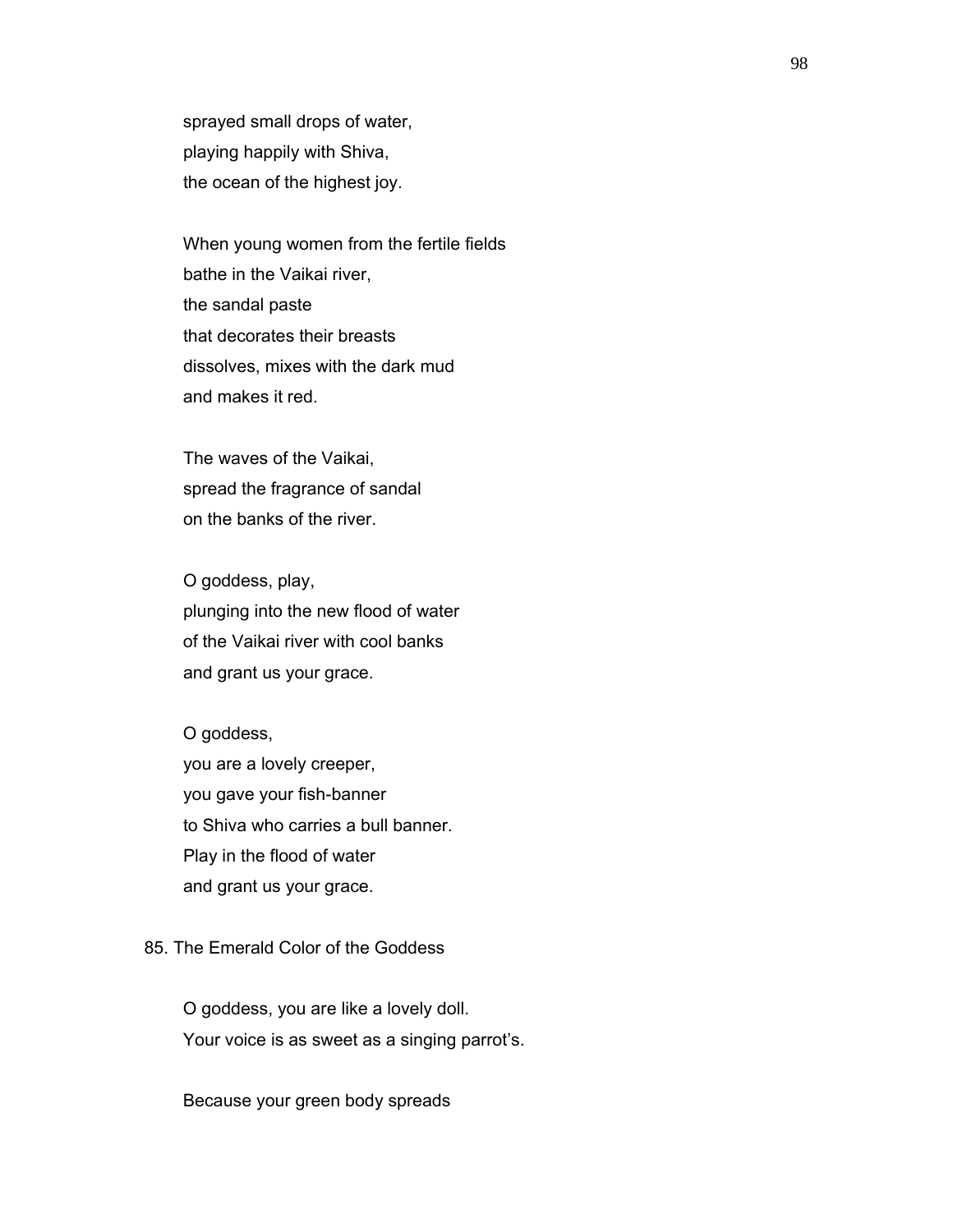its beautiful green color over the earth, the soft, flourishing creepers of coral lose their red color and look like green emerald creepers, the huge white pearls in the water look like emeralds, and the swans with lovely white wings that wander on the cool banks of the Vaikai look like happy peacocks. Knowing this the four Vedas proclaim, "O Goddess, every form on the earth is yours."

 After mixing with the water of the divine rivers Saraswathi, Jamuna and Ganges, the new flood of the Vaikai flows along the earth spreading the fragrances of red sandal paste, dark musk and white camphor that bathing women have smeared on their round breasts as bees swarm near their hair that is fragrant with the pollen from the flowers they wear.

 O goddess, play, plunging into the new flood of water of the Vaikai river with cool banks and grant us your grace.

 O goddess, you are a lovely creeper, you gave your fish-banner to Shiva who carries a bull banner. Play in the flood of water, and grant us your grace.

### 86. Sprinkling Yellow Powders

 Six-legged bees with beautiful wings sleep on your lovely hair, decorated with blossoms.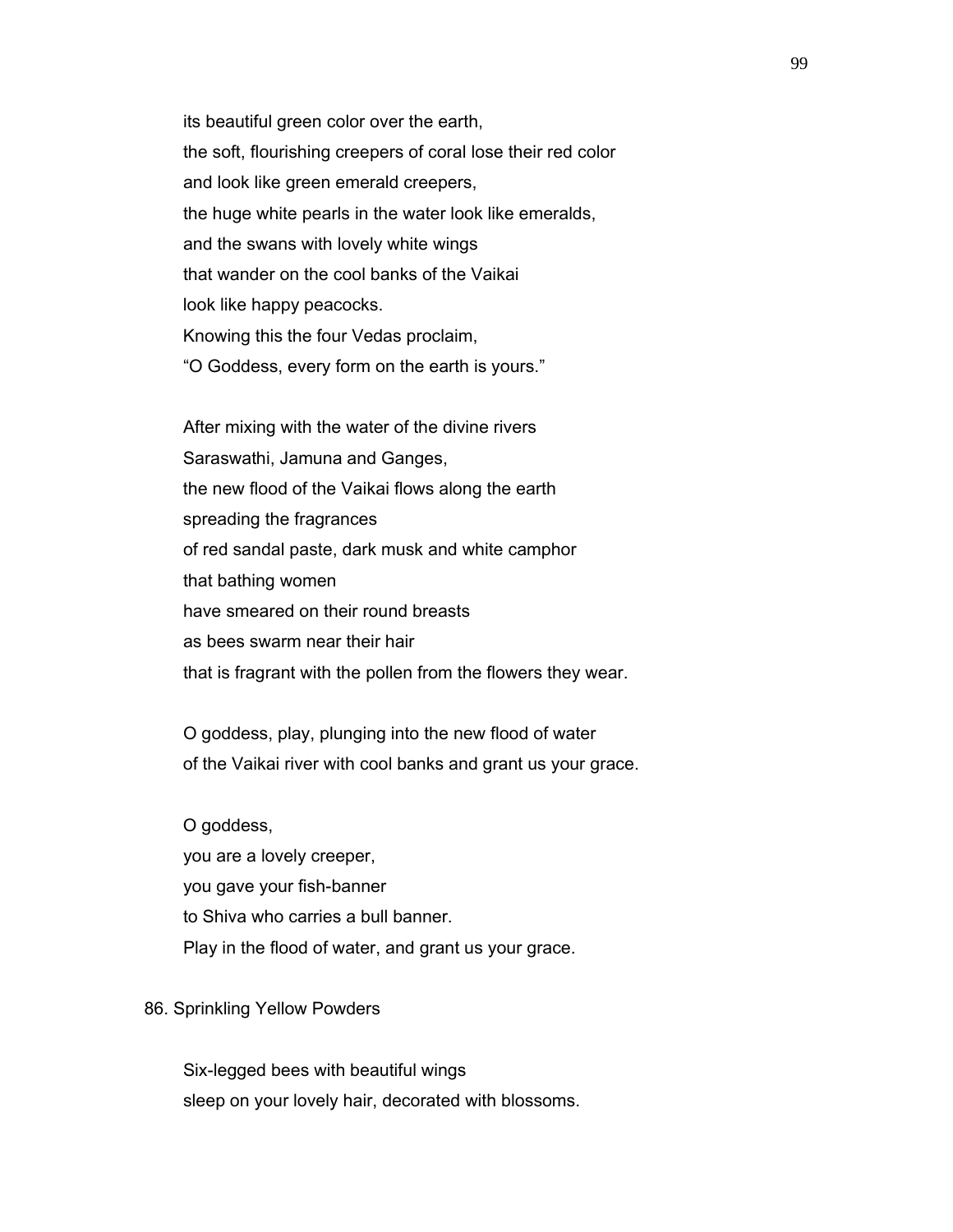When your beloved friends fan you, the cool drops of fragrant water mix with kumkum paste, they flow all over. They redden the blue sky, which is the body of Shiva who bent the mountain as a bow, and as the red of the drops and blue of the sky come together, they turn yellow and it looks as if you were playing the game of sprinkling yellow water with your beloved Shiva.

 An angry elephant caught in the middle of the wild flood flowing from a mountain waterfall is entangled by a snake and looks like Mandara mountain when it was used as a churning stick encircled by the snake Adisesha for the rope when the milk ocean was churned.

 O goddess, play, plunging into the new flood of water of the Vaikai river with cool banks and grant us your grace.

 O goddess, you are a lovely creeper, you gave your fish-banner to Shiva who carries a bull bannert. Play in the flood of water and grant us your grace.

87. The Goddess and her Friend Saraswathi.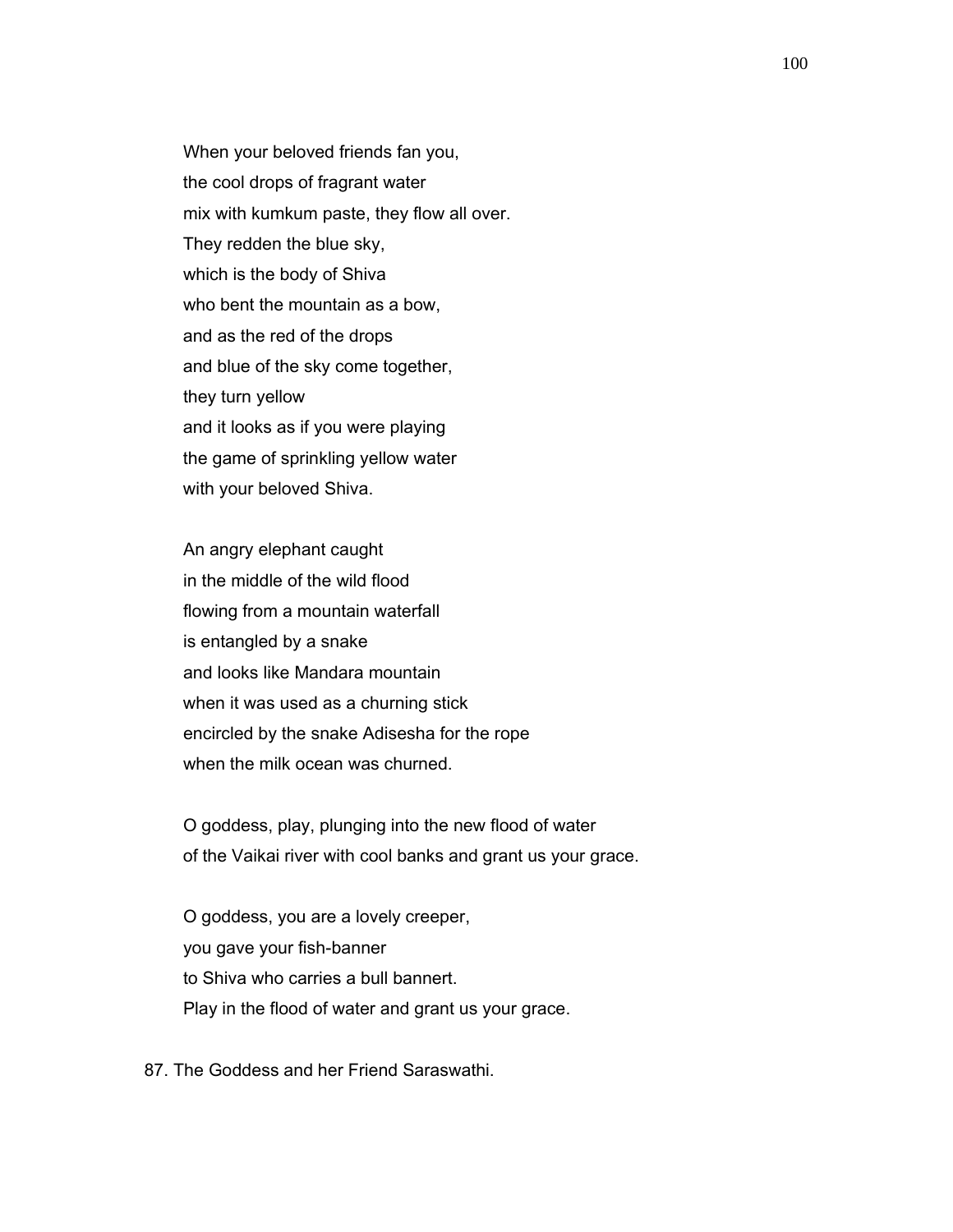Your friend Saraswathi, lovely as a creeper, the goddess of the ancient Vedas, of the arts and all the branches of Tamil, plunges and plays hiding in the water.

 Wishing to find her you run after her and it looks as if you are running behind a swan because it stole your lovely walk and the pretty sound of your bright anklets.

 The Vaikai river scattering pearls and diamonds seems as if it were gambling, throwing pearl and diamond balls and calling the Ganges to come and play with her.

 O goddess, play, plunging into the new flood of water of the Vaikai river with cool banks and grant us your grace.

 O goddess, you are a lovely creeper, you gave your fish-banner to Shiva who carries a bull banner. Play in the flood of water and grant us your grace.

88. The Beauty of Madurai and its Women

As six-legged bees swarm above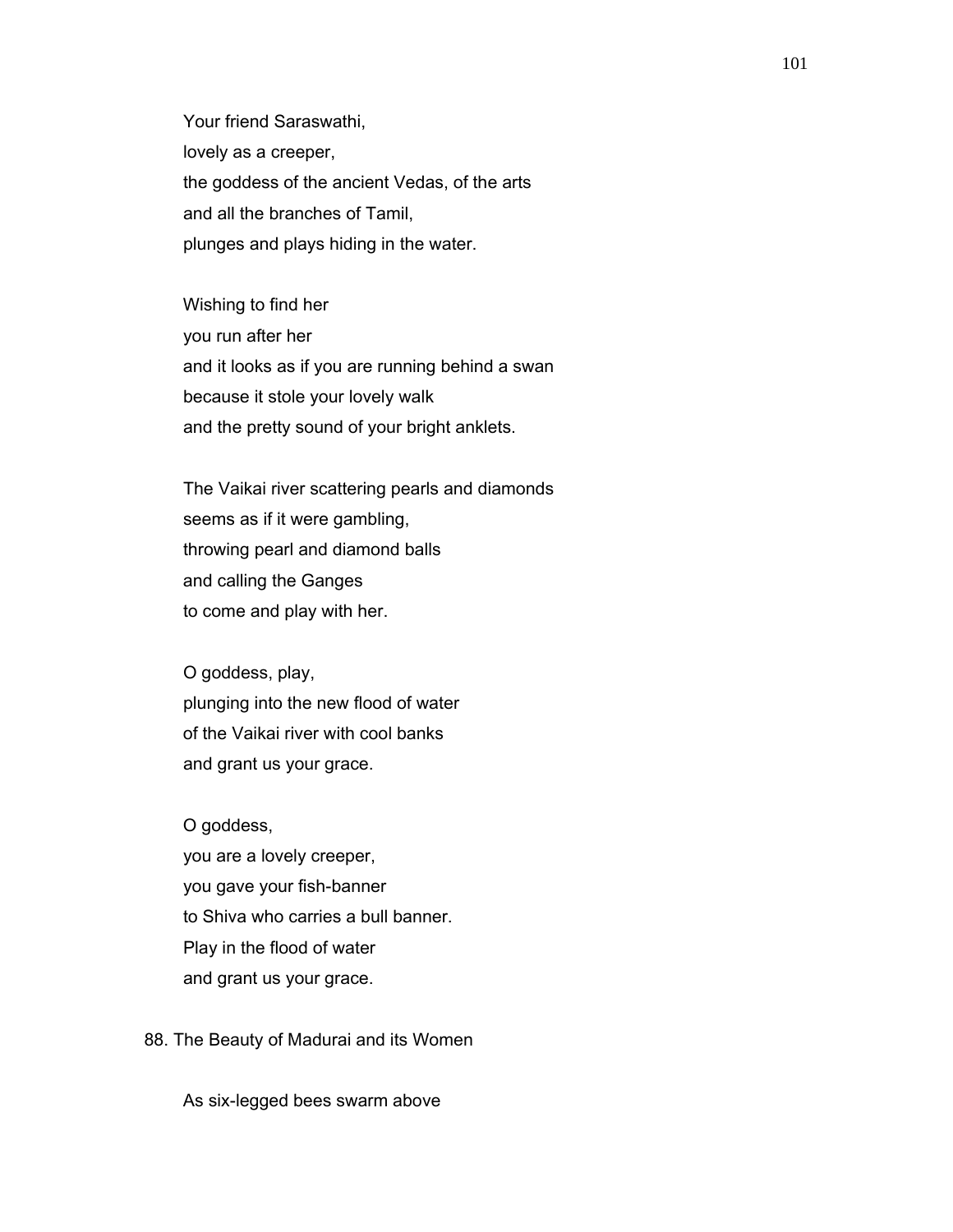their thick, forest-like hair, your friends whose breasts are as lovely as golden pots play swimming in the pure water of the Vaikai throwing golden yellow powder all around.

 As your beautiful dark bee-like eyes gaze at the divine body of Shiva with love they grow red with pleasure and blazing passion, like the eyes of young men when they gaze at young women.

 Seeing the passion in the eyes of young men, lovely women light incense so its fragrant smoke can perfume their soft thick hair and the smoke that spreads from it makes the bunches of bananas on the tops of trees in Madurai ripen and grow sweet as honey.

 You are the queen of Madurai where the fragrance of ripe bananas spreads everywhere. Such is the beauty of Madurai.

 You are the great queen of Madurai. Bathe in the new water and give us your grace.

 You are the precious daughter of the Pandyan king of the city on the bank of Porunai river. Bathe in the new water and give us your grace.

#### 89. The Beauty of Madurai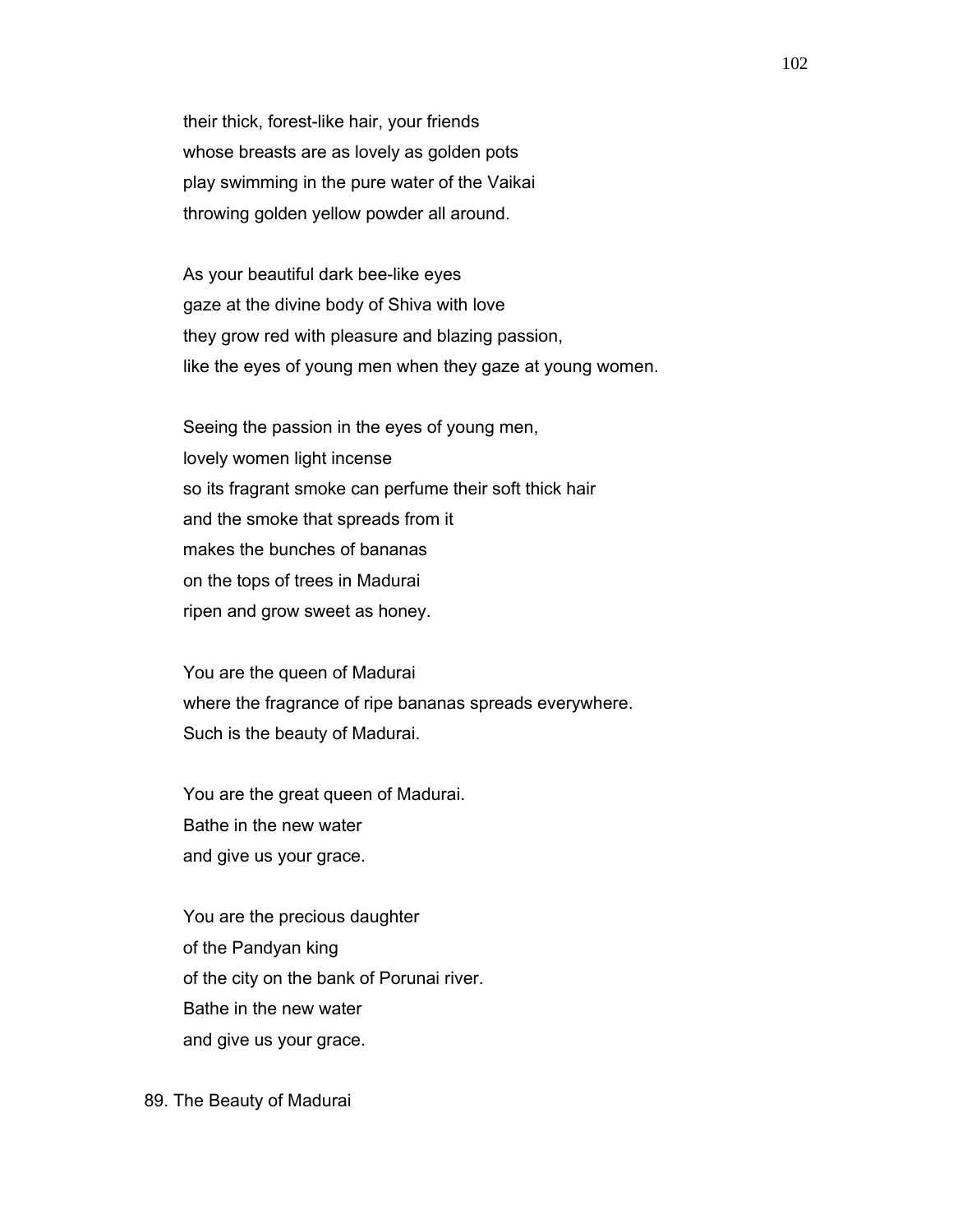Saraswathi, the goddess of the arts who lives on a white lotus, said to you, "This is the cool bank of the river Vaikai where our lord Shiva carried sand for Vanthi to get pittu."

 When you heard this your heart melted, your eyes grew red and you shed a flood of joyous tears.

 O goddess, if your tears flow in a flood Shiva may need to stop it as he did for Vanthi. Wouldn't that be too much for him to do?

 You shine in Kudal city flourishing with groves where honey drips like a waterfall and where Indra's elephant, Iravadam, whose tusks are as bright as the crescent moon plunges in the soft pollen of blossoms dripping with honey in the karpaga garden and plays with his mates.

 Bathe in the new water and give us your grace. You are the precious daughter of the Pandyan king of the city on the bank of Porunai river. Bathe in the new water and give us your grace.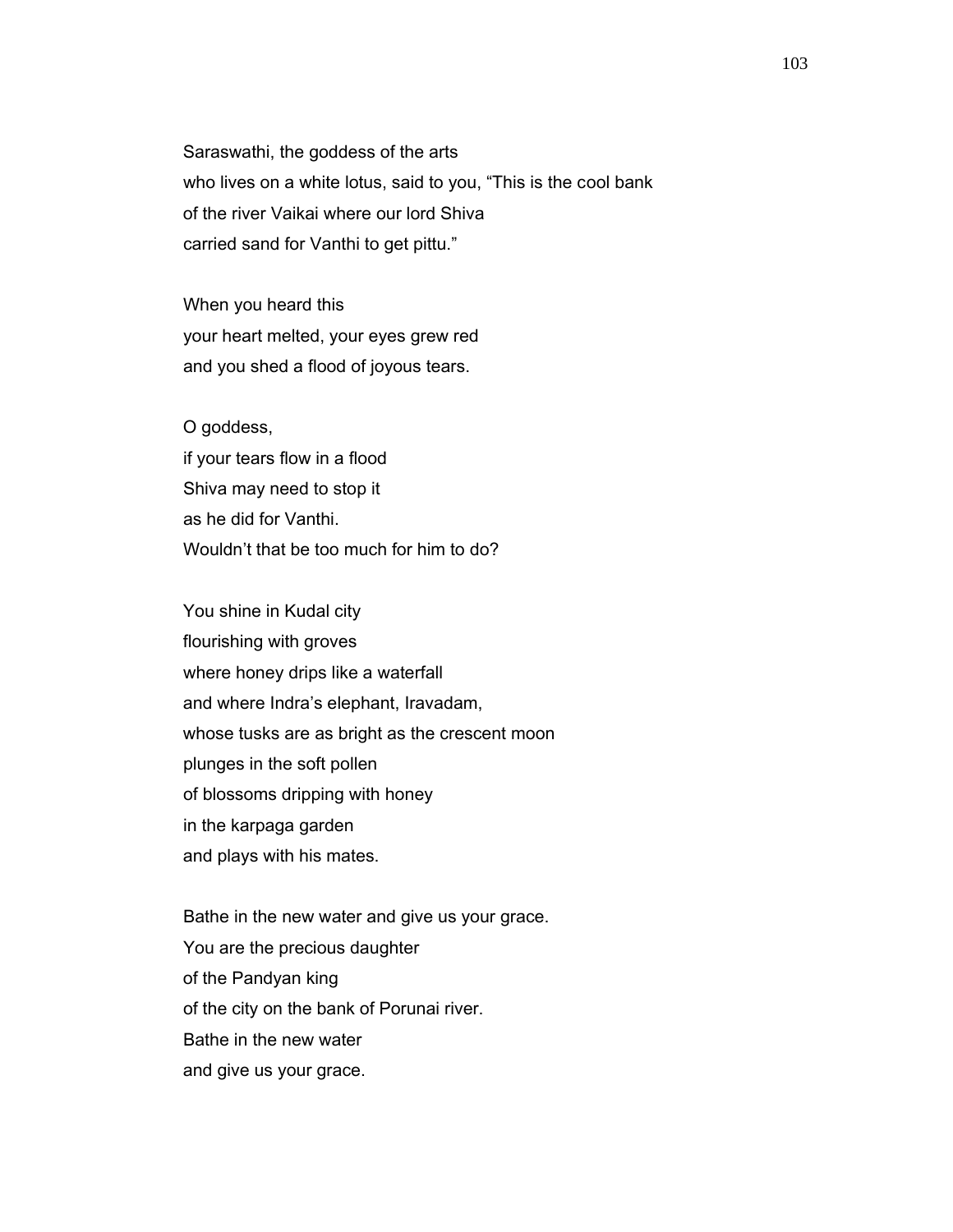### 90. Shiva Carries Sand to Get Pittu

 O goddess, you are the wife of Shiva who carried sand in a basket on the banks of the Vaikai where waves of cool water rise.

 If you plunge and bathe in the pure water by the banks of the Vaikai where Vanthi gave white pittu to Shiva and where the Pandyan king hit him, the fragrant kumkum paste that adorns your round, golden breasts decorated with diamonds will dissolve and mix with the sand.

 If Shiva wishes to come and carry that fragrant sand mixed with your kumkum paste as he did for Vanthi, the Ganges will be jealous and may not wish to stay on his jata.

 You raised your fish banner on the golden peak of Himalayas. Bathe in the new water and give us your grace.

 You are the precious daughter of the Pandyan king of the city on the bank of Porunai river. Bathe in the new water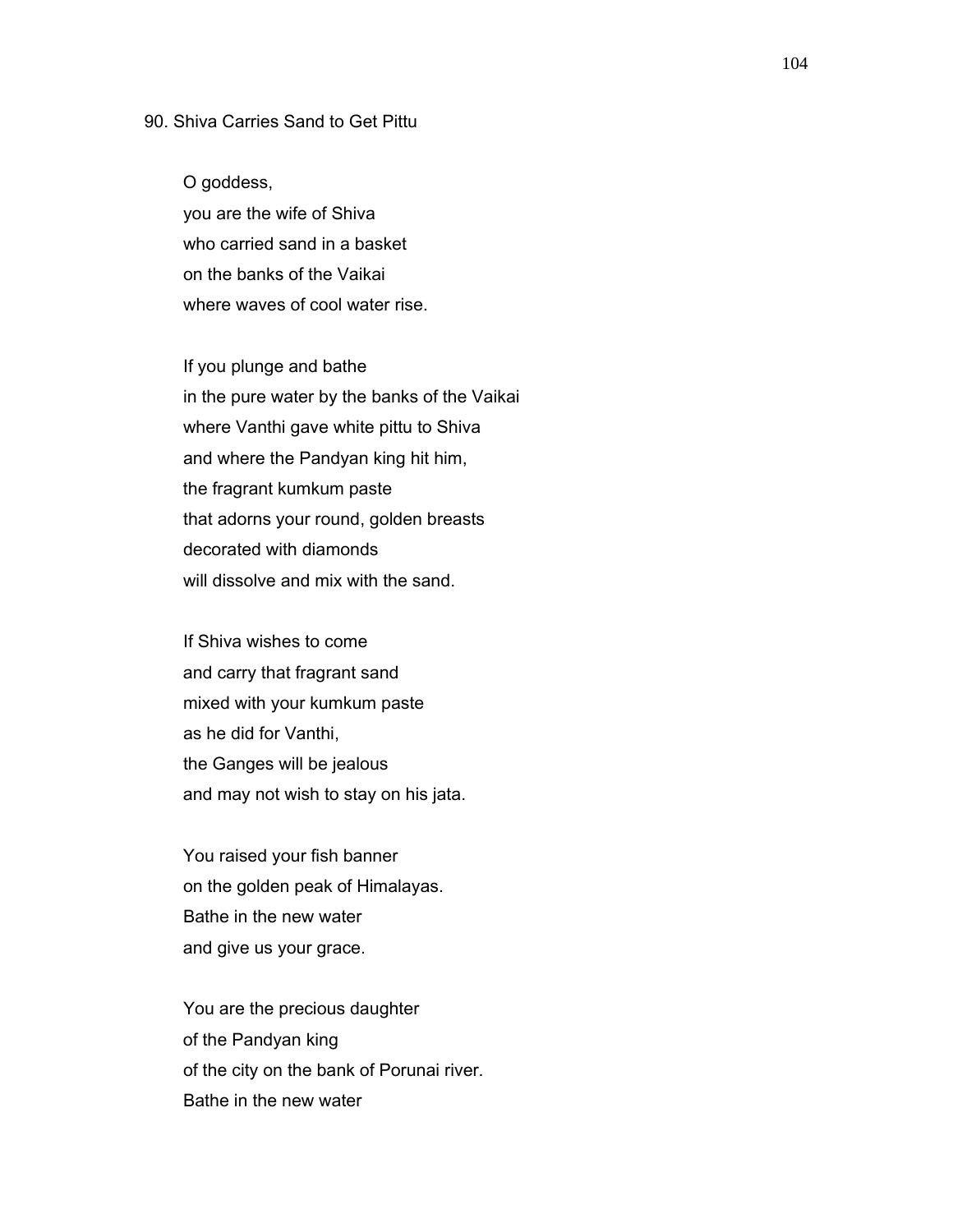and give us your grace.

# 91. Saraswathi and Indrani Decorate the Goddess

 Saraswathi, beautiful as a creeper, goddess of art, and Lakshmi, lovely as a creeper, who stays on a lotus, string a fragrant garland for you.

 Indirani, the beautiful wife of Indra, puts a dot on your forehead, and your shining breasts are decorated with drawings made of kumkum.

 When you plunge into the water it is a lovely feast for the eyes of Shiva, our lord.

 Your eyebrows are lovelier than the sugarcane bow of Kama who raises his fish banner with his beautiful wife Rathi, they are lovelier than the rainbow, and they all bow to you.

 O goddess, you shine as a golden creeper. You are the lovely daughter of the king of the Himalayas.

Bathe in the new water and give us your grace.

 You are the precious daughter of the Pandyan king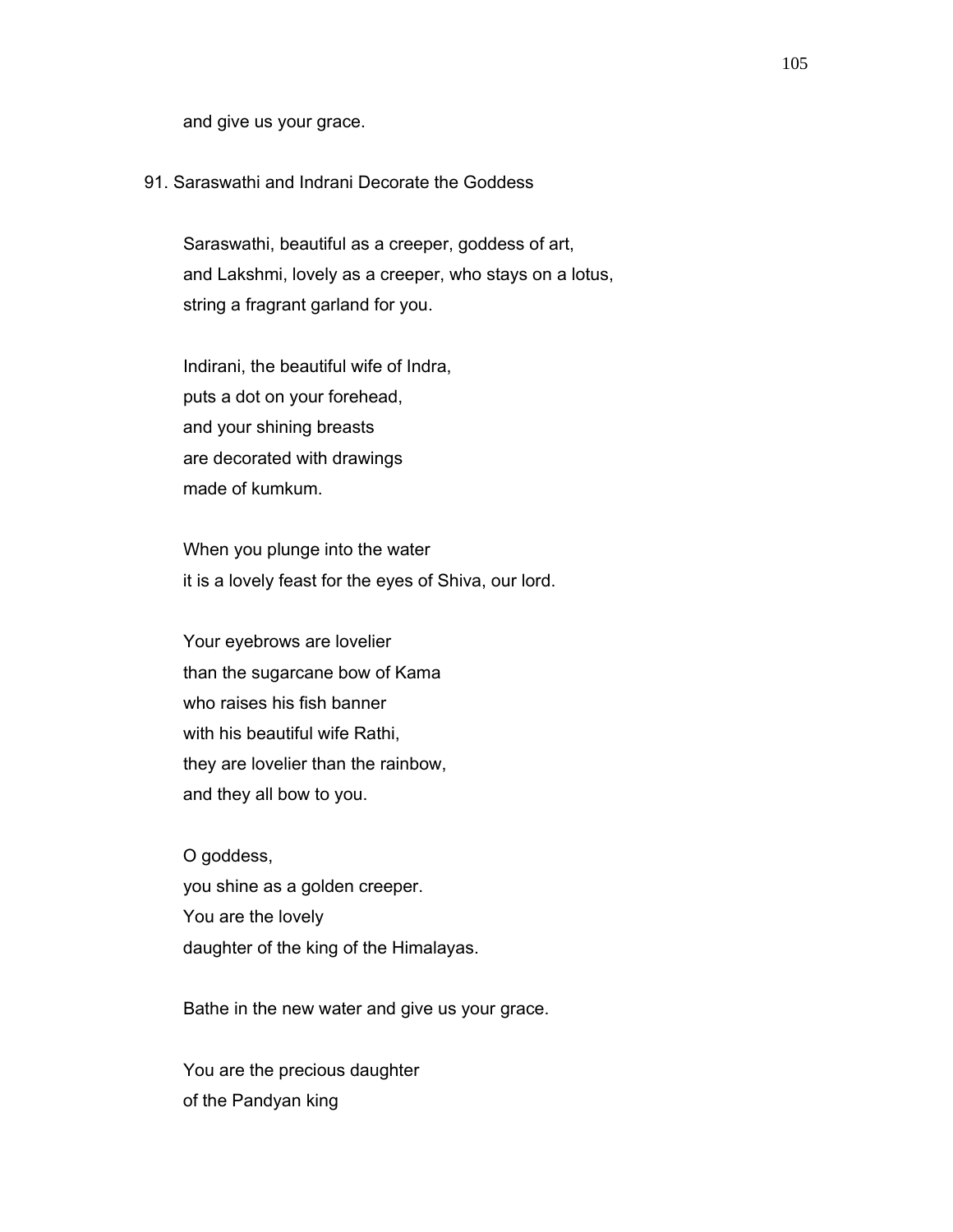of the city on the bank of Porunai river. Bathe in the new water and give us your grace.

#### 92. The Beauty of Madurai and the Goddess

 O goddess, you are as beautiful as a young female elephant born in the Himalayas that plunges and bathes in the white waterfalls that descend with abundant water.

 You are as lovely as a female swan that swims spreading its wings on the banks of the river in Korkai city.

 You are like Lakshmi, the sweet cuckoo bird who stays on a red lotus flower growing in the center of the sweet ocean of milk.

 As you stay on the jata of Shiva with the Ganges, you look like a precious red creeper of coral growing in the divine Ganges with rolling waves.

 Madurai is filled with blooming groves where male bees, their bodies lined, learn flute music from women who sing, swarm on their hair dripping with honey,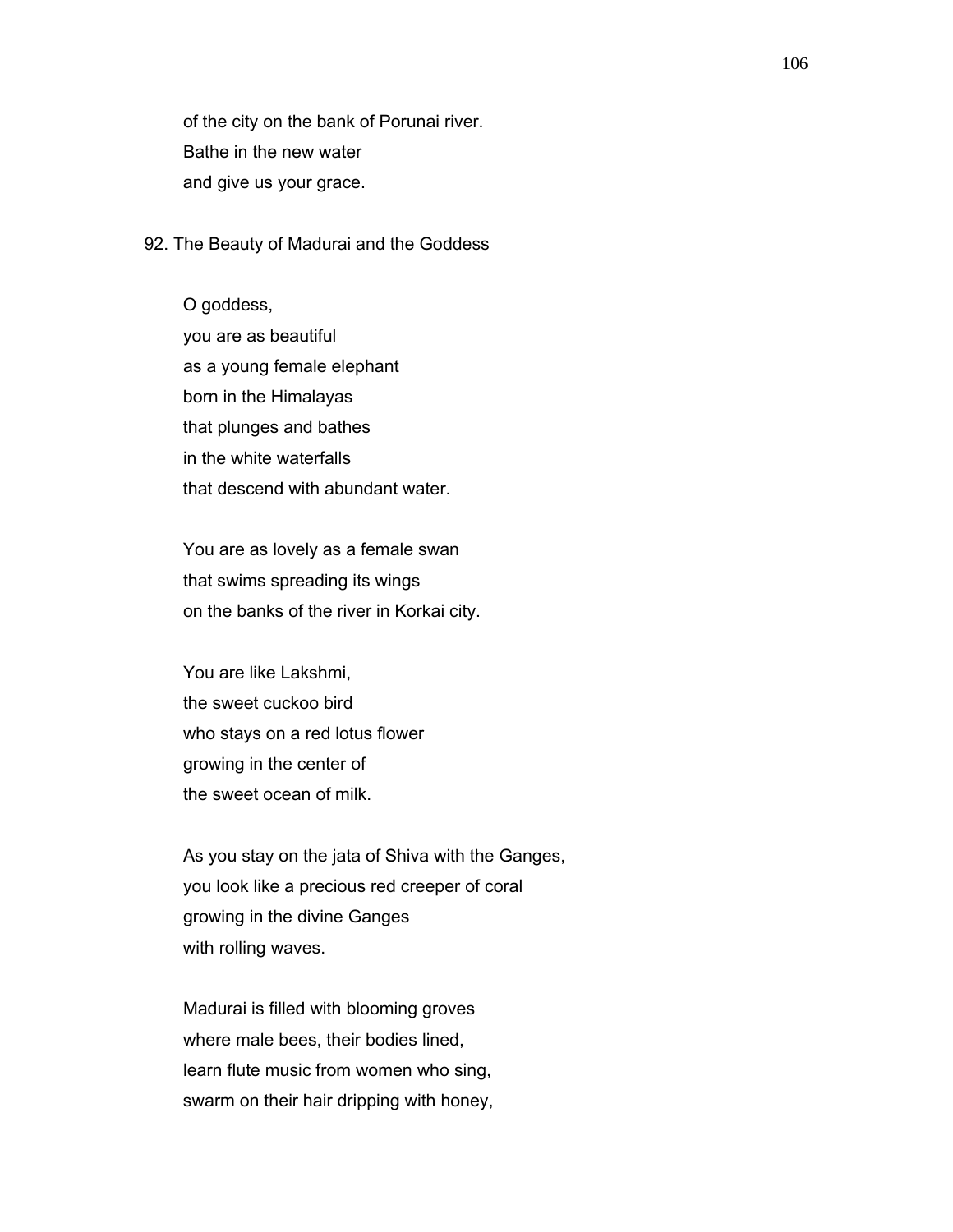and then embrace lovely female bees that are drunk on the honey from the golden karpaga garden.

 Such is the beauty of Madurai filled with blooming groves. You are the queen of Madurai. Bathe in the new water of the Vaikai.

 You are the queen of the land on the banks of Porunai and Kumari rivers. Bathe in the new water of the Vaikai and give us your grace.

Chapter X. The Goddess Plays on a Swing

93. The Lustrous Swing of the Goddess.

 O goddess, you play on a swing tied between strong pillars studded with shining corals and lustrous diamonds, hanging from the roof. The swing is tied with chains made of precious pearls that look like the bright rays of the cool moon. When you sit on the seat made of rubies and play on the swing, you appear like the bright sun moving through the sky.

 You, a lovely creeper, enter the lotus hearts of your proud devotees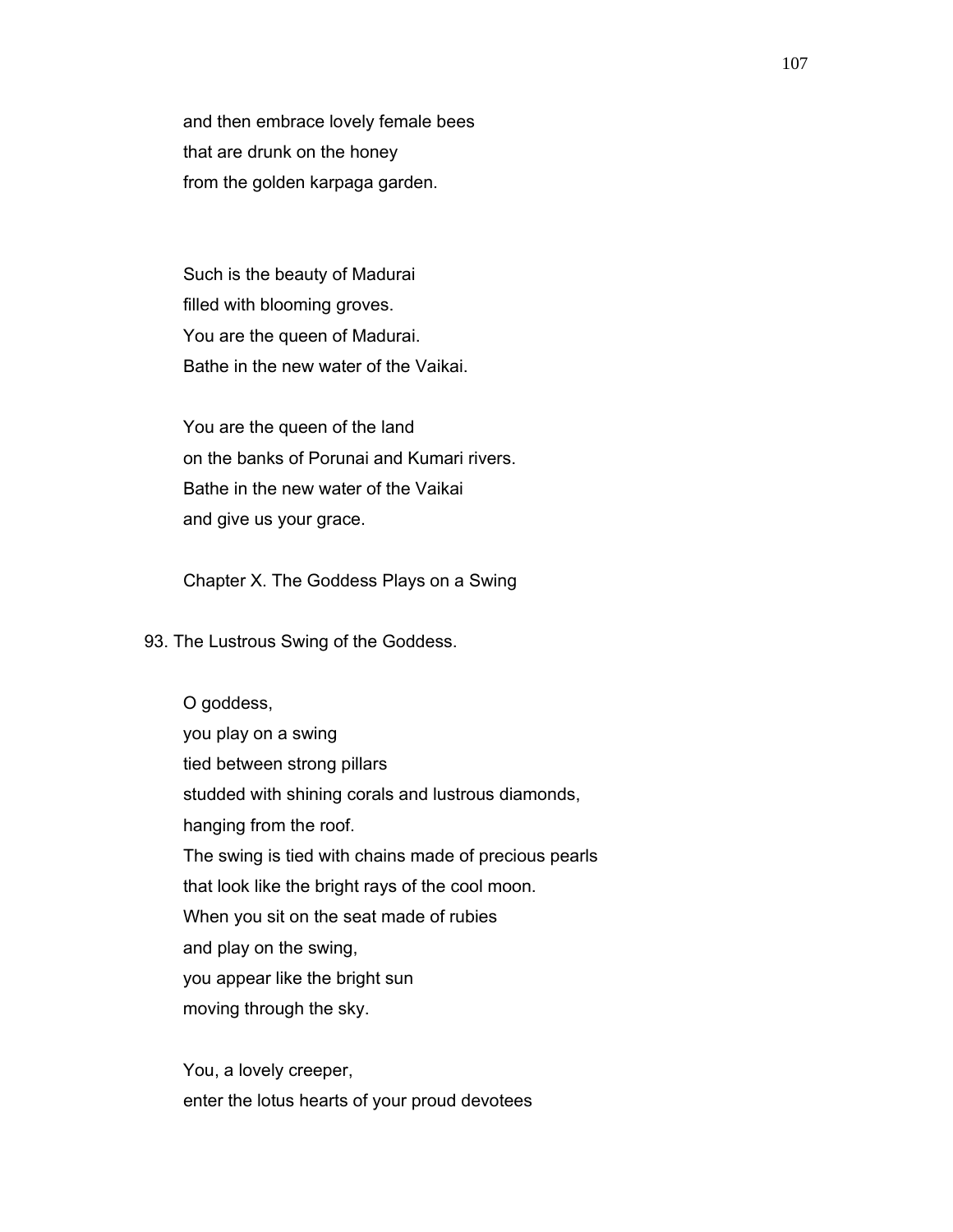who bloom and melt with sweet nectar-like devotion for you and plunge into the ocean of happiness where ancient songs of devotion are always heard. Play on the golden swing and give us your grace.

 O goddess, a lovely creeper, You are as divine and beautiful as your beloved Shiva, whose body you share. Play on the golden swing and give us your grace.

#### 94. The Goddess as Divine Doll

O goddess,

 when you swing beautifully on the swing made of white pearls wearing shining ornaments you look like the moon spreading its soft rays.

 When you swing on the pearl swing you look like Saraswathi goddess of ancient, beautiful song who stays on a white lotus.

 When you swing you look like the moon that shines with bright rays and sprinkles sweet nectar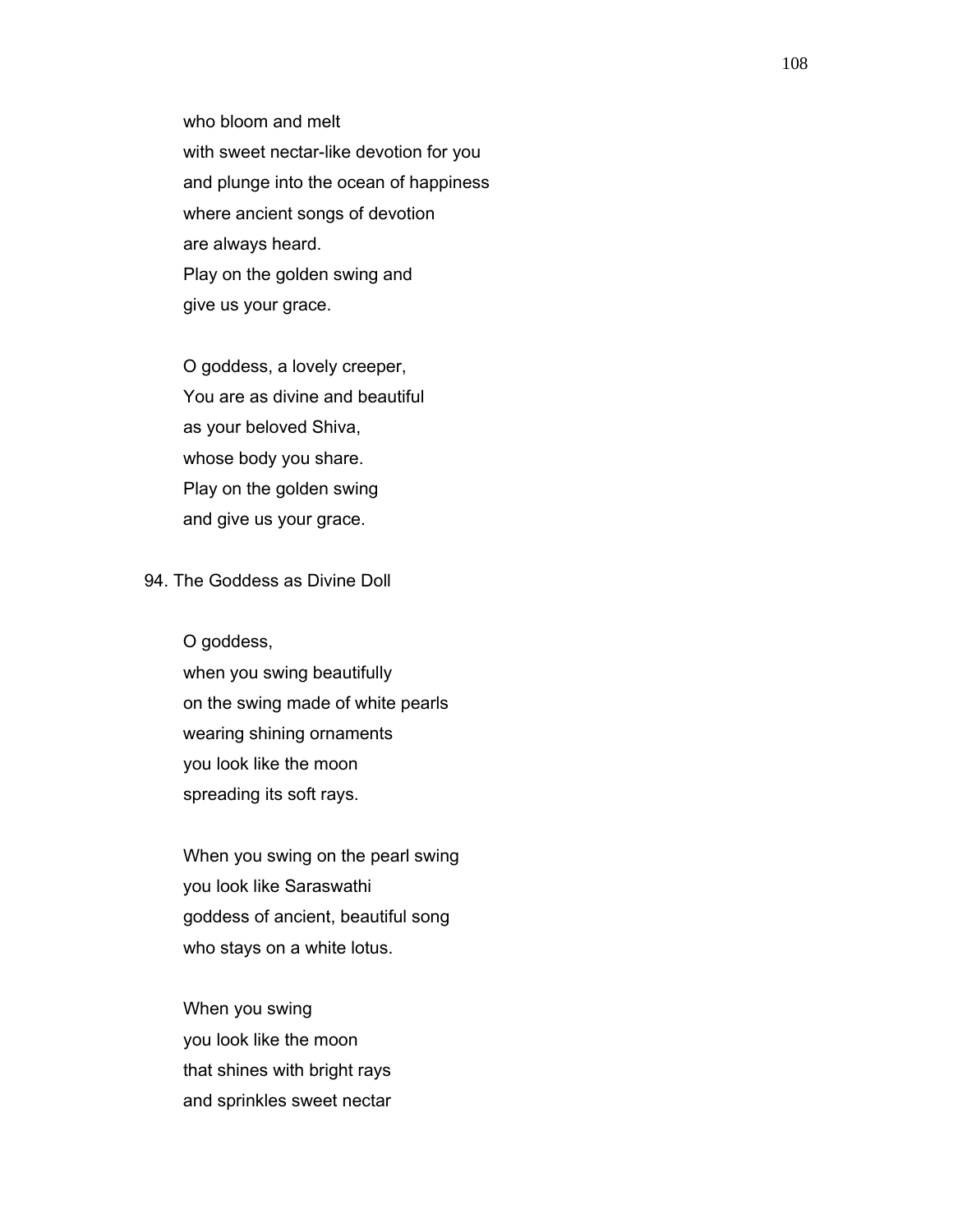You are the divine doll of Madurai surrounded by golden walls where the rain clouds creeping above the tops of palaces studded with sapphires look like the pretty daughters of the shining sun sitting on his lap and playing.

 O goddess, a lovely creeper, You are as divine and beautiful as your beloved Shiva, whose body you share. Play on the golden swing and give us your grace.

95. The asoka tree, Kama and the palaces of Madurai

 O goddess, you kick and play on the golden swing and its light is so bright that it looks like the sparkling rays of the sun.

 When you pump the swing with your feet that are as soft as shoots, you kick an asoka tree and it sheds flowers dripping with honey. The asoka tree looks like Kama, the thief, discovering the disguised Shiva enjoying your beauty, and shooting ceaselessly his flower arrows from his sugarcane bow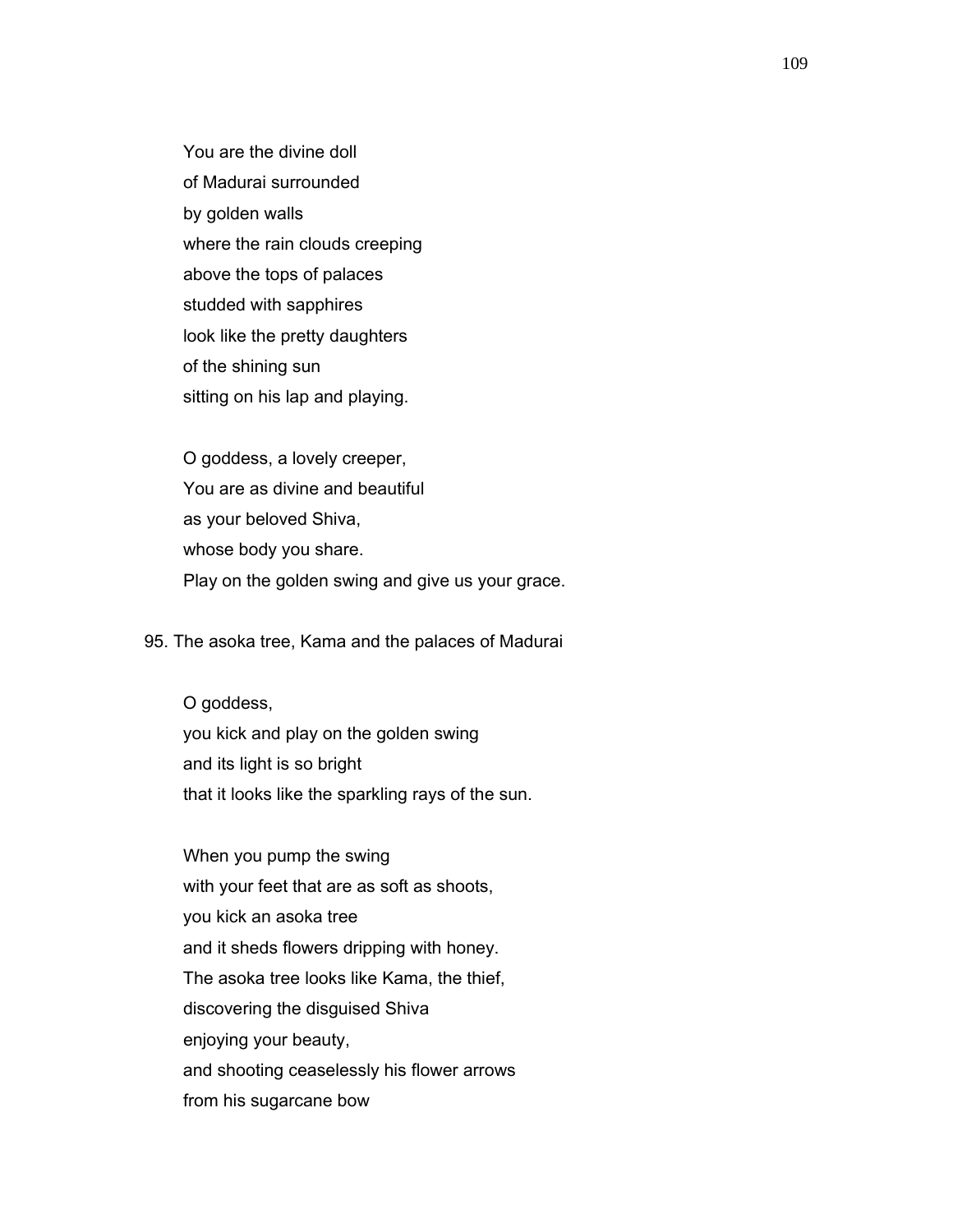because he felt this was a perfect time to disturb the god.

 The crescent moon throwing his soft bright rays on the beautiful hillocks by the palaces studded with lustrous rubies, looks like, as if the moon, wishing to possess the beauty of your divine face, was doing tapas standing on a red fire.

 You are the lovely parrot of beautiful Madurai. Play on the golden swing and give us your grace.

 O goddess, a lovely creeper, You are as divine and beautiful as your beloved Shiva, whose body you share. Play on the golden swing and give us your grace.

## 96. The Joyful Goddess Swings in Flourishing Madurai.

 The happy heart of Shiva who wears the Ganges in his Jata sways and dances seeing you swinging on the golden swing.

 Seeing the loving look of your beloved Shiva, your heart melts and you send him sidelong glances so he melts with your love.

 As you swing it looks as if you were on a golden swing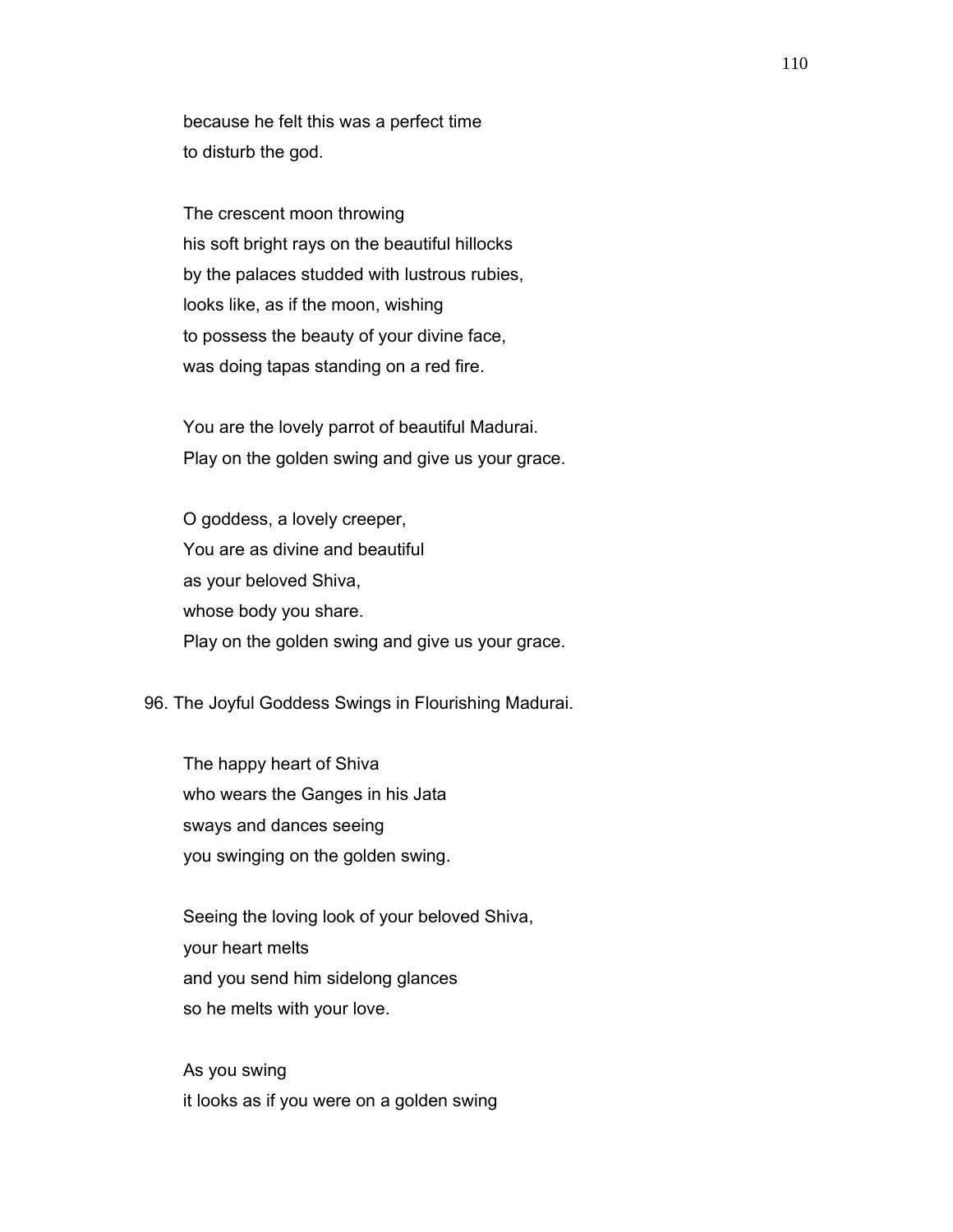in the divine mind of Shiva who rides on a red- eyed bull.

O goddess,

 you are the queen of sweet Madurai flourishing with blooming groves of large jack trees whose pot-like fruits are sweet inside as they ripen on the roots, and their sweet honey-like juice oozes from them and flows like a waterfalls, running through all the seven underworlds. Play on the golden swing and give us your grace.

 O goddess, a lovely creeper, You are as divine and beautiful as your beloved Shiva, whose body you share. Play on the golden swing and give us your grace.

97. Women of Madurai Drying Their Hair.

O goddess,

 as you swing on the divine golden swing and your friends sing sweet nectar-like songs, Shiva's jata dances to your music.

 The red-eyed king of snakes Adisesha who carries the earth shakes his head and all the earth, the underworld, and creatures living and non-living swing together.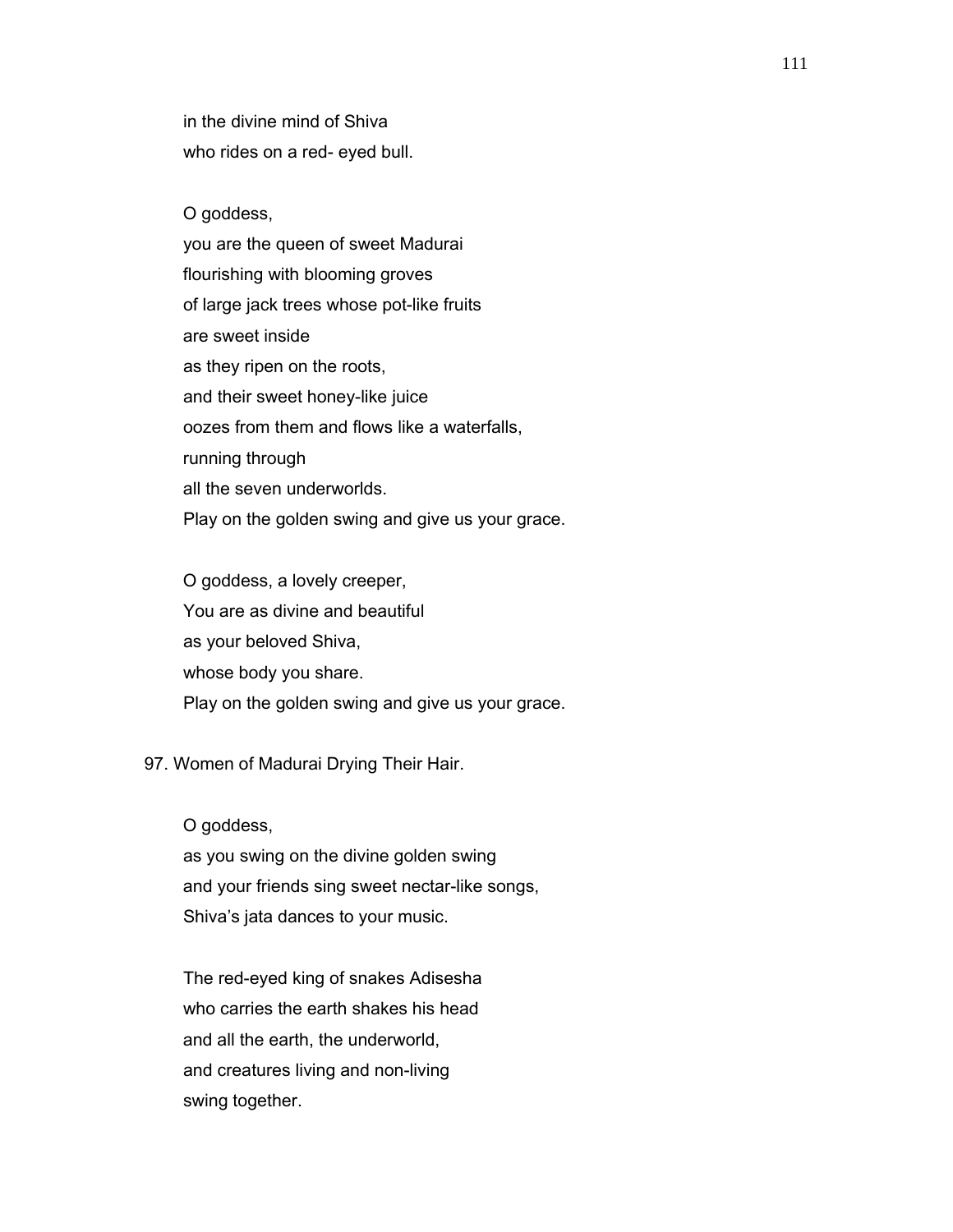In lovely Madurai, when the women dry their dark cloud-like hair, decorated with flowers, the fragrant smoke from the pots they use goes up to the sky and covers the land of the sun making the whole sky dark.

 O goddess, you are a lovely parrot of Madurai city. Play on the golden swing and give us your grace.

 O goddess, a lovely creeper, You are as divine and beautiful as your beloved Shiva, whose body you share. Play on the golden swing and give us your grace.

## 98. The Goddess and Shiva on the Battlefield.

 When you came onto the battlefield riding on a chariot to fight with Shiva, he grew angry, but when he saw your beauty, blazing passion arose in the heart of that highest god decorated with fragrant garlands and he lost his determination to fight.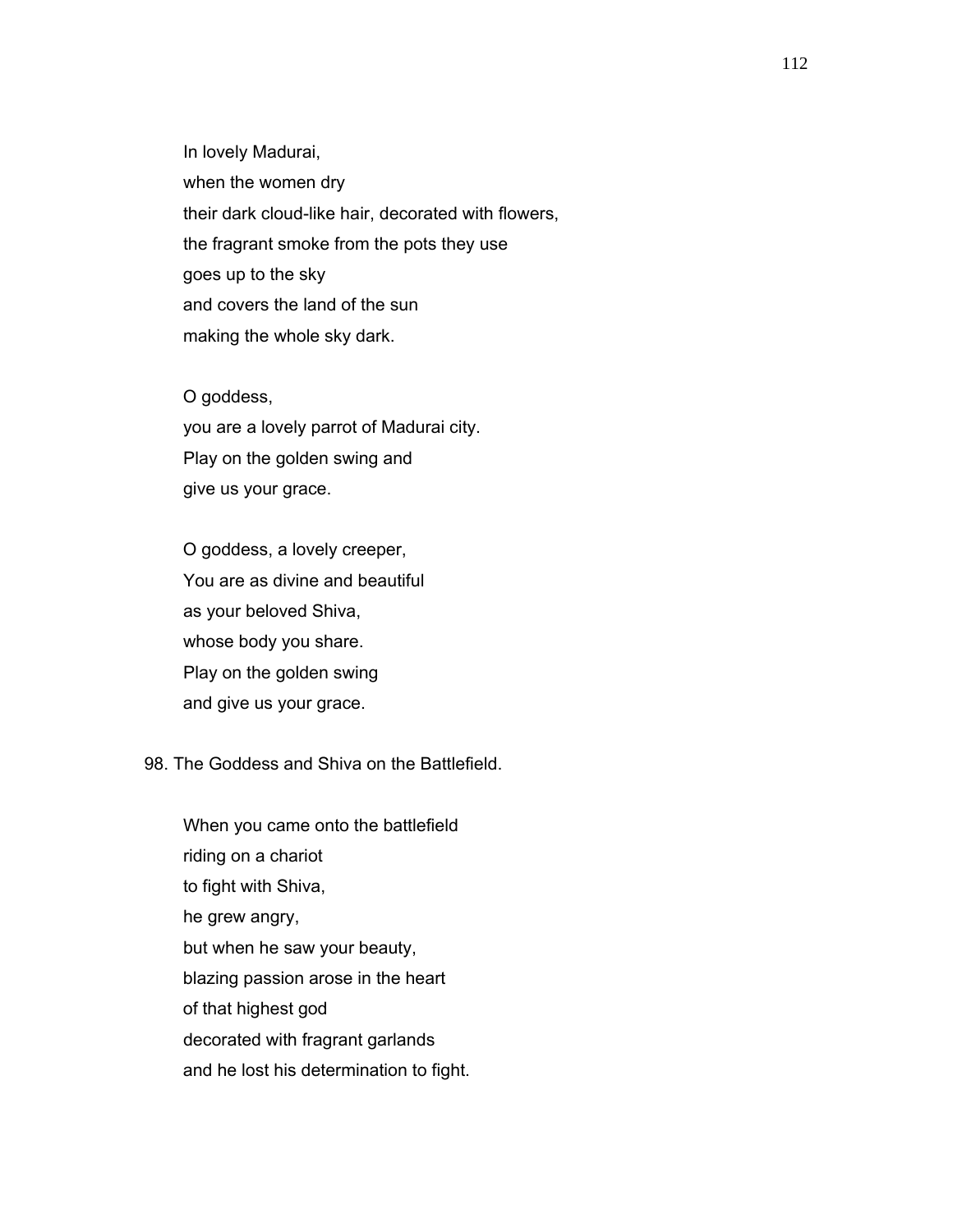Because of his enormous passion, nothing he brought to the fight helped him. His bow, magnificent as a golden hill, melted and bent, useless. Even though the bright moon on his Jata gave so much light, it was of no use.

 His white bull Nandi, with its shining bells came to the battlefield but could not help him.

 He, with his dark cloud-like throat, stood confused and unable to fight on the battlefield where red blood flows.

 O goddess, you stood on the battlefield with your arrow-like eyes and dark eyebrows like bows and you bent your bow ready to fight with Shiva. And the way you started to fight made it seem you were already prepared to marry him.

 O goddess, you are a lovely bride. Play on the golden swing and give us your grace.

 O goddess, a lovely creeper, You are as divine and beautiful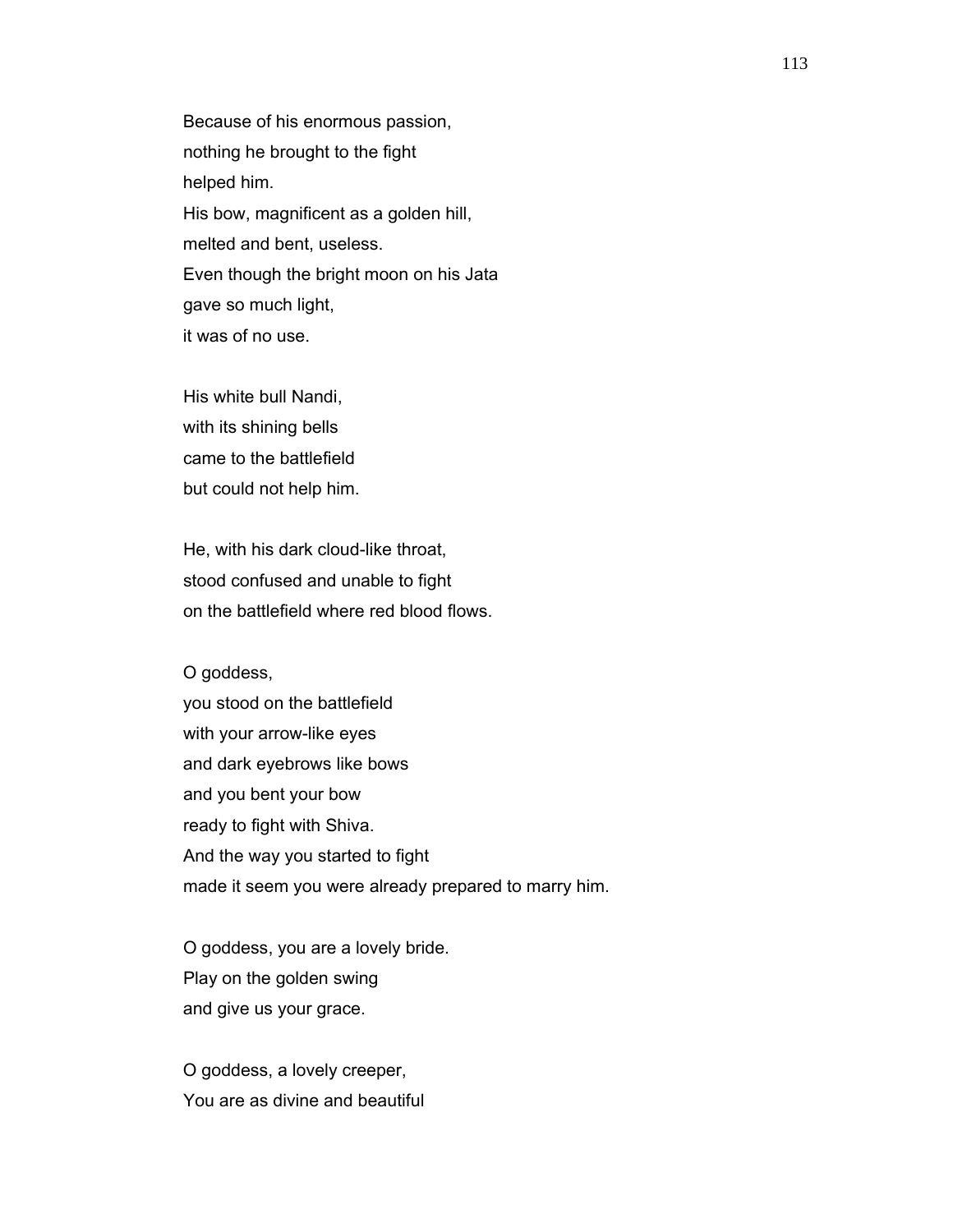as your beloved Shiva, whose body you share. Play on the golden swing and give us your grace.

## 99. The Monkeys of Madurai.

 In the large groves vigorous monkeys with deep-set eyes are frightened when a long branch of a jack tree breaks and hits the large pot-like jackfruits covered with thorns, and they swim in the juice that floods out.

 The hunched-backed female monkeys with dark sharp nails on their dark fingers scatter and jump into the sky frightened by the flood of juice that flows swiftly.

 As the monkeys jump, the branches they are on spring up and tear the body of the lovely moon, and the nectar from the moon descends as a waterfall.

 It was like when Vishnu adorned with a thulasi garland swarming with bees grew into the sky tearing it and making the heavenly Ganges flood and descend as a white waterfall. Such is the beauty of Madurai.

 O goddess, you are the queen of Madurai.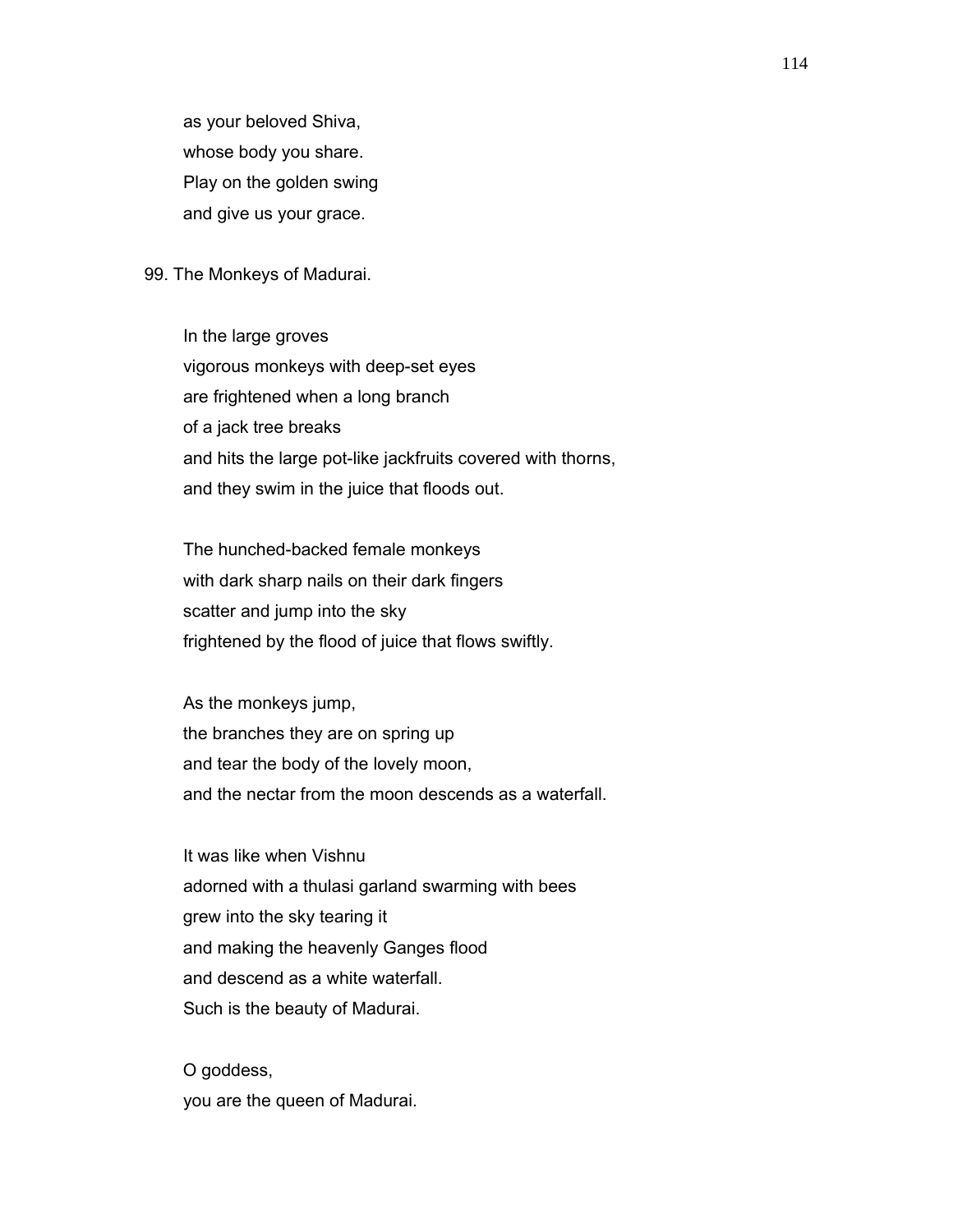Play on the golden swing and give us your grace.

 O goddess, a lovely creeper, You are as divine and beautiful as your beloved Shiva, whose body you share. Play on the golden swing and give us your grace.

100. Saraswathi teasing the goddess.

O goddess,

 The bees swarm around your soft hair, feel sorry for your small waist thin as a creeper, buzz and fly away.

 When you swing on the golden swing, Lakshmi, the goddess who stays on a lotus, seeing a mark shaped like the crescent moon made by Shiva when he embraced your body, smiled and teased you, saying, "Is this a mark of a valampuri conch?" You felt shy and bent your head that had never bowed to anyone.

 The women perfume their hair, with fragrant smoke because they think the cold dew will harm their hair and the pretty male bees, happily swarming around their hair, see the female bees trembling in the dew and embrace them.

 Such is the beauty of Madurai flourishing with paddy fields where bees swarm.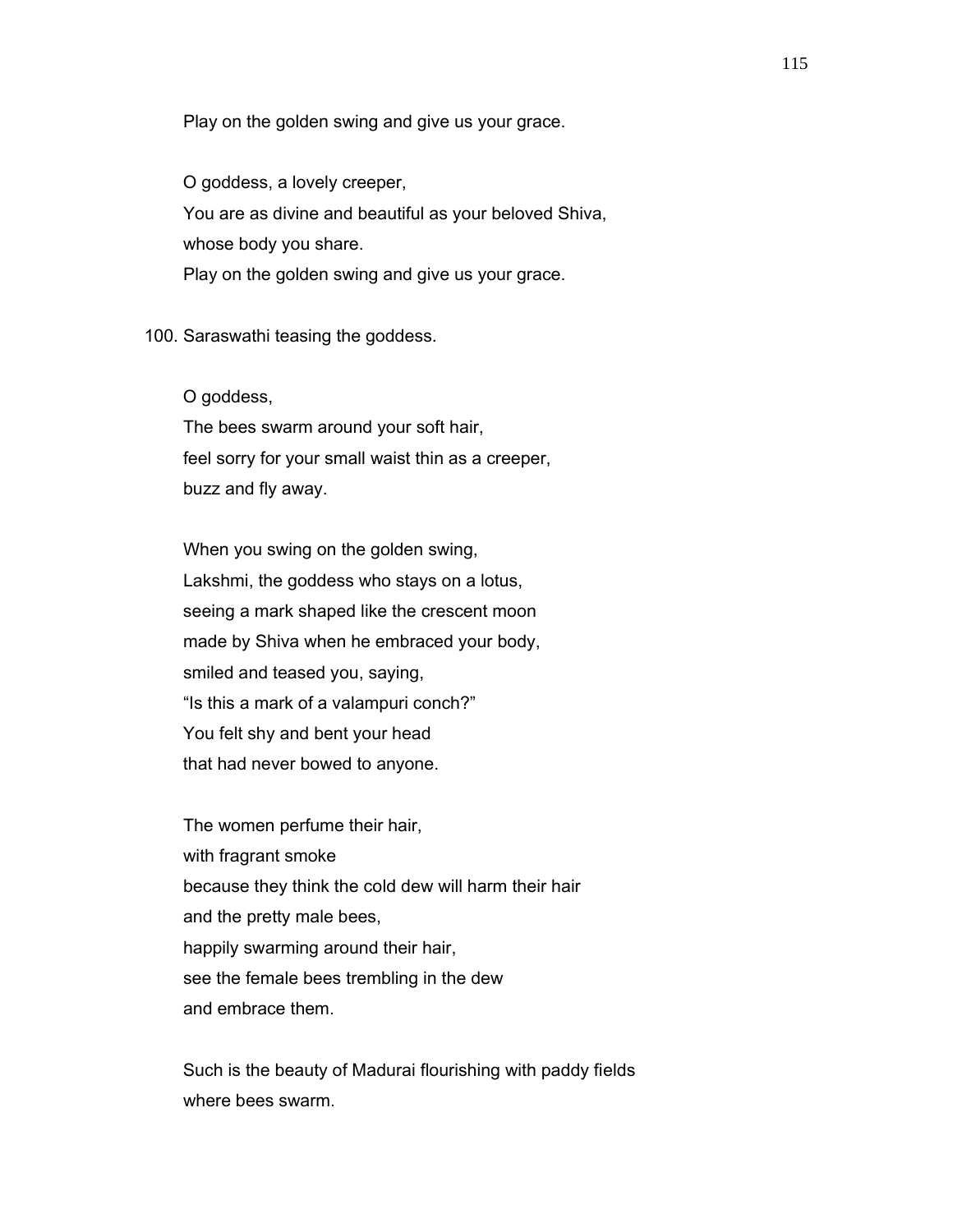O goddess, you are the queen of Madurai. Play on the golden swing and give us your grace.

 O goddess, a lovely creeper, You are as divine and beautiful as your beloved Shiva, whose body you share. Play on the golden swing and give us your grace.

## 101. How Shiva Loves You

 O goddess, when the divine apsarasas see you on the beautiful swing studded with precious diamonds they sing, praising you.

 As Shiva, the god of gods, enjoys your smile, he becomes a sahora bird that drinks the light of the rays of the moon,

 and he becomes one of the bees that sing as sweetly as children and swarm around your thick beautiful hair

 and he becomes the sweet parrot that you raised and now stays on your beautiful arms.

Shiva the highest god,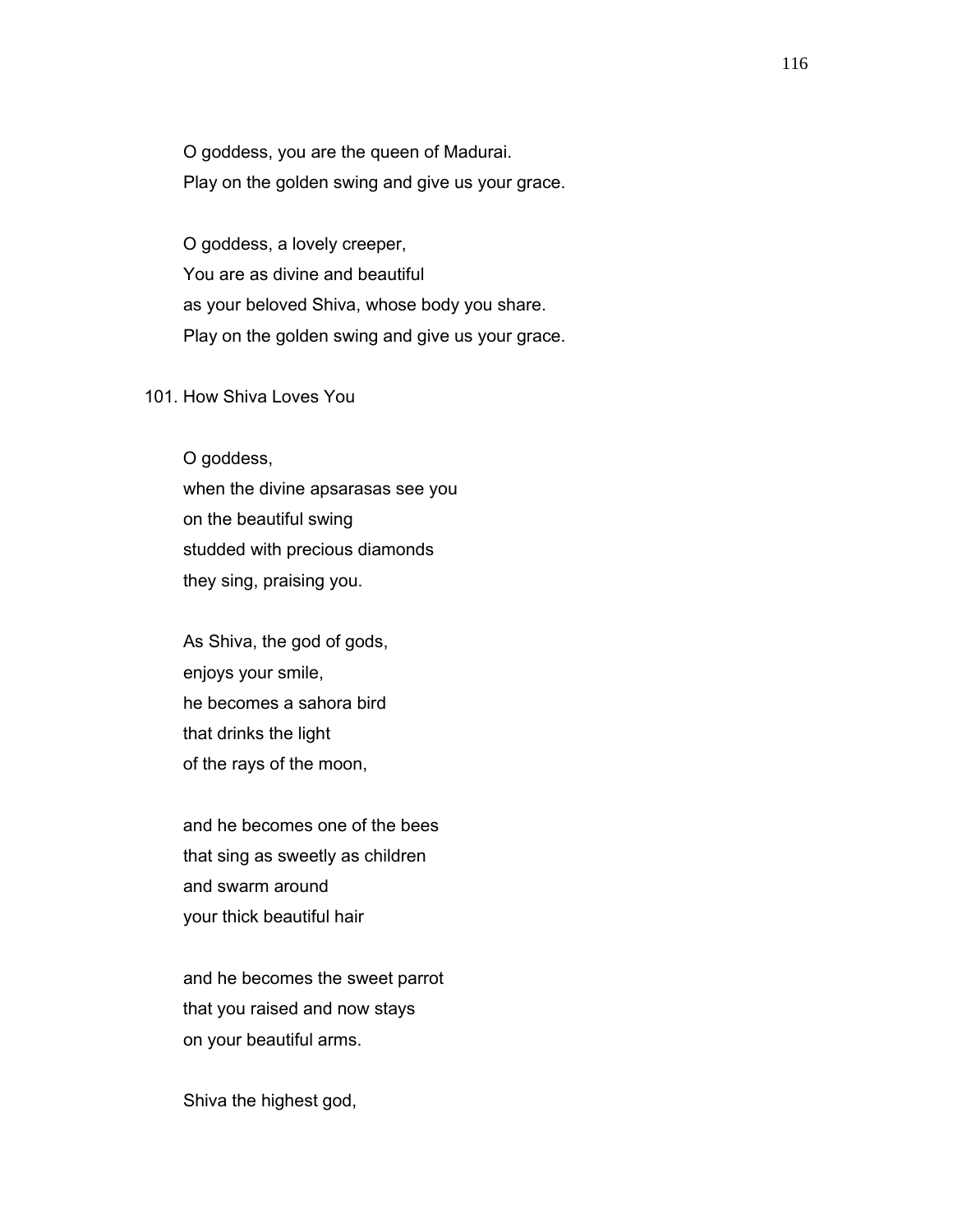becomes a bird, a bee and a parrot showing that all creatures are only himself.

 A white male elephant bathes in the waterfall where water flows swiftly, mixed with fragrant red kumkum paste from the women glistening like lighting who bathe there, and he turns red. Worried that his gentle, naive mate might be distressed by his red color, he remains outside the golden palaces that fill Kudal city so his color will be only golden-gray that she will not be scared.

 O goddess, you are the queen of lovely Kudal city, Play on the golden swing and give us your grace.

 O goddess, a lovely creeper, You are as divine and beautiful as your beloved Shiva, whose body you share. Play on the golden swing and give us your grace.

102. The Beauty of the Goddess

O goddess,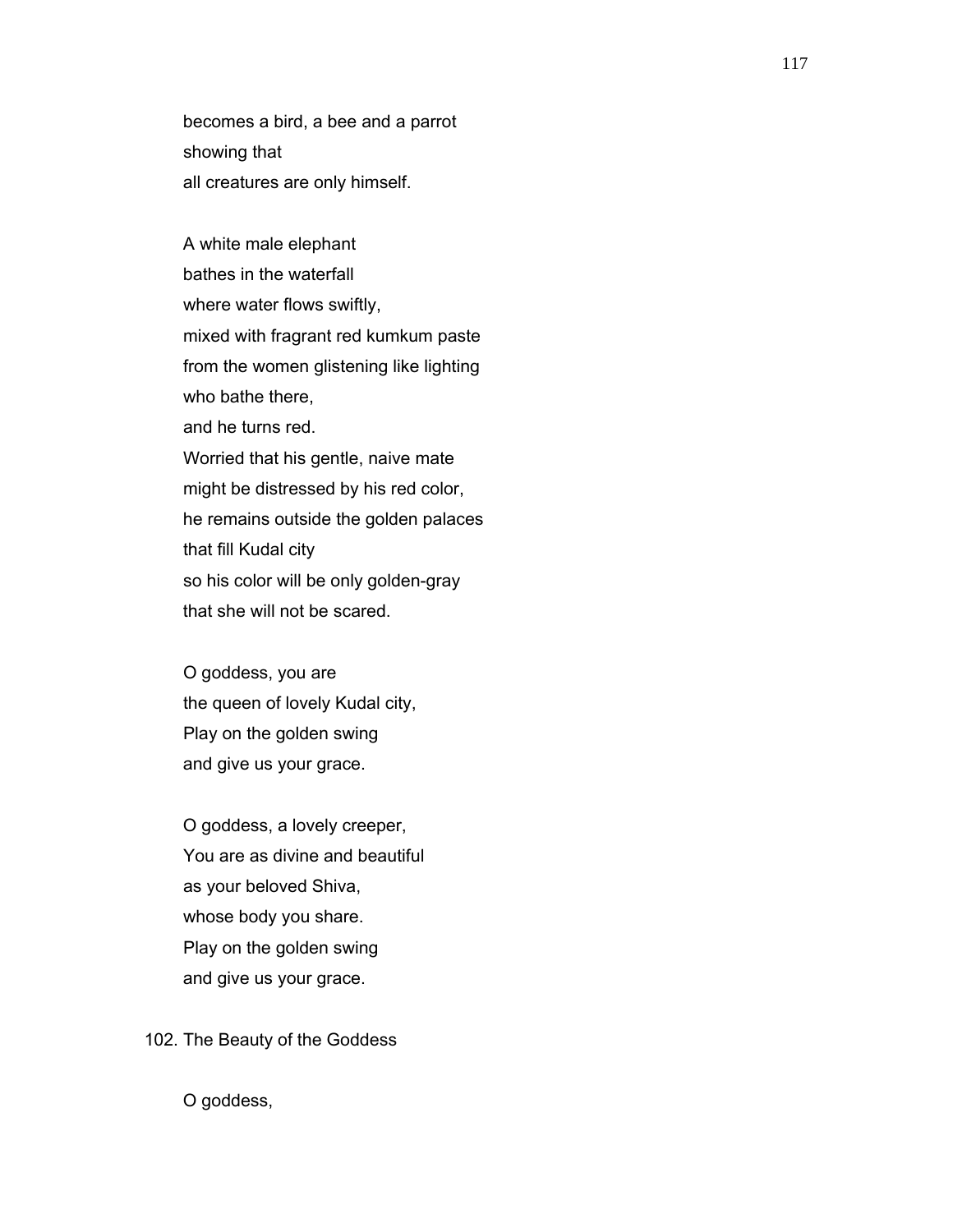your two divine feet are decorated with anklets filled with large diamond-studded bells that tinkle softly and it seems they are complaining.

 Your mekalai waistband worries and says, "Her waist will break, break."

 Your lovely waist is decorated with fine silk woven with golden thread.

 A shining golden ornament circles your lovely belly and makes it beautiful.

 You carry a lovely green parrot on your soft right hand.

 Your divine breasts shine decorated with a cloth, studded with pearl ornaments.

 Your auspicious thali hangs beautifully on your neck.

 Your moon-like face gives grace to all and your sweet smile shines brightly like the rays of the moon.

 Your fish-shaped eyes have plunged into the